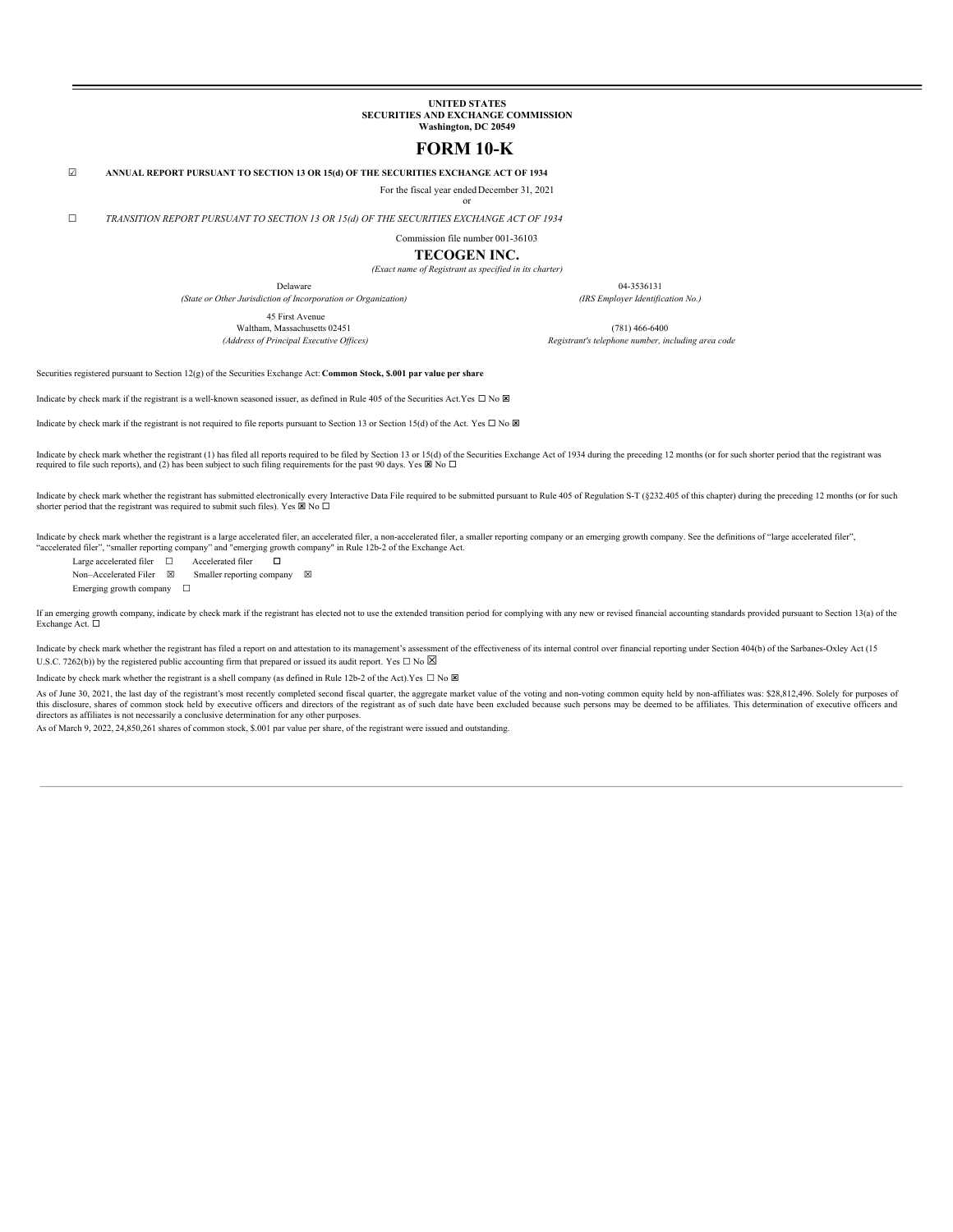# **DOCUMENTS INCORPORATED BY REFERENCE**

Certain information required for Part III of this Annual Report on Form 10-K is incorporated by reference to Tecogen Inc.'s definitive proxy statement for its 2022 Annual Meeting of Stockholders which will be filed with th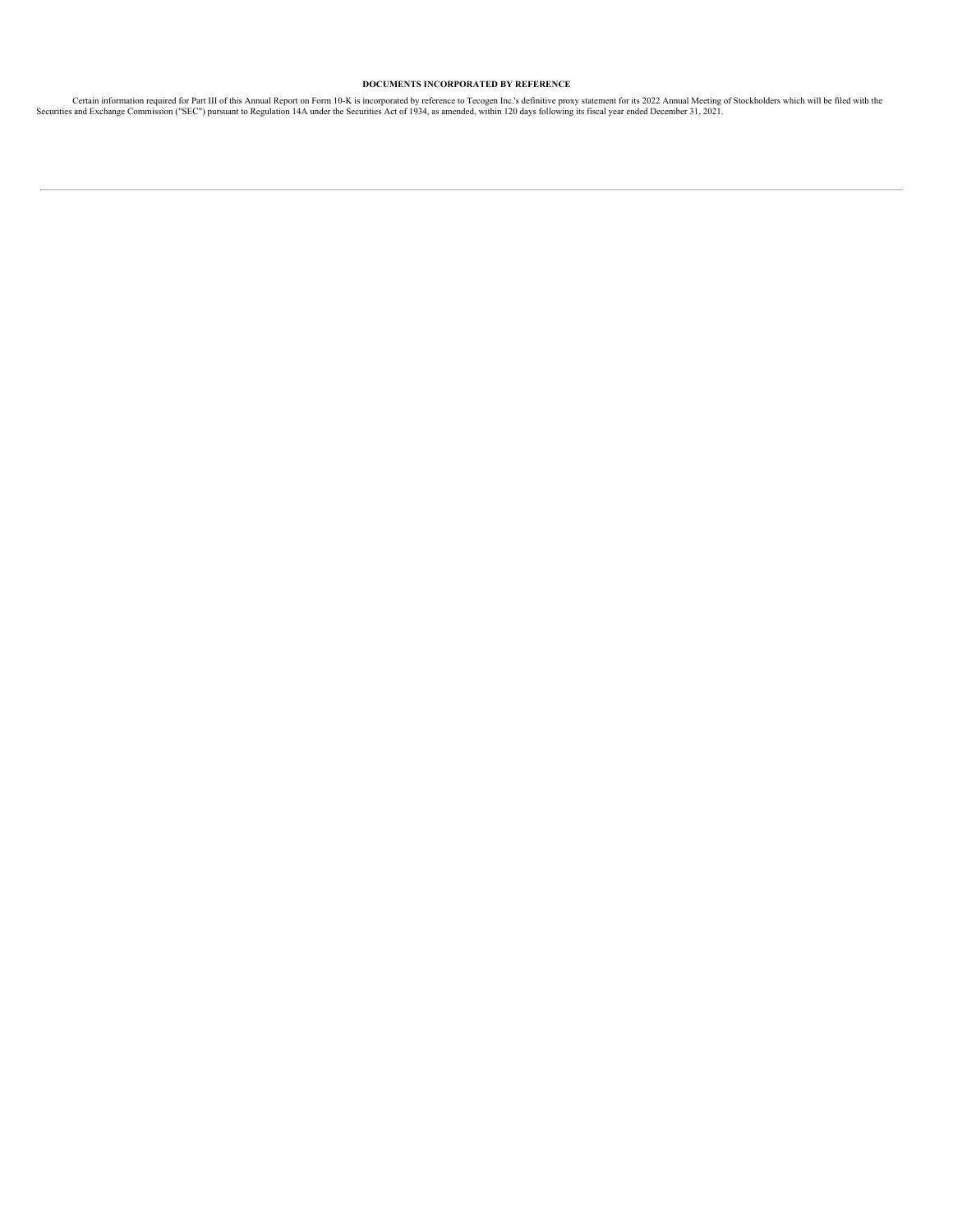# **CAUTIONARY NOTE CONCERNING FORWARD-LOOKING STATEMENTS**

This Annual Report on Form 10-K and the documents incorporated herein by reference contain forward-looking statementswithin the meaning of Section 27A of the Securities Act of 1933, as amended ("Securities Act"), Section 21E of the Securities Exchange Act of 1934, as amended ("Securities Exchange Act"), the Private Securities Litigation Reform Act of 1995 and other federal securities laws that involve a number of risks and uncertainties. Forward-looking statements generally can be identified by the use of forward-looking terminology such as "anticipates," "believes," "contemplates," "continues," "could," "estimates,"<br>"exp management are forward-looking statements.

The outcome of the events described in these forward-looking statements is subject to known and unknown risks, uncertainties and other factors that may cause us, our customers' or our industry's actual results, levels of activity, performance or achievements expressed or implied by these forward-looking statements to differ. See "Item 1A. Risk Factors," "Item 7.Management's Discussion and Analysis of Financial Condition<br>and Resul

In addition, such forward-looking statements are necessarily dependent upon assumptions and estimates that may prove to be incorrect.Although we believe that the assumptions and estimates reflected in such forward-looking statements are reasonable, we cannot guarantee that our plans, intentions, or expectations will be achieved. The information contained in this report, including the section discussing risk factors, identify

The cautionary statements made in this report are intended to be applicable to all related forward-looking statements wherever they appear in this report.The forward-looking statements made in this Annual Report on Form 10-K relate only to events as of the date on which the statements are made. Except as required by law, we undertake no obligation to update or release any forward-looking statements as a result of new information, future events, or otherwise, and assume no obligation to update the reasons why actual results could differ materially from those anticipated in such forward-looking statements.

<span id="page-2-0"></span>This report also contains or may contain market data related to our business and industry and any such market data may include projections that are based on certain assumptions. If these assumptions turn out to be incorrect, actual results may differ from the projections based on these assumptions. As a result, our markets may not grow at the rates projected by this data, or at all. The failure of these markets to grow at these<br>p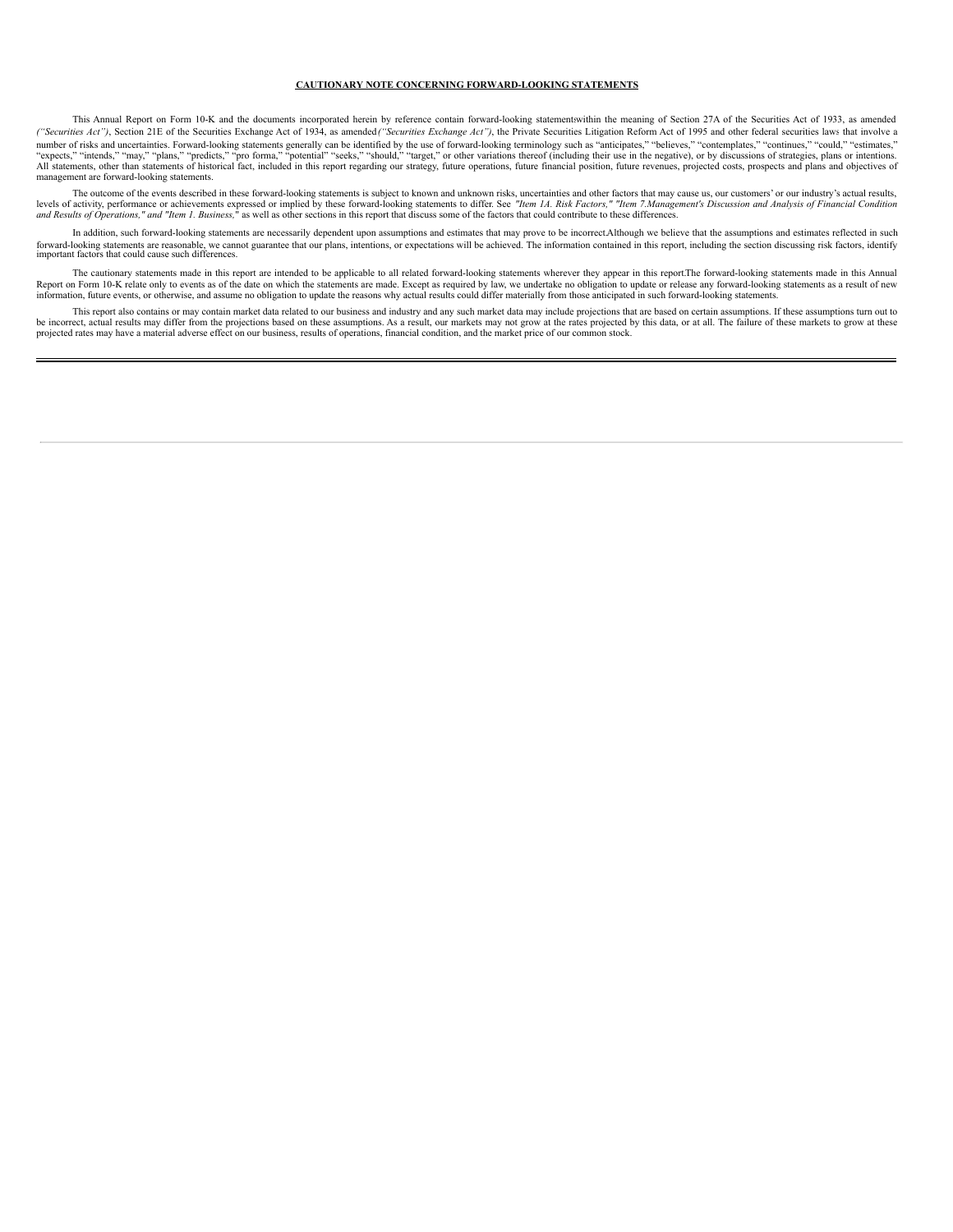# **ANNUAL REPORT ON FORM 10-K FOR THE FISCAL YEAR ENDED DECEMBER 31, 2021 TABLE OF CONTENTS**

<span id="page-3-0"></span>

|                   | <b>PARTI</b>                                                                                                      |                                                                         |  |  |
|-------------------|-------------------------------------------------------------------------------------------------------------------|-------------------------------------------------------------------------|--|--|
| Item 1.           | Business.                                                                                                         | $\overline{1}$                                                          |  |  |
| Item 1A.          | Risk Factors.                                                                                                     |                                                                         |  |  |
| Item 1B.          | Unresolved Staff Comments.                                                                                        | $\frac{13}{22}$ $\frac{22}{23}$ $\frac{23}{23}$                         |  |  |
| Item 2.           | Properties.                                                                                                       |                                                                         |  |  |
| Item 3.           | Legal Proceedings.                                                                                                |                                                                         |  |  |
| Item 4.           | Mine Safety Disclosures.                                                                                          |                                                                         |  |  |
|                   |                                                                                                                   |                                                                         |  |  |
|                   | <b>PART II</b>                                                                                                    |                                                                         |  |  |
| Item 5.           | Market for the Registrant's Common Equity, Related Stockholder Matters and Issuer Purchases of Equity Securities. | 23                                                                      |  |  |
| Item 6.           | [Reserved].                                                                                                       |                                                                         |  |  |
| Item 7.           | Management's Discussion and Analysis of Financial Condition and Results of Operations.                            | $\frac{24}{24} \frac{32}{32} \frac{32}{32} \frac{32}{32} \frac{32}{34}$ |  |  |
| Item 7A.          | Quantitative and Qualitative Disclosures About Market Risk.                                                       |                                                                         |  |  |
| Item 8.           | Financial Statements and Supplementary Data.                                                                      |                                                                         |  |  |
| Item 9.           | Changes in and Disagreements with Accountants on Accounting and Financial Disclosure.                             |                                                                         |  |  |
| Item 9A.          | Controls and Procedures.                                                                                          |                                                                         |  |  |
| Item 9B.          | Other Information.                                                                                                |                                                                         |  |  |
| Item 9C.          | Disclosure Regarding Foreign Jurisdictions that Prevent Inspections.                                              |                                                                         |  |  |
|                   | <b>PART III</b>                                                                                                   |                                                                         |  |  |
|                   |                                                                                                                   |                                                                         |  |  |
| Item $10$ .       | Directors, Executive Officers and Corporate Governance.                                                           |                                                                         |  |  |
| Item 11           | Executive Compensation.                                                                                           | $\frac{35}{35}$<br>$\frac{35}{35}$                                      |  |  |
| Item 12.          | Security Ownership of Certain Beneficial Owners and Management and Related Stockholder Matters.                   |                                                                         |  |  |
| Item 13.          | Certain Relationships and Related Transactions, and Director Independence.                                        |                                                                         |  |  |
| Item 14.          | Principal Accounting Fees and Services.                                                                           |                                                                         |  |  |
| <b>PART IV</b>    |                                                                                                                   |                                                                         |  |  |
| Item 15.          | Exhibits and Financial Statement Schedules.                                                                       |                                                                         |  |  |
| Item 16.          | Form 10-K Summary.                                                                                                | $\frac{35}{36}$                                                         |  |  |
|                   |                                                                                                                   |                                                                         |  |  |
| <b>SIGNATURES</b> |                                                                                                                   | 40                                                                      |  |  |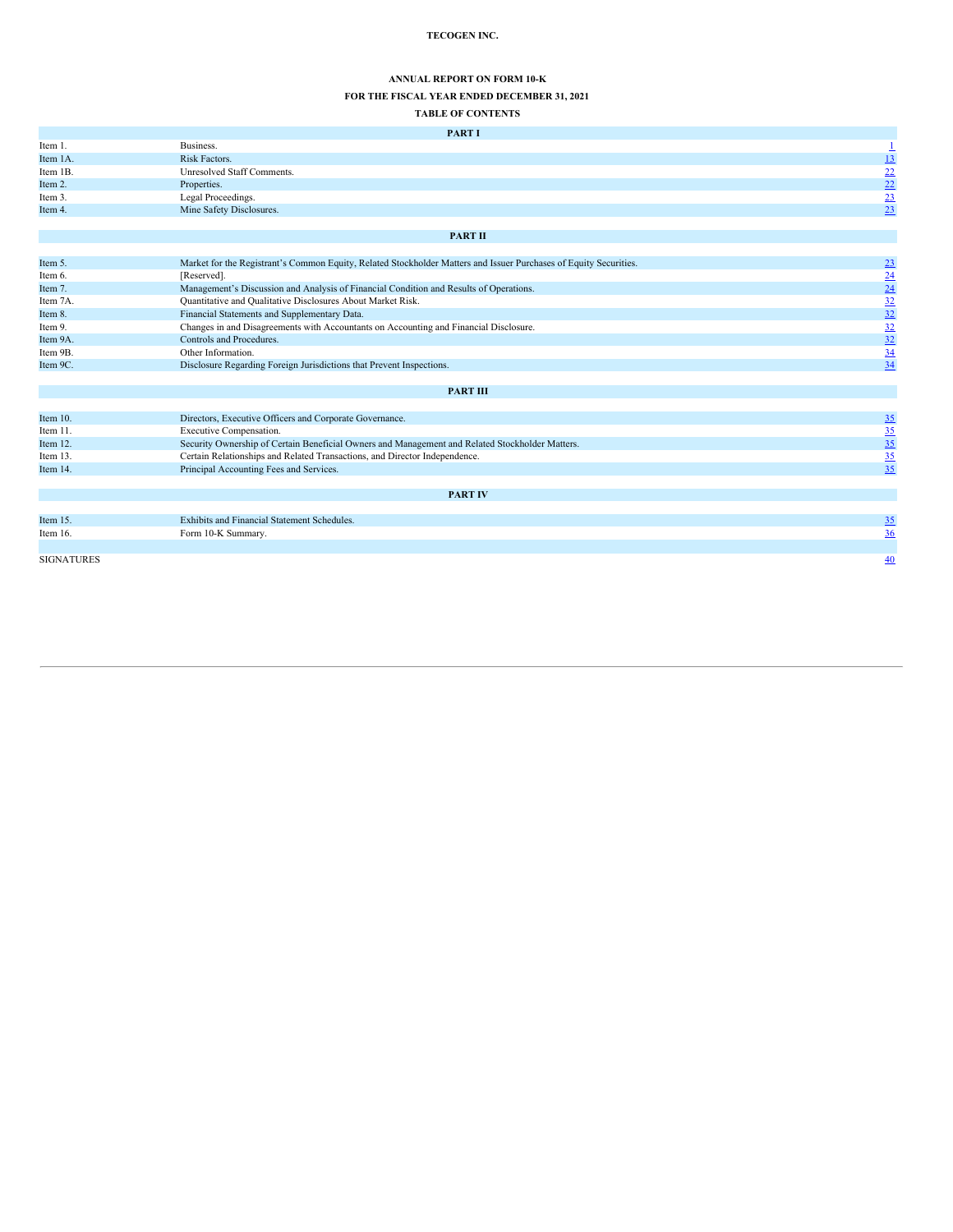# **Item 1. Business**

#### **The Company**

Tecogen Inc. (together with its subsidiaries, "we," "our," or "us," or "Tecogen") designs, manufactures, markets, and maintains high efficiency, ultra-clean cogeneration products. These include natural gas engine driven combined heat and power (CHP) systems, chillers and heat pumps for multi-family residential, commercial, recreational and industrial use. We are known for products that provide customers with substantial ener

We have wholly-owned subsidiaries American DG Energy, Inc. ("ADGE") and Tecogen CHP Solutions, Inc., and we own a 51% interest in American DG New York, LLC ("ADGNY"), a joint venture. ADGE and ADGNY distribute, own, and operate clean, on-site energy systems that produce electricity, hot water, heat and cooling. ADGE owns the equipment that it installs at a customer's facility and sells the energy produced by

Our operations are comprised of three business segments:

- our Products segment, which designs, manufactures and sells industrial and commercial cogeneration systems at our customers' facilities;
- our Services segment, which provides operations and maintenance ("O&M") services and turn-key installation for our products under long term service contracts and
- our Energy Production segment, which sells energy in the form of electricity, heat, hot water and cooling to our customers under long-term energy sales agreements.

# **Recent Developments**

*COVID-19 Update*

During the first quarter of fiscal 2020, a novel strain of coronavirus ("COVID-19") began spreading rapidly throughout the world, prompting governments and businesses to take unprecedented measures in response. Such measures included restrictions on travel and business operations, temporary closures of businesses, and quarantines and shelter-in-place orders. The COVID-19 pandemic has significantly impacted supply chains, curtailed global economic activity, and caused significant volatility and disruption in global markets. The COVID-19 pandemic and the measures taken by U.S. Federal, state and local governments in response have materially adversely affected and could in the future materially impact our business, results of operations, financial condition and stock price. The impact of the pandemic remains uncertain and will depend on the growth in the number of infections, fatalities, the duration of the pandemic, steps taken to combat the pandemic, and the development and availability of effective treatments. We have made every effort to keep our employees who operate our business safe and minimize unnecessary risk of exposure to the virus.

# *Paycheck Protection Program Loan*

On April 17, 2020, we obtained an unsecured loan in the principal amount of \$1,874,200 from Webster Bank, NA ("Webster") under the Paycheck Protection Program adopted pursuant to the Coronavirus Aid, Relief and Economic Recovery Act, as amended ("CARES Act"). The loan was forgivable if the proceeds were utilized by us for payroll, utilities, and rent expenses. On January 19, 2021 we received confirmation from Webster that the Paycheck Protection Program Loan in the original principal amount of \$1,874,200 together with accrued interest of \$13,659 was forgiven in full effective as of January 11, 2021. The loan forgiveness of \$1,887,859 was accounted for as a debt extinguishment and is reported as a separate component of other income (expense), net in our condensed consolidated statement of operations.

# *Paycheck Protection Program Second Draw Loan*

On February 5, 2021, we obtained a Paycheck Protection Program Second Draw unsecured loan through Webster in the amount of \$1,874,269 in connection with the Paycheck Protection Program pursuant to the CARES Act. The loan is guaranteed by the United States Small Business Administration. On September 20, 2021, we received a letter dated September 13, 2021 from Webster Bank, NA confirming that the Paycheck Protection Program Second Draw Loan issued to us pursuant to the CARES Act in the original principal amount of \$1,874,269 together with accrued interest of \$11,386 was forgiven in full as of September 8, 2021. The loan forgiveness of \$1,885,655 was accounted for as debt extinguishment and is reported as a separate component of other income (expense), net in our condensed consolidated statement of operations.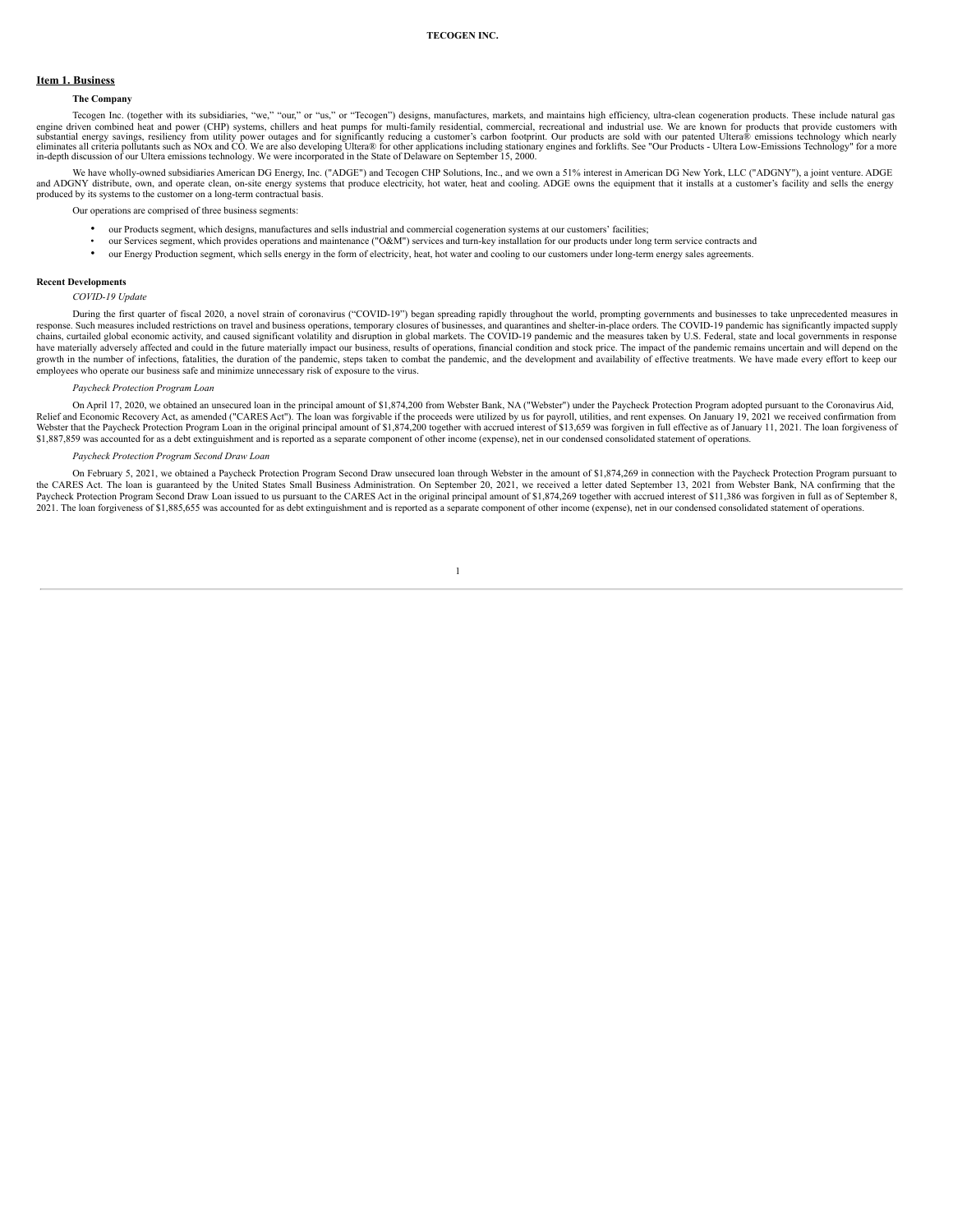### *Employee Retention Credit*

On March 27, 2020, the Coronavirus Aid, Relief, and Economic Security Act ("CARES Act") was signed into law providing numerous tax incentives and other stimulus measures, including an employee retention credit ("ERC"), which is a refundable tax credit against certain employment taxes. The Taxpayer Certainty and Disaster Tax Relief Act of 2020 and the American Rescue Plan Act of 2021 extended and expanded the availability of the ERC. The ERC was available with respect to periods through October 1, 2021 and was equal to 70% of qualified wages (which includes employer qualified health plan expenses) paid to employees. In addition, the availability of the ERC was permitted to entities that received a Paycheck Protection Loan subject to certain conditions. During each quarter in 2021, a maximum of \$10,000 in qualified wages for each employee was eligible for the ERC. Therefore, the maximum tax credit that can be claimed by an eligible employer in 2021 is \$7,000 per employee per calendar quarter. Section 2301(c)(2)(B) of the CARES Act permits an employer to use an alternative quarter to calculate gross receipts and the employer may determine if the decline in gross receipts tests is met for a calendar quarter in 2021 by comparing its gross receipts for the immediately preceding calendar quarter with those for the corresponding calendar quarter in 2019. Accordingly, for the first quarter of 2021, we elected to use our gross receipts for the fourth calendar quarter of 2020 compared to our gross receipts for the fourth calendar quarter of 2019. As a result of our election to use an alternative quarter, we qualified for the ERC in the first, second and third quarters of 2021 because our gross receipts decreased by more than 20% from the first, second and third quarters of 2019. As a result of averaging 500 or fewer full-time employees in 2019, all wages paid to employees in the first, second and third quarters of 2021 were eligible for the ERC. Note, wages used towards PPP loan forgiveness can not be used as qualified wages for purposes of the ERC. During the year ended December 31, 2021 we recorded ERC benefits of<br>\$1,276,021 sh

#### *Air Cooled Chiller Development*

In Q3 2021 we began development on a hybrid air-cooled chiller. We recognized that there were many applications where the customer wanted an easy to install roof top chiller. Using the inverter design from our InVerde e+ cogeneration module, we developed the novel concept of a hybrid chiller. This system can simultaneously take two inputs, one from the grid or a renewable energy source and one from our natural gas<br>engine. Th Q4 2022 and to see incremental revenue by the early part of 2023. A provisional patent based on this concept has been filed with the US Patent and Trademark Office.

# *Energy Sales Agreements*

On December 14, 2018, we entered into agreements relating to the sale of two energy purchase agreements and related energy production systems for \$2 million and on March 5, 2019 entered into agreements relating to the sale of six energy purchase agreements and related energy production systems for \$5 million. In connection with these sales, we entered into agreements to provide billing and asset management services and operations and maintenance services for agreed fees for the duration of the energy purchase agreements, pursuant to which we guarantee certain minimum collections and are entitled to receive fifty percent of the excess of collections over agreed minimum thresholds. In October 2021 the minimum guarantee with respect to one of the energy purchase agreements was modified by reducing the guaranteed minimum collections by \$35,000 per year, the guaranteed minimum collection amount associated with one site that was sold by the customer.

#### *ADGE Merger*

On May 18, 2017, our stockholders approved the acquisition of ADGE in a stock for stock merger together with the issuance of the stock by us in the transaction ("Merger"). As a result of the Merger, we acquired 100% of the Statements for further information.

#### **Overview of Our Business**

Tecogen products offer customers energy savings, resiliency and a cleaner environmental footprint. Our cogeneration, chiller and heat pump systems use an engine to generate electricity or shaft work and<br>recover the waste h of the electrical grid. Our systems generate electricity and hot water or in the case of our Tecochill product, both chilled water and hot water. Our products are expected to run on Renewable Natural Gas (RNG) as it is introduced into the US gas pipeline infrastructure.

Our natural gas-powered cogeneration systems (also known as combined heat and power or "CHP") are efficient because they drive electric generators or compressors, which reduce the amount of electricity purchased from the utility while recovering the engine's waste heat for water heating, space heating, and/or air conditioning at the customer's building.

 $\overline{2}$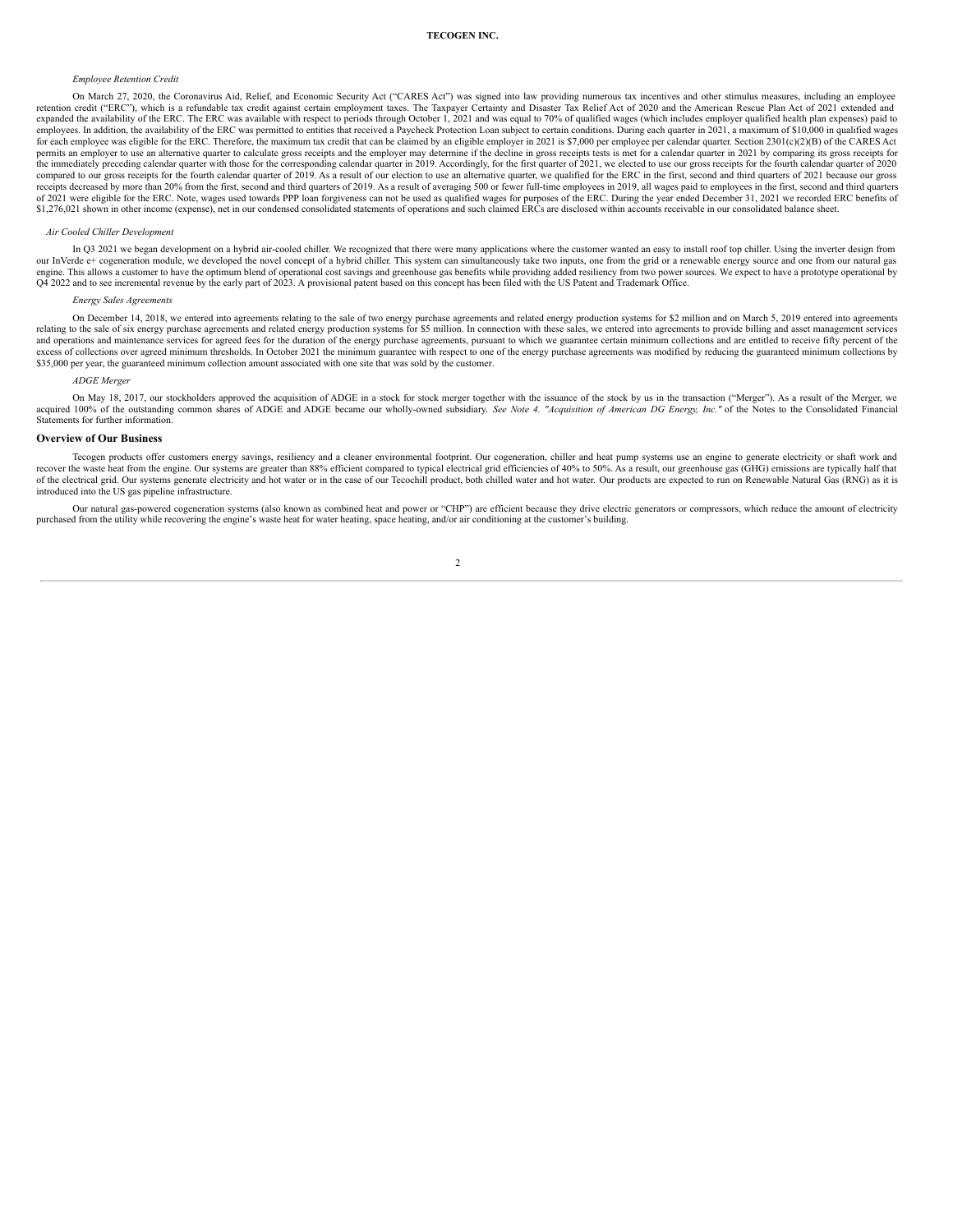Our commercial product lines include:

- the InVerde  $e^{\pm \mathcal{R}}$  and TecoPower $^{\mathcal{R}}$  cogeneration units; these systems supply electricity and hot water;
- Tecochill® air-conditioning and refrigeration chillers; these systems produce chilled water and hot water;
- Tecofrost® gas engine-driven refrigeration compressors; these systems circulate refrigerant and provide hot water as a byproduct;
- Ilios<sup>®</sup> high-efficiency water heaters; These provide hot water at a significantly higher efficiency than a conventional boiler (250% vs 75%);
- Ultera<sup>®</sup> emissions control technology.

Traditional customers for our InVerde and Tecopower products have a simultaneous need for electrical power and hot water. These include hospitals, nursing homes, schools, universities, health clubs, spas, hotels and motels, office and multi-unit residential buildings. Conversely our Tecochill product benefits customers who have a simultaneous need for cooling and hot water which is typical in sites such as hospitals, ice rinks, indoor agriculture and food processing. Our Tecofrost refrigeration compressors are applied primarily to industrial applications that include cold storage, wineries, dairies, ice rinks and food processing. Market drivers include the price of natural gas, local electricity rates, environmental regulations, and governmental energy policies, as well as customers' desire to become more environmentally responsible.

Our cooling and refrigeration products provide both cooling and high grade waste heat. This is of particular advantage in facilities that control both temperature and humidity. In such facilities, climate control is achieved by cooling the facility to remove humidity and then reheating to the required temperature. Using engine waste heat to perform the reheat while utilizing natural gas to generate the cooling provides significant economic and environmental benefits. As a result our product has significant competitive advantages in applications that operate year round such as controlled environment agriculture, indoor ice rinks, and hospitals.

Through our factory service centers in California, Connecticut, Florida, Massachusetts, Michigan, New Jersey, New York, and Toronto, Canada, our specialized technical staff maintains our products via longterm service contracts. To date we have shipped over 3,000 units, some of which have been operating for almost 35 years. We established a service center in Toronto, Canada in August 2020 to support our existing population of chillers and cogeneration units including 26 cogeneration units sold in this territory during 2020 to serve public housing facilities.

In 2009, in response to the changing regulatory requirements for stationary engines, our research team developed an economically feasible process for removing air pollutants from engine exhaust.This technology's U.S. and foreign patents were granted beginning in October 2013 and other domestic and foreign patents granted or applications are pending. Branded Ultera®, the ultra-clean emissions technology repositions our engine driven products in the marketplace, making them comparable environmentally with other technologies such as fuel cells, but at a much lower cost and greater efficiency. In 2018, a group of natural gas engine-generators fitted with the Ultera system were successfully permitted in the Los Angeles region for unrestricted operation, the first natural gas engines to do so without operating time limits or other exemption. These engines were permitted to levels matching the California Air Resources Board ("CARB") stringent 2007 emissions requirements, the same emissions standard used to certify fuel cells, and the same emissions levels as a state-of-the-art central power plant. We now offer our Ultera emissions control technology as an option on all our products or as a stand-alone application for retrofitting other rich-burn spark-ignited reciprocating internal combustion engines such as the engine-generators described above.

Our products are designed as compact modular units that are intended to be installed in multiples. This approach has significant advantages over utilizing a single larger cogeneration or chiller unit, allowing placement in constrained urban settings and redundancy to mitigate service outages. Redundancy is particularly relevant in regions where the electric utility has formulated tariff structures that include high "peak demand" charges. Such tariffs are common in many areas of the country, and are applied by such utilities as Southern California Edison, Pacific Gas and Electric, Consolidated Edison of New York, and National Grid of Massachusetts. Because these tariffs are assessed based on customers' peak monthly demand charge over a very short interval, typically only 15 minutes, a brief service outage for a system comprised of a single unit can create a high demand charge, and therefore be highly detrimental to the monthly savings of the system. For multiple unit sites, the likelihood of a full system outage that would result in a high demand charge is dramatically reduced, consequently, these customers have a greater probability of capturing peak demand savings.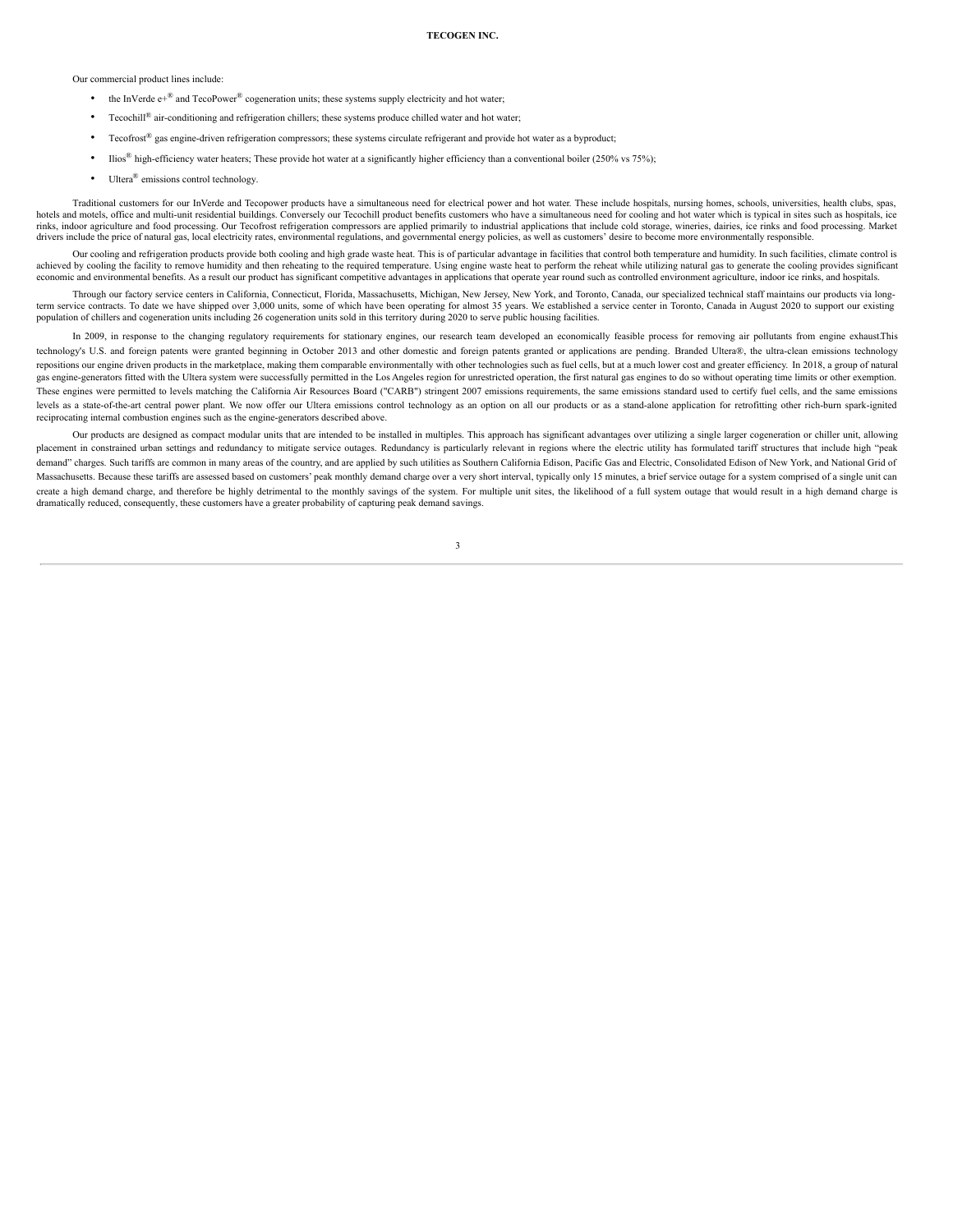Our products are sold directly to customers by our in-house marketing team, and by established sales agents and representatives.

Our operations are comprised of three business segments. Our Products segment designs, manufactures and sells industrial and commercial cogeneration systems as described above. Our Services segment provides O&M services for our products under long term service contracts. Our Energy Production segment sells energy in the form of electricity, heat, hot water and cooling to our customers under long-term sales agreements.

# **Ultera Low-Emissions Technology**

All of our CHP products are available with the patented Ultera® low-emissions technology as an equipment option. This breakthrough technology was developed in 2009 and 2010 as part of a research effort partially funded by the California Energy Commission and Southern California Gas Company.

The chart below compares emission levels of our Ultera technology to other technologies. As of December 31, 2021, our Ultera CHP and fuel cell technologies are the only technologies that we know of which<br>comply with Califo environmental regulation becomes more stringent in the United States, our emissions technology may be used in markets including generators, fork trucks and biogas engines.

4

### Comparison of Emission Levels of Tecogen's Ultera Low-Emission Technology to Other Technologies Based on 6,000 hrs/year of operation at 100 kW and 670,000 Btu/hr)



# (5) (2) (4) (4) (3) (1)

*(1) California has the strictest air quality standards for engines in the world*

(2) Conventional Energy Source is U.S. power plant and gas boiler. Average U.S. power plant NOx emission rate of 0.9461 lbMWh from (USEPA eGrid 2012),<br>CO data not available. Gas boiler efficiency of 78% (www.eia.gov) with

i boiler efficiency of 78% (www.eia.gov) with emissions of 20 ppm NOx @ 3% <u>0)</u><br>@ (California Regulation SCAQMD BACT).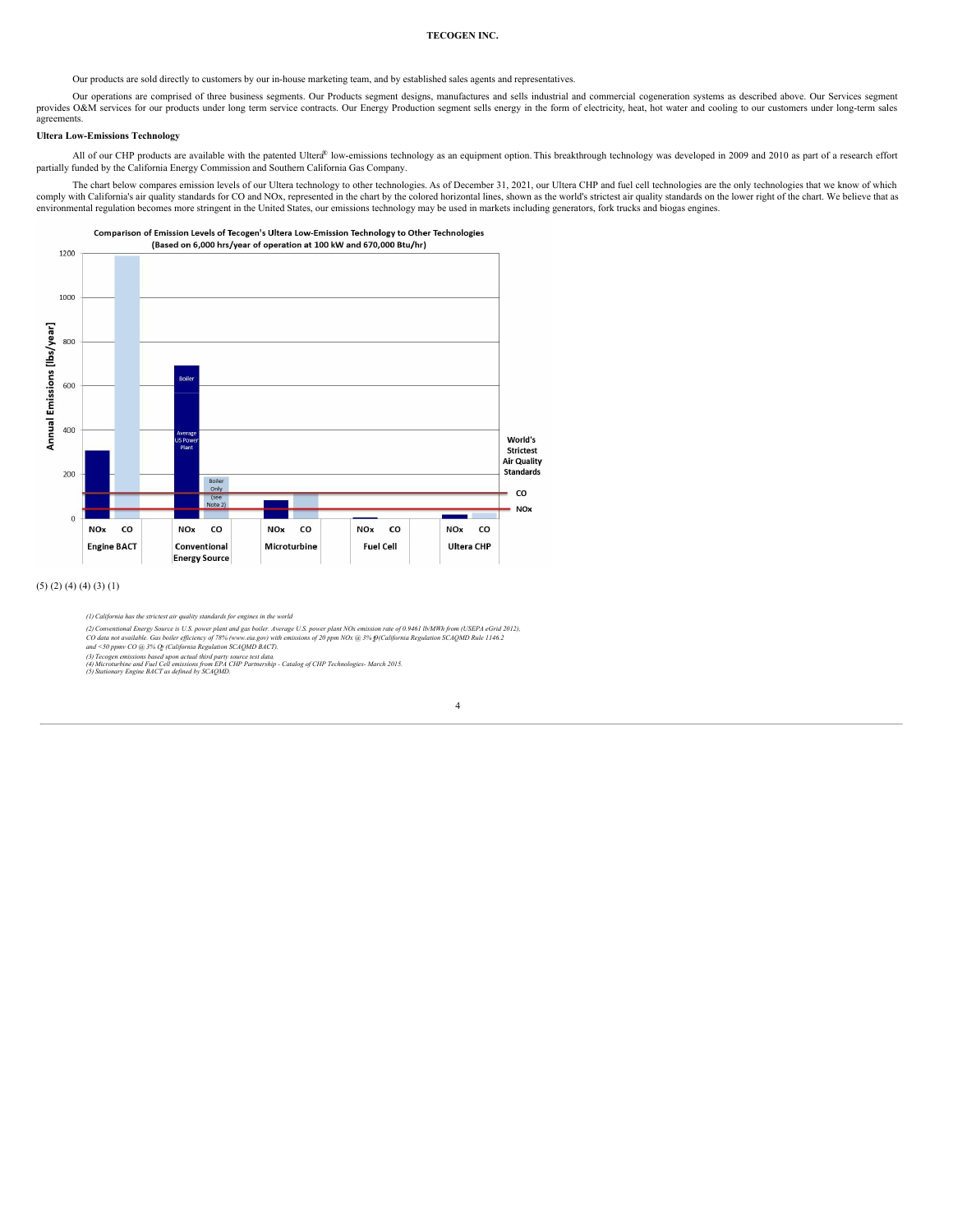After successfully developing the Ultera technology for our own equipment, our research and development team began exploring other possible emissions control applications in an effort to expand the market for the ultra-clean emissions system. Retrofit kits were developed in 2014 for other stationary engines and in 2015 the Ultera Retrofit Kit was applied successfully to natural gas stand-by generators from other manufacturers, including Generac and Caterpillar.

Historically, standby generators have not been subjected to the strict air quality emissions standards of traditional power generation.However, generators which run for more than 200 hours per year or run for non-emergency purposes (other than routine scheduled maintenance) in some territories are subject to compliance with the same stringent regulations applied to a typical electric utility. As demand response programs become more economically attractive and air quality regulations continue to become more stringent, there could be increased demand for retrofitting standby generators with our Ultera® emissions control technology, thus providing a cost-effective solution to keeping the installed base of standby generators operational and in compliance with regulatory requirements.

In 2017, a group of generators owned by a single customer in Southern California were supplied Ultera kits because of their particular requirement to exceed the 200-hour annual limit. These units are now operational and have been tested by the customer and shown to be compliant with the local pollution limits which we believe to be the strictest anywhere in the United States, and potentially the world. Our CHP products have been permitted to this same standard. However, CHP products are given a heat credit which effectively increases the allowable limit. In 2018, permitting was completed making these certification levels the lowest we have achieved. We believe no other engines have been certified to these levels since the current regulations in the Los Angeles region became effective.

It is noteworthy that these engine-generators have been used in California to power dispersed loads in a fire-prone area where frequent de-energizing of the electric overhead power lines is required for safety. We believe this application to be a new and significant application for the Ultera technology in light of the widely publicized widespread outages in California in 2019 and 2020.

# *Biogas*

The Ultera emissions control technology developed by our engineering team applies specifically to rich-burn, spark-ignited, internal combustion engines.While originally intended for natural gas-powered engines, we believe that our technology may be adapted for other fuel types as long as the engine meets the rich-burn criteria.

In 2015, the Ultera system was applied to a biogas powered engine operating at the Eastern Municipal Water District's (EMWD) Moreno Valley Region Water Reclamation Facility in Perris, California. The demonstration project extracted from an anaerobic digester.

Biogas is a significant byproduct of wastewater treatment plants. Considered to be a renewable source of fuel, it is becoming an increasingly important resource for power generation.According to the American Biogas Council, nationwide there are over 1,100 engines fueled by wastewater-derived biogas, over 600 fueled by landfill-generated biogas, and over 100 running on biogas from agricultural waste. This represents a significant potential market for the Ultera Retrofit Kit application as these biogas engines become subject to the same air quality standards as traditional power generation sources.

#### *Fork-Truck Research*

In October 2016, we were awarded a Propane Education & Research Council ("PERC") research grant funding our proposal to develop the Ultera ultra-clean emissions control technology for the propane powered fork truck market.

Electric fork trucks have been making significant in-roads in the fork truck industry, in part, because of their green image and indoor air quality benefit. The primary benefit of the Ultera-equipped ultra-clean propane fork truck will be fuel cell like emissions with a robust indoor air quality advantage without compromising vehicle performance. In 2018, the PERC funded portion of the project concluded successfully. Mitsubishi Caterpillar Forklift America ("MCFA"), a major supplier in North and South America, provided technical and marketing support and supplied a test truck. In 2019, engineers from MCFA collaborated with our research staff to finalize the engine tuning for optimization of the Ultera process. This work successfully demonstrated highly improved emissions levels for the fork truck.

#### **Services**

We provide long-term maintenance contracts, parts sales, and turnkey installation for our products through a network of eleven well-established field service centers in California, the Midwest, the Northeast, the Southeast and in Ontario, Canada. These centers are staffed by our full-time technicians, working from local leased facilities.The facilities provide office and warehouse space for inventory. We encourage our customers to provide internet connections to our units so that we may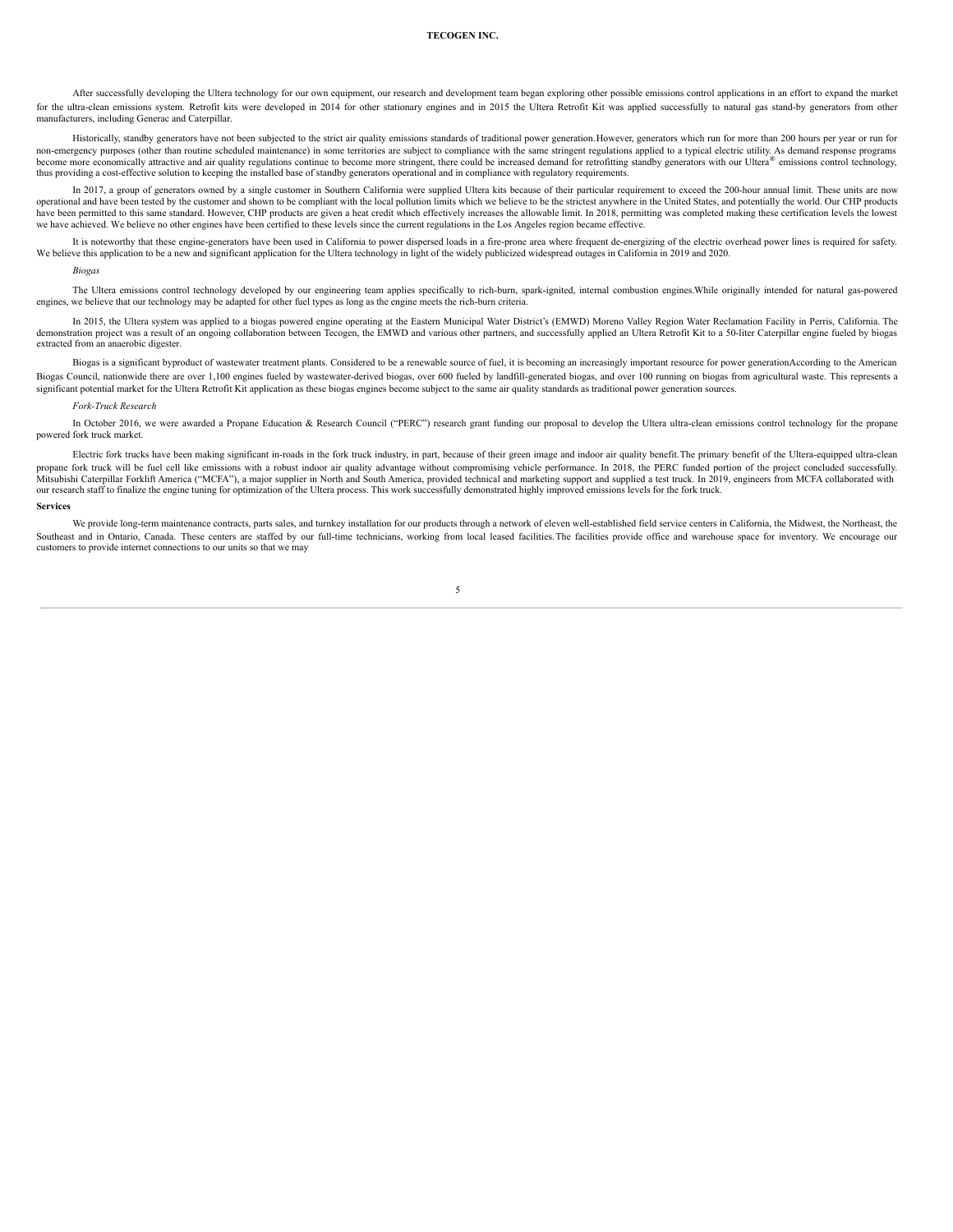maintain remote monitoring and communications with the installed equipment. For connected installations, the machines are contacted daily to download their status and provide regular operational reports (daily, monthly, and quarterly) to our service managers. This communications link is used to support the diagnostic efforts of our service staff, and to send messages to pre-programmed phones if a unit has experienced an unscheduled shutdown. In many cases, communications received by service technicians from connected devices allow for proactive maintenance, minimizing equipment downtime and improving operating efficiency for the customer.

The work of our service managers, supervisors, and technicians focuses on our products.Because we manufacture our own equipment, our service technicians bring hands-on experience and competence to their jobs. They are trained at our corporate headquarters and primary manufacturing facility in Waltham, Massachusetts.

Most of our service revenue is in the form of annual service contracts, which are typically of an all-inclusive "bumper-to-bumper" type, with billing amounts proportional to the equipment's achieved operating hours for the period. Customers are thus invoiced in level, predictable amounts without unforeseen add-ons for such items as unscheduled repairs or engine replacements. We strive to maintain these contracts for many years, and work to maintain the integrity and performance of our equipment.

Our products have a long history of reliable operation. Since 1995, we have had a remote monitoring system in place that connects to hundreds of units daily and reports their "availability," which is the amount of time a unit is running or is ready to run. More than 80% of the units operate above 90% availability, with the average being 93.8%. Our factory service agreements have directly impacted these positive results and represent an important long-term annuity-like stream of revenue for us.

New equipment sold beginning in 2016 and select upgrades to the existing installed equipment fleet include an industrial internet solution which enables Tecogen to collect, analyze, and manage valuable asset data continuously and in real-time. This provides the service team with improved insight into the functionality of our installed CHP fleet. Specifically, it enables the service department to perform remote monitoring and diagnostics and to view system results in real time via a computer, smart phone or tablet. Consequently, we can better utilize monitoring data ensuring customers are capturing maximum possible savings and efficiencies from their cogeneration equipment.

# **Energy Production**

Our Energy Production segment sells energy in the form of electricity, heat, hot water and cooling to our customers under long-term sales agreements which represented 7.1% and 6.5% our consolidated revenues for the years ended December 31, 2021 and 2020, respectively. See Note 17 "Segments" of the Notes to the Consolidated Financial Statements.

# **Sales & Distribution**

Our products are sold directly to end-users by our sales team and by established sales agents and representatives. We have agreements with manufacturer's representatives and outside sales representatives who are compensated by commissions for designated territories and product lines. During the year ended December 31, 2021 no customer accounted for more than 10% of our revenues. During the year ended December 31, 2020 one customer accounted for more than 10% of our revenues. We typically sell our chiller products through our manufacturing representatives with assistance from our internal sales team. Our combined heat and power products are typically sold direct to end customers by our internal sales team.

#### **Markets and Customers**

Worldwide, stationary power generation applications vary from huge central stationary generating facilities (traditional electric utility providers) to back-up generators as small as 2 kW.Historically, power generation in most developed countries such as the United States has been part of a regulated central utility system utilizing high-temperature steam turbines powered by fossil-fuels. This turbine technology, though steadily refined over the years, reached a maximum efficiency (where efficiency means electrical energy output per unit of fuel energy input) of approximately 40% to 50%.

A number of developments related primarily to the deregulation of the utility industry as well as significant technological advances have now broadened the range of power supply choices available to all types of customers. Cogeneration, which harnesses waste energy from power generation processes and puts it to work for other uses on-site, can boost the energy conversion efficiency to nearly 90%, a better than two-fold improvem and inefficiency associated with electric transmission and distribution. The implications of the CHP distributed generation approach are significant. We believe that if cogeneration were applied on a large scale, global fuel usage might be dramatically curtailed and the utility grid made far more resilient. Furthermore, with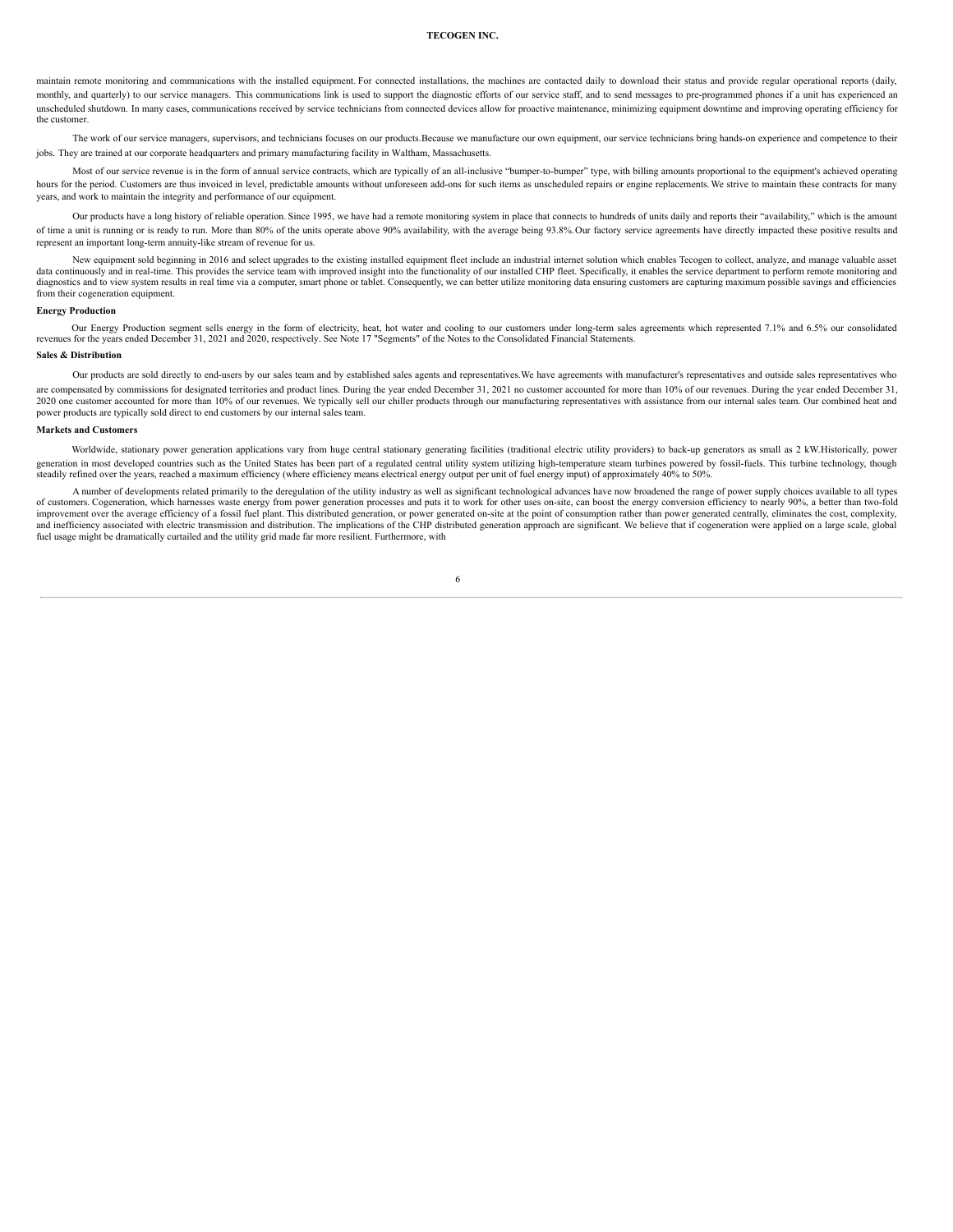technology we have introduced, like the Ultera low-emissions technology, our products can now contribute to better air quality at the local level while complying with the strictest air quality regulations in the United **States** 

Our products can often reduce the customer's operating costs (for the portion of the facility loads to which they are applied) by approximately 30% to 60% based on our estimates, which provides an excellent rate of return on the equipment's capital cost in many areas of the country with high electricity rates. Our chillers are especially suited to regions where utilities impose extra charges during times of peak usage, common called "demand" charges. In these cases, the gas-fueled chiller reduces the use of electricity during the summer, the costliest time of year.

Decentralizing power generation or reducing energy requirements at a customer's site not only relieves the capacity burden on existing power plants, but also lessens the burden on transmission and distribution lines. This ultimately improves the grid's reliability and reduces the need for costly upgrades.

Increasingly favorable economic conditions may improve our business prospects domestically and abroad. Specifically, we believe that natural gas prices are expected to increase from their current values, and that electric rates are expected to continue to rise more significantly over the long-term as utilities pay for grid expansion, better emission controls, efficiency improvements, and the integration of renewable power sources.

Most potential new customers in the U.S. require less than 1 MW of electric power and less than 1,200 tons of cooling capacity. We are targeting customers in states with high electricity rates in the commercial sector, such as California, Connecticut, Massachusetts, New Hampshire, New Jersey, and New York. Most of these states also have high peak demand rates, which favor utilization of our modular units in groups so as to assure redundancy and peak demand savings. Governmental agencies in some of these regions may also provide generous rebates that can improve the economic viability of our systems.

We aggressively market to potential customers where utility pricing aligns with our advantages. These areas include regions that have strict emissions regulations, such as California, or those that reward CHP systems that are especially non-polluting, such as New Jersey. Currently, more than 23 states recognize CHP as part of their Renewable Portfolio Standards or Energy Efficiency Resource Standards.

The traditional markets for CHP systems are buildings with long hours of operation and with corresponding demand for electricity or cooling and heat. Traditional customers for our cogeneration systems include controlled environment agriculture, hospitals, nursing homes, colleges, universities, health clubs, spas, hotels, motels, office and retail buildings, food and beverage processors, multi-unit residential buildings, laundri ice rinks, swimming pools, factories, municipal buildings, and military installations.

Traditional customers for our chillers, refrigeration compressors and heat pumps overlap with those for our cogeneration systems. Engine-driven chillers are often used as replacements for aging electric chillers because they both occupy similar amounts of floor space and require similar maintenance schedules. This is also the case with refrigeration compressors.

# **Competition**

The markets for our products are highly competitive, though we believe that we offer customers a suite of premier best-in-class clean energy and thermal solutions.

#### *InVerde and Tecopower*

Our combined heat and power products that produce electricity and hot water compete with the utility grid, existing technologies such as other reciprocating engine and microturbine CHP systems, and other emerging distributed generation technologies including solar power, wind-powered systems, and fuel cells. Our products are highly competitive between 60KW and 1.5MW in electrical generation capacity. In this size range we have other reciprocating engine competitors, although we have strong competitive advantages when it comes to ease of utility interconnection and our microgrid capabilities. We believe that Capstone Turbine Corporation is the only microturbine manufacturer with a commercial presence in CHP.

Although operating solar and wind powered systems produce no emissions, the main drawbacks to these renewable powered systems are their dependence on weather conditions, their reliance on backup utility grid-provided power, and high capital costs that can often make these systems uneconomical without government subsidies. Similarly, while the market for fuel cells is still developing, a number of fuel cell companies are<br>f notwithstanding these higher government incentives, our CHP solutions provide a better value and more robust solution to end users in most applications.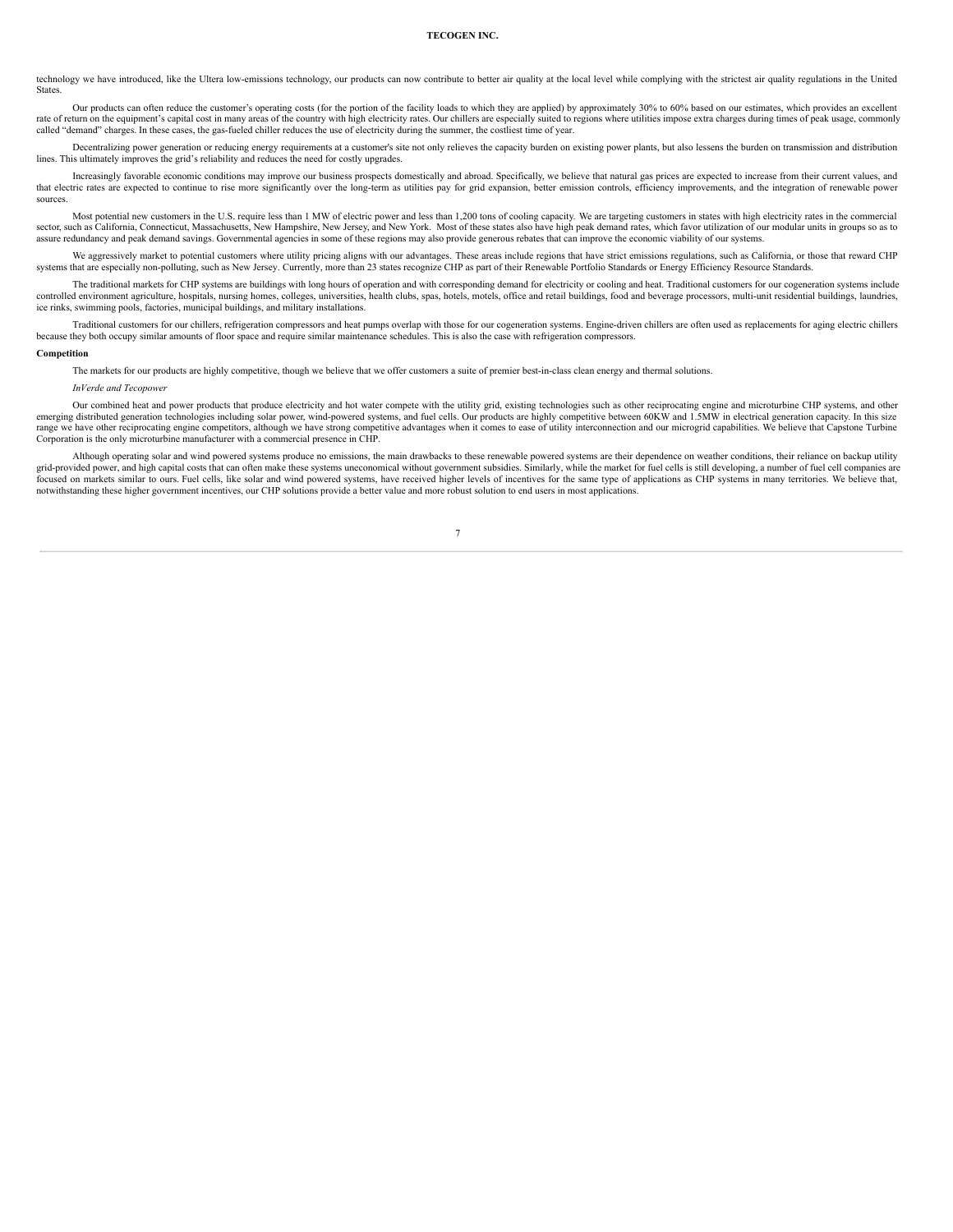Additionally, our patents relating to the Ultera ultra-low emissions technology give our products a strong competitive advantage in markets where severe emissions limits are imposed or where very clean power is favored, such as New Jersey, California, and Massachusetts.

Overall, we compete with end users' other options for electrical power, heating, and cooling on the basis of our technology's ability to:

- Provide a more efficient solution that provides operational savings for a facility's energy needs including cooling, electricity and hot water;
- Provide power when a utility grid is not available or goes out of service;
- Reduce emissions of criteria pollutants (NOx and CO) to near-zero levels and cut the emission of greenhouse gases such as carbon dioxide due to increased efficiencies compared to the electric grid;
- Provide reliable on-site power generation, heating and cooling services; and

We believe that no other company has developed a product that provides the features and benefits provided by our inverter-based InVerde e+, which offers UL-certified grid connection and sophisticated offgrid and microgrid capabilities. An inverter-based product with at least some of these features has been introduced by others, but we believe that they face serious challenges in duplicating all the unique features of the<br> rights for engine-driven systems utilizing natural gas or diesel fuel in the application of power generation where the per-unit output is less than 500kW. The software allows our products to be integrated as a Microgrid, where multiple InVerde  $e^{i\theta}$  units can be seamlessly isolated from the main utility grid in the event of an outage and re-connected to it afterward. We expect that our patents and license for Microgrid software will de others from offering certain important functions. See *"Business-Intellectual Property."*

Similarly, in the growing Microgrid segment, neither fuel cells nor microturbines can respond to changing energy loads when the system is disconnected from the utility grid. Engines such as those used in our equipment inherently have a fast-dynamic response to step load changes, which is why they are the primary choice for emergency generators. Fuel cells and microturbines require additional energy storage systems to be utilized for time-limited off-grid operation, giving our engine-driven solutions an advantage for Microgrid and resiliency applications.

### *Tecochill Chillers*

Our Tecochill line of chillers are the only gas-engine-driven chillers available on the market. Natural gas can also fuel absorption chillers, which use fluids to transfer heat without an engine drive. However, engine driven chillers continue to have an efficiency advantage over absorption machines. Tecochill chillers reach efficiencies well above levels achieved by similarly sized absorption systems. Low natural gas prices in the United States improve the economics of natural gas-fueled chillers while their minimal electric demand on backup power systems make them ideal for facilities requiring critical precision climate control. In 2022 we plan to expand our Tecochill range of products to include a hybrid air cooled chiller based on the inverter design used in the InVerde. The hybrid air-cooled chiller will take simultaneous inputs from the electrical grid<br>a

#### *Ilios Heat Pump*

A few companies manufacture gas-engine heat pumps, including Yanmar and Tedom that we believe are competitive with our products. The Ilios® water heater and other heat pump products compete in both the high-efficiency water heating market and the CHP market.

# **Research & Development**

Our long and rich research and development tradition and sustained programs have allowed us to cultivate deep engineering expertise. We have strong core technical knowledge that is critical to product support and continuous product improvement efforts. Our TecoDrive engine, permanent magnet generator, cogeneration and chiller products, InVerde, Ilios heat pumps, and most recently the Ultera emissions control system were all created and optimized in-house with both public and private funding support.

We continue to seek alliances with utilities, government agencies, universities, research facilities, and manufacturers. We have succeeded in developing new technologies and products in collaboration with several entities, including:

- Sacramento Municipal Utility District has provided test sites to us since 2010.
- Southern California Gas Company and San Diego Gas & Electric Company, each a Sempra Energy subsidiary, have granted us research and development contracts since 2004.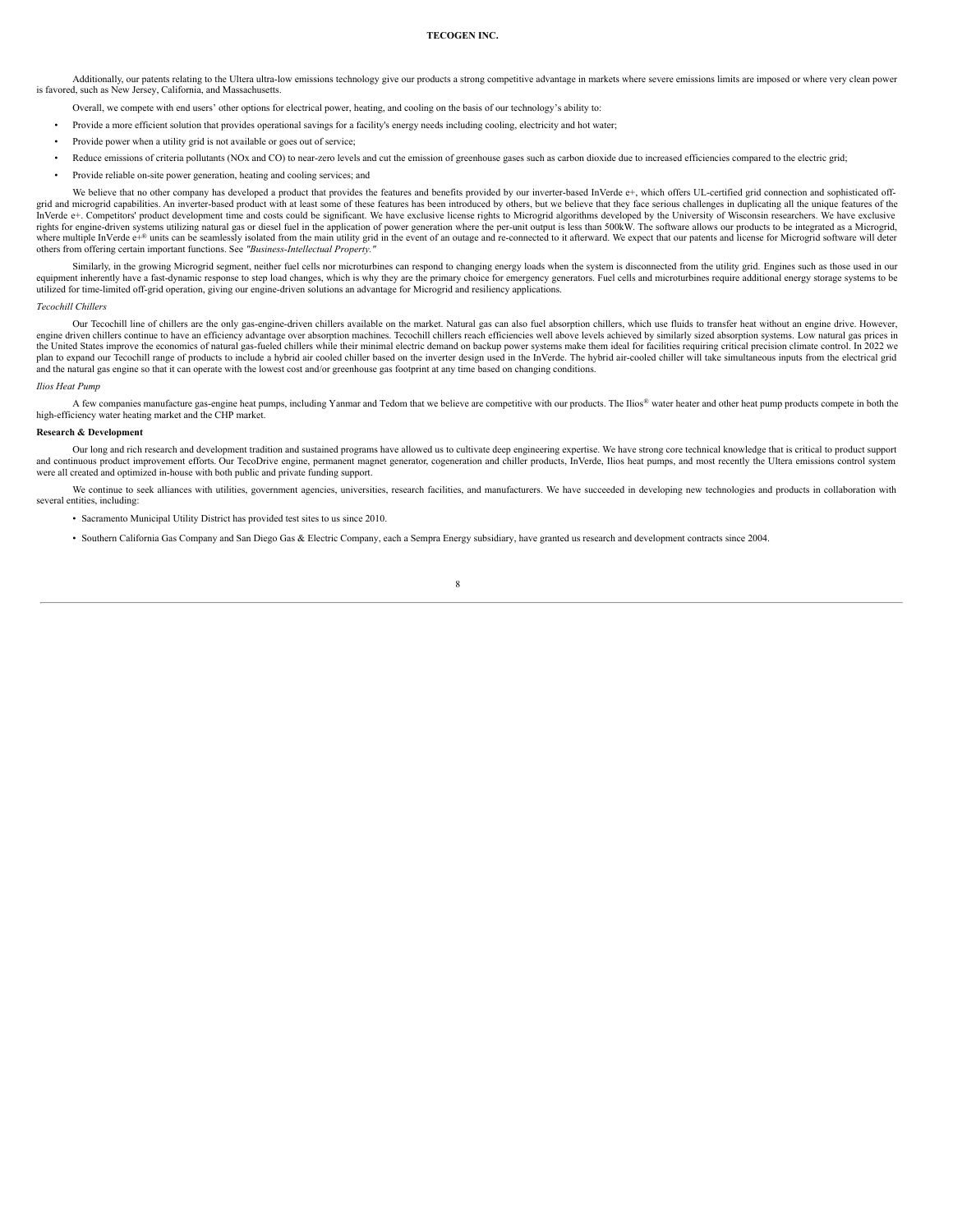- Department of Energy's Lawrence Berkeley National Laboratory, with whom we have had research and development contracts since 2005, including ongoing Microgrid development work related to the InVerde.
- Eastern Municipal Water District in Southern California has co-sponsored demonstration projects to retrofit both a natural-gas powered municipal water pump engine and a biofuel powered pumping station engine with the Ultera low emissions technology since 2012.
- Consortium for Electric Reliability Technology Solutions executed research and development contracts with us, and has provided a test site to us since 2005.
- California Energy Commission with whom we had a research and development contract from 2004 until March 2013.
- The AVL California Technology Center performed a support role in research and development contracts as well as internal research and development on our Ultera emission control system from August 2009 to<br>November 2011. In a peer reviewed papers published by technology association SAE International in 2017 and 2018.
- We had a research and development contract with Propane Education & Research Council (PERC) for work related to developing Ultera low emissions control systems for the propane powered fork truck market, also supported by Mitsubishi Caterpillar Forklift America.
- We have engaged the Southwest Research Institute, a non-profit independent research center located in San Antonio, Texas, to complete the next phase of research in the Ultera mobile application. This effort focuses on the evaluation of advanced catalyst formulations tailored to the Ultera process and is ongoing.

Certain components of our InVerde product were developed through a grant from the California Energy Commission. This grant includes a requirement that we pay royalties on all sales of all products related to the grant. As of December 31, 2021, such royalties accrued in accordance with this grant agreement were less than \$13,000 on an annual basis.

Our relationship with the Propane Education & Research Council (PERC) plays an instrumental role in the development of our Ultera emissions control system for the propane powered fork truck market.

We also continue to leverage our resources with government and industry funding, which has yielded a number of successful developments, including the Ultera low-emissions technology, sponsored by the California Energy Commission and Southern California Gas Company. Pursuant to the terms of the grants from the California Energy Commission, the California Energy Commission has a royalty-free, perpetual, nonexclusive license to these technologies for government purposes.

Our current internal R&D efforts are focused on the hybrid air cooled chiller that utilizes the basic inverter design used in the InVerde e+. Management believes that this chiller will address a significant market segment that is currently unaddressed by our existing Tecochill product. For the years ended December 31, 2021 and 2020, we spent \$542,079 and \$767,323, respectively, on research and development activities.

# **Intellectual Property**

- Currently, we hold twelve United States patents for our technologies:
	- 10,774,720: "NOx Reduction Using a Dual-Stage Catalyst System with Intercooling in Vehicle Gasoline Engines under Real Driving Condition." This patent, granted in September 2020, improves the removal of Non-Methane Organic Gases (NMOG) and Carbon Monoxide (CO) from vehicle emissions. The improved performance, consisting of up to 90% reductions in NMOG and CO results from increased oxidation of NMOG and CO due to a lower temperature environment in the second stage catalyst.
	- 10,774,724, titled, "Dual Stage Internal Combustion Engine Aftertreatment System Using Exhaust Gas Intercooling and Charger Driven Air Ejector." This patent, granted in September 2020, relates to the use of turbo compressors and exhaust gas intercoolers in turbocharged engines to reduce the complexity and cost of Ultera emissions reduction systems.
	- 9,995,195: "Emissions control systems and methods for vehicles." This patent, granted in June 2018, is a method for vehicle cold start to enhance the removal of CO and hydrocarbons emissions, which are extremely problematic for cold engines. Air is injected in the exhaust between the engine's close-coupled catalyst and underbody catalyst. Once the engine is warmed (> 500 F exhaust) this air stream is shut off. This method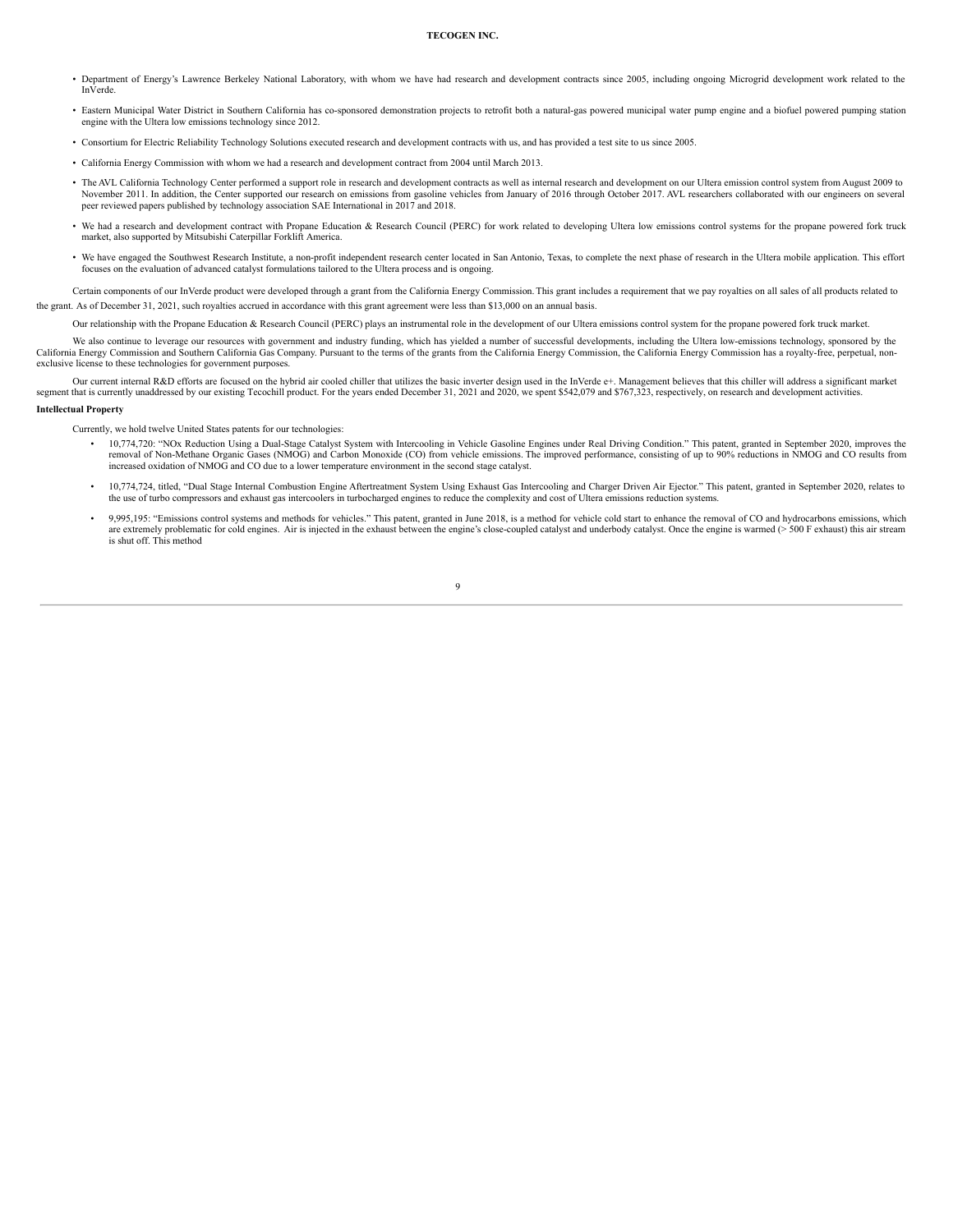synergizes well with the Ultera system by utilizing the injection air feed for an alternative purpose during engine start.

- 9,956,526: "Poison-Resistant Catalyst and Systems Containing Same." This patent, granted in May 2018, relates to a special catalyst formulation that is resistant to contaminant induced corrosion in conditions like those of the Ultera second stage. These poisons or contaminants are most commonly sulfur compounds.
- 9,702,306: "Internal Combustion Engine Controller." This patent granted in July of 2017 relates to the unique control methodology used in the InVerde e+ CHP unit that maximizes engine fuel economy under variable speed operation.
- 9,470,126: "Assembly and method for reducing ammonia in exhaust of internal combustion engines." This patent, granted in October 2016, is related to the Ultera emission control system applicable to all our products.
- 9,856,767: "Systems and methods for reducing emissions in exhaust of vehicles and producing electricity." This patent, filed in November 2015 and published in March 2016, relates to the development of the Ultera emission control system for vehicle applications.
- 9,121,326: "Assembly and method for reducing nitrogen oxides, carbon monoxide and hydrocarbons in exhausts of internal combustion engines." This patent, granted in September 2015, is related to the Ultera emission control system applicable to all our products.
- 9,651,534: "Assembly and Method for reducing nitrogen oxides, carbon monoxide, hydrocarbons and hydrocarbon gas in exhausts of internal combustion engines and producing and electrical output."<br>This patent granted in April
- 8,578,704: "Assembly and method for reducing nitrogen oxides, carbon monoxide, and hydrocarbons in exhausts of internal combustion engines." This patent, granted in November 2013, is for the Ultera emission control system applicable to all our products.
- 7,243,017: "Method for controlling internal combustion engine emissions." This patent, granted in July 2007, applies to the specific algorithms used in our engine controller for metering fuel usage to obtain the correct combustion mixture and is technology used by most of our engines.
- 7,239,034: "Engine driven power inverter system with cogeneration." This patent, granted in July 2007, pertains to the utilization of an engine-driven CHP module combined with an inverter and applies to our InVerde product specifically.

Our patents expire between 2022 and 2037.

In addition, we have licensed specific rights to Microgrid software algorithms developed by University of Wisconsin researchers for which we pay royalties to the assignee, The Wisconsin Alumni Research Foundation (WARF). The specific patent named in our agreement is "Control of small distributed energy resources" (7,116,010), granted in 2006. Our exclusive rights are for engine-driven systems utilizing natural gas<br>or die isolated from the main utility grid in the event of an outage and re-connected to it afterward. The licensed software allows us to implement such a Microgrid with minimal control devices and associated complexity and cost. We pay WARF a royalty for each cogeneration module sold using the licensed technology. Such royalty payments have been in the range of \$5,000 to \$13,000 on an annual basis through the year ended December 31, 2021. In addition, WARF reserved the right to grant non-profit research institutions and governmental agencies non-exclusive licenses to practice and use, for non-commercial research purposes, the technology developed by us that is based on the licensed software.

We consider our patents and licensed intellectual property to be important in the operation of our business. The expiration, termination, or invalidity of one or more of these patents may have a material adverse effect on our business.

One other company has developed a product that seeks to compete with our inverter-based InVerde, although it does not offer all of the same benefits and features offered by our InVerde products. We anticipate that an inverter-based product with at least some of the features offered by our InVerde products will be introduced by others, but we believe that our competitors will face serious challenges in duplicating the InVerde. Product development time and costs would likely be significant, and we expect that our patent for the inverter-based CHP system (7,239,034) provides significant protections for key features. We consider the Microgrid software algorithm licensed from WARF to be a key feature of our InVerde product, and one that would be difficult to duplicate outside the patent.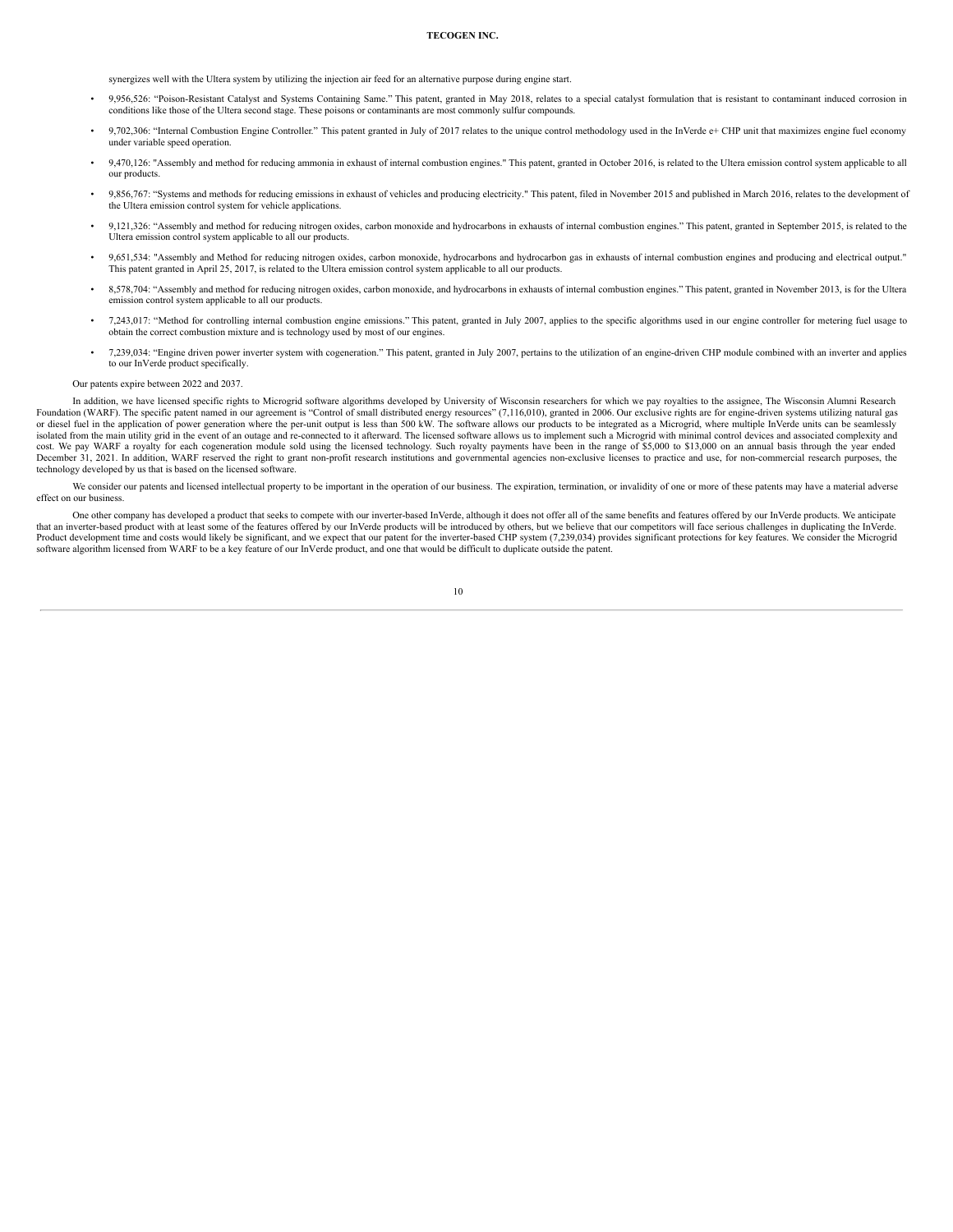In 2013, we purchased rights to designs and technologies, including patents granted or pending for our permanent magnet generators. A key component of our InVerde module uses this acquired technology.

Our patents for the Ultera low-emissions control technology applies to all our gas engine-driven products and may have applications to other rich-burn spark-ignited internal combustion engines. We have been granted patents for this technology in Europe, Australia, Brazil, Canada, Japan, Mexico, Korea and Singapore.

*Copyrights*

Our control software is protected by copyright laws or through an exclusive license agreement.

*Trademarks*

We have registered the brand names of our equipment and logos used on our equipment. These registered trademarks include Tecogen, Tecochill, Tecopower, Ultera, InVerde, Ilios, InVerde e+ and the associated logos. We will continue to trademark our product names and symbols.

We rely on treatment of our technology as trade secrets through confidentiality agreements, which our employees and vendors are required to sign. Also, we rely on non-disclosure agreements with others that have or may have access to confidential information to protect our trade secrets and proprietary knowledge.

#### **Sourcing & Manufacturing**

We are focused on continuously strengthening our manufacturing processes and increasing operational efficiencies. Many of the components used in the manufacture of our highly-efficient clean energy equipment are readily fabricated from commonly available raw materials or are standard available parts sourced from multiple suppliers. We believe that adequate supplies exist to meet our near to medium term manufacturing needs. We have an on-going focus on developing and implementing new systems to simplify our manufacturing processes, product sourcing methods, and our supply chain.

We have a combined total of approximately 27,000 square feet of manufacturing and warehouse space running on a single 5-day per week shift at our Waltham, Massachusetts facility. We believe we have sufficient spare capacit to expiration of the Waltham lease.

# **Government & Regulation**

Several kinds of federal, state and local government regulations affect our products and services, including but not exclusive to:

- product safety certifications and interconnection requirements;
- air pollution regulations which govern the emissions allowed in engine exhaust;
- state and federal incentives for CHP technology;
- various local building and permitting codes and third-party certifications;
- electric utility pricing and related regulations; and
	- federal and state laws regarding the legalization of cannabis for medicinal and recreational use.

Our markets can be positively or negatively impacted by the effects of governmental and regulatory matters. We are impacted not only by energy policy, laws, regulations and incentives of governments in the electric markets grid. Further, utility companies may charge additional fees to customers who install on-site power generation to reduce the electricity they take from the utility and to preserve electric capacity available from the grid for back-up or standby purposes. These types of restrictions, fees or charges could hamper the ability to install or effectively use our product or increase the cost to our potential customers for using our systems. This could costs, incentives and rules are not always the same as those faced by technologies with which we compete.

Similarly, rules, regulations, laws and incentives could also provide an advantage to our distributed generation solutions as compared with competing technologies if we are able to achieve required compliance in a lower cost, more efficient manner. Additionally, reduced emissions and higher fuel efficiency could help our customers combat the effects of global warming. Accordingly, we may benefit from increased government regulations that impose tighter emission and fuel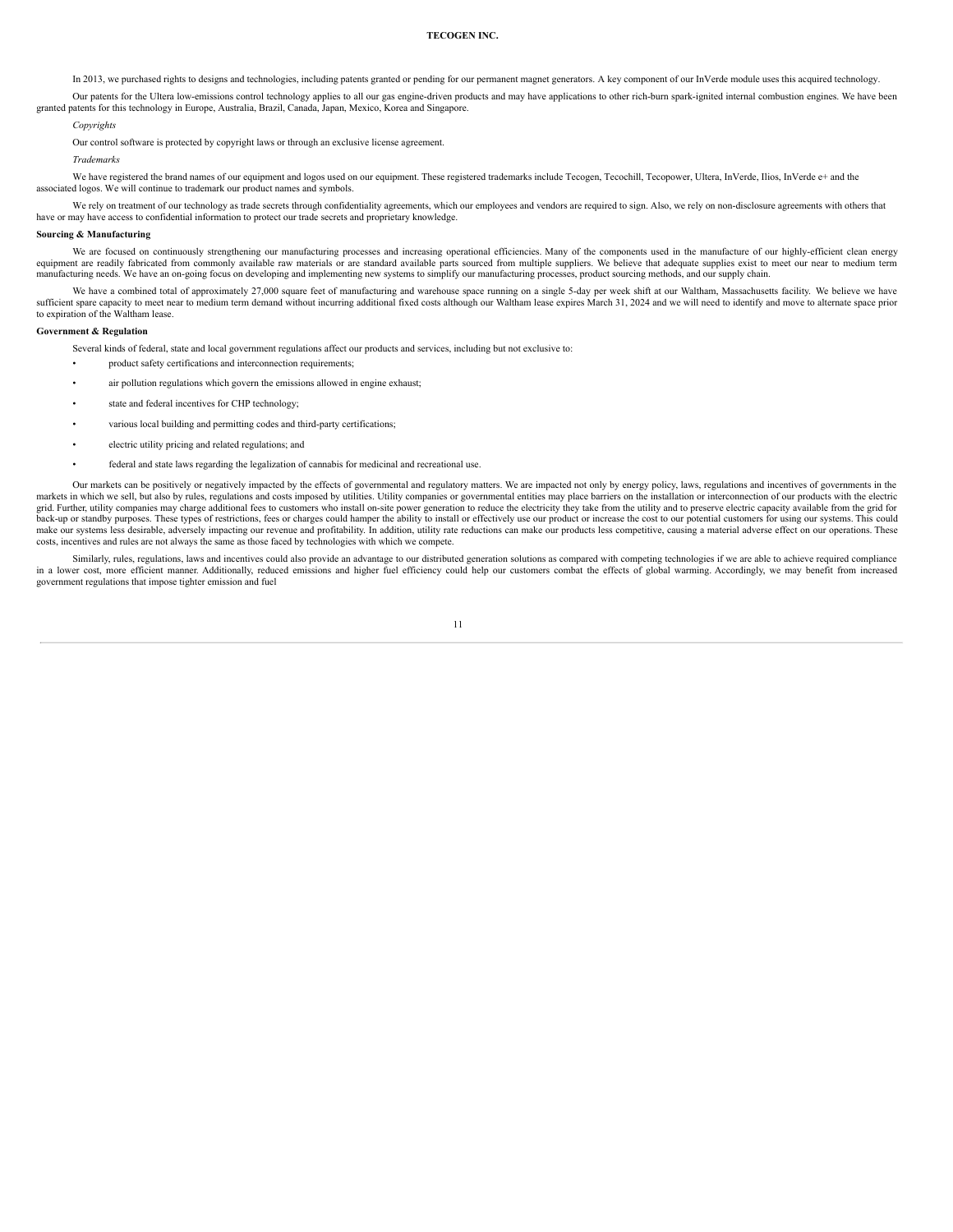efficiency standards. We encourage investors and potential investors to carefully consider the risks described under "Item 1A. Risk Factors" below regarding various aspects of the regulatory environment and other related risk

Our products are well-suited to meet the needs of the rapidly emerging indoor agriculture market, including cannabis. To date our focus in the indoor agricultural market has primarily involved cannabis, a product with high revenue generating potential. However, we have sold to other indoor agricultural growers, and we believe that the indoor food production market will provide significant opportunities for us. The indoor agriculture market in particular has the potential to be a major driver of growth as states move to legalize the use of cannabis for medicinal purposes and recreational use. However, under the Controlled Substances Act (CSA) cannabis continues to be categorized as a Schedule I drug, so that cannabis growers continue to face significant uncertainty regarding their ability to conduct business.

First passed by Congress in 2014, the Rohrabcher-Farr Amendment is an amendment to the annual appropriations bill that, among other things, funds the Department of Justice. It prohibits the US Attorney General from using funds to prosecute the medical use of cannabis. It does not address recreational use. On January 4, 2018, US Attorney General Jeff Sessions rescinded the Cole memo. Written in 2013, the Cole memo. had directed US Attorneys not to allocate resources to prosecute "individuals whose actions are in clear and unambiguous compliance with existing state laws" regarding the cannabis market. As of the date of the filing of this report, we are not aware of any US Attorney who has taken action against participants in the recreational cannabis market operating in accordance with state law. The uncertainty we face regarding the potential for growth from the sales to the cannabis industry is due in part to uncertainty regarding prosecutorial priorities of the current Presidential administration.

Our Energy Production segment is subject to extensive government regulation. We are required to file for local construction permits (electrical, mechanical and the like) and utility interconnects, and are required to make various local and state filings related to environmental emissions.

In the past, many electric utility companies have raised opposition to distributed generation of energy, a critical element of our business model. Such resistance has generally taken the form of stringent standards for interconnection and the use of target rate structures as disincentives to combined generation of on-site power and heating or cooling services. A distributed generation facility's ability to obtain reliable and afforda back-up power through interconnection with the grid is essential to our business model. Utility policies and regulations in most states often do not accommodate widespread on-site generation. Barriers erected by electric utility companies and unfavorable regulations, where applicable, make our ability to connect to the electric grid at customer sites more difficult or uneconomic and is an impediment to the growth of our business. The development of our business could be adversely affected by any slowdown or reversal in the utility deregulation process or by difficulties in negotiating back-up power supply agreements with electric providers in the areas where we seek to do business.

# **Environmental Matters**

We are regulated by federal, state and international environmental laws governing our use, transport and disposal of substances and control of emissions. In addition to governing our manufacturing and service operations, these laws often impact the development of our products, including, but not limited to, required compliance with air emissions standards applicable to internal combustion engines. We have made, and will continue to make, the necessary research and development and capital expenditures to comply with these emissions standards.

On occasion, we may be engaged in remedial activities at a location, often with other companies, pursuant to federal and state laws. When it is probable, we will pay remedial costs at a site, and those costs can be reasonably estimated, the investigation, remediation, and operating and maintenance costs of the remedial action are accrued against our earnings. Costs are accrued based on consideration of currently available data and information with respect to each individual site, including available technologies, current applicable laws and regulations, and prior remediation experience. The amount recorded for environmental remediation is not material

#### **Human Capital Resources**

We believe our success in delivering energy efficient, ultra clean cogeneration systems, chillers and energy production services relies on our culture, values, and the creativity and commitment of our people. We strive to maintain healthy, safe, and secure working conditions and a workplace where our employees are treated with respect and dignity. Our vision is to create an inclusive, diverse and authentic community that inspires collaboration, integrity, engagement, and innovation. We are striving to create a world-class employee experience – one that offers opportunity for personal and professional growth, and enables work-life balance that aligns with our core values.

#### **Employee Health and Safety**

Employee health and safety continues to be a priority in every aspect of our business. We have taken a common-sense approach to safety that helps us understand and reduce hazards in our business. Training, risk assessment, safety coaching, and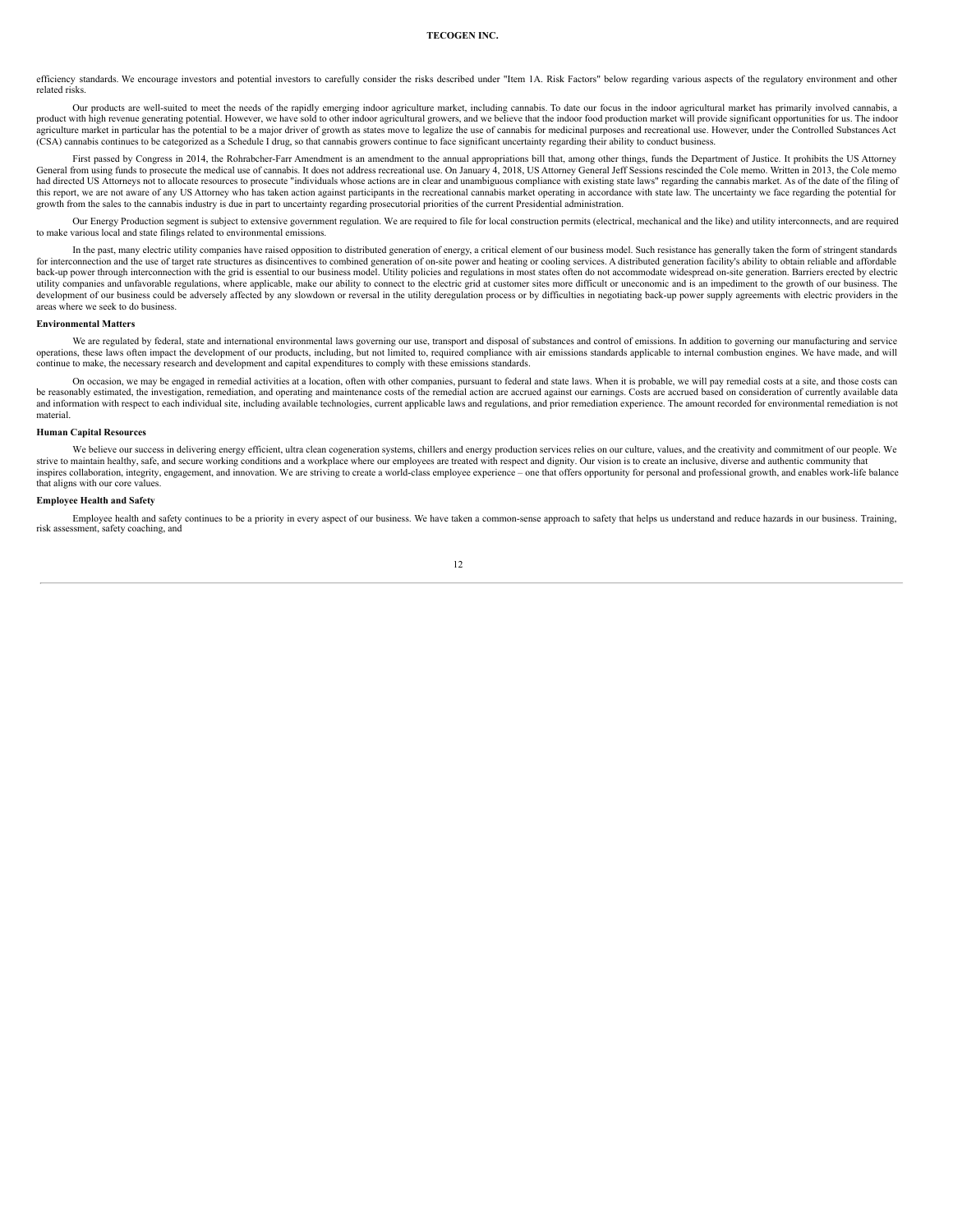employee engagement are all programs that help us consistently manage our facility and employee safety. As resources are available, we expect to continue to expand and evolve our safety programs to better meet our employee employee needs and workplace conditions as our business grows. 2021 was unique due to the impact that the COVID-19 pandemic had on organizations, including ours. Our response has consistently turbulent environment:

• The senior management team implemented regular communication regarding impacts of the COVID-19 pandemic, including health and safety protocols and procedures.

- 
- Implementing a hierarchy of controls to address hand washing, social distancing, cleaning areas and frequency, personal protective equipment and resources to stay up to date on the changing conditions.
- Deployment of face covers across the company for use in areas where they are required and recommended.
- Limiting domestic and international non-essential travel for all employees.
- Providing additional days of leave for full- and part-time employees to cope with the illness.
- Restricting access to our corporate offices.
- Providing public access by appointment or pickup only in high risk areas.
- Implementing protocols to address actual and suspected COVID-19 cases and potential exposure.
- Working closely with customers to meet their specific COVID-19 requirements and maintain service.

We understand the benefits of employee health and safety and continue to invest in programs, products, and resources. We also understand the environment of trust and fairness that exists when information is openly shared.

# **Talent Acquisition and Development**

Our values are integral to our employment process and serve as guideposts for leadership. The ultimate goal is straightforward: find great people, ask them to join, and give them a reason to stay. Reasons include fair comp grant of options or awards to purchase shares of our common stock. Recently we instituted web-based training for all of our employees.

#### **Employees**

As of December 31, 2021, we employed 77 full-time employees and 2 part-time employees, including 7 sales and marketing personnel, 46 service personnel, 19 manufacturing personnel and 7 finance and<br>administrative personnel. party by written notice within sixty days prior to the expiration date.

#### **Available Information**

Our internet website address is http://www.tecogen.com. Our Annual Reports on Form 10-K, Quarterly Reports on Form 10-Q, Current Reports on Form 8-K and other reports and filings with the SEC are available free of charge on our website as soon as reasonably practicable after the reports are filed with, or furnished to, the SEC. Information contained on our website is not incorporated into this Annual Report on<br>Form electronically with the SEC.

# <span id="page-16-0"></span>**Item 1A. Risk Factors**

Our business, operations, and Tecogen face many risks. In additional to the other information in this Form 10-K, the following factors and the information contained under the heading ''Cautionary Note Concerning Forward-Looking Statements" should be considered in evaluating Tecogen and its business. The risks described below may not be the only risks we face. Additional risks that we do not yet know of, or that<br>we curre operations could suffer and the trading price of our common stock could decline.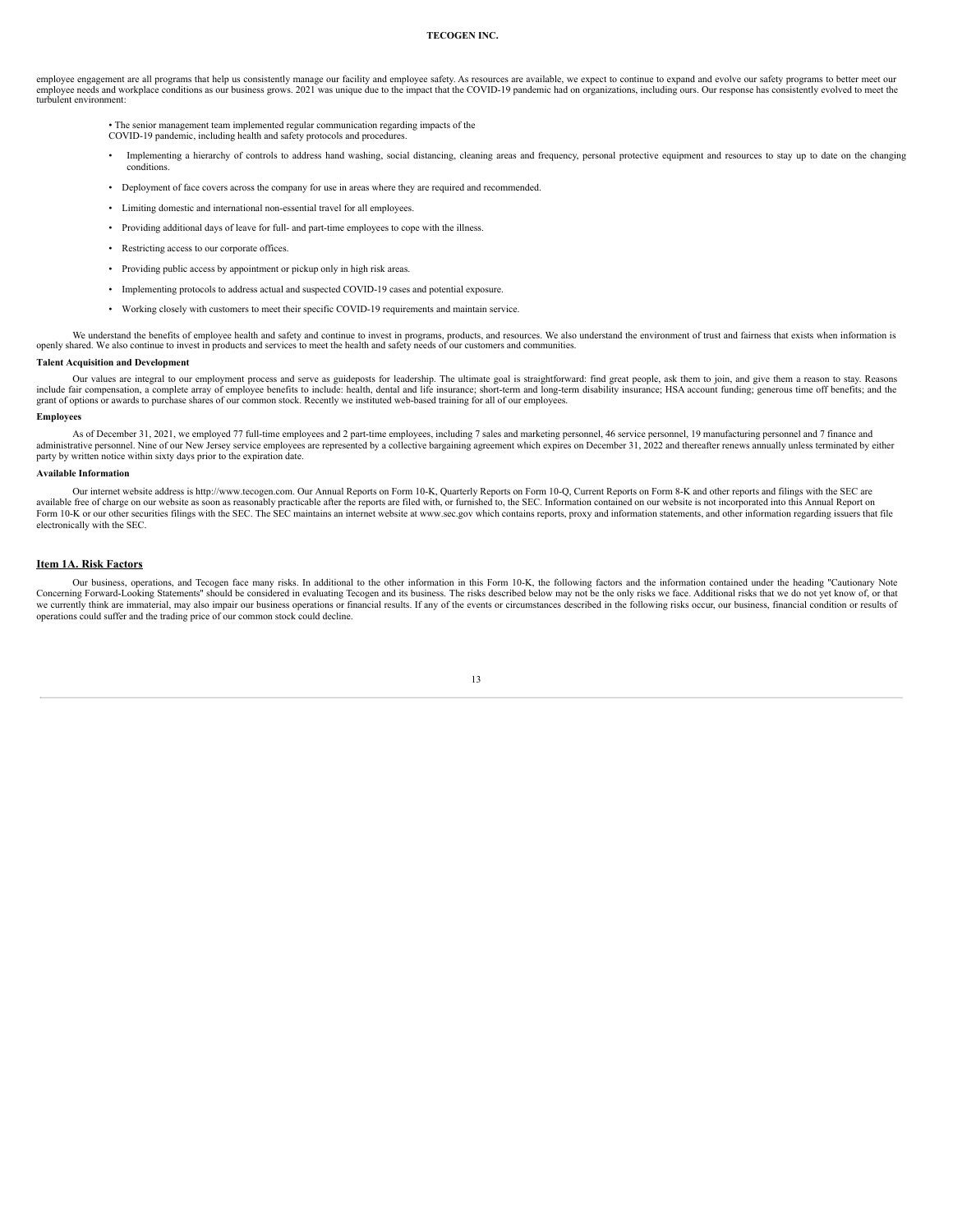### **Risks Relating to Our Business Strategy and Industry**

# Our financial condition and results of operations have been and may be materially adversely affected by the recent 2019 novel Coronavirus (COVID-19) outbreak.

The outbreak of the 2019 novel coronavirus has developed into a global pandemic that has and could continue to have a material and adverse effect on our business, financial condition and results of operations. During the year ended December 31, 2021, our revenues were negatively impacted due to supply chain issues and project deferrals. The extent to which the coronavirus will continue to impact our business and our financial results will depend on future developments, which are highly uncertain and cannot be predicted. As part of our pandemic response plan, our sales, engineering, and select administrative functions may be operated remotely when necessary or appropriate while our manufacturing and service teams continues to function normally, subject to customer-initiated disruptions in service.

Due to the impact of the coronavirus pandemic on our customers, including the closure of certain customers' facilities and difficulties that customers may have in maintaining their business and operations during the pandemic, collections from certain existing customers have been and may continue to be deferred or difficult or impossible to collect, that there may be delays in the implementation of current projects and the completion of sales of our products and services.

To the extent cash generated from operations in the future is insufficient to fund our operating requirements, we will be required to seek additional outside financing. Our inability to obtain necessary capital or financing to fund these working capital needs will adversely affect our ability to expand our operations.

If the cash generated by operations together with proceeds of loans under the CARES Act, as amended ("CARES Act") that we have obtained and were forgiven as described below are insufficient to fund our future operating requirements, we will need to raise additional funds through public or private equity or debt financings. Such financing may not be available to us when needed, or if available, may not be available on terms that are favorable to us and could result in significant dilution to the holdings of our stockholders. Furthermore, any such debt financing is likely to include financial and other covenants that may impede our ability to react to changes in the economy or industry.

On April 17, 2020, we were granted a loan of \$1,874,200 under the Paycheck Protection Program established pursuant to the CARES Act to provide relief to certain businesses as a result of the pandemic. The content party of Effective January 11, 2021, the loan together with all accrued interest thereon was forgiven in full by the SBA.

On May 11, 2020, we terminated our \$10 million line of credit with Webster Business Credit Corporation ("Webster"), together with related agreements including a Revolving Note, Security Agreement, Blocked Account Agreement, and Master Letter of Credit Agreement.

On February 5, 2021, we obtained a Second Draw Paycheck Protection Program unsecured loan in the amount of \$1,874,269 through Webster Bank, pursuant to the Paycheck Protection Program under the CARES Act and is guaranteed by the SBA. We utilized the loan for payroll, rent, and utilities during the applicable covered period. Effective September 8, 2021, the loan together with all accrued interest thereon was forgiven in full by the SBA.

Based upon our operating and cash flow plan and the proceeds of our Paycheck Protection Loans, we believe existing resources, including cash and cash flows from operations will be sufficient to meet our working capital needs for the next twelve months. If adequate financing is not available when needed, we may be required to implement cost-cutting strategies, delay production, curtail research and development efforts, or implement other measures, which may adversely affect our overall results of operations and financial condition and the price of our stock.

# If we experience a period of significant growth or expansion, it could place a substantial strain on our resources.

If our cogeneration and chiller products penetrate the market rapidly, we may be unable to deliver large volumes of technically complex products or components to our customers on a timely basis and at a reasonable cost to us. We have never ramped up our manufacturing capabilities to meet significant large-scale production requirements. If we were to commit to deliver large volumes of products, we may not be able to satisfy these commitments on a timely and cost-effective basis.

# Our operating history is characterized by losses and there can be no assurance we will be able to increase our sales and sustain profitability in the future.

Although we made a net profit of \$3.7 million in 2021 as a result of the Paycheck Protection Program Loans and Employee Retention Credits in the amount of \$5.0 million in the aggregate, we have historically incurred annual because our products generally are built to order with customized

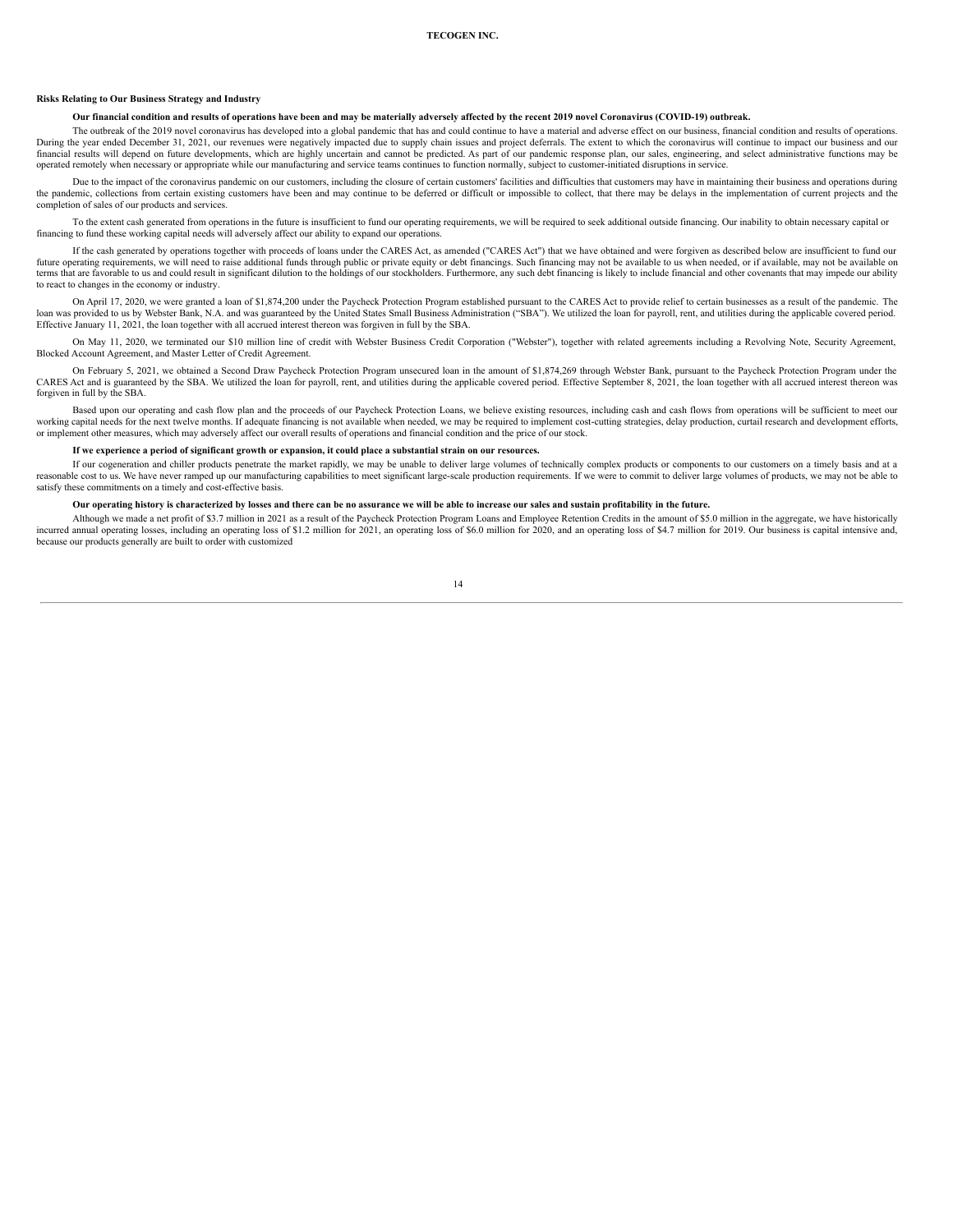configurations, the lead time to build and deliver a unit can be significant. We may be required to purchase key components long before we can deliver a unit and receive payment. Changes in customer orders or lack of demand may also impact our profitability. There can be no assurance we will be able to increase our sales and achieve and sustain profitability in the future.

# We are dependent on a limited number of third-party suppliers for the supply of key components for our products.

We use third-party suppliers for components in all of our products. Our engine supplier, generator supplier for cogeneration products (other than the InVerde), and the compressor and vessel sets in our chillers, are all purchased from large multinational equipment manufacturers. The loss of one or more of our suppliers could materially and adversely affect our business if we are unable to replace them. While alternate suppliers for the manufacture of our engine, generators and compressors have been identified, should the need arise, there can be no assurance that alternate suppliers will be available and able to provide such items on acceptable terms or on a timely basis.

From time to time, shipments of components for our products can be delayed because of industry-wide or other shortages of necessary materials and components from third-party suppliers, as well as shipping delays at points of importation. A supplier's failure to supply components in a timely manner, or to supply components that meet our quality, quantity, or cost requirements, or our inability to obtain substitute sources of these components on a timely basis or on terms acceptable to us, could impair our ability to deliver our products in accordance with contractual obligations.

# The amount of our backlog is subject to fluctuation due to our customers' experiencing unexpected delays in financing, permitting or modifications in specifications of the equipment.

Our total product and installation backlog as of December 31, 2021 was \$11,321,043 compared to \$8,273,879 as of December 31, 2020. Although we expect our customers to issue definitive purchase orders with respect to such b financing. As a consequence of COVID-19, we have experienced order delays and deferrals for our products due to business closures or the inability to obtain government issued permits to conduct product installations. Any of such events may result in customers modifying the equipment or the terms or timing of the expected installation, which may result in changes to the amount of backlog attributed to those projects.

# We experience significant fluctuations in revenues from quarter to quarter on our product sales which may make period to period comparisons difficult.

We have low volume, high dollar sales for projects that are generally non-recurring, and therefore our sales have fluctuated significantly from period to period. Fluctuations cannot be predicted because they are affected by the purchasing decisions and timing requirements of our customers, which are unpredictable. Such fluctuations may make quarter to quarter and year to year comparisons difficult.

#### **We expect significant competition for our products and services.**

Many of our competitors and potential competitors are well established and have substantially greater financial, research and development, technical, manufacturing and marketing resources than we do. If these larger competitors decide to focus on the development of distributed power or cogeneration, they have the manufacturing, marketing and sales capabilities to complete research, development, and commercialization of these products more quickly and effectively than we can. There can also be no assurance that current and future competitors will not develop new or enhanced technologies or more cost-effective systems, and therefore, there can be no assurance that we will be successful in this competitive environment.

# We may not achieve production cost reductions necessary to competitively price our products, which would adversely affect our sales.

We believe that we will need to reduce the unit production cost of our products over time to maintain our ability to offer competitively priced products. Our ability to achieve cost reductions will depend on our ability to develop low-cost design enhancements, to obtain necessary tooling and favorable supplier contracts, and to increase sales volumes so we can achieve economies of scale. We can make no assurance that we will<br>be ab

### Our products involve a lengthy sales cycle and we may not anticipate sales levels appropriately, which could impair our results of operations.

The sale of our products typically involves a significant commitment of capital by customers, with the attendant delays frequently associated with large capital expenditures. For these and other reasons, the sales cycle associated with our products is typically lengthy and subject to a number of significant risks over which we have little or no control. We expect to plan our production and inventory levels based on internal forecasts of customer demand, which is highly unpredictable and can fluctuate substantially. If sales in any period fall significantly below anticipated levels, our financial condition, results of operations and cash flow would suffer. If demand in any period increases well above anticipated levels, we may have difficulties in responding, incur greater costs to respond, or be unable to fulfill the demand in sufficient time to retain the ord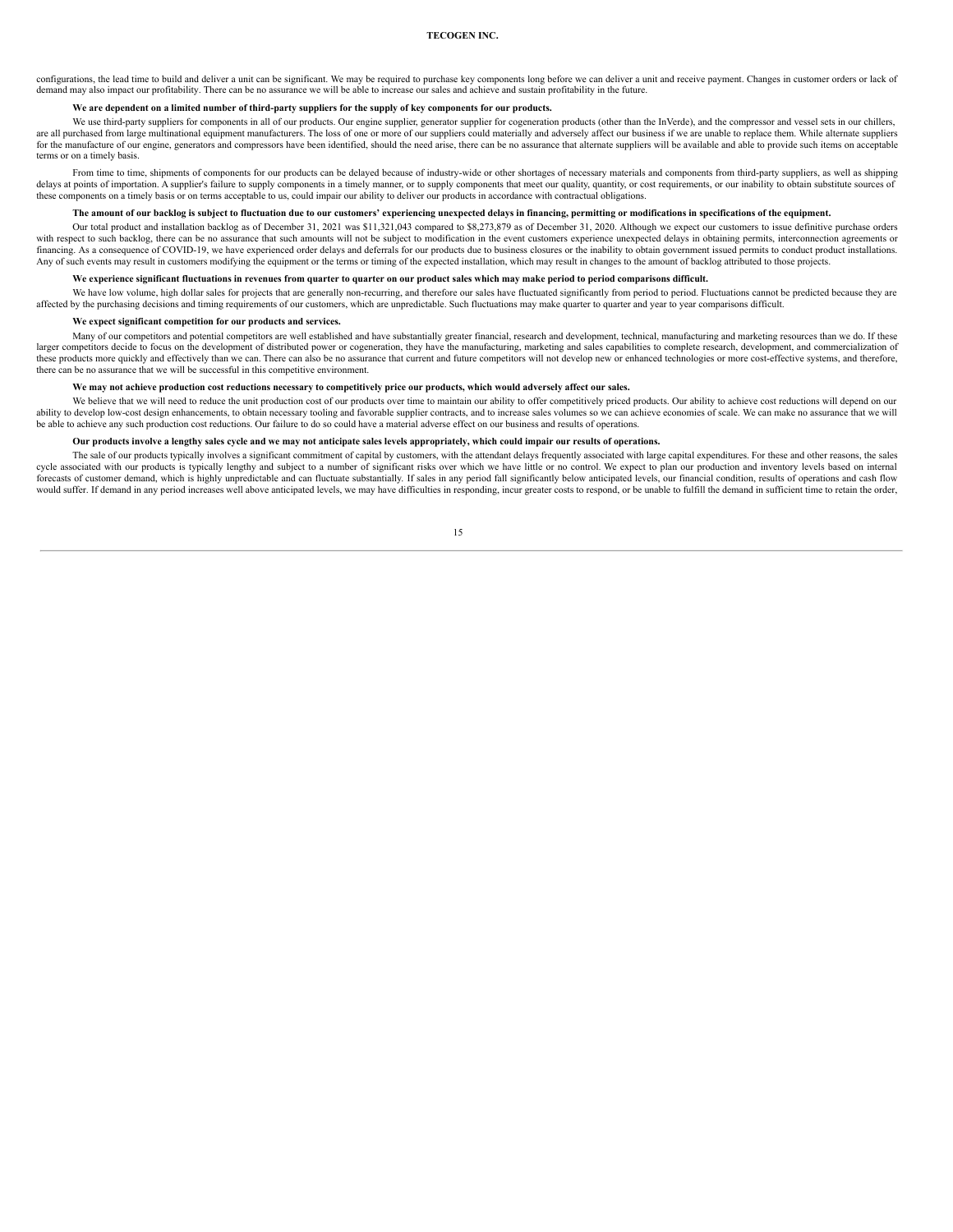which would negatively impact our operations. In addition, our operating expenses are based on anticipated sales levels, and a high percentage of our expenses are generally fixed in the short term. As a result of these factors, a small fluctuation in timing of sales can cause operating results to vary materially from period to period.

The economic viability of our projects depends on the price spread between fuel and electricity, and the variability of these prices creates a risk that our projects will not be economically viable and **that potential customers will avoid such energy price risks.**

The economic viability of our CHP products depends on the spread between natural gas fuel and electricity prices. Volatility in one component of the spread, such as the cost of natural gas and other fuels (e.g., propane or distillate oil), can be managed to some extent by means of futures contracts. However, the regional rates charged for both base load and peak electricity may decline periodically due to excess generating capacity or general economic recessions, and both the cost of natural gas and the cost of electricity for base load and peak load may be adversely affected by geopolitical disruptions such as Russian expansion into the Ukraine and political and other responses to such expansionist activity.

Our products and on-site utility service could become less competitive if electric rates were to fall substantially in the future, although, historically, electric rates have not had any sustained decline in price. Potential customers may perceive the risk of unpredictable swings in natural gas and electricity prices as a risk of investing in on-site CHP, and may decide not to purchase CHP products.

# **We may make acquisitions or take other corporate strategic actions that could harm our financial performance.**

To expedite development of our business, including with regard to equipment installation and service functions, we anticipate investigating and potentially pursuing future acquisitions of complementary businesses. Risks as key personnel in the acquired companies, dilution through the issuance of additional securities, assumptions of existing liabilities, and commitment to further increase operating expenses. If any or all of these problems actually occur, acquisitions could negatively impact our financial performance and future stock value

# **Expiring customer contracts may lead to decreases in revenue and increases in expenses.**

Each year, a portion of our customer contracts expire and need to be renewed or replaced. We may not be able to renew or extend contracts with existing customers or obtain replacement contracts at attractive rates or for the same term as the expiring contracts. To the extent we are unable to extend customer contracts prior to their expiration date, energy production revenue will decline due to less energy billing. Expiring customer contracts can also lead to an increase in expenses because we are obligated to remove the equipment from the customer location at our own expense at the end of the customer contract. The investment required to obtain replacement contracts, including the manufacture and installation of the cogeneration or chiller equipment and the costs to incorporate this equipment into a facility are significant. To the extent that we do not have sufficient liquidity, may have an adverse impact on our ability to add new contracts with energy production sites.

### Our revenue from energy billing may be adversely impacted by increases in the price of natural gas, reductions in utility rates for electrical power, weather conditions, or by an increase in remote **work and study environments, all of which could reduce our revenue.**

Over the past several years, there has been a sharp decrease in electric rates, subsequent to the vast majority of customer contract dates, causing the billable value of the electrical power generated by our systems to decrease which has an adverse effect on our results of operations. In warmer months the customers do not use as much thermal energy because they do not have as much demand for heat at their locations. Due to lower demand in warmer months, we may not be able to bill for thermal energy and in turn may have a decrease in revenue. In addition, increases in the cost of natural gas may increase the cost of power generation in comparison to the cost of power from the electric grid and may result in decreased revenue and adversely affect our results of operation. Increased remote work and remote study environments during the COVID-19 pandemic has resulted in decreased commercial electricity and revenue generated by our systems, and has adversely affected our results of operations.

# Our financial condition and results of operations could suffer if there is an impairment of goodwill or intangible assets.

As of December 31, 2021, our goodwill was \$2,406,156, and our intangible assets were \$1,181,023. We recognized goodwill impairment relating to our energy production segment of \$2,875,711 for the year ended December 31, 2020. We are required to test intangible assets with indefinite lives, including goodwill, annually or, in certain instances, more frequently, and may be required to record impairment charges, which would reduce any earnings or increase any loss for the period in which the impairment was determined to have occurred. Our goodwill impairment analysis is sensitive to changes in key assumptions used in our analysis. If the assumptions used in our analysis are not realized, it is possible that an impairment charge may need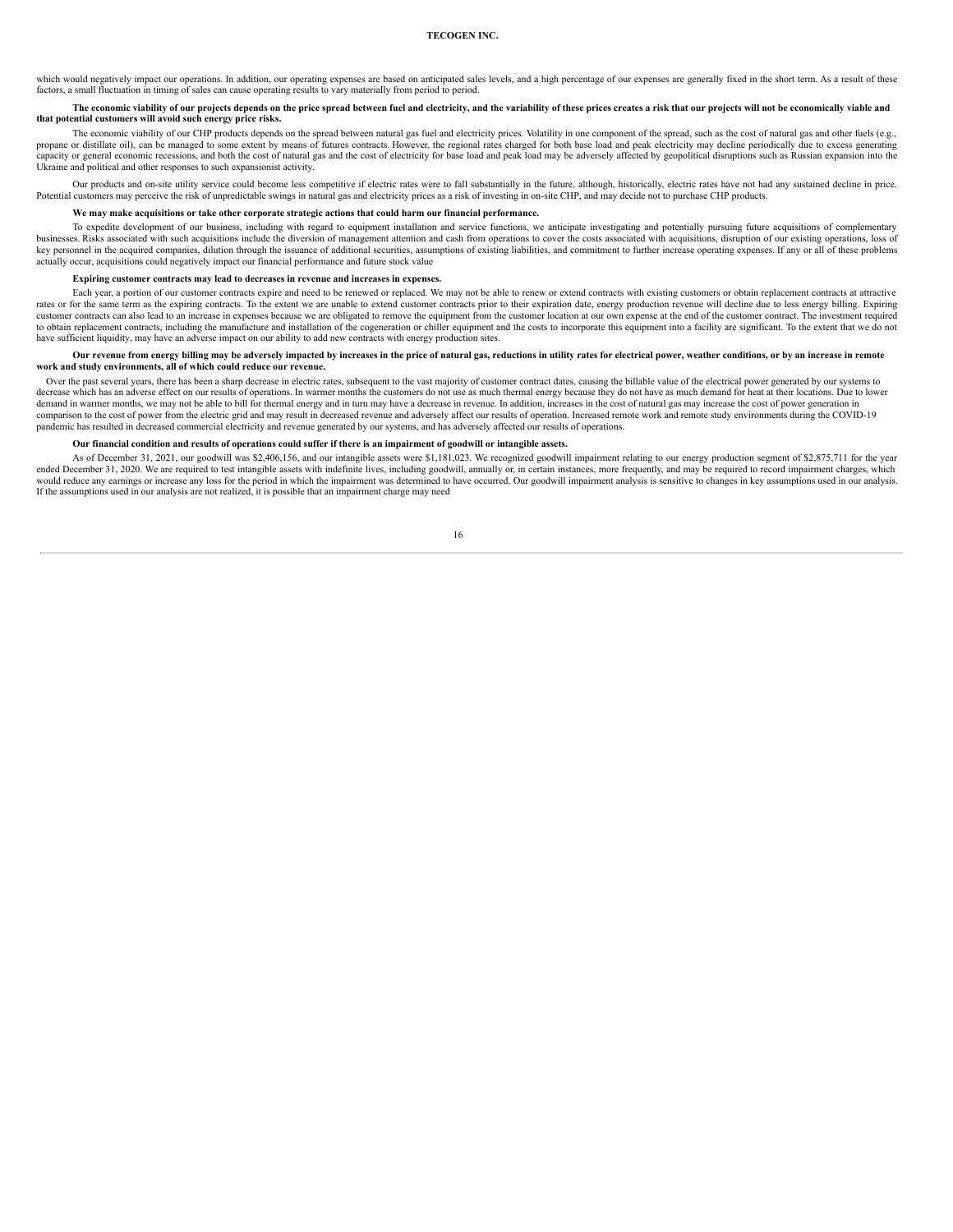to be recorded in the future. We cannot accurately predict the amount and timing of any impairment of goodwill or other intangible assets. However, any such impairment would have an adverse effect on our results of operations.

# **Risks Related to our Technology and Business Operations**

# If we are unable to maintain our technological expertise in design and manufacturing processes, we will not be able to successfully compete.

We believe that our future success will depend upon our ability to continue to develop and provide innovative products and product enhancements that meet the increasingly sophisticated needs of our customers. However, this requires that we successfully anticipate and respond to technological changes in design and manufacturing processes in a cost-effective and timely manner. The development of new, technologically advanced products and enhancements is a complex and uncertain process requiring high levels of innovation, as well as the accurate anticipation of technological and market trends. There can be no assurance that we will successfully identify new product opportunities, develop and bring new or enhanced products to market in a timely manner, successfully lower costs, and achieve market acceptance of our products, or that products and technologies developed by others will not render our products or technologies obsolete or noncompetitive.

The introduction of products embodying new technologies and the shifting of customer demands or changing industry standards could render our existing products obsolete and unmarketable. We may experience delays in releasin purchase those of our competitors.

# **Legal, Regulatory and Compliance Risks**

# **Our business is subject to product liability and warranty claims.**

Our business exposes us to potential product liability claims, which are inherent in the manufacturing, marketing and sale of our products, and we may face substantial liability for damages resulting from the faulty design of products, manufacture of products or improper use of products by end users. We currently maintain product liability insurance, but there can be no assurance that this insurance will provide sufficient cove condition. In addition, negative publicity in connection with the faulty design or manufacture of our products would adversely affect our ability to market and sell our products.

We sell our products with limited warranties. There can be no assurance that the provision in our financial statements for estimated product warranty expense will be sufficient. We cannot ensure that our efforts to reduce our risk through warranty disclaimers will effectively limit our liability. Any significant occurrence of warranty expense in excess of estimates could have a material adverse effect on our operating results, financial condition and cash flow. Further, we have at times undertaken programs to enhance the performance of units previously sold. These enhancements have at times been provided at no cost or below our cost. If we choose to offer such programs again in the future, such actions could result in significant costs.

#### Agreements with our customers may include potential liquidated damages relating to construction delays or performance guaranties.

Turnkey construction contracts to which we are a party may contain liquidated damages provisions resulting from failure to achieve agreed milestones relating to construction activity. Agreements relating to the sale of equipment or energy may include performance and other obligations that may result in payment obligations to customers.

# Utilities or governmental entities could hinder our entry into and growth in the marketplace, and we may not be able to effectively sell our products.

Utilities or governmental entities on occasion have placed barriers to the installation of our products or their interconnection with the electric grid, and they may continue to do so. Utilities may charge additional fees to customers who install on-site CHP and rely on the grid for back-up power. These types of restrictions, fees, or charges could make it harder for customers to install our products or use them effectively, as well as increase costs to potential customers. This could make our systems less desirable, thereby adversely affecting our revenue and other operating results.

# The reduction, elimination or expiration of government and economic incentives for applications of our equipment could reduce demand for our equipment and harm our business.

The market for cogeneration equipment depends in part on the availability and size of government and economic incentives that vary by geographic market. Because our sales to customers are typically into geographic areas with such incentives, elimination, or expiration of government subsidies and economic incentives for cogeneration equipment may negatively affect the competitiveness of equipment relative to other<br>sources Power Incentive.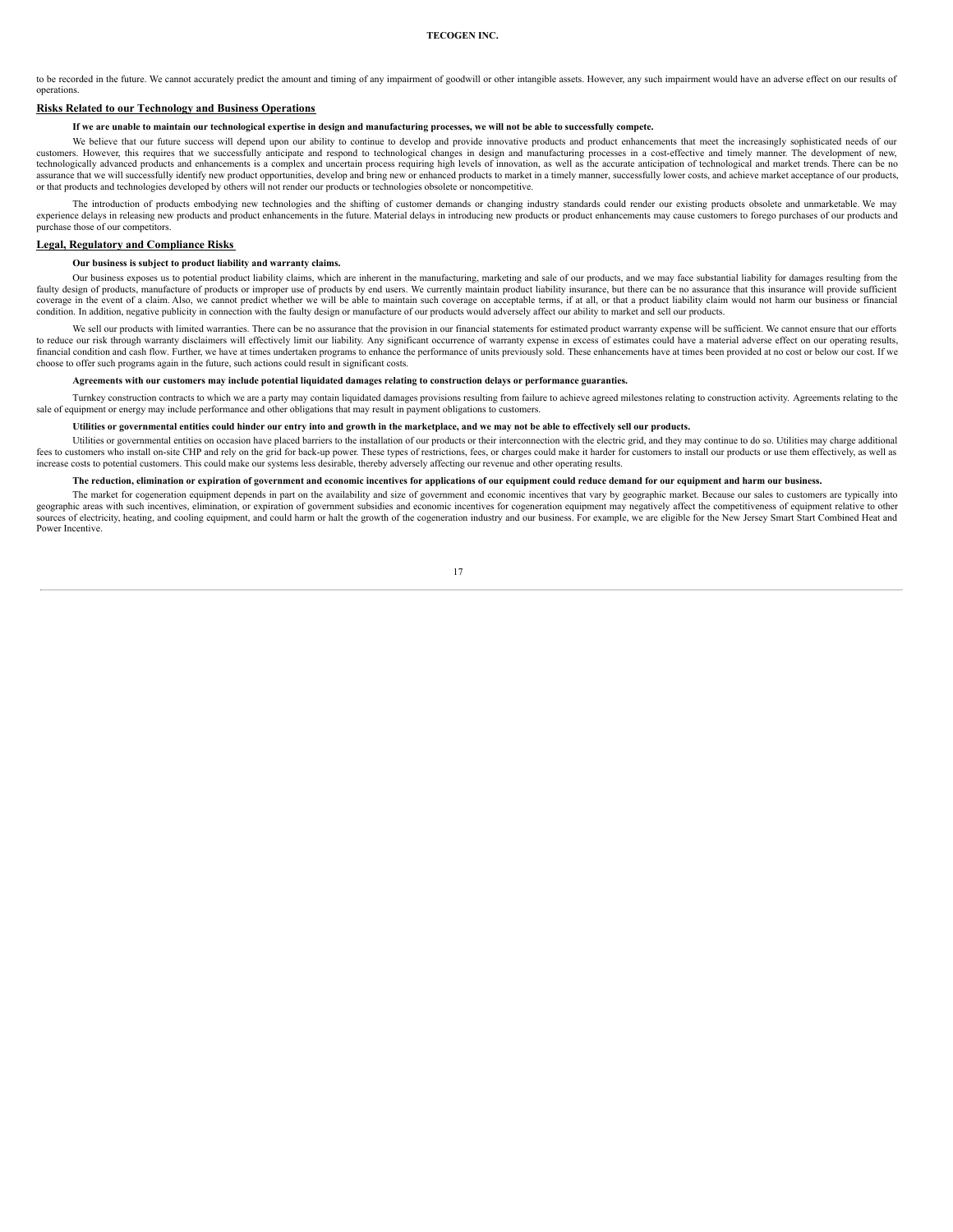We may incorporate price reduction on equipment sold to customers based on the anticipated receipt of governmental economic incentive payments and apply and collect the incentives payments. If such incentives become unavailable to us our financial condition may be adversely affected.

Competing sources of electricity, heating, and cooling equipment may successfully lobby for changes in the relevant legislation in their markets that are harmful to the cogeneration industry. Reductions in, or eliminations or expirations of, governmental incentives in regions where we focus our sales efforts could result in decreased demand for and lower revenue from cogeneration equipment there, which would adversely affect us. In addition, our ability to successfully penetrate new geographic markets may depend on new geographic areas adopting and maintaining incentives to promote cogeneration, to the extent such incentives are not currently in place. Additionally, electric utility companies may establish pricing structures or interconnection requirements that could adversely affect our sales and be harmful to cogeneration.

# We may be exposed to substantial liability claims if we fail to fulfill our obligations to our customers or our on-site equipment malfunctions.

We enter into contracts with large commercial and not-for-profit customers under which we assume responsibility for meeting a portion of the customers' building energy demand and equipment installation. We may be exposed to substantial liability claims if we fail to fulfill our obligations to customers. If the equipment malfunctions, it may be costly to repair or replace. There can be no assurance that we will not be vulnera to claims by customers and by third parties that are beyond any contractual protections that we are able to negotiate. As a result, liability claims could cause us significant financial harm.

# **We may be subject to litigation, which is expensive and could divert management attention.**

Our share price may be volatile and in the past companies that have experienced volatility in the market price of their stock have been subject to an increased incidence of securities class action litigation. Securities litigation against us could result in substantial costs and divert our management's attention from other business concerns, which could seriously harm our business.<br>Securities litigation against us could result

Although we maintain directors' and officers' insurance coverage, there can be no assurances that this insurance coverage will be sufficient to cover the substantial fees and expenses of lawyers and other professional advisors relating to any future litigation, our obligations to indemnify our officers and directors who are or may become parties to such pending and future actions, or the amount of any judgments or settlements that we may be obligated to pay in connection with such actions. We may be required to make material payments in connection with the defense of or to settle such litigation or to satisfy any adverse judgment. In addition, actions that arise in the future could be excluded from coverage or, if covered, could exceed our deductibles and/or the coverage provided. In addition, an adverse outcome of litigation could cause our insurance premiums and retention amounts to increase in the future. Any of these consequences could have a material adverse effect on our business, financial condition and results of operations. For more information regarding litigation, see "Item 3. Legal Proceedings" and Note 11 "Commitments and Contingencies" in the Notes to our Consolidated Financial Statements included elsewhere herein.

# **Credit and Liquidity Risks**

# **We are exposed to credit risks with respect to some of our customers.**

To the extent our customers do not advance us sufficient funds to finance our costs during the execution phase of our contracts, we are exposed to the risk that they may be unable to accept delivery or that they will be un compared to the provision for doubtful accounts as of December 31, 2020. We have experienced customer payment delays due to COVID-19, which are attributable to temporary business shutdowns, resulting in declines in revenues and cash flows from our customers and delays in project completion due to delays in government project inspections and a general slowdown in business activity and in some cases, customers ceasing business activities altogether.

# **Risks Relating to Ownership of our Common Stock**

#### **Investment in our Common Stock is subject to price fluctuations and market volatility.**

Historically, valuations of many small companies have been highly volatile. The securities of many small companies have experienced significant price and trading volume fluctuations unrelated to the operating performance or the prospects of such companies. The market price of shares of our common stock could be subject to wide fluctuations in response to many risk factors listed in this section, and others beyond our control, including:

- results and timing of our product development;
- results of the development of our competitors' products;
- regulatory actions with respect to our products or our competitors' products;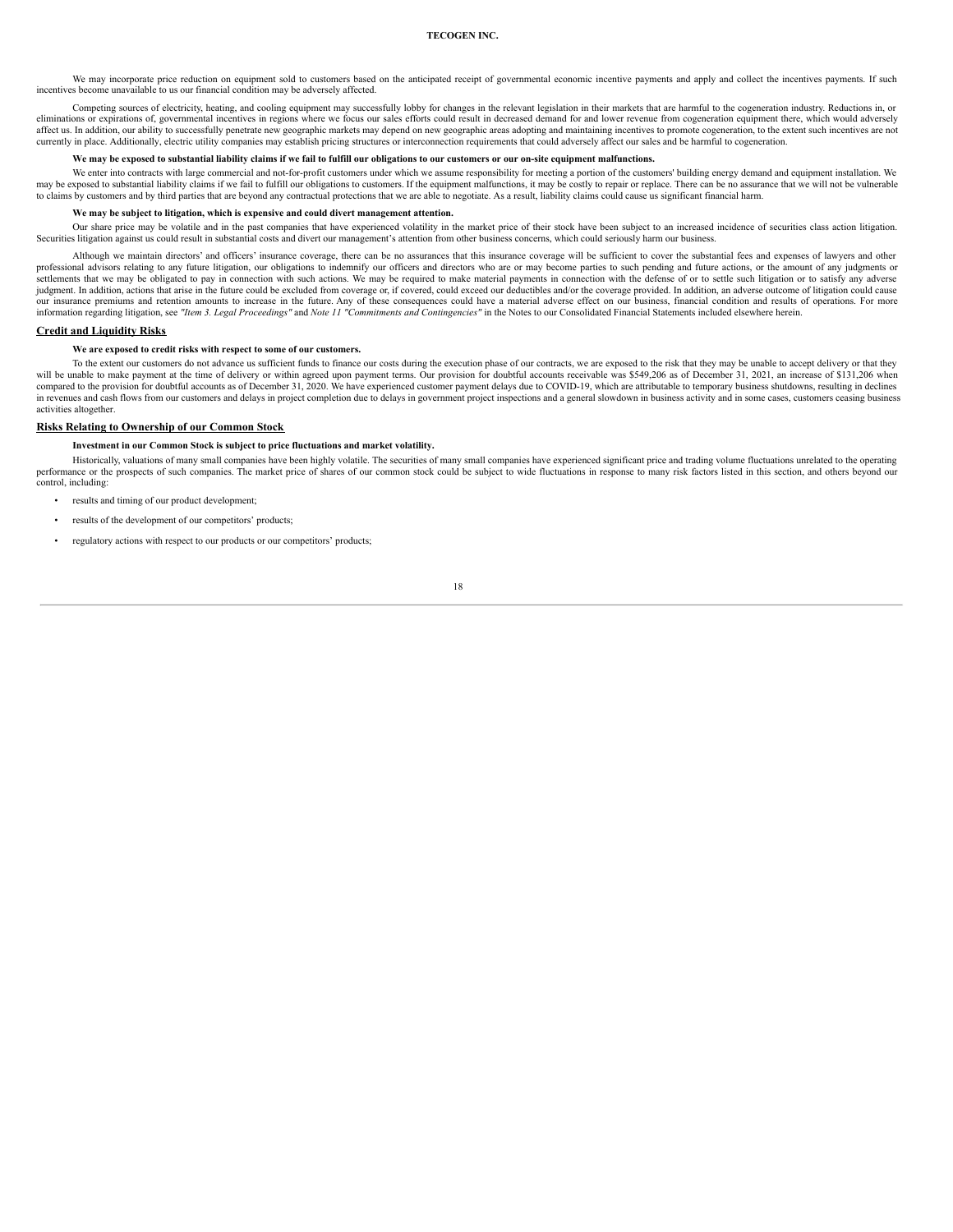- actual or anticipated fluctuations in our financial condition and operating results;
- actual or anticipated changes in our growth rate relative to our competitors;
- actual or anticipated fluctuations in our competitors' operating results or changes in their growth rate;
- competition from existing products or new products that may emerge;
- announcements by us or our competitors of significant acquisitions, strategic partnerships, joint ventures, collaborations, or capital commitments;
- issuance of new or updated research or reports by securities analysts;
- fluctuations in the valuation of companies perceived by investors to be comparable to us;
- share price and volume fluctuations attributable to inconsistent trading volume levels of our shares;
- additions or departures of key management or personnel;
- disputes or other developments related to proprietary rights, including patents, litigation matters, and our ability to obtain, maintain, defend or enforce proprietary rights relating to our products and technologies;
- announcement or expectation of additional financing efforts;
- sales of our Common Stock by us, our insiders, or our other stockholders; and
- general economic and market conditions.

Furthermore, during the COVID-19 pandemic and at other times, the U.S. stock markets have experienced extreme price and volume fluctuations that have affected and continue to affect the market prices of equity securities of many companies. These fluctuations often have been unrelated or disproportionate to the operating performance of those companies. These broad market and industry fluctuations, as well as general economic, political, and market conditions such as recessions, interest rate changes, or international currency fluctuations, may negatively impact the market price of shares of our common stock. In addition, such fluctuations could subject us to securities class action litigation, which could result in substantial costs and divert our management's attention from other business concerns, which could potentially harm our business.

# If securities or industry analysts do not publish research or publish inaccurate or unfavorable research about our business, our share price and trading volume could decline

The trading market for our shares will depend on the research and reports that securities or industry analysts publish about us or our business. There can be no assurance that analysts will cover us or provide favorable coverage. If one or more analysts downgrade our shares or change their opinion of our share price our share price may decline. In addition, if one or more analysts cease coverage of us or fails to regularly publish reports on us, we could lose visibility in the financial markets, which could cause our share price or trading volume to decline.

#### Because our directors and executive officers are among our largest stockholders, they can exert influence over our business and affairs and have actual or potential interests that may differ from **other stockholders or investors.**

As of the date of this report, our directors and executive officers collectively beneficially own approximately 13.85% of our issued and outstanding shares. John Hatsopoulos, a director, beneficially owns approximately 9.45% of our issued and outstanding shares. Additionally, the holdings of our directors and executive officers may increase in the future upon vesting or exercise of the options or other stock awards they may hold or in the future may be granted or if they otherwise acquire additional shares in the open market or otherwise. The interests of such persons may differ from the interests of our other stockholders. As a result, i addition to their board seats and offices, such persons will have influence over corporate actions requiring shareholder approval.

Such persons' stock ownership may discourage a potential acquirer from making a tender offer or otherwise attempting to acquire us, which in turn could reduce our stock price or prevent our stockholders from realizing a premium over our stock price.

# Current stock holdings may be diluted if we make future equity issuances or if outstanding options are exercised for shares of our common stock.

"Dilution" refers to the reduction in the voting effect and proportionate ownership interest of a given number of shares of common stock as the total number of shares increases. Our issuance of additional stock, convertible preferred stock, or convertible debt may result in dilution to the interests of shareholders and may also result in the reduction of your stock price. The sale of a substantial number of shares into the market,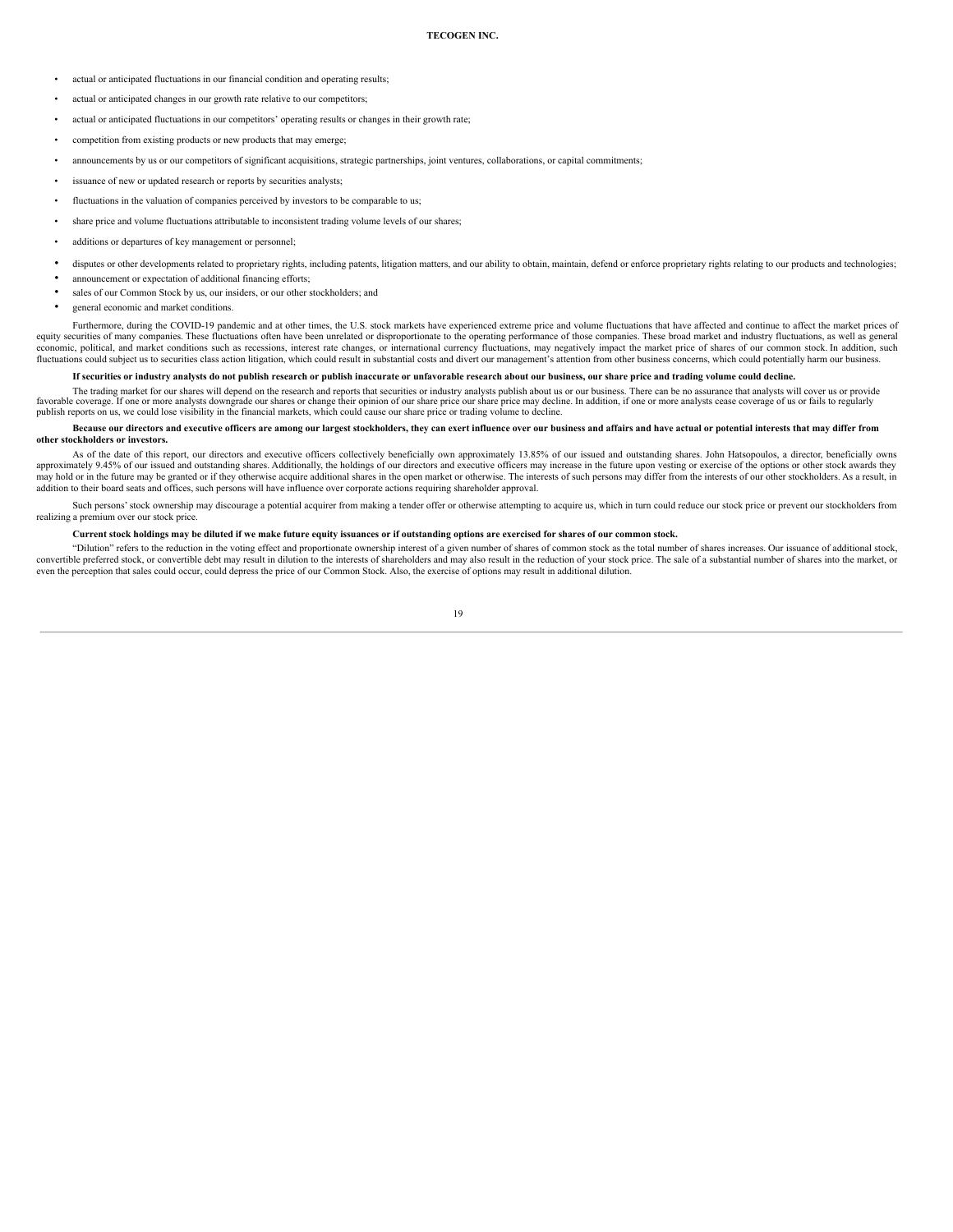The holders of outstanding options, warrants and convertible securities or derivatives, if any, have the opportunity to profit from a rise in the market price of our shares, if any, without assuming the risk of ownership, with a resulting dilution in the interests of other stockholders. We may find it more difficult to raise additional equity capital if it should be needed for our business while the options, warrants and converti securities are outstanding.

# **Future sales of our shares by our existing stockholders may cause our stock price to fall.**

The market price of our shares could decline as a result of sales by our existing stockholders of our shares in the market or the perception that these sales could occur. These sales might also make it more difficult for us to conduct an equity or equity-based financing at a time and price that we deem appropriate and thus inhibit our ability to raise additional capital when it is needed.

#### Because we have not and do not intend to pay cash dividends, our stockholders receive no current income from holding our stock.

We have paid no cash dividends on our capital stock to date and we currently intend to retain our future earnings, if any, to fund the development and growth of our business. We currently expect to retain earnings for use in the operation and expansion of our business, and therefore do not anticipate paying any cash dividends in the foreseeable future. As a result, capital appreciation, if any, of our Common Stock could be the sole source of gain for our stockholders for the foreseeable future.

### **We incur substantial costs to operate as a public reporting company.**

We incur substantial legal, financial, accounting and other costs and expenses to operate as a public reporting company. We believe that these costs are a disproportionately larger percentage of our revenues than they are for many larger companies. In addition, the rules and regulations of the SEC impose significant requirements on public companies, including ongoing disclosure obligations and mandatory corporate overnance practices. Our senior management and other personnel need to devote a substantial amount of time to ensure ongoing compliance with these requirements. Our common stock is currently quoted on the OTC Markets Group Inc.'s OTCQX Best Market tier. Under the OTC Markets Group Inc.'s OTCQX continued qualification requirements, we are required to have a minimum bid price of \$0.10 per share as of the close of business for at least one of every 30 consecutive calendar days, a market capitalization of at least \$5 million for at least one of every 30 consecutive calendar days, and at least two market makers. Also, we must be current in our SEC reporting obligations. If we seek to list our stock for trading on a national securities exchange or be quoted on the Nasdaq Stock Market, we will be subject to additional disclosure and governance obligations. There can be no assurance that we will continue to meet all of the public company requirements to which we are subject on a timely basis, or at all, or that our compliance costs will not continue to be material.

# Because our common stock is not traded on a national securities exchange, our stock has limited liquidity and our ability to raise capital is impaired.

On June 19, 2020, we voluntarily delisted our common stock from Nasdaq and transitioned the quotation of our shares to OTC Markets Group Inc.'s OTCQX Best Market. Our common stock has been quoted on the OTC Markets Group Inc.'s OTCQX Best Market since June 19, 2020 under the symbol "TGEN". We believe that trading "over the counter" has limited our stock's liquidity and may impair our ability to raise additional capital.

# **Certain provisions of our charter and bylaws may discourage mergers and other transactions.**

Certain provisions of our certificate of incorporation and bylaws may make it more difficult for someone to acquire control of the company. These provisions may make it more difficult for stockholders to take certain corporate actions and could delay or prevent someone from acquiring our business. These provisions could limit the price that certain investors might be willing to pay for shares of our common stock. The ability to issue "blank check" preferred stock is a traditional anti-takeover measure. This provision may be beneficial to our management and the board of directors in a hostile tender offer and may have an adverse impact on stockholders who may want to participate in such tender offer, or who may want to replace some or all of the members of the board of directors.

#### **Our board of directors may issue additional shares of preferred stock without stockholder approval.**

Our certificate of incorporation authorizes the issuance of up to 10,000,000 shares of preferred stock. Accordingly, our board of directors may, without shareholder approval, issue one or more new series of preferred stock with rights which could adversely affect the voting power or other rights of the holders of outstanding shares of our common stock. In addition, the issuance of shares of preferred stock may have the effect of rendering more difficult or discouraging, an acquisition or change of control of the company. Although we do not have any current plans to issue any shares of preferred stock, we may do so in the future.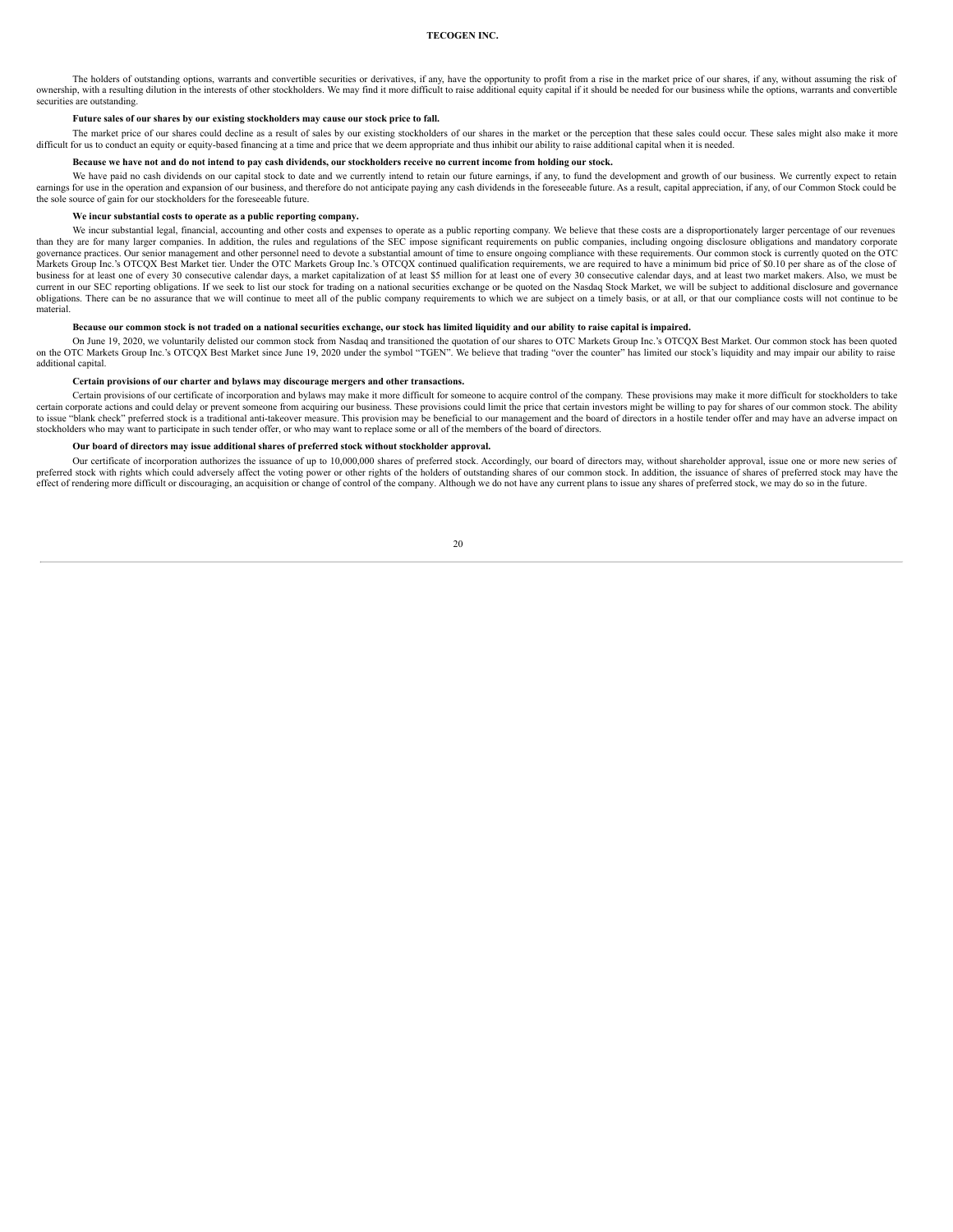# In order to comply with public reporting requirements, we must continue to strengthen our financial systems and internal controls, and failure to do so could adversely affect our ability to provide **timely and accurate financial statements.**

Refinement of our internal controls and procedures will be required as we manage future growth and operate effectively as a public company. Such refinement of our internal controls, as well as compliance with the Sarbanes-Oxley Act of 2002 and related requirements, is costly and puts a significant burden on management. We cannot assure you that measures already taken, or any future measures, will enable us to provide accurate and timely financial reports, particularly if we are unable to hire additional personnel in our accounting and financial department, or if we lose personnel in this area. Any failure to improve our disclosure controls or other problems with our financial systems or internal controls could result in delays or inaccuracies in reporting financial information, or non-compliance with SEC reporting and other regulatory requirements, any of which could adversely affect our business and stock price.

### Investor confidence in the price of our stock may be adversely affected if we are unable to comply with Section 404 of the Sarbanes-Oxley Act of 2002. As of the end of the period covered by this report, our principal executive officers and our principal financial officer have concluded there is a material weakness in our disclosure controls and procedures and our internal control over financial **reporting, which could harm our operating results or cause us to fail to meet our reporting obligations.**

As a public company, we are subject to the rules adopted by the SEC pursuant to Section 404 of the Sarbanes-Oxley Act of 2002, which require us to include in our annual report on Form 10-K our management's report on, and assessment of the effectiveness of, our internal control over financial reporting ("management's report"). If we fail to achieve and maintain the adequacy of our disclosure control or internal control over financial reporting, there is a risk that we will not comply with all of the requirements imposed by Section 404. Moreover, effective internal control over financial reporting, particularly that relating to revenue recognition, is necessary for us to produce reliable financial reports and is important in helping to prevent financial fraud. Any of these possible outcomes could result in an adverse reaction in the financial marketplace due to a loss in investor confidence in the reliability of our financial statements, which ultimately could harm our business and could negatively impact the market price of our common stock. Investor confidence and the price of our common stock may be adversely affected if we are unable to comply with Section 404 of the Sarbanes-Oxley Act of 2002.

As of the end of the period covered by this Annual Report, December 31, 2021, our principal executive officer and principal financial officer performed an evaluation of our disclosure controls and procedures and concluded that our controls were not effective to provide reasonable assurance that information required to be disclosed by us in reports that we file under the Securities Exchange Act, is recorded, processed, summarized and reported when required. Management conducted an evaluation of our internal control over financial reporting and based on this evaluation, management concluded that the company's internal control<br>over financi weakness in financial reporting. Any failure to implement effective internal controls could harm our operating results or cause us to fail to meet our reporting obligations. Inadequate internal controls could also cause investors to lose confidence in our reported financial information, which could have a negative effect on the trading price of our common stock and may require us to incur additional costs to improve our internal control system.

# **General Business Risks**

#### **Our intellectual property may not be adequately protected.**

We seek to protect our intellectual property rights through patents, trademarks, copyrights, trade secret laws, confidentiality agreements, and licensing arrangements, but we cannot ensure that we will be able to adequately protect our technology from misappropriation or infringement. We cannot ensure that our existing intellectual property rights will not be invalidated, circumvented, challenged, or rendered unenforceable.

Our competitors may successfully challenge the validity of our patents, design non-infringing products, or deliberately infringe our patents. There can be no assurance that other companies are not investigating or developing other similar technologies. In addition, our intellectual property rights may not provide a competitive advantage to us or ensure that our products and technology will be adequately covered by our patents and other intellectual property. Any of these factors or the expiration, termination, or invalidity of one or more of our patents may have a material adverse effect on our business.

#### **Others may assert that our technology infringes their intellectual property rights.**

We may be subject to infringement claims from time to time. The defense of any claims of infringement made against us by third parties could involve significant legal costs and require our management to divert time from our business operations. If we are unsuccessful in defending any claims of infringement, we may be forced to obtain licenses or to pay additional royalties to continue to use our technology. We may not be able to obtain any necessary licenses on commercially reasonable terms or at all. If we fail to obtain necessary licenses or other rights, or if these licenses are costly, our operating results would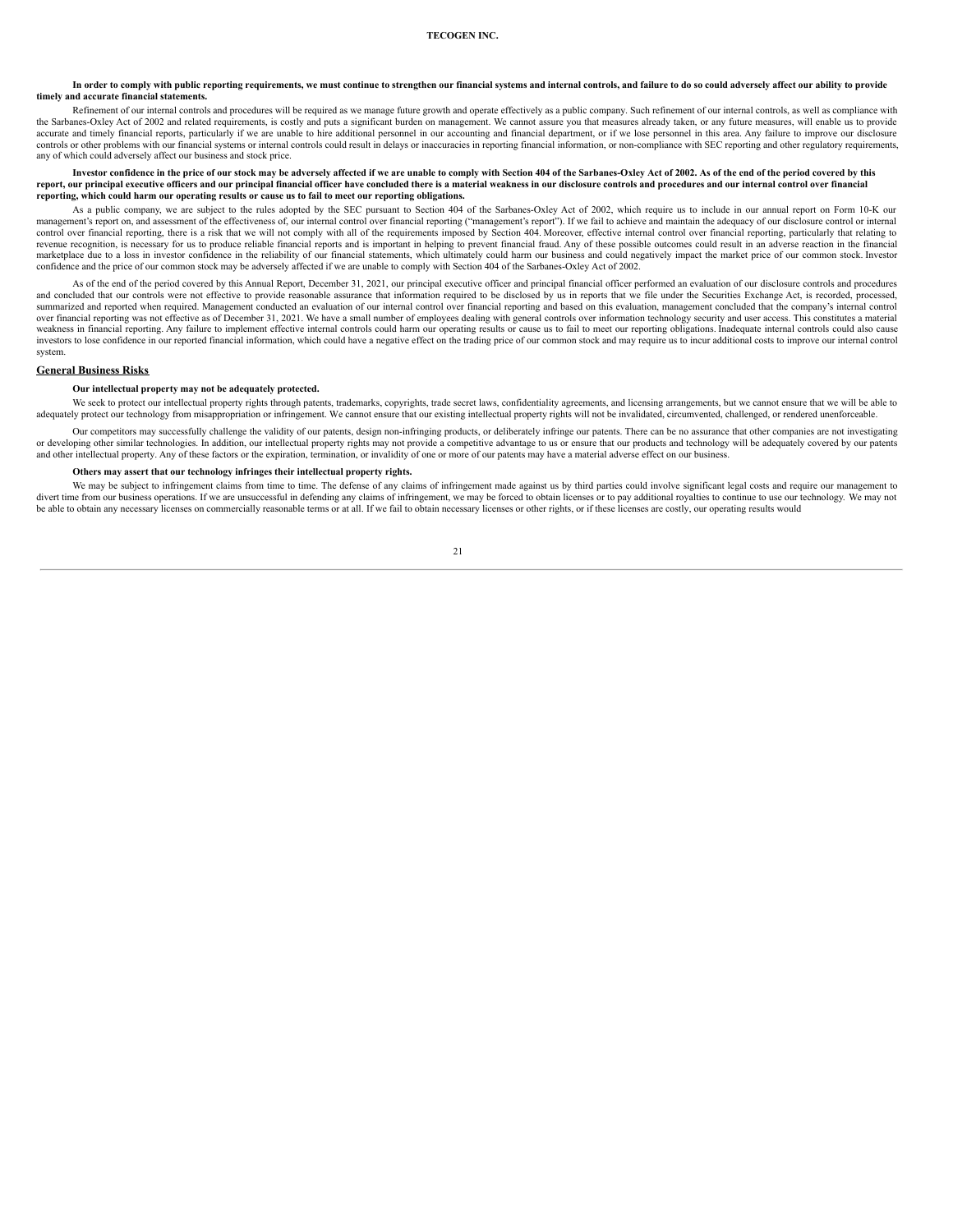suffer either from reductions in revenues through our inability to serve customers or from increases in costs to license third-party technologies.

# Our business and financial performance may be adversely affected by information systems interruptions, cybersecurity attacks or other disruptions which could have a material adverse effect on **our business and results from operations.**

We depend upon information technology, infrastructure, including network, hardware and software systems to conduct our business. Despite our implementation of network and other cybersecurity measures, our information technology system and networks could be disrupted or experience a security breach from computer viruses, break-ins and similar disruptions from unauthorized tampering with our computer systems. Our security measures may not be adequate to protect against highly targeted sophisticated cyber-attacks, or other improper disclosures of confidential and/or sensitive information. Additionally, we may have access to confidential or other sensitive information of our customers, which despite our efforts to protect, may be vulnerable to security breaches, theft, or improper disclosure any of which could have a material adverse effect on our competitive position, results of operations, cash flows or financial condition.

#### Our success is dependent upon attracting and retaining highly qualified personnel and the loss of key personnel could significantly hurt our business.

To achieve success, we must attract and retain highly qualified technical, operational and executive employees. The loss of the services of key employees or an inability to attract, train and retain qualified and skilled employees, specifically engineering, operations, and business development personnel, could result in the loss of business or could otherwise negatively impact our ability to operate and grow our business successfully.

# Our business may be impacted by political events, war, terrorism, public health issues, natural disasters and other circumstances that are not within our control.

War, terrorism, geopolitical uncertainties, public health issues, and other business interruptions have caused and could cause damage or disruption to international commerce and the global economy, and thus could have a material adverse effect on us, our suppliers, and manufacturing vendors. Our business operations are subject to interruption by natural disasters, fire, power shortages, nuclear power plant accidents, terroris attacks, and other hostile acts, labor disputes, public health issues, and other events beyond our control. Such events could decrease demand for our products, make it difficult or impossible for us to make and deliver products to our customers, or to receive products from our manufacturers and suppliers, and create delays and inefficiencies in our supply chain. If major public health issues, including pandemics, arise, we could be adversely affected by more stringent employee travel restrictions, additional limitations in freight services, governmental actions limiting the movement of products between regions, delays in production ramps of new products, and disruptions in the operations of our manufacturing vendors and suppliers. In the event of a natural disaster, we could incur significant losses, require substantial recovery time and experience significant expenditures in order to resume operations.

#### We depend on a small number of customers for a substantial portion of our product revenues. The loss of one or more of these customers, or our inability to collect outstanding receivables from **such customers could have a material adverse effect on our financial results.**

During the year ended December 31, 2021, no customer accounted for more than 10% of our revenues. During the year ended December 31, 2020, one customer accounted for more than 10% of our revenues.<br>There were two customers December 31, 2020. The loss of any one or more of our major customers or our inability to collect on outstanding accounts receivable from one or more of these customers could have a material adverse effect on our business and financial condition. Our provision for doubtful accounts receivable increased \$131,206 to \$549,206 in the year ended December 31, 2021, compared to the year ended December 31, 2020. We continue to seek to increase our customer base and reduce our reliance on a limited number of customers. Although we are seeking to diversify our customer base and reduce our reliance upon sales to a small number of customers, we expect sales to such customers to continue to constitute a significant portion of our revenues in the near term given we actively pursue large contracts and projects. The loss of any one or more of such customers or an inability to collect such accounts receivable could have a material adverse effect our business, financial condition and results of operations.

# <span id="page-25-1"></span><span id="page-25-0"></span>**Item 1B. Unresolved Staff Comments.**

None.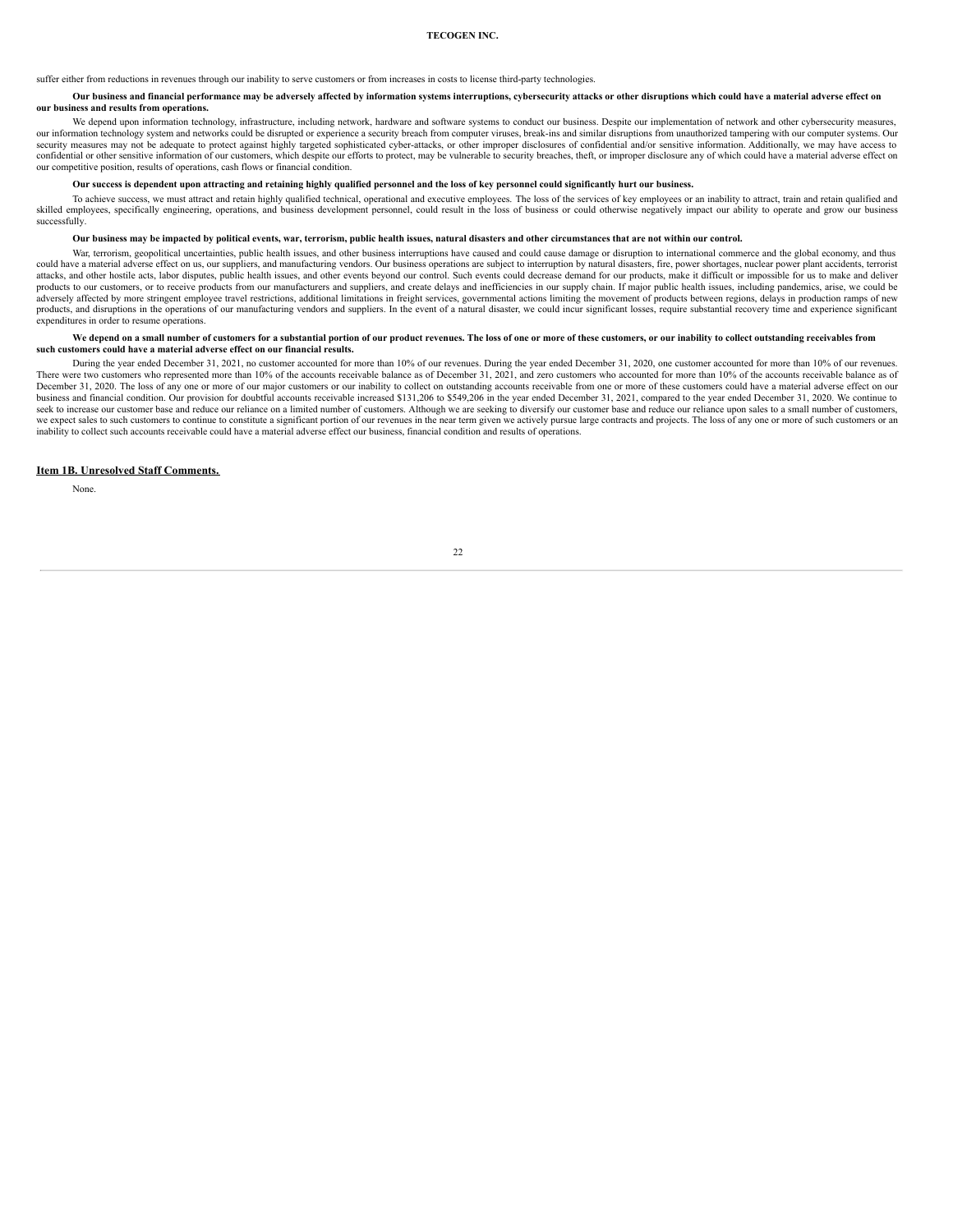#### **Item 2. Properties.**

Our headquarters is located in Waltham, Massachusetts, and consists of approximately 43,000 square feet of manufacturing, storage and office space. Our lease is for a term that will expire on March 31, 2024. Currently, our monthly base rent is \$43,609. We believe that our facilities are appropriate and adequate for our current needs.

Our eleven leased service centers can be broken into two different sizes. The larger leased spaces have office space to accommodate administrative, sales and engineering personnel, and warehouse space to stock parts in support of our service contracts. As of December 31, 2021, the service centers that fit this larger category are based in Piscataway, New Jersey and Valley Stream and Buchanan, New York to service the Metro New York City and the Mid-Atlantic region. The San Francisco Bay area and Northern California is served by such a center in Hayward, California. A portion of the corporate headquarters in Waltham, Massachusetts is used in this manner to service Boston and New England. The smaller service centers are parts depots or warehouses for the stocking of parts in support of our service contracts. These centers are located in Los Angeles, California; Sterling Heights, Michigan; Newark, New York, East Windsor, Connecticut; Toronto, Ontario and Wellesley Chapel, Florida.

### <span id="page-26-0"></span>**Item 3. Legal Proceedings.**

The Company is not a party to any material pending legal proceeding.

# <span id="page-26-1"></span>**Item 4. Mine Safety Disclosures.**

Not applicable.

# <span id="page-26-2"></span>**PART II**

# Item 5. Market for Registrant's Common Equity, Related Stockholder Matters and Issuer Purchases of Equity Securities.

#### **Market for Our Shares**

Our common stock is quoted on the OTC Markets Group's OTCQX Best Market tier and trades under the symbol TGEN. As of March 9, 2022, there were 57 holders of record of our common stock. Any overthe-market quotations reflect inter-dealer prices, without mark-up, markdown or commission and may not necessarily represent actual transactions.

#### **Dividends**

We have never declared or paid a cash dividend on our common stock and do not anticipate paying cash dividends on our common stock in the foreseeable future. Payment of future cash dividends, if any, will be at the discretion of our board of directors and will depend on our financial condition, results of operations, contractual restrictions and covenants included under any bank or other indebtedness that we may enter into, capital requirements, business prospects and other factors that our board of directors considers relevant.

#### **Equity Compensation Plan Information**

We adopted the 2006 Stock Option and Incentive Plan (the "Plan"), under which the board of directors may grant incentive or non-qualified stock options and stock grants to key employees, directors, advisors and consultants of the Company. The Plan was amended at various dates by the Board of Directors to increase the number of shares of common stock issuable under the Plan to 3,838,750 as of December 31, 2021, and in<br>June 201

Stock options vest based upon the terms within the individual option grants, with an acceleration of the unvested portion of such options upon a change in control event, as defined in the Amended Plan. The options are not transferable except by will or domestic relations order. The option price per share under the Amended Plan cannot be less than the fair market value of the underlying shares on the date of the grant. The number of shares remaining available for future issuance under the Amended Plan as of December 31, 2021 and 2020 was 764,768 and 1,022,768, respectively.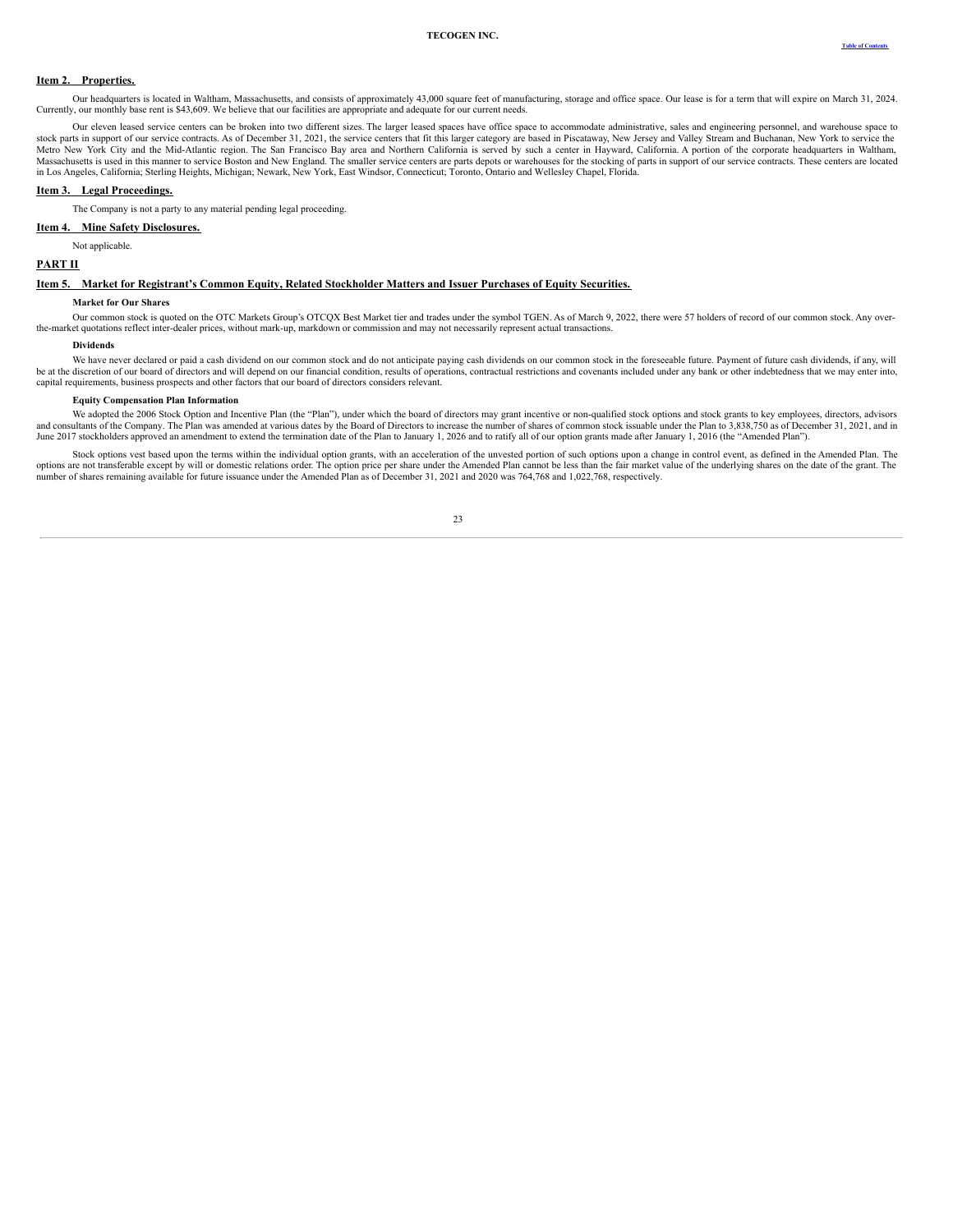The following table provides information as of December 31, 2021, regarding Common Stock that may be issued under the Amended Plan.

|                                                                     | Number of<br>securities to be issued<br>upon exercise of<br>outstanding options,<br>warrants and rights | Number of<br>securities remaining<br>available for future<br>issuance under equity<br>compensation plans<br>Weighted-average<br>(excluding securities<br>exercise price of outstanding<br>options, warrants and rights<br>reflected in first column) |      |         |
|---------------------------------------------------------------------|---------------------------------------------------------------------------------------------------------|------------------------------------------------------------------------------------------------------------------------------------------------------------------------------------------------------------------------------------------------------|------|---------|
| Equity<br>compensation plans<br>approved by security<br>holders     | 2,386,842                                                                                               | \$                                                                                                                                                                                                                                                   | 1.81 | 764,768 |
| Equity<br>compensation plans not<br>approved by security<br>holders |                                                                                                         |                                                                                                                                                                                                                                                      | __   |         |
| Total                                                               | 2.386.842                                                                                               | \$                                                                                                                                                                                                                                                   | 1.81 | 764,768 |

# <span id="page-27-0"></span>**Item 6. [Reserved].**

# <span id="page-27-1"></span>**Item 7. Management's Discussion and Analysis of Financial Condition and Results of Operations.**

You should read the following discussion and analysis of our financial condition and results of operations together with our consolidated financial statements and related notes appearing elsewhere in this Annual Report on Form 10-K. Some of the information contained in this discussion and analysis or set forth elsewhere in this Annual Report on Form 10-K, including information with respect to our plans and strategy<br>for our cause actual results to differ materially from the results described in or implied by the forward-looking statements contained in the following discussion and analysis.

#### **Overview**

Tecogen designs, manufactures, markets, and maintains high efficiency, ultra-clean cogeneration products. These include natural gas engine driven combined heat and power (CHP) systems, chillers and heat pumps for multi-family residential, commercial, recreational and industrial use. We are known for products that provide customers with substantial energy savings, resiliency from utility power outages and for generic and s the case of our Tecochill product, both chilled water and hot water. These result in savings of energy related costs of up to 60% for our customers. Our products are expected to run on Renewable Natural Gas (RNG) as it is introduced into the US gas pipeline infrastructure.

Our products are sold directly to end-users by our in-house sales team and by established sales agents and representatives. We have agreements in place with distributors and sales representatives. Our existing customers include hospitals and nursing homes, colleges and universities, health clubs and spas, hotels and motels, office and retail buildings, food and beverage processors, multi-unit residential buildings, laundries, ice rinks, swimming pools, factories, municipal buildings, military installations and indoor growing facilities. To date we have shipped over 3,000 units, some of which have been operating for almost 35 years.

Although we may, from time to time, have one or a few customers who may represent more than 10% of our product revenue for a given year, we are not dependent on the recurrence of revenue from those customers. Our product revenue is such that customers may make a large purchase once and may not ever make a purchase again. Our equipment is built to last 30 or more years. Therefore, our product revenue model is not dependent on recurring sales transactions from the same customer. Our service revenue does lend itself to recurring revenue from particular customers, although we currently do not have any service revenue customers who make up more than 10% of our total revenues on an annual basis.

For the last two fiscal years, more than half of our revenue was generated from long-term maintenance and energy production contracts, which provides us with a predictable revenue stream, especially during the summer months. We have a slight surge of activity from May through September as our "chiller season" is in full swing. Our O&M service revenue which has grown from year to year since 2005, with our New York City/New Jersey and New England systems experiencing the majority of the growth, was impacted by the COVID-19 pandemic, especially with the decreased installation service related revenue we achieved in the the the the syst

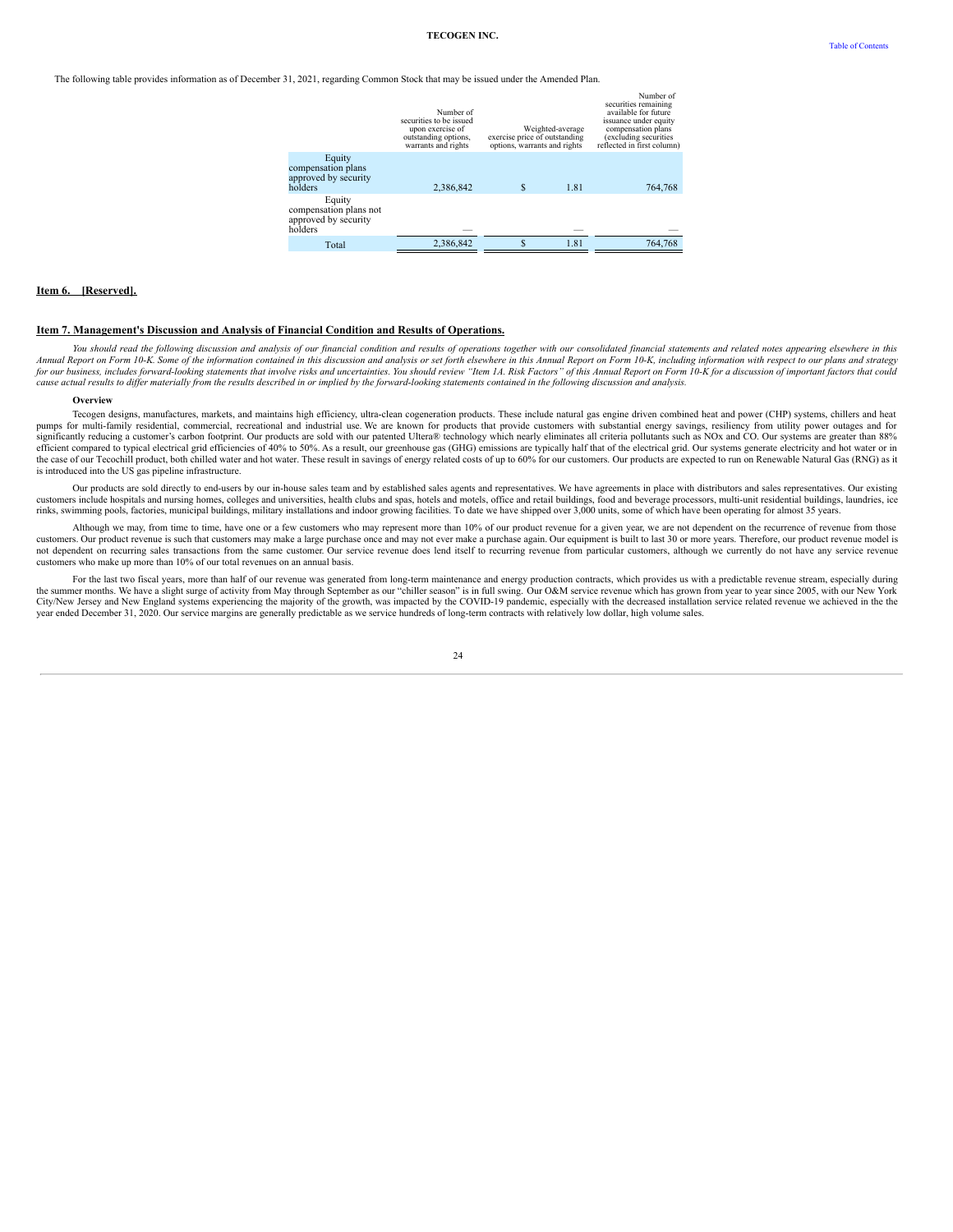During the years ended December 31, 2021 and 2020, our revenues were negatively impacted due to customer order delays or deferrals; service delays due to customer facility closures, in some cases for extended periods; and a reduction in our energy production segment revenue due to business closures and increased remote work and learning environments. The extent to which the coronavirus will continue to impact our business and our financial results will depend on future developments, which are highly uncertain and cannot be predicted.

Our product revenue is derived from the sale of the various cogeneration modules, such as the InVerde, InVerde e+, the Tecopower, Ilios heat pumps, and Tecochill products. In 2019, we also reintroduced our TecoFrost refrigeration line. The sales cycle varies between 6 months to a year or more. Therefore, our product revenue can be difficult to predict and the expected margin can vary. In most cases we work with consulting engineers who specify our product in new and retrofit applications. We also work with building owners directly, in some limited cases offering a full turn-key installation.

Our cogeneration, heat pump, and chiller modules are built to order and revenue is recognized upon shipment. The lead time to build and deliver a unit depends on its customized configuration and is approximately 12 to 14 weeks for a chiller and 6 to 8 weeks for a cogeneration or heat pump from time of purchase order. As revenue is recognized upon shipment, our work-in-process is an important factor in understanding our financial condition in any given quarter.

- Our operations are comprised of three business segments, as follows:
	- Products segment designs, manufactures and sells industrial and commercial cogeneration systems
	- Services segment provides O&M services for Tecogen supplied products at customer sites
	- Energy Production segment sells energy in the form of electricity, heat, hot water, and cooling to our customers under long-term sales agreements

# **Recent Developments**

# *Paycheck Protection Program Loan*

On April 17, 2020, we obtained an unsecured loan in the principal amount of \$1,874,200 from Webster Bank, NA ("Webster") under the Paycheck Protection Program adopted pursuant to the Coronavirus Aid, Relief and Economic Recovery Act, as amended ("CARES Act"). On January 19, 2021 we received confirmation from Webster that the Paycheck Protection Program Loan in the original principal amount of \$1,874,200 together with accrued interest of \$13,659 was forgiven in full effective as of January 11, 2021. The loan forgiveness of \$1,887,859 was accounted for as a debt extinguishment and is reported as a separate component of other income (expense), net in our condensed consolidated statement of operations.

#### *Paycheck Protection Program Second Draw Loan*

On February 5, 2021, we obtained a Paycheck Protection Program Second Draw unsecured loan through Webster in the amount of \$1,874,269 in connection with the Paycheck Protection Program pursuant to the CARES Act. On September 20, 2021, we received a letter dated September 13, 2021 from Webster confirming that the Paycheck Protection Program Second Draw Loan issued to us pursuant to the CARES Act in the original principal amount of \$1,874,269 together with accrued interest of \$11,386 was forgiven in full as of September 8, 2021. The loan forgiveness of \$1,885,655 was accounted for as debt extinguishment and is reported as a separate component of other income (expense), net in our condensed consolidated statement of operations.

#### *Employee Retention Credit*

On March 27, 2020, the CARES Act was signed into law providing numerous tax incentives and other stimulus measures, including an employee retention credit ("ERC"), which is a refundable tax credit against certain employment taxes. The Taxpayer Certainty and Disaster Tax Relief Act of 2020 and the American Rescue Plan Act of 2021 extended and expanded the availability of the ERC. The ERC is available with respect to periods through October 1, 2021 and is equal to 70% of qualified wages (which includes employer qualified health plan expenses) paid to employees. In addition, the availability of the ERC was permitted to entities that received a Paycheck Protection Loan subject to certain conditions. During each quarter in 2021, a maximum of \$10,000 in qualified wages for each employee is eligible for the ERC. Therefore, the maximum tax credit that can be claimed by an eligible employer in 2021 is \$7,000 per employee per calendar quarter. Section 2301(c)(2)(B) of the CARES Act permits an employer to use an alternative quarter to calculate gross receipts and the employer may determine if the decline in gross receipts tests is met for a calendar quarter in 2021 by comparing its gross receipts for the immediately preceding calendar quarter with those for the fourth of 2019. As a result of our election to use an alternative quarter, we qualified for the ERC in the first, second and third quarters of 2021 because our gross receipts decreased by more than 20% from the first, second and third quarters of 2019. As a result of averaging 500 or fewer full-time employees in 2019, all wages paid to employees in the first,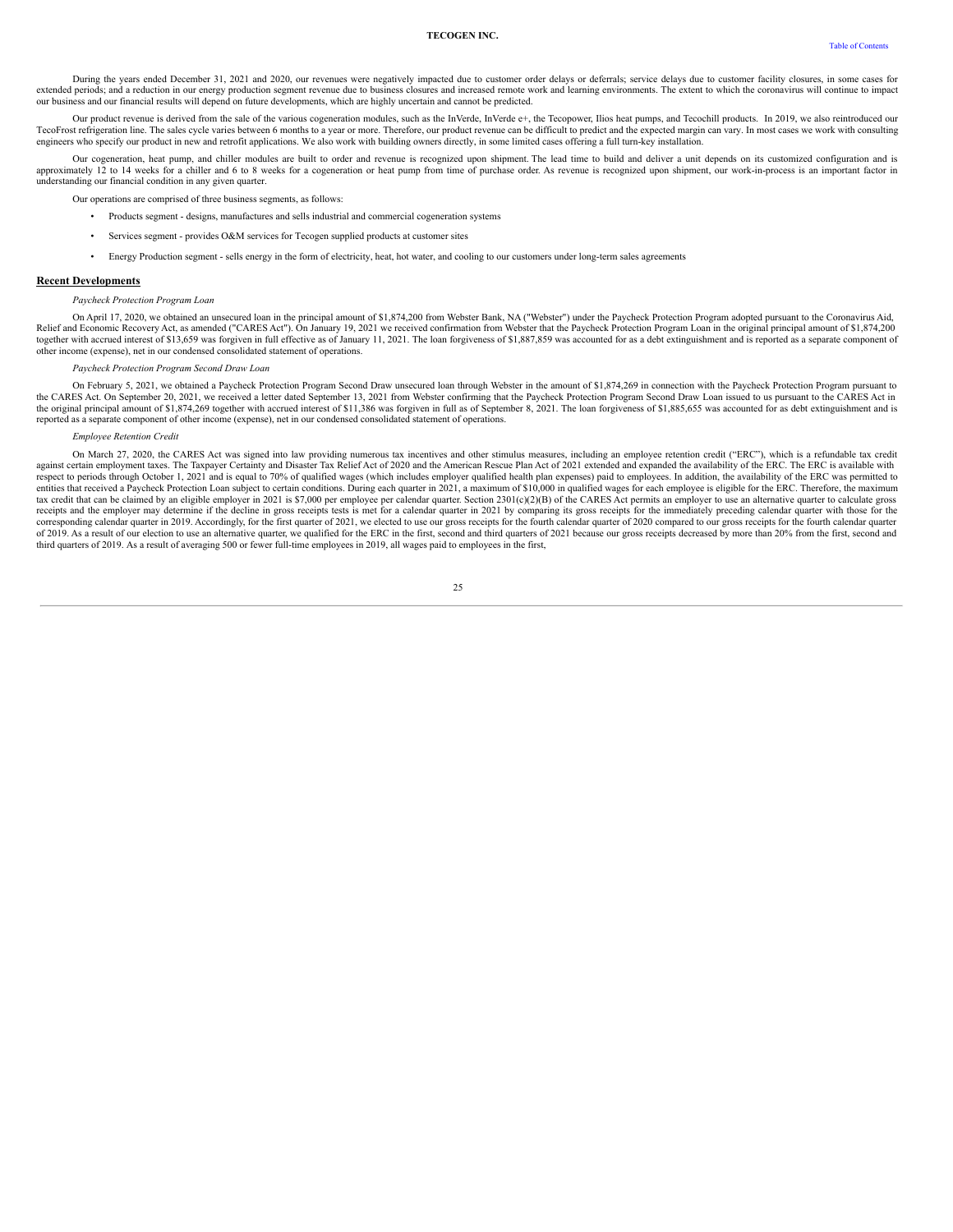second and third quarters of 2021 were eligible for the ERC. Wages used towards PPP loan forgiveness cannot be used as qualified wages for purposes of the ERC. During the year ended December 31, 2021 we recorded ERC benefits of \$1,276,021 shown in other income (expense), net in our condensed consolidated statements of operations and such claimed ERC's are disclosed within accounts receivable in our consolidated balance sheet.

### *Air Cooled Chiller Development*

In Q3 2021 we began development on a hybrid air-cooled chiller. We recognized that there were many applications where the customer wanted an easy to install roof top chiller. Using the inverter design from our InVerde e+ cogeneration module, we came up with the novel concept of a hybrid chiller. This system can simultaneously take two inputs, one from the grid or a renewable energy source and one from our natural gas engine. This allows a customer to seek the optimum blend of operational cost savings and greenhouse gas benefits while providing added resiliency from two power sources. We expect to have a prototype operational by Q4 2022 and expect to see incremental revenue by early part of 2023. A provisional patent based on this concept has been filed with the US Patent and Trademark Office.

#### *Energy Sales Agreements*

On March 5, 2019, we transferred ownership of certain of our energy systems assets and related energy production contracts in a sale transaction in consideration for approximately \$5 million. In connection with the sale, we entered into two separate agreements to provide operational and maintenance services for the purchaser. Concurrently, we amended the terms of an agreement related to certain energy systems related assets the agreement to the March 2019 agreement. See Note 5. "Sale of Energy Producing Assets and Goodwill Impairment" in the Notes to our Consolidated Financial Statements for further discussion. In October 2021 the Notes to ou minimum guarantee with respect to one of the energy purchase agreements was modified by reducing the guaranteed minimum collections by \$35,000 per year, the guaranteed minimum collection amount associated with one site that was sold by the customer.

# **Critical Accounting Policies**

Our discussion and analysis of our financial condition and results of operations are based upon our consolidated financial statements, which have been prepared in accordance with accounting principles generally accepted in the United States. The preparation of these financial statements requires us to make judgments, assumptions and estimates that affect the reported amounts of assets, liabilities, sales and expenses, and related disclosure of contingent assets and liabilities. These judgments, assumptions and estimates are made or applied within the context of accounting policies related to the nature of the transaction. Note 2. "Summary of Significant Accounting Policies" of the Notes to our Consolidated Financial Statements describes the significant accounting policies used in the preparation of the consolidated financial statements.

Certain aspects of certain accounting policies require management to make difficult, subjective or complex judgments that could have a material effect on our financial condition and results of operations. These aspects of these accounting policies are considered critical accounting policies. These policies may require management to make assumptions about matters that are highly uncertain at the time of the estimate or employ an estimate where alternative estimates could have also been employed, and may involve estimates that are reasonably likely to change with the passage of time. Estimates and assumptions about future events and their effects cannot be determined with certainty. We base our estimates on historical experience and on various other assumptions believed to be applicable and reasonable under the circumstances. These estimates may change as new events occur, as additional information is obtained and as our operating environment changes. These changes have historically been minor and have been included in the consolidated financial statements as soon as they became known. In addition, management is periodically faced with uncertainties, the outcomes of which are not within its control and will not be known for prolonged periods of time. These uncertainties are discussed in "Item 1A," "Risk Factors" above.

Management believes that the following are critical accounting policies:

#### *Revenue Recognition*

Revenue is recognized when performance obligations under the terms of a contract with our customer are satisfied. This generally occurs with the transfer of control of our products, services and energy production. Revenue is measured as the amount of consideration we expect to receive in exchange for transferring goods or providing services or energy to customers.

Determination of contract consideration allocatable to multiple performance obligations within a single contract requires employing stand-alone selling prices which may be based on observable selling prices, estimated selling prices or as a residual. We use an observable selling price to determine standalone selling prices where available and either a combination of an adjusted market assessment approach, an expected cost plus a margin approach, and/or a residual approach to determine the standalone selling prices for separate performance obligations as a basis for allocating contract consideration when an observable selling price is not available.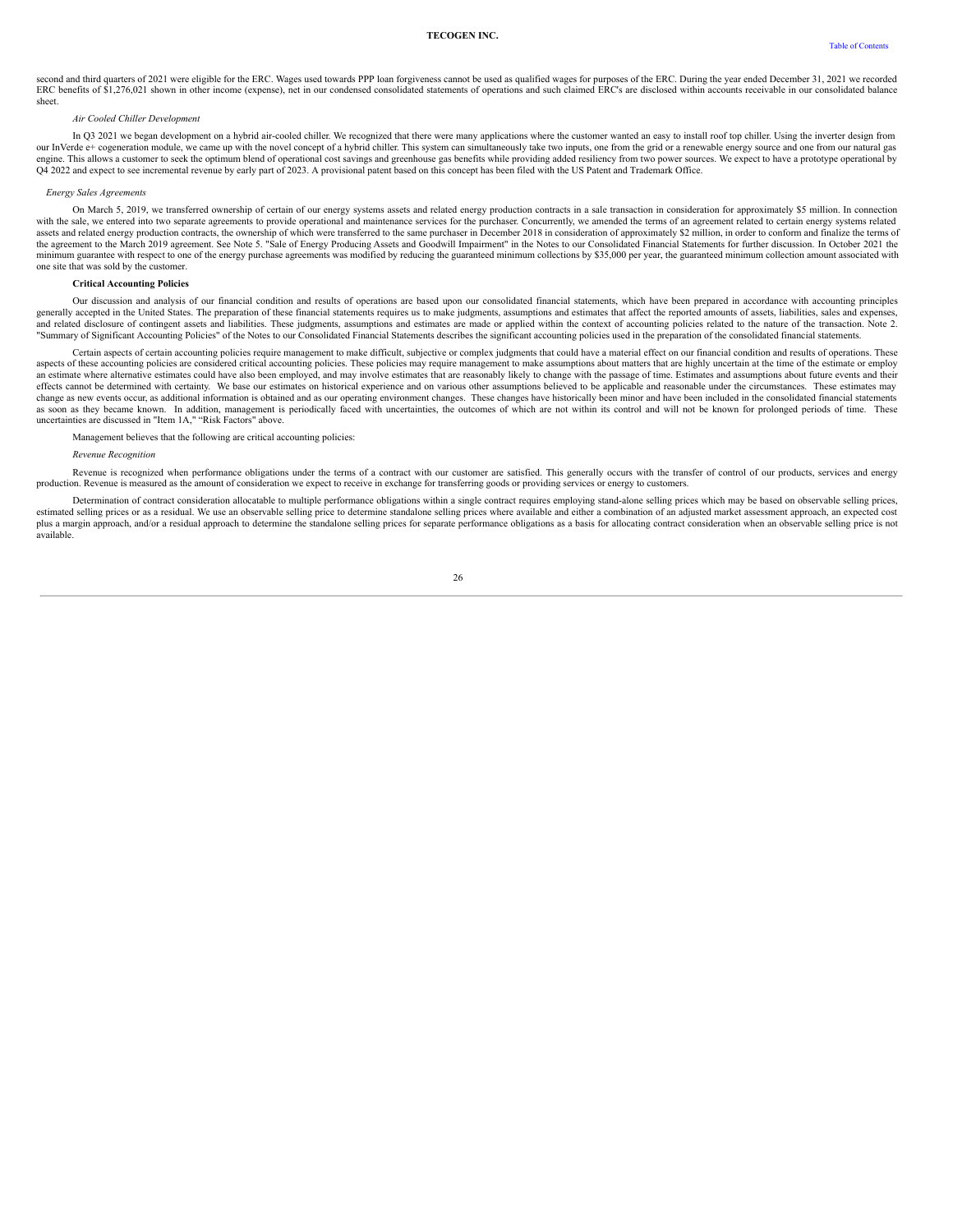Under complete turnkey installation service contracts our performance obligation under such contracts is satisfied progressively over time as enhancements are made to customer owned and controlled properties. We measure progress towards satisfaction of the performance obligation based on an input method based on cost and revenue is recognized over time using the percentage-of-completion method determined on a cost-to-cost basis. This method requires management to estimate future cost to complete based on conditions and information available at the time the estimate is made. Events or changes in circumstances can cause these estimates to be revised which may result in significant adjustments to revenue amounts previously recognized.

### *Accounts Receivable*

Accounts receivable are stated at the amount management expects to collect from outstanding balances. An allowance for doubtful accounts is provided for those accounts receivable considered to be uncollectible based upon historical experience and management's evaluation of outstanding accounts receivable at the end of the year.

#### *Inventory*

Raw materials, work in process, and finished goods inventories are stated at the lower of cost, as determined by the average cost method, or net realizable value. We periodically review inventory quantities on hand for excess and/or obsolete inventory based primarily on historical usage, as well as based on estimated forecast of product demand. Any reserves that result from this review are charged to cost of sales

#### *ADGE's Property and Equipment and Depreciation*

Upon acquisition, property and equipment employed in energy production are recorded at fair value using a cost approach whereby replacement cost new ("RCN") is utilized as the starting point, with factors for inflation, physical obsolescence, functional obsolescence and economic obsolescence being considered and applied as required to arrive at an estimated fair value.

Depreciation is computed using the straight-line method at rates sufficient to write off the cost of the applicable assets over their estimated useful lives. Repairs and maintenance are expensed as incurred.

We review our energy systems for potential impairment whenever events or changes in business circumstances indicate that the carrying value of the assets may not be fully recoverable or that the useful lives of the assets are no longer appropriate. We evaluate the recoverability of our long-lived assets when impairment is indicated by comparing the net book value of the asset group to the estimated future undiscounted cash flows attributable to such assets. The useful life of the Company's energy systems is the lesser of the economic life of the asset or the term of the underlying contract with the customer, typically 12 to 15 years. If impairment is indicated, the asset is written down to its estimated fair value.

#### *Contract Assets and Liabilities*

The favorable contract asset and unfavorable contract liability included in the intangible assets and liabilities of the consolidated balance sheets represent the fair value of customer energy production contracts (both positive for favorable contracts and negative for unfavorable contracts) which were acquired by us.

The determination of fair value requires development of an estimate of the price at which an orderly transaction to sell the asset or to transfer the liability would take place between market participants at the measurement date under current market conditions. Contracts are considered to be assets or liabilities by virtue of the rights and obligations inherent in the contract terms. Typically, contracts with terms considered to be at market are considered to have no fair value as, in order to be entitled to the rights under the contract, performance must occur for which a market rate of return is earned due to the at market terms. The fair value of contract is primarily a measurement of its off-market terms. The obligation to perform under a contract with terms that are unfavorable to market results in a liability to the extent its terms are off market. The resulting liability is an estimate of the price that would need to be paid to a willing market participant to assume the obligations under the contract in order for them to receive a market rate of return for their remaining performance obligation under the contract. The exact opposite holds true in instances where the terms of a contract are considered to be favorable to market. In that case an asset would exist as an estimate of the price that would be received from a willing market participant in order to be entitled to the rights under the contract.

In determining the estimate of fair value of customer energy production contracts, the measure of market, and thus the baseline to measure the amount related to any of the off-market terms or conditions with respect to the contracts, was considered best determined, given the nature of the services provided under the contracts, by utilizing a benchmark level of margin, in this case 35% of revenue which is consistent with the average return on revenue of US investor owned public utilities.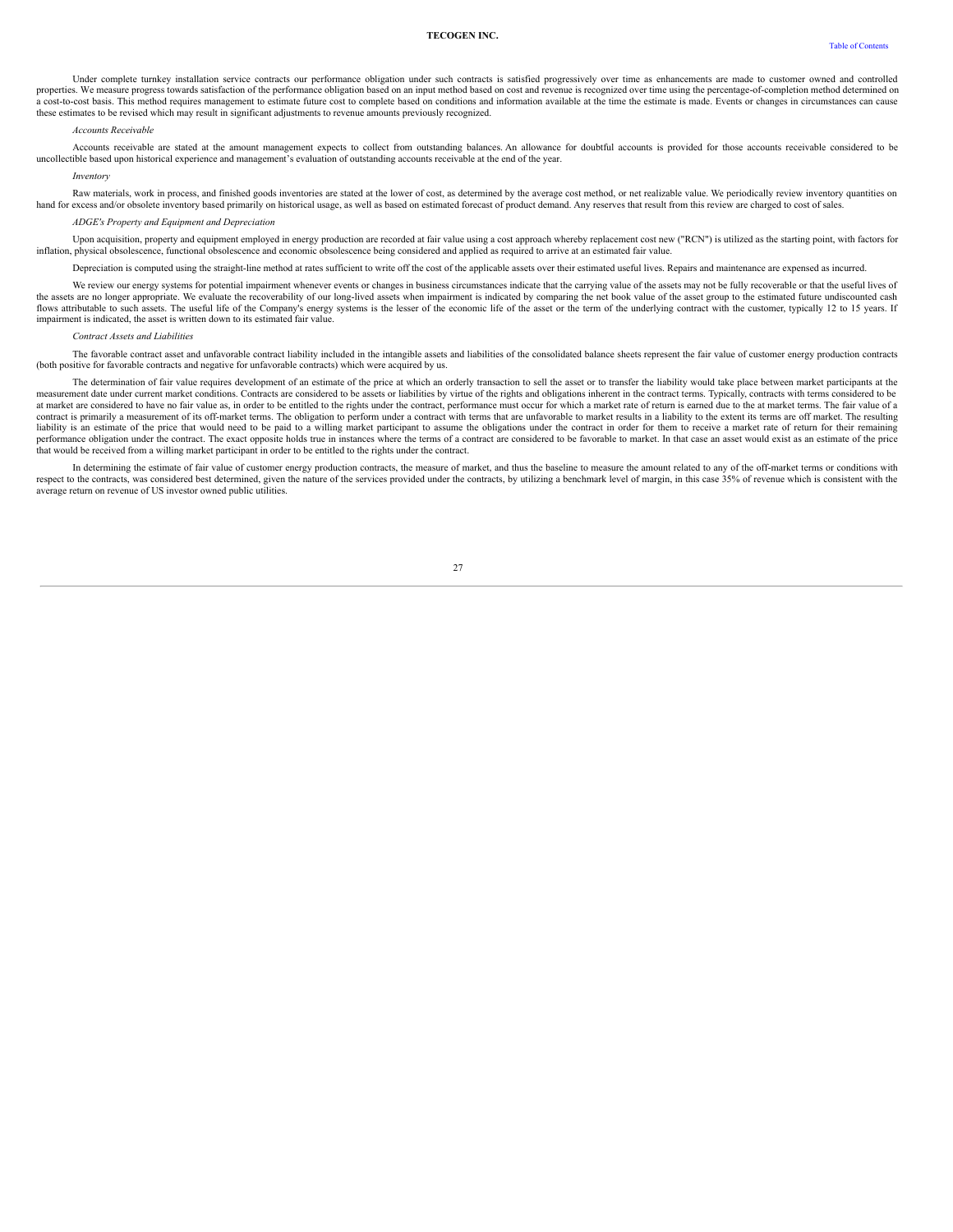### *Goodwill*

Goodwill is not amortized; however, it is reviewed for impairment annually in the fourth quarter and/or when circumstances or other events indicate that impairment may have occurred. ASC 350 "Intangibles— Goodwill and Other" (ASC 350) permits entities to make a qualitative assessment of whether it is more likely than not that a reporting unit's fair value is less than its carrying amount before applying the two-step goodwill impairment test. Circumstances that are considered as part of the qualitative assessment and could trigger the two-step impairment test include, but are not limited to: a significant adverse change in the business climate; a significant adverse legal judgment; adverse cash flow trends; an adverse action or assessment by a government agency; unanticipated competition; decline in our stock price; and a significant restructuring charge within a reporting unit. We define reporting units at the business segment level. For purposes of testing goodwill for impairment, goodwill has been allocated to our reporting units to the extent it relates to each reporting unit.

During 2018, we early-adopted the provisions of ASU 2017-04 which simplified goodwill impairment testing by eliminating the requirement to determine the implied value of goodwill where a quantitative analysis indicates that the carrying value of the reporting unit exceeds its fair value.

At a minimum, we perform a quantitative goodwill impairment test in the fourth quarter of the year following an acquisition involving a significant amount of goodwill. In the fourth quarter of 2020, we performed a quantitative goodwill impairment test for our energy production reporting unit acquired in 2017. We used a discounted cash flow approach to develop the estimated fair value of that reporting unit. Management judgment is required in developing the assumptions for the discounted cash flow model. An impairment would be recorded if the carrying amount of a reporting unit including goodwill exceeded the estimated fair va fourth quarter of 2020. We performed a quantitative goodwill impairment test of our energy production reporting unit in the fourth quarter of 2021, utilizing a discounted cash flow approach to estimate fair value of the reporting unit. Based on this analysis there was no impairment at December 31, 2021. See Note 5. "Sale of Energy Producing Assets and Goodwill Impairment".

The impairment analysis recognizes the shortening of remaining contract terms with customers without replacement and without further growth, as well as less than expected cost savings and, offset by profitability from our also Note 5."Sale of Energy Producing Assets and Goodwill Impairment").

The discount rate, profitability assumptions, and terminal growth rate of this reporting unit were the material assumptions utilized in the discounted cash flow model used to estimate its fair value. The discount rate reflects an estimate of our weighted-average cost of capital.

The discounted cash flow analysis requires estimates, assumptions and judgments about future events. Our analysis uses our internally generated long-range plan. The long-range plan reflects management's judgment and assumptions about future events.

We believe the assumptions used in our goodwill impairment analysis are appropriate and result in a reasonable estimate of the fair value of the reporting unit. However, given the economic environment and the uncertainties regarding the impact on our business, there can be no assurance that our estimates and assumptions, made for purposes of our goodwill impairment testing, will prove to be an accurate prediction of the future. If our assumptions regarding future performance are not achieved, we may be required to record additional goodwill impairment charges in future periods.

# **Results of Operations**

# **Year Ended December 31, 2021 Compared to Year Ended December 31, 2020**

The following table sets forth for the periods indicated, the percentages of the net sales represented by certain items reflected in our statements of operations for the years ended December 31, 2021 and 2020:

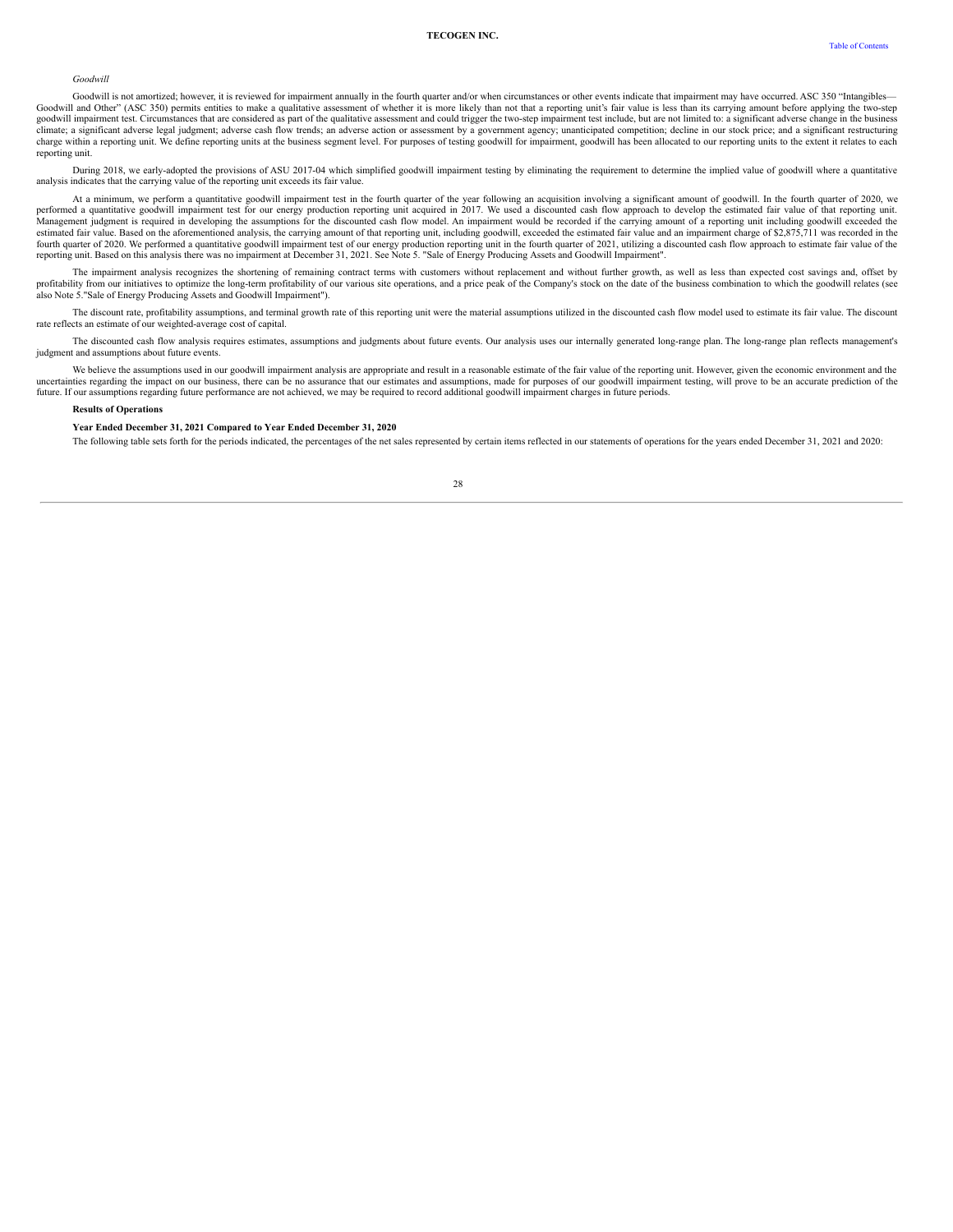|                                                           | Years ended December 31, |                         |  |
|-----------------------------------------------------------|--------------------------|-------------------------|--|
|                                                           | 2021                     | 2020                    |  |
| Revenues                                                  | $\frac{0}{0}$<br>100.0   | $\%$<br>100.0           |  |
| Cost of Sales                                             | 52.5                     | 61.7                    |  |
| Gross Profit                                              | 47.5                     | 38.3                    |  |
| General and administrative                                | 40.1                     | 36.5                    |  |
| Selling                                                   | 10.1                     | 9.2                     |  |
| Research and development                                  | 2.2                      | 2.7                     |  |
| Long-lived asset impairment                               | $\overline{\phantom{a}}$ | 0.9                     |  |
| Goodwill impairment                                       |                          | 10.2                    |  |
| Total operating expenses                                  | 52.5                     | 59.4                    |  |
| Loss from operations                                      | (5.0)                    | (21.1)                  |  |
| Total other income (expense), net                         | 20.4                     | (0.8)                   |  |
| Consolidated net income (loss)                            | 15.3                     | (22.0)                  |  |
| (Income) loss attributable to the noncontrolling interest | (0.2)                    | 0.2                     |  |
| Net income (loss) attributable to Tecogen Inc.            | $\frac{0}{0}$<br>15.1    | $\frac{0}{0}$<br>(21.8) |  |

The following table presents revenue by segment and the change from the prior year for the years ended December 31:

|                               |                   | Years Ended       |                        |                       |
|-------------------------------|-------------------|-------------------|------------------------|-----------------------|
| Revenues                      | December 31, 2021 | December 31, 2020 | Increase (Decrease) \$ | Increase (Decrease) % |
| Product:                      |                   |                   |                        |                       |
| Cogeneration                  | 3,264,313         | 9,233,613<br>S    | (5,969,300)            | $(64.6)$ %            |
| Chillers                      | 5,723,157         | 1,300,483         | 4,422,674              | 340.1 %               |
| <b>Engineered Accessories</b> | 1,145,859         | 932,620           | 213,239                | 22.9 %                |
| Total product revenue         | 10,133,329        | 11,466,716        | (1, 333, 387)          | $(11.6)\%$            |
| Service:                      |                   |                   |                        |                       |
| Service contracts             | 11,586,763        | 10,077,805        | 1,508,958              | 15.0 %                |
| Installations                 | 938,831           | 4,872,877         | (3,934,046)            | $(80.7) \%$           |
| Total service revenue         | 12,525,594        | 14,950,682        | (2,425,088)            | $(16.2)\%$            |
| Energy production             | 1,739,150         | 1,837,181         | (98, 031)              | $(5.3) \%$            |
| <b>Total Revenue</b>          | 24,398,073        | 28,254,579        | (3,856,506)            | (13.6) %              |

Revenues in 2021 were \$24,398,073 compared to \$28,254,579 in 2020, a decrease of \$3,856,506 or 13.6%. Product revenues in 2021 were \$10,133,329 compared to \$11,466,716 in 2020, a decrease of \$1,333,387 or 11.6%. This decrease from the year ended December 31, 2020 to 2021 is due primarily to a decrease in cogeneration sales of \$5,969,300 due to decreased unit volume, which is partially offset by an increase in low volume sales in which revenue is recognized upon shipment and to some degree were impacted by COVID-19 as energy and other constructions projects were delayed.

Revenues derived from our service centers, including installation activities, in 2021 were \$12,525,594 compared to \$14,950,682 for the same period in 2020, a decrease of \$2,425,088 or 16.2%. Our service operation grows with the sales of installed systems, since the majority of our product sales are accompanied by a service contract or time and materials agreements. As a result our "fleet" of units being serviced by our service department grows with product sales.

Energy Production revenues for the year ended December 31, 2021 were \$1,739,150 compared to \$1,837,181 for 2020, a decrease of \$98,031, or 5.3%. This reduction in Energy Production revenue is primarily due to seasonal vari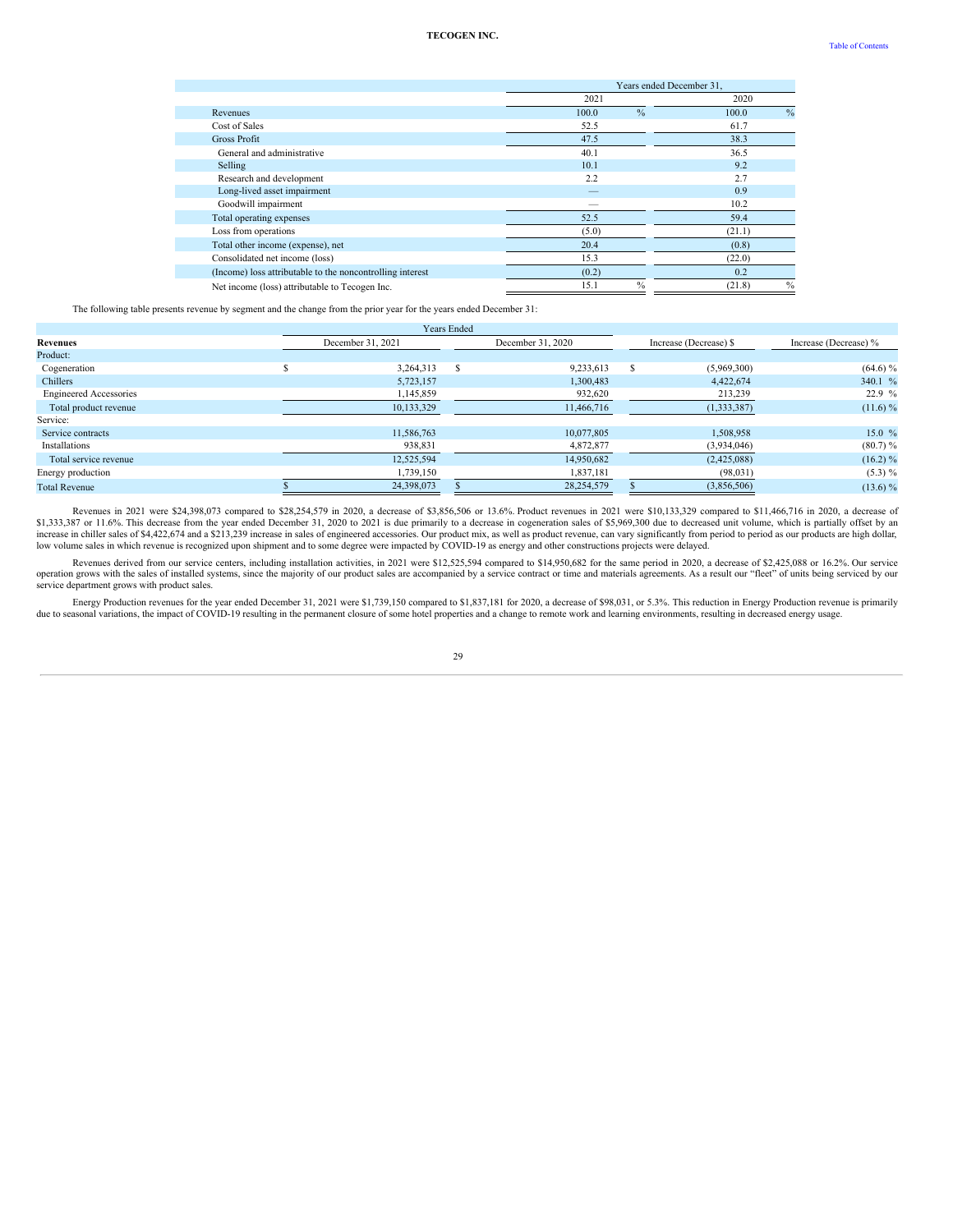# *Cost of Sales*

Cost of sales in 2021 was \$12,810,420 compared to \$17,427,065 in 2020, a decrease of \$4,616,645 or 26.5%. Our overall gross margin was 47.5% in 2021 compared to 38.3% in 2020, an increase of 11.1%. The decrease in cost of sales is due to the reduction of Products and Energy Production revenues and their related cost of sales, while the increase in gross margin percentage is due to a reduction in lower margin installation activities.

Cost of sales for Energy Production for the year ended December 31, 2021 was \$1,074,421 compared to \$1,169,645 in 2020, decreased primarily due to reduced operations in 2021. Included in Energy Production cost of sales is depreciation expense associated with the energy producing sites, net of amortization of favorable and unfavorable contract liability of \$88,710.

*Operating Expenses*

Operating expenses decreased in 2021 to \$12,806,745 compared to \$16,787,827 in 2020, a decrease of \$3,981,082 or (23.7)%.

|                             |                   | <b>Years Ended</b>       | Increase (Decrease) |               |  |
|-----------------------------|-------------------|--------------------------|---------------------|---------------|--|
|                             | December 31, 2021 | <b>December 31, 2020</b> |                     | $\frac{0}{0}$ |  |
| <b>Operating Expenses</b>   |                   |                          |                     |               |  |
| General and administrative  | 9,795,823         | 10,311,086 \$            | (515,263)           | $(5.0)\%$     |  |
| Selling                     | 2.471.929         | 2,593,168                | (121, 239)          | $(4.7)\%$     |  |
| Research and development    | 542,079           | 767,323                  | (225, 244)          | $(29.4)\%$    |  |
| Gain on sale of assets      | (10, 486)         | (11, 367)                | 881                 | $(7.8)\%$     |  |
| Long-lived asset impairment | 7,400             | 251,906                  | (244, 506)          | $(97.1)\%$    |  |
| Goodwill impairment         |                   | 2,875,711                | (2,875,711)         | $(100.0)\%$   |  |
| Total                       | 12,806,745 \$     | 16,787,827               | (3,981,082)         | $(23.7)\%$    |  |

General and administrative expenses decreased \$515,263 to \$9,795,823 in the year ended December 31, 2021 compared to \$10,311,086 in 2020 due primarily to a \$525,191 reduction in bad debt expense and in part due to management's effort to control overhead costs, resulting in a \$347,457 decrease in payroll and related costs, partially offset by an increase in travel related expenses of \$93,701, increased business insurance 2020, a decrease of \$121,239 due to a \$61,491 decrease in payroll and related benefits and a \$45,308 decrease in royalties. Research and development expenses decreased by \$225,244 as certain R&D projects were curtailed or stopped entirely as a consequence of COVID-19.

Gains on the sale of assets of \$10,486 were recognized in 2021 in connection with the sale of certain assets, which compares to a gain on the sale of assets of \$11,367 recognized in 2020 due to the sales of certain assets.

Impairment of long-lived assets decreased \$244,506 to \$7,400 in the year ended December 31, 2021 compared to \$251,906 in 2020 due primarily to the impairment of certain energy production assets and the abandonment of patent applications recorded in 2020.

During the year ended December 31, 2020 we recorded a goodwill impairment of \$2,875,711 as discussed in Note 9."Goodwill".

*Loss from Operations*

Loss from operations for the year ended December 31, 2021 was \$1,219,092 compared to a loss of \$5,960,313 in 2020, a decrease in the loss from operations of \$4,741,221. The decrease in the net loss from operations is primarily due to a decrease in the goodwill impairment of \$2,875,711 and a decrease in long-lived asset impairment of \$244,506 when compared to 2020, as discussed in Note 9."Goodwill", Note 7. "Intangible assets and liabilities other than goodwill" and Note 8. "Property, plant and equipment"in the accompanying consolidated financial statements. Improvement in loss from operations was also helped by the higher gross gross margin of 47.5% in 2021 compared to 38.3% in 2020, and a 23.7% reduction in operating costs.

#### *Other Income (Expense), net*

Other income, net, for the year ended December 31, 2021 was \$4,979,600 compared to an expense of \$226,707 for the same period in 2020. The extinguishment of Paycheck Protection Program debt and the Employee Retention Credit contributed \$3,773,014 and \$1,276,021 for the year ended December 31, 2021. Other income (expense) includes interest and other expense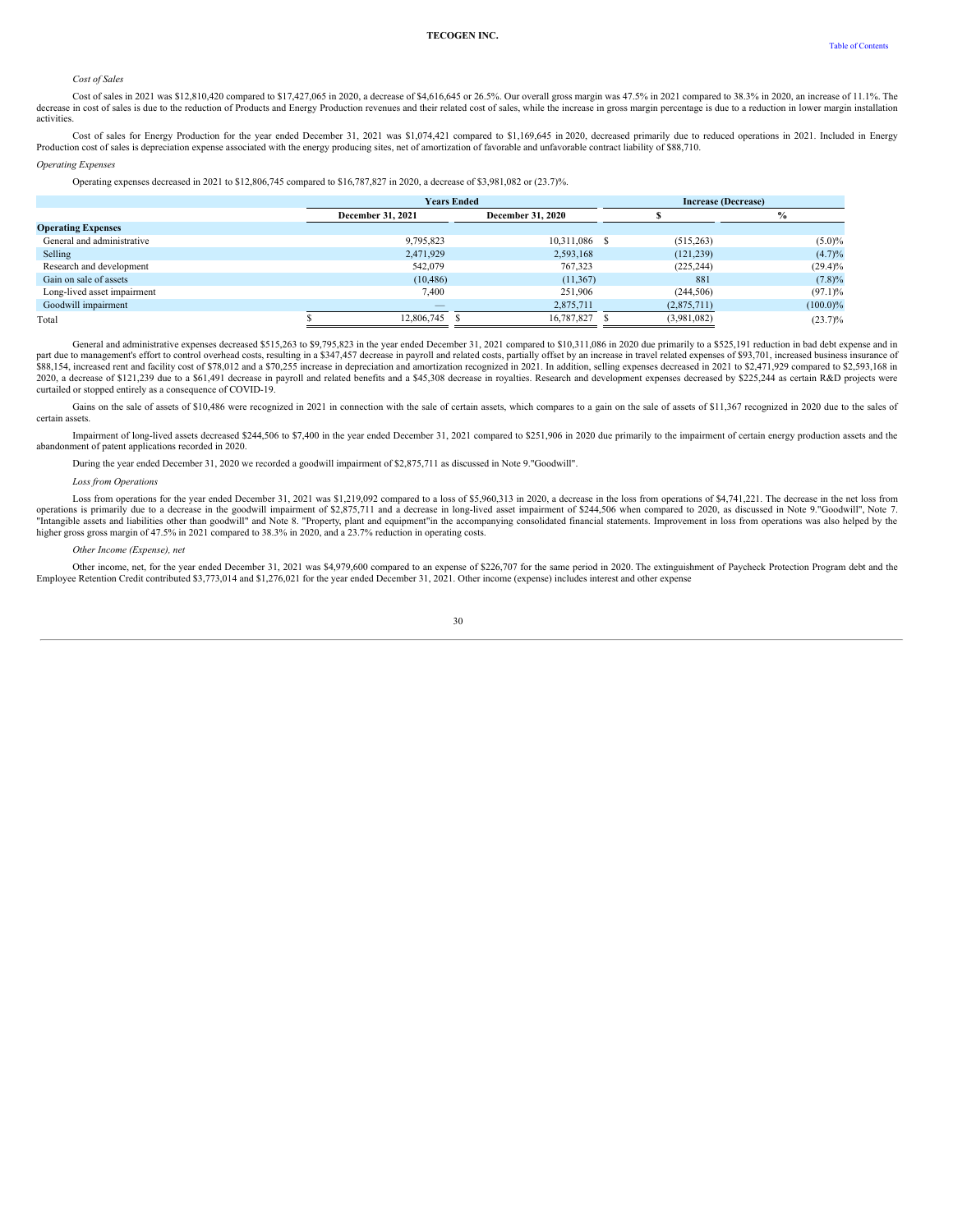of \$23,746 and net interest expense on debt of \$14,238 in 2021. For the same period in 2020, interest and other expense was \$2,479 and interest expense was \$125,824. For the year ended December 31, 2021, other expense, net also includes the unrealized loss on securities of \$37,497 compared to \$98,404 for the same period in 2020, which represents the market value fluctuation of marketable equity securities as discussed in Note 15. "Fair value measurements".

# *Noncontrolling Interest*

With the addition of American DG Energy, we have income and losses attributable to the noncontrolling interest we have in American DG Energy's 51% owned subsidiary, ADGNY, LLC. The noncontrolling interest share of ADGNY profits and losses was a \$45,017 income for the year ended December 31, 2021 and loss of \$66,684 in 2020. The noncontrolling interest recognized a loss in the year ended December 31, 2020 due to the goodwill impairment recognized.

#### *Net Income Attributable to Tecogen Inc*

Net income for the year ended December 31, 2021 was \$3,696,000 compared to a net loss of \$6,150,507 for the comparable period in 2020. This was primarily due to the Paycheck Protection Program loan forgiveness and Employee Retention Credit contributing \$3,773,014 and \$1,276,021 respectively in 2021. Additionally, the reduction in loss from operations of \$4,741,221 or 79.5% further contributed to a profitable 2021.

#### *Net Income Per Share*

Net income per share for the year ended December 31, 2021 was \$0.15 compared to a \$0.25 loss per share for the same period in 2020. The basic and diluted weighted average shares outstanding for the year ended December 31, 2021 were 24,850,261 and 25,115,518, respectively. For the year ended December 31, 2020, basic and diluted shares were 24,850,258.

# **Liquidity and Capital Resources**

The following table presents a summary of our net cash flows from operating, investing and financing activities:

|                                     | Years End         |  |                   |  |
|-------------------------------------|-------------------|--|-------------------|--|
| Cash Provided by (Used in)          | December 31, 2021 |  | December 31, 2020 |  |
| Operating activities                | 465,033           |  | 1,407,237         |  |
| Investing activities                | (215,058)         |  | (217,765)         |  |
| Financing activities                | 1,874,269         |  | (576, 929)        |  |
| Change in cash and cash equivalents | 2.124.244         |  | 612,543           |  |

Consolidated working capital at December 31, 2021 was \$16,193,881, compared to \$13,023,598 at December 31, 2020, an increase of \$3,170,283 or 24.3%. Included in working capital were cash and cash and cash and sample paircu Paycheck Protection Program loan and positive cash flow from operations.

Net cash provided by operating activities for the years ended December 31, 2021 and 2020 were \$465,033 and \$1,407,237, respectively, a decrease of \$942,204 in net cash provided by operating activities. Our accounts receivable balance decreased by \$57,618 at December 31, 2021 compared to December 31, 2020. Unbilled revenues also decreased by \$1,009,060 in connection with turnkey projects as some revenues are recognized prior to contractual milestones for invoicing. Our inventory increased by \$596,393 as of December 31, 2021 compared to December 31, 2020 and other non-current assets decreased by \$231,478 as of December 31, 2021 as compared to December 31, 2020.

Accounts payable decreased by \$674,750 from December 31, 2020 to December 31, 2021. Accrued expenses from operations decreased by \$602,073 as of December 31, 2021 compared to December 31, 2020 due to lower operating expenses. Deferred revenues decreased by \$756,722 as of December 31, 2021 as compared to December 31, 2020.

During 2021, our cash flows used by investing activities were \$215,058, and included purchases of property and equipment of \$91,451, distributions to non-controlling interests of \$82,633, capital outlays related to intangible assets such as patents and product certification of \$63,097.

During 2021, our cash flows from financing activities were \$1,874,269, being the receipt of proceeds from the Second Draw Paycheck Protection Program loan of \$1,874,269.

Our total product and installation backlog as of December 31, 2021 was \$11.3 million compared to \$8.3 million as of December 31, 2020. Backlog does not include maintenance contract service revenues or energy contract revenues.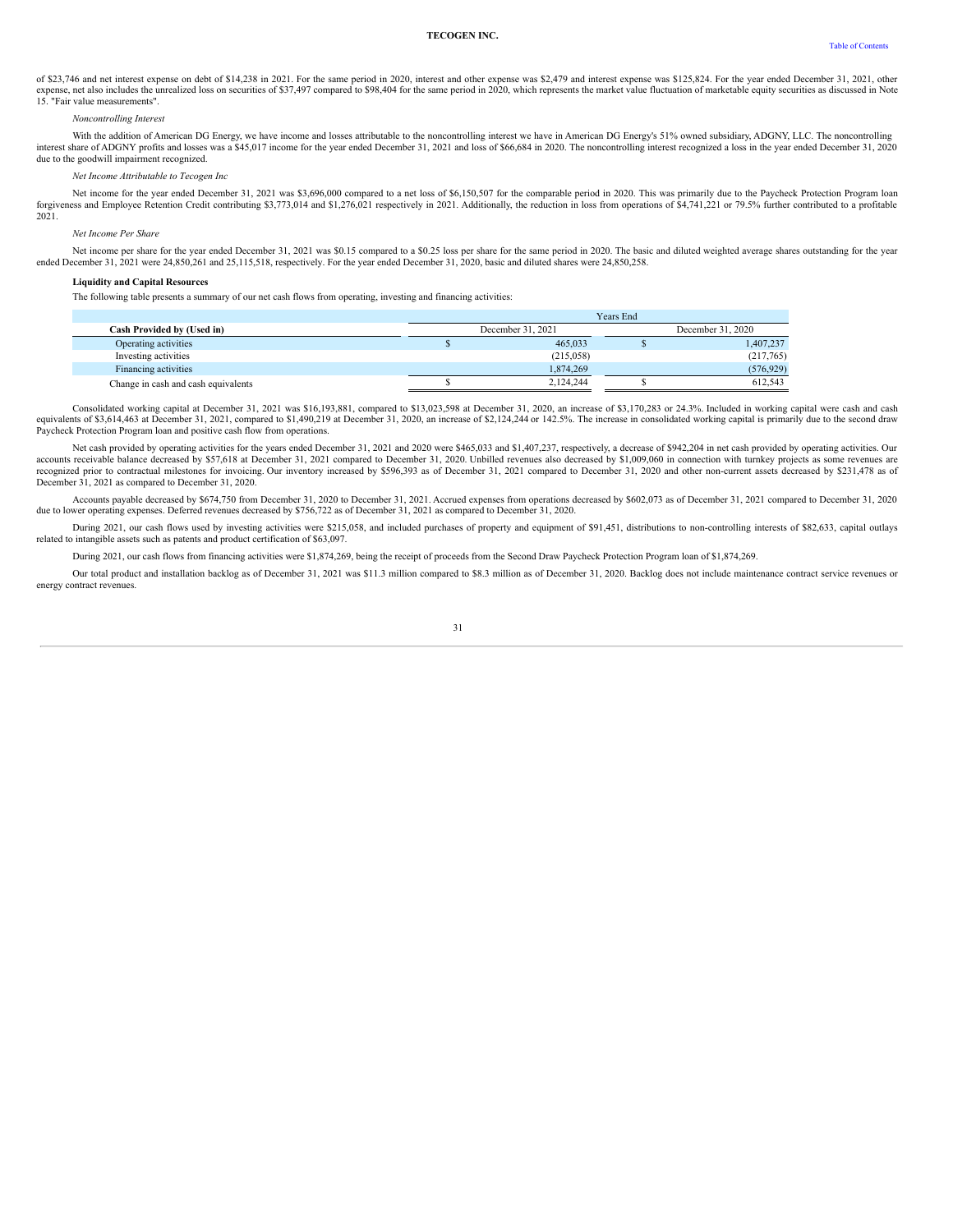At December 31, 2021 and 2020, we had cash and cash equivalents of \$3,614,463 and \$1,490,219, an increase of \$2,124,244 or 142.5%. During the year ended December 31, 2021, our revenues were negatively impacted due to customer order delays or deferrals; service delays due to customer facility closures, in some cases for extended periods and a reduction in our energy production revenues, due to business closures and increased remote work and learning environments. The extent to which the coronavirus will continue to impact our business, our financial results and our cash flows will depend on future developments, which are highly uncertain and cannot be predicted.

Based on our current operating plan, we believe existing resources, including cash and cash flows from operations, together with the \$1,276,021 of proceeds anticipated to be received from the Employee Retention Credit, will be sufficient to meet our working capital requirements for the next twelve months. However, if we seek to grow our business, we expect that our cash requirements will increase. As a result, we may need to raise additional capital through a debt or equity financing to meet our operating and capital needs for future growth.

#### **Contractual Obligations and Commitments**

We are obligated under operating leases for our Waltham, Massachusetts headquarters and our eleven leased service centers through February 2026. Future minimum lease commitments under non-cancellable operating leases as of December 31, 2021 were \$1,956,277. See Note 13. *"Leases."*

**Seasonality**

We expect that the majority of our heating systems sales will be operational for the winter and the majority of our chilling systems sales will be operational for the summer. Our cogeneration sales are not generally affect and started up again in the spring. This chiller "busy season" for the service team generally runs from May through the end of September. Chillers in indoor cultivation and other process cooling applications run year round.

# <span id="page-35-0"></span>**Item 7A. Quantitative and Qualitative Disclosures About Market Risk.**

Disclosure in response to this item is not required of a smaller reporting company.

#### <span id="page-35-1"></span>**Item 8. Financial Statements and Supplementary Data.**

The information required by this item is incorporated from Item 15 and pages F-1 through F-25 of this Annual Report on Form 10-K.

# <span id="page-35-2"></span>**Item 9. Changes in and Disagreements with Accountants on Accounting and Financial Disclosure.**

None.

# <span id="page-35-3"></span>**Item 9A. Controls and Procedures.**

# *Management's Evaluation of Disclosure Controls and Procedures:*

Our disclosure controls and procedures are designed to provide reasonable assurance that the control system's objectives will be met. Our management, including our Chief Executive Officer and Principal Financial Officer, after evaluating the effectiveness of our disclosure controls and procedures as of December 31, 2021 ("Evaluation Date"), have concluded that as of the Evaluation Date, our disclosure controls and procedures were not effective due to the material weakness in financial reporting relating to a small number of employees dealing with general controls over information technology. Our management has decided that the expense associated with continued implementation of new systems is justified and continues to implement systems to put the proper control procedures in place to remediate this weakness.

For these purposes, the term disclosure controls and procedures of an issuer means controls and other procedures of an issuer that are designed to ensure that information required to be disclosed by the issuer in the reports that it files or submits under Section 13(a) or 15(d) of the Securities Exchange Act is recorded, processed, summarized and reported within the time periods specified in the SEC's rules and forms. Disclosure controls and procedures include, without limitation, controls and procedures designed to ensure that information required to be disclosed by an issuer in the reports that it files or submits under Section 13(a) or 15(d) of the Securities Exchange Act is accumulated and communicated to the issuer's management, including its principal executive and principal accounting officers, or persons performing similar functions, as appropriate to allow timely decisions regarding required disclosure.

*Management's Annual Report on Internal Control over Financial Reporting:*

Our management is responsible for establishing and maintaining adequate internal controls over financial reporting as defined in Rules 13a-15(f) under the Securities Exchange Act of 1934, as amended.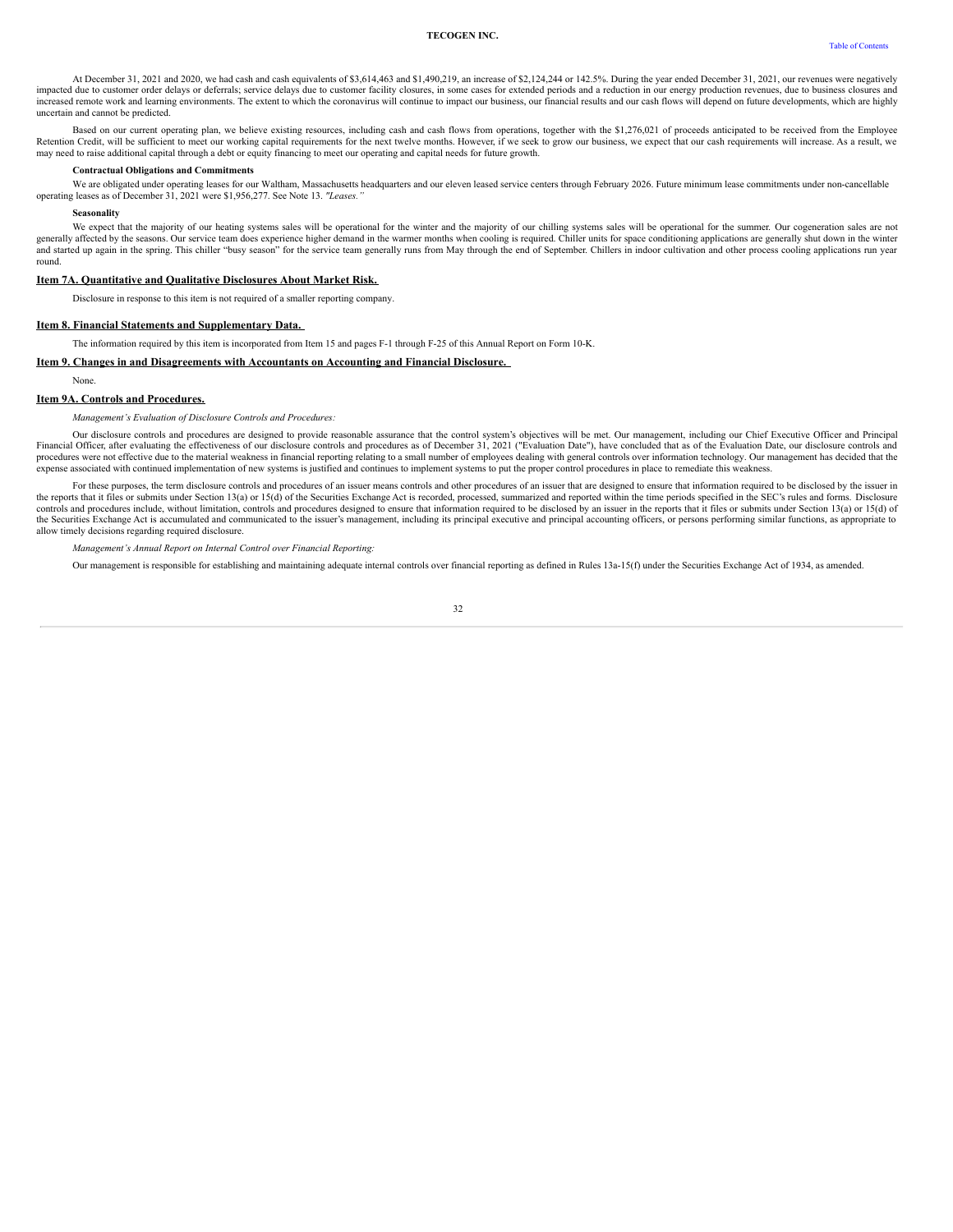Our internal control over financial reporting is a process designed to provide reasonable assurance regarding the reliability of financial reporting and the preparation of financial statements for external purposes in accordance with generally accepted accounting principles in the United States of America. Our internal controls over financial reporting include those policies and procedures that:

- pertain to the maintenance of records that in reasonable detail accurately and fairly reflect the transactions and dispositions of the assets of the Company;
- provide reasonable assurance that transactions are recorded as necessary to permit preparation of financial statements in accordance with U.S. generally accepted accounting principles;
- provide reasonable assurance that receipts and expenditures of the Company are being made only in accordance with authorizations of management and directors of the Company; and
- provide reasonable assurance regarding prevention or timely detection of unauthorized acquisition, use, or disposition of the Company's assets that could have a material effect on the consolidated financial statements.

Because of its inherent limitations, internal control over financial reporting, no matter how well designed, may not prevent or detect misstatements. Accordingly, even effective internal control over financial reporting can provide only reasonable assurance with respect to financial statement preparation. Also, the assessment of the effectiveness of internal control over financial reporting was made as of a specific date. Projections of any evaluation of effectiveness to future periods are subject to the risk that controls may become inadequate because of changes in conditions, or that the degree of compliance with the policies or procedures may deteriorate.

Management, including our Chief Executive Officer and Principal Financial Officer, conducted an evaluation of our internal control over financial reporting based on the framework and criteria established in Internal Control—Integrated Framework, issued by the Committee of Sponsoring Organizations of the Treadway Commission. This evaluation included review of the documentation of controls, evaluation of the design effectiveness of controls, testing of the operating effectiveness of controls and a conclusion regarding this evaluation. Based on this evaluation, management concluded that our internal control over financial reporting was not effective as of December 31, 2021.

At December 31, 2021, we employed 77 active full-time employees and 2 part-time employees. Due to the small number of employees dealing with general controls over information technology security and user access, management believes this constitutes a material weakness in financial reporting.

Our management, including our Chief Executive Officer and Principal Financial Officer, does not expect that our disclosure controls or our internal control over financial reporting will prevent or detect all errors and all fraud. A control system, no matter how well designed and operated, can provide only reasonable, not absolute, assurance that the control system's objectives will be met. The design of a control system must<br>r provide absolute assurance that misstatements due to error or fraud will not occur or that all control issues and instances of fraud, if any, within the Company have been detected. These inherent limitations include the realities that judgments in decision-making can be faulty and that breakdowns can occur because of a simple error or mistake. Controls can also be circumvented by the individual acts of some persons, by collusion of two or more people, or by management override of the controls. The design of any system of controls is based in part on certain assumptions about the likelihood of future events, and there can be no assurance that any design will succeed in achieving its stated goals under all potential future conditions. Projections of any evaluation of controls effectiveness to future periods are subject to risks. Over time, controls may become inadequate because of changes in conditions or deterioration in the degree of compliance with policies or procedures.

This annual report does not include an attestation report of our registered independent public accounting firm regarding internal control over financial reporting. Management's report was not subject to attestation by our registered independent public accounting firm pursuant to rules of the Securities and Exchange Commission that permit us to provide only management's report in this Annual Report on Form 10-K.

# **Changes in Internal Control Over Financial Reporting**

We implemented a company-wide ERP system in 2019. We continue to make progress in remediating internal control weaknesses. There has been no change to our internal control over financial reporting (as uch term is defined i materially affect, our internal control over financial reporting.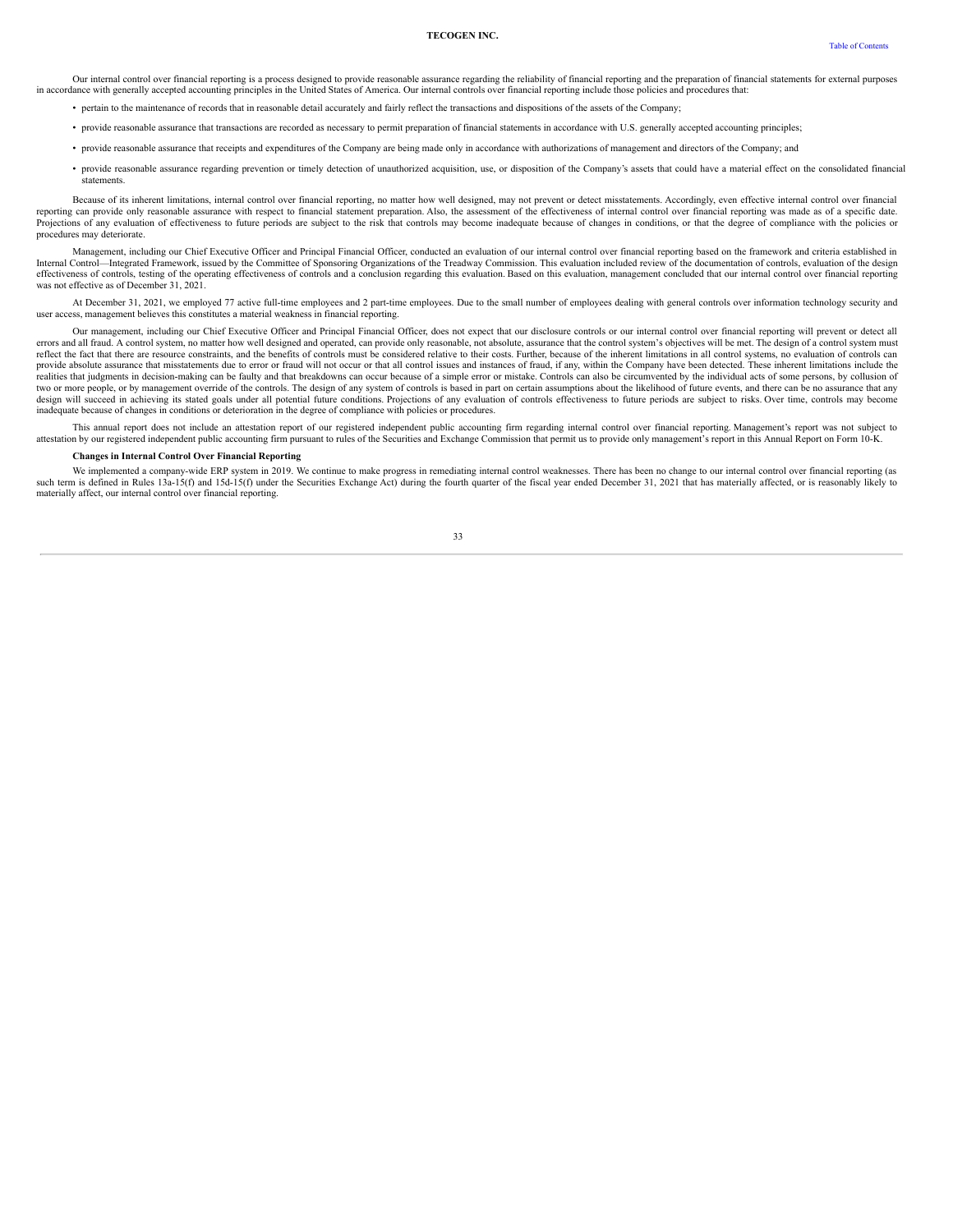# **Item 9B. Other Information.**

None.

# **Item 9C. Disclosure Regarding Foreign Jurisdictions that Prevent Inspection.**

Not applicable**.**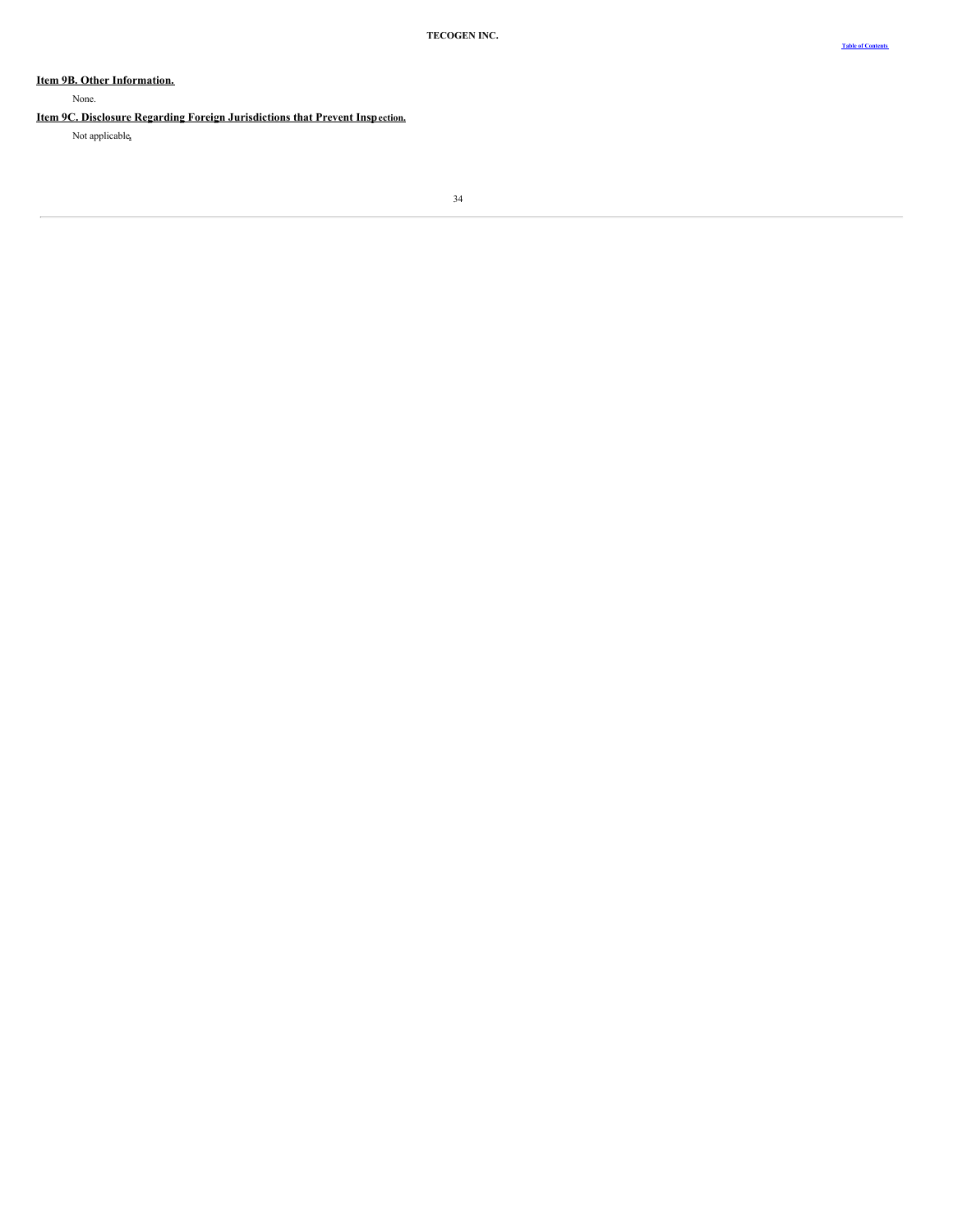# **PART III**

# **Item 10. Directors, Executive Officers and Corporate Governance.**

The information required by this Item is incorporated by reference to our 2022 definitive proxy statement to be filed with the SEC within 120 days following the registrant's fiscal year ended December 31, 2021.

# **Item 11. Executive Compensation.**

The information required by this Item is incorporated by reference to our 2022 definitive proxy statement to be filed with the SEC within 120 days following the registrant's fiscal year ended December 31, 2021.

# **Item 12. Security Ownership of Certain Beneficial Owners and Management and Related Stockholder Matters.**

The information required by this Item is incorporated by reference to our 2022 definitive proxy statement to be filed with the SEC within 120 days following the registrant's fiscal year ended December 31, 2021.

# **Item 13. Certain Relationships and Related Transactions, and Director Independence.**

The information required by this Item is incorporated by reference to our 2022 definitive proxy statement to be filed with the SEC within 120 days following the registrant's fiscal year ended December 31, 2021.

# **Item 14. Principal Accountant Fees and Services.**

The information required by this Item is incorporated by reference to our 2022 definitive proxy statement to be filed with the SEC within 120 days following the registrant's fiscal year ended December 31, 2021.

# **Item 15. Exhibits and Financial Statement Schedules.**

The following are filed as part of this Annual Report on Form 10-K.

(a) Index to Financial Statements and Financial Statement Schedules

Report of Independent Registered Public Accounting Firm

Consolidated Balance Sheets as of December 31, 2021 and 2020

Consolidated Statements of Operations for the years ended December 31, 2021 and 2020

Consolidated Statements of Stockholders' Equity for the years ended December 31, 2021 and 2020

Consolidated Statements of Cash Flows for the years ended December 31, 2021 and 2020

Notes to Audited Consolidated Financial Statements

All other schedules for which provision is made in the applicable accounting regulations of the SEC are not required under the related instructions, or are inapplicable, and therefore have been omitted.



**PART IV**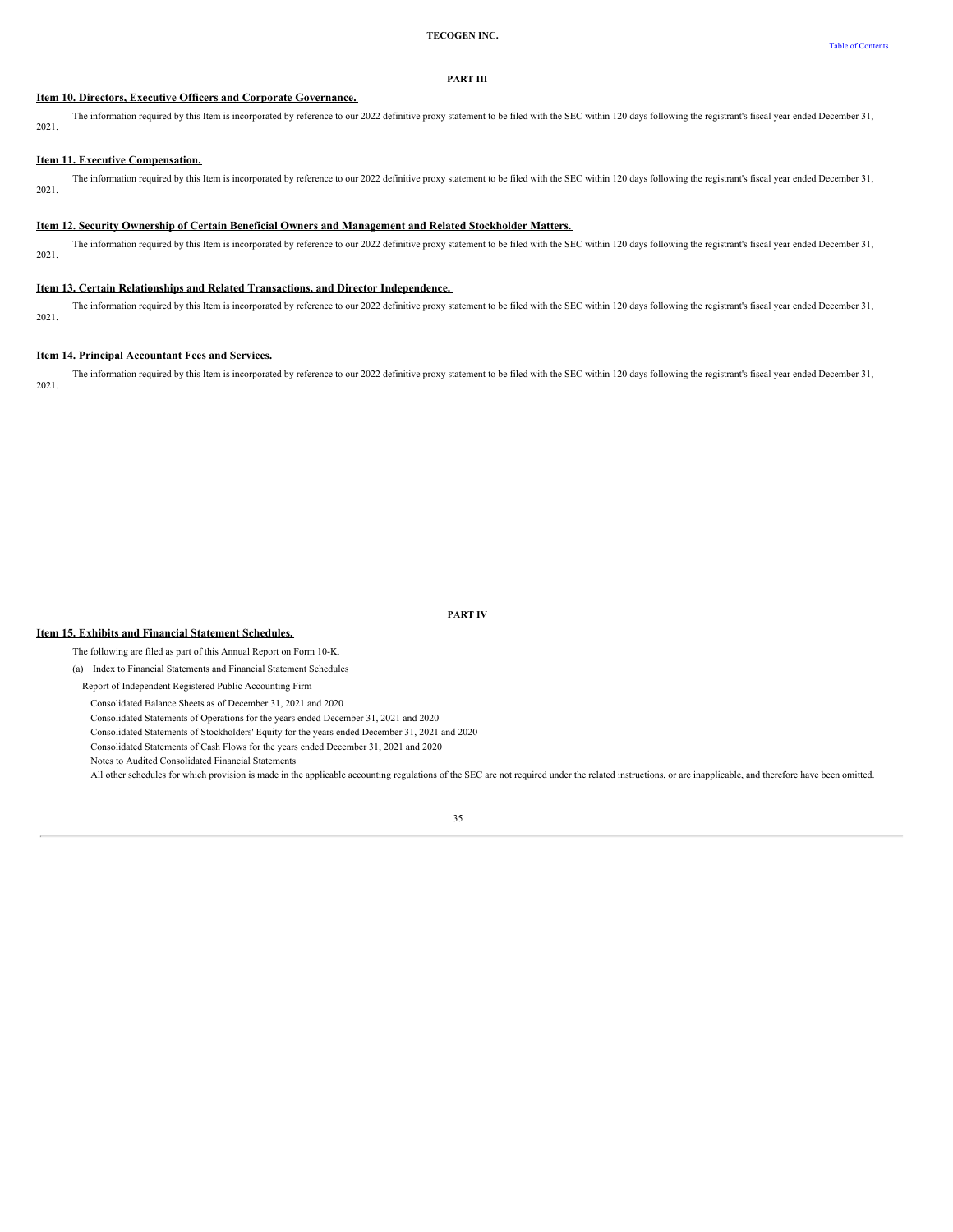# (b) Exhibits

The exhibits are listed in the Exhibit Index attached hereto and incorporated by reference herein.

# **Item 16. Form 10-K Summary.**

The Company has determined not to include a summary of the information permitted by Item 16 of the Form 10-K.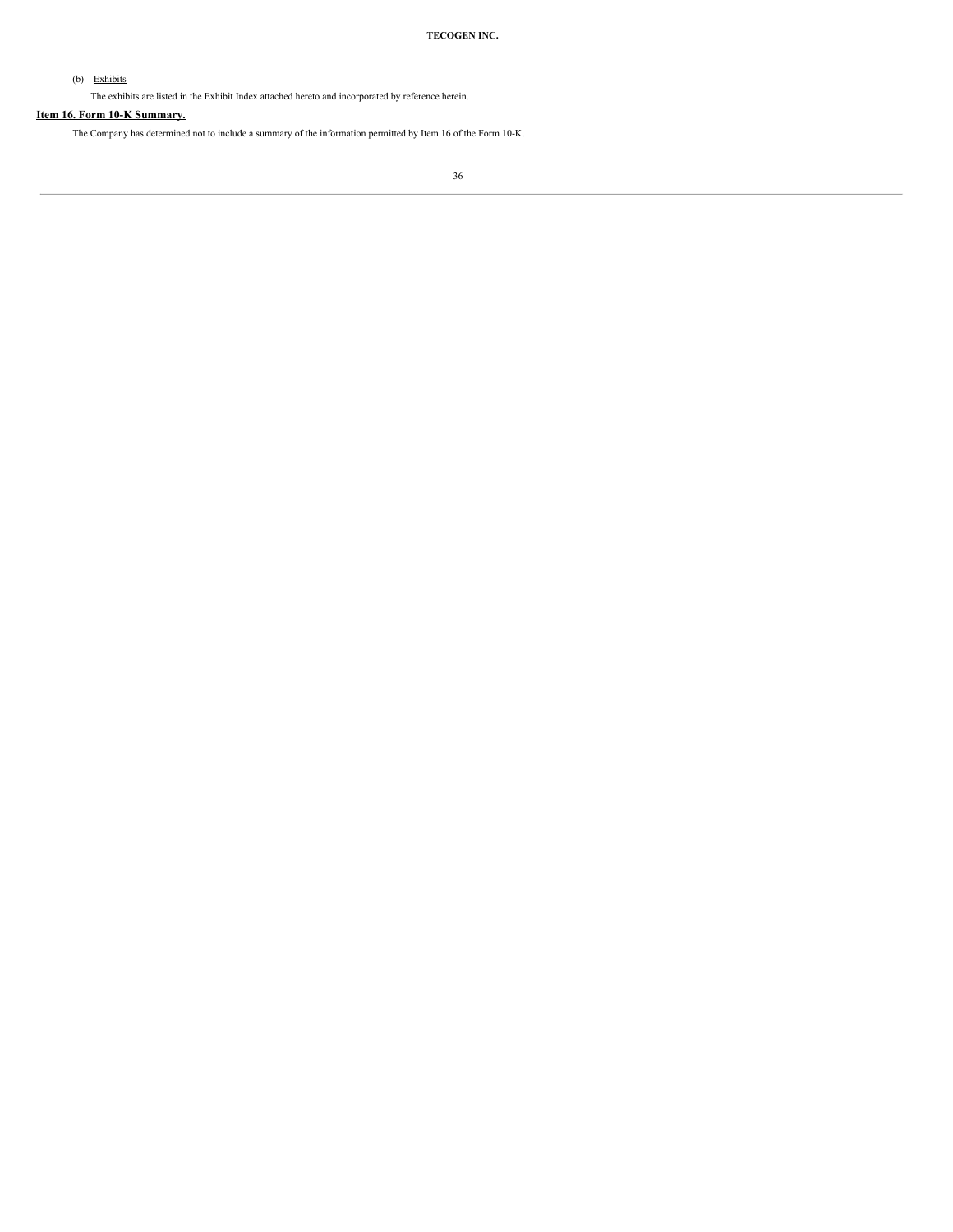# **EXHIBIT INDEX**

| <b>Exhibit Number</b> | <b>Description</b>                                                                                                                                                                                                                                                                                                       |
|-----------------------|--------------------------------------------------------------------------------------------------------------------------------------------------------------------------------------------------------------------------------------------------------------------------------------------------------------------------|
| 2.1                   | Agreement and Plan of Merger, dated as of November 1, 2016, by and among Tecogen Inc. American DG Energy Inc. and ADGE. Tecogen Merger Sub Inc. incorporated hereir<br>by reference to Exhibit 2.1 to the registrant's Current Report on Form 8-K filed with the SEC on November 2, 2016.                                |
| 2.2                   | Amendment 1 to the Agreement and Plan of Merger, dated as of March 23, 2017, by and among Tecogen Inc., American DG Energy Inc., and ADGE. Tecogen Merger Sub Inc.<br>incorporated herein by reference to Exhibit 2.2 to the registrant's Current Report on Form 8-K filed with the SEC on March 24, 2017.               |
| 3.1                   | Amended and Restated Certificate of Incorporation incorporated herein by reference to Exhibit 3.1 to Amendment No. 3 to the registrant's Registration Statement on Form S-1<br>(Registration No. 333-193791) filed with the SEC on June 27, 2014.                                                                        |
| 3.2                   | Amended and Restated Bylaws incorporated herein by reference to Exhibit 3.2 Amendment No. 3 to the registrant's Registration Statement on Form S-1 (Registration No. 333-<br>193791) filed with the SEC on June 27, 2014.                                                                                                |
| 4.1                   | Specimen Common Stock Certificate of Tecogen Inc. incorporated herein by reference to Exhibit 4, to the registrant's Amendment No. 3 to the registrant's Registration<br>Statement on Form S-1 (Registration No. 333-193791) filed with the SEC on June 27, 2014.                                                        |
| $4.3+$                | Form of Stock Option Agreement incorporated by reference to exhibit 4.3 to Amendment No. 3 to the registrant's Registration Statement on Form S-1 (Registration No. 333-<br>193791) filed with the SEC on June 27, 2014.                                                                                                 |
| 4.4                   | Description of Registrant's Securities incorporated herein by reference to Exhibit 4.4 to the registrant's Annual Report on Form 10-K for the year ended December 31, 2019.<br>filed with the SEC on March 12, 2020.                                                                                                     |
| 4.5                   | Form of Non-Oualified Stock Option Award Agreement (Employee Form) under the registrant's 2022 Stock Incentive Plan filed with the registrant's Current Report on Form 8-<br>K filed with the SEC on March 9, 2022                                                                                                       |
| 4.6                   | Form of Incentive Stock Option Award Agreement under the registrant's 2022 Stock Incentive Plan filed with the registrant's Current Report on Form 8-K filed with the SEC or<br>March 9, 2022.                                                                                                                           |
| 4.7                   | Form of Restricted Stock Award Agreement under registrant's 2022 Stock Incentive Plan filed with the registrant's Current Report on Form 8-K filed with the SEC on March 9.<br>2022.                                                                                                                                     |
| 4.9                   | Form of Non-Qualified Stock Option Award Agreement (Non-Employee Director Form) under the registrant's 2022 Stock Incentive Plan filed with the registrant's Current<br>Report on Form 8-K filed with the SEC on March 9, 2022.                                                                                          |
| $10.1+$               | Tecogen Inc. 2006 Stock Incentive Plan, as amended and restated on November 1, 2016 incorporated herein by reference to Exhibit 10.1 to the registrant's Annual Report on<br>Form 10-K, for the year ended December 31, 2017, filed with the SEC on March 21, 2018.                                                      |
| 10.2                  | Lease Agreement between Atlantic-Waltham Investment II, LLC, and Tecogen Inc., dated May 14, 2008 incorporated herein by reference to Exhibit 10.7 to the registrant's<br>Amendment No. 3 to its Registration Statement on Form S-1 (Registration No. 333-193791), filed with the SEC on June 27, 2014.                  |
| 10.3                  | Second Amendment to Lease Agreement between Atlantic-Waltham Investment II, LLC, and Tecogen Inc., dated January 16, 2013 incorporated herein by reference to Exhibit<br>10.2 to the registrant's Quarterly Report on Form 10-O for the quarter ended March 31, 2014, filed with the SEC on May 15, 2014.                |
| 10.4#                 | Exclusive License Agreement between Tecogen Inc. and the Wisconsin Alumni Research Foundation, dated February 5, 2007 incorporated herein by reference to Exhibit 10.13<br>to Amendment No. 3 to the registrant's Registration Statement on Form S-1 (Registration No. 333-193791), filed with the SEC on June 27, 2014. |
| 10.5                  | Facilities and Support Services Agreement between American DG Energy Inc. and Tecogen Inc., dated August 8, 2014, incorporated herein by reference to Exhibit 10.1 to<br>American DG Energy Inc. <sup>7</sup> s Quarterly Report on Form 10-Q (No. 001-34493) filed with the SEC on August 14, 2014.                     |
| 10.6                  | Shelf Registration Rights Agreement dated August 3, 2015 incorporated herein by reference to Exhibit 10.29 to the registrant's Current Report on Form 8-K filed with the SEC<br>on August 8, 2015.                                                                                                                       |
| 10.7                  | First Amendment to the Facilities and Support Services Agreement between American DG Energy Inc. and Tecogen Inc., dated August 7, 2015, incorporated herein by<br>reference to Exhibit 10.1 to American DG Energy Inc.'s Current Report on Form 8-K (No. 001-34493) filed with the SEC on August 13, 2015.              |
| 10.8                  | TTcogen LLC Operating Agreement dated as of May 19, 2016 incorporated herein by reference to Exhibit 10.38 to the registrant's Current Report on Form 8-K filed with the<br>SEC on May 24, 2016.                                                                                                                         |
| $10.9+$               | Advisory Agreement, dated January 3, 2018, between Tecogen Inc. and John N. Hatsopoulos incorporated herein by reference to Exhibit 10.1 to the registrant's Current Report<br>on Form 8-K filed with the SEC on January 8, 2018.                                                                                        |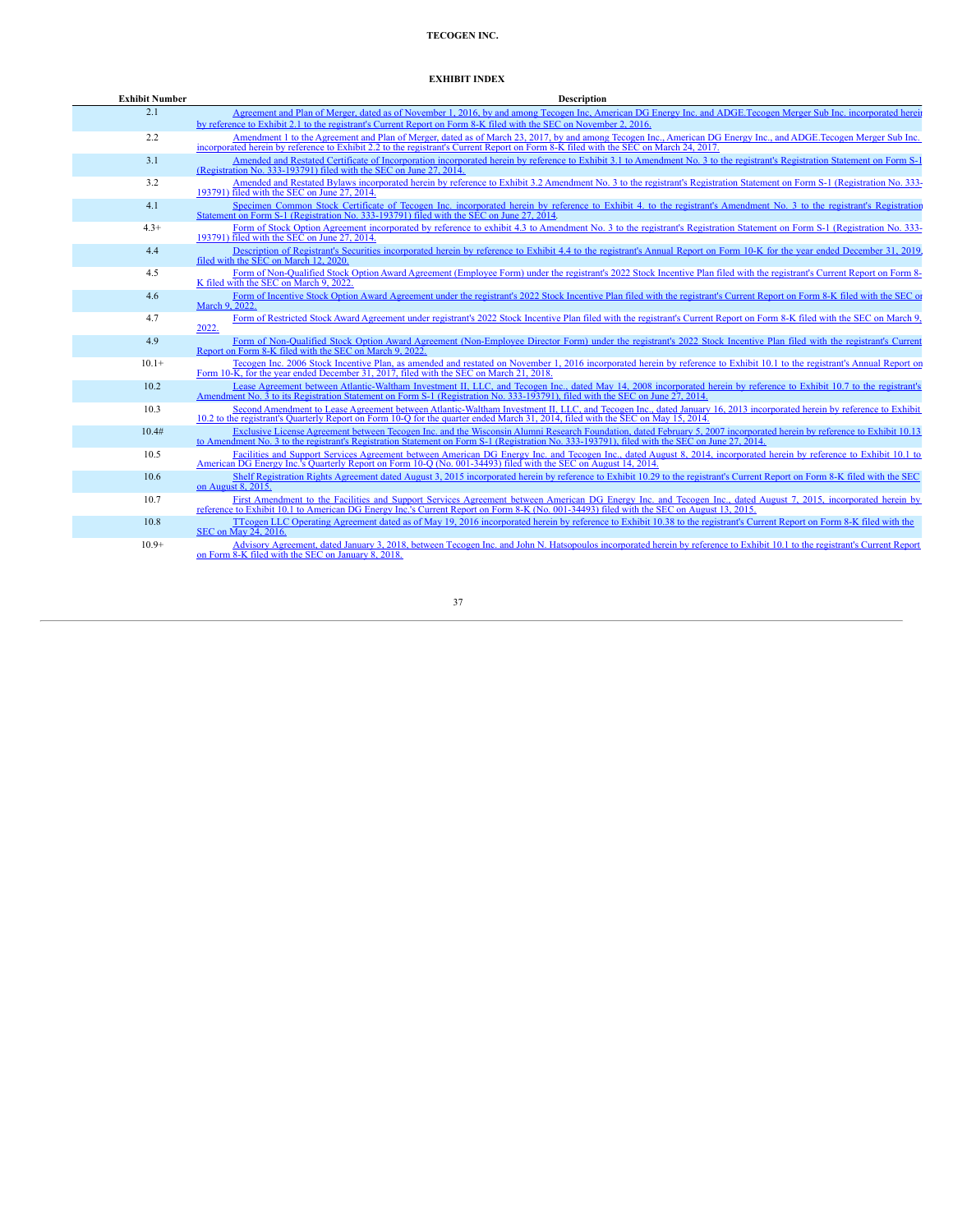| 10.10    | Research and Development Contract between Southwest Research Institute and Tecogen Inc. incorporated herein by reference to Exhibit 10.1 to the registrant's Current Report<br>on Form 8-K filed with the SEC on January 9, 2018.                                                                                                                                               |
|----------|---------------------------------------------------------------------------------------------------------------------------------------------------------------------------------------------------------------------------------------------------------------------------------------------------------------------------------------------------------------------------------|
| 10.11    | Membership Interest and Wind-Down Agreement between Tedom USA Inc., Tedom a.s., TTcogen LLC and Tecogen Inc. dated as of March 27, 2018 incorporated herein by<br>reference to Exhibit 10.1 to the registrant's Current Report on Form 8-K filed with the SEC on March 30, 2018.                                                                                                |
| 10.12    | Credit Agreement between the registrant and Webster Business Credit Corporation, dated as of May 4, 2018, incorporated herein by reference to Exhibit 10.45 to the<br>registrant's Quarterly Report on Form 10-Q, for the quarter ended June 30, 2018, filed with the SEC on August 14, 2018.                                                                                   |
| 10.13    | Amendment No. 1 to, and Waiver No. 1 to, Credit Agreement between registrant and Webster Business Credit Corporation, dated December 17, 2018, effective as of May 4,<br>2018 incorporated herein by reference to Exhibit 99.01 to the registrant's Current Report on Form 8-K filed with the SEC on December 17, 2018                                                          |
| 10.14    | Waiver No. 2 under Credit Agreement, dated December 27, 2018, among the registrant, TTcogen LLC, and Webster Business Credit Corporation, incorporated herein by<br>reference to Exhibit 10.47 to the registrant's Annual Report on Form 10-K for the year ended December 31, 2018, filed with the SEC on March 29, 2019.                                                       |
| 10.15    | Amendment No. 2 to, and Waiver No. 3 under Credit Agreement, dated as of March 5, 2019, incorporated herein by reference to Exhibit 10.47 to the registrant's Current Report<br>on Form 8-K filed with the SEC on March 8, 2019.                                                                                                                                                |
| 10.16    | Membership Interest Purchase Agreement by and among SDCL TG Cogen LLC, American DG Energy Inc., and registrant, dated as of December 14, 2018, incorporated herein<br>by reference to Exhibit 10.48 to the registrant's Current Report on Form 8-K filed with the SEC on March 8, 2019.                                                                                         |
| 10.17    | Guaranty Agreement by registrant in favor of CogenOne LLC and SDCL TG Cogen LLC, dated December 14, 2018, incorporated herein by reference to Exhibit 10.49 to the<br>registrant's Current Report on Form 8-K filed with the SEC on March 8, 2019.                                                                                                                              |
| 10.18    | Membership Interest Purchase Agreement by and among SDCL TG Cogen LLC. American DG Energy Inc., and registrant, dated as of March 5, 2019, incorporated herein by<br>reference to Exhibit 10.50 to the registrant's Current Report on Form 8-K filed with the SEC on March 8, 2019.                                                                                             |
| 10.19    | Guaranty Agreement by registrant in favor of CogenTwo LLC and SDCL TG Cogen LLC, dated March 5, 2019, incorporated herein by reference to Exhibit 10.51 to the<br>registrant's Current Report on Form 8-K filed with the SEC on March 8, 2019.                                                                                                                                  |
| 10.20    | Billing and Asset Management Agreement by and among CogenOne LLC and the registrant, as amended and restated as of March 5, 2019, incorporated herein by reference to<br>Exhibit 10.52 to the registrant's Current Report on Form 8-K filed with the SEC on March 8, 2019.                                                                                                      |
| 10.21    | Amended and Restated Billing and Asset Management Agreement by and among CogenTwo LLC and the registrant, dated March 5, 2019, incorporated herein by reference to<br>Exhibit $10.53$ to the registrant's Current Report on Form $\overline{8}$ -K filed with the SEC on March $\overline{8}$ , $2019$ .                                                                        |
| 10.22    | Letter Agreement dated July 22, 2019, amending Advisory Agreement, dated January 3, 2018, between registrant and John N. Hatsopoulos incorporated herein by reference to<br>Exhibit 10.1 to the registrant's Current Report on Form 8-K filed with the SEC on July 24, 2019.                                                                                                    |
| 10.23    | Loan Document for Paycheck Protection Program Loan through Webster Bank NA, dated April 17, 2020, incorporated herein by reference to Exhibit 10.61 to the registrant's<br>Ouarterly Report on Form 10-O, for the period ended March 31, 2020, filed with the SEC on May 14, 2020.                                                                                              |
| 10.24    | Webster Bank, NA letter dated January 11, 2021, confirming receipt of payment in full of registrant's obligation under the Paycheck Protection Loan dated April 17, 2020<br>incorporated herein by reference to Exhibit 10.24 to the registrant's Annual Report on Form 10-K for the year ended December 31, 2020, filed with the SEC on March 18, 2021.                        |
| 10.25    | Promissory Note for Paycheck Protection Program Second Draw Loan from Webster Bank, N.A. dated February 5, 2021 in the amount of \$1,874,269, incorporated herein by<br>reference to Exhibit 10.27 to the registrant's Post-Effective Amendment No. 1 to Form S-3 on Form S-1 Registration Statement Under the Securities Act of 1933, filed with the SEC on<br>March 12, 2021. |
| $10.26+$ | Tecogen Change in Control Severance Benefit Plan, dated July 9, 2020, incorporated herein by reference to Exhibit 99.01 to the registrant's Current Report on Form 8-K filed<br>with the SEC on July 21, 2020.                                                                                                                                                                  |
| 10.27    | Post-Effective Amendment No. 1 to Form S-3 on Form S-1 Registration Statement Under the Securities Act of 1933, filed with the SEC on March 12, 2021, incorporated<br>herein by reference.                                                                                                                                                                                      |
| 10.28    | Webster Bank N.A. Letter dated September 13, 2021 regarding forgiveness of Second Draw Paycheck Protection Loan to Tecogen Inc. incorporated herein by reference to<br>Exhibit 99.01 to the registrant's Current Report on Form 8-K filed with the SEC on September 21, 2021.                                                                                                   |
| 10.29    | Tecogen Inc. 2022 Stock Incentive Plan adopted as of March 8, 2022 incorporated herein by reference to Exhibit 10.1 to the registrant's Current Report on Form 8-K filed with<br>the SEC on March 9, 2022                                                                                                                                                                       |
| 10.30    | Tecogen Inc. Policy Regarding Compensation of Non-Employee Directors filed with the Current Report on Form 8-K filed with the SEC on March 9, 2022.                                                                                                                                                                                                                             |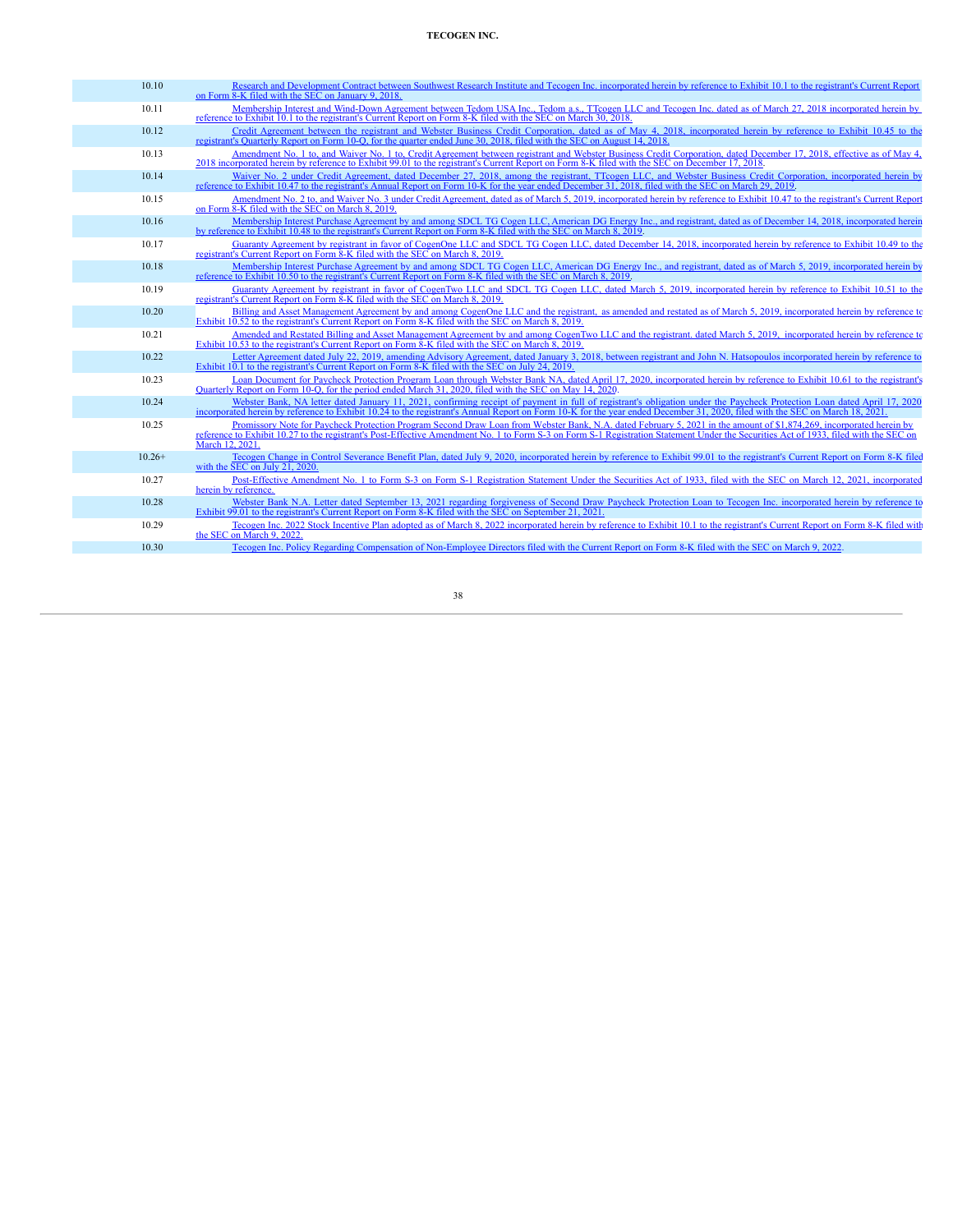| 21.1         | List of subsidiaries incorporated by reference to Exhibit 21.1 to the registrants Post-Effective Amendment No. 1 to Form S-3 on Form S-1 Registration Statement Under the<br>Securities Act of 1933, filed with the SEC on March 12, 2021. |
|--------------|--------------------------------------------------------------------------------------------------------------------------------------------------------------------------------------------------------------------------------------------|
| $23.1*$      | Consent of Wolf & Company, P.C.                                                                                                                                                                                                            |
| $24.1*$      | Power of Attorney (included on Signature pages of this Annual Report on Form 10-K)                                                                                                                                                         |
| $31.1*$      | Certification of Chief Executive Officer pursuant to Rule 13a-14(a) as adopted pursuant to Section 302 of the Sarbanes-Oxley Act of 2002.                                                                                                  |
| $31.2*$      | Certification of Chief Financial Officer pursuant to Rule 13-a-14(a) as adopted pursuant to Section 302 of the Sarbanes-Oxley Act of 2002.                                                                                                 |
| $32.1*$      | Certification of Chief Executive Officer and Chief Financial Officer pursuant to 18 U.S.C. 1350 adopted pursuant to Section 906 of the Sarbanes-Oxley Act of 2002.                                                                         |
| $101$ . INS* | <b>XBRL</b> Instance Document                                                                                                                                                                                                              |
| $101.SCH*$   | XBRL Taxonomy Extension Schema                                                                                                                                                                                                             |
| $101.CAL*$   | XBRL Taxonomy Extension Calculation Linkbase                                                                                                                                                                                               |
| $101.$ DEF*  | XBRL Taxonomy Extension Definition Linkbase                                                                                                                                                                                                |
| $101.LAB*$   | XBRL Taxonomy Extension Label Linkbase                                                                                                                                                                                                     |
| 101.PRE*     | XBRL Taxonomy Extension Presentation Linkbase                                                                                                                                                                                              |
|              |                                                                                                                                                                                                                                            |
|              | Filed herewith.                                                                                                                                                                                                                            |
|              | Confidential Treatment has been granted for portions of this document. The confidential portions were omitted and filed separately, on a confidential basis, with the Securities and Exchan<br>Commission.                                 |
|              | Management contract or compensatory plan or agreement.                                                                                                                                                                                     |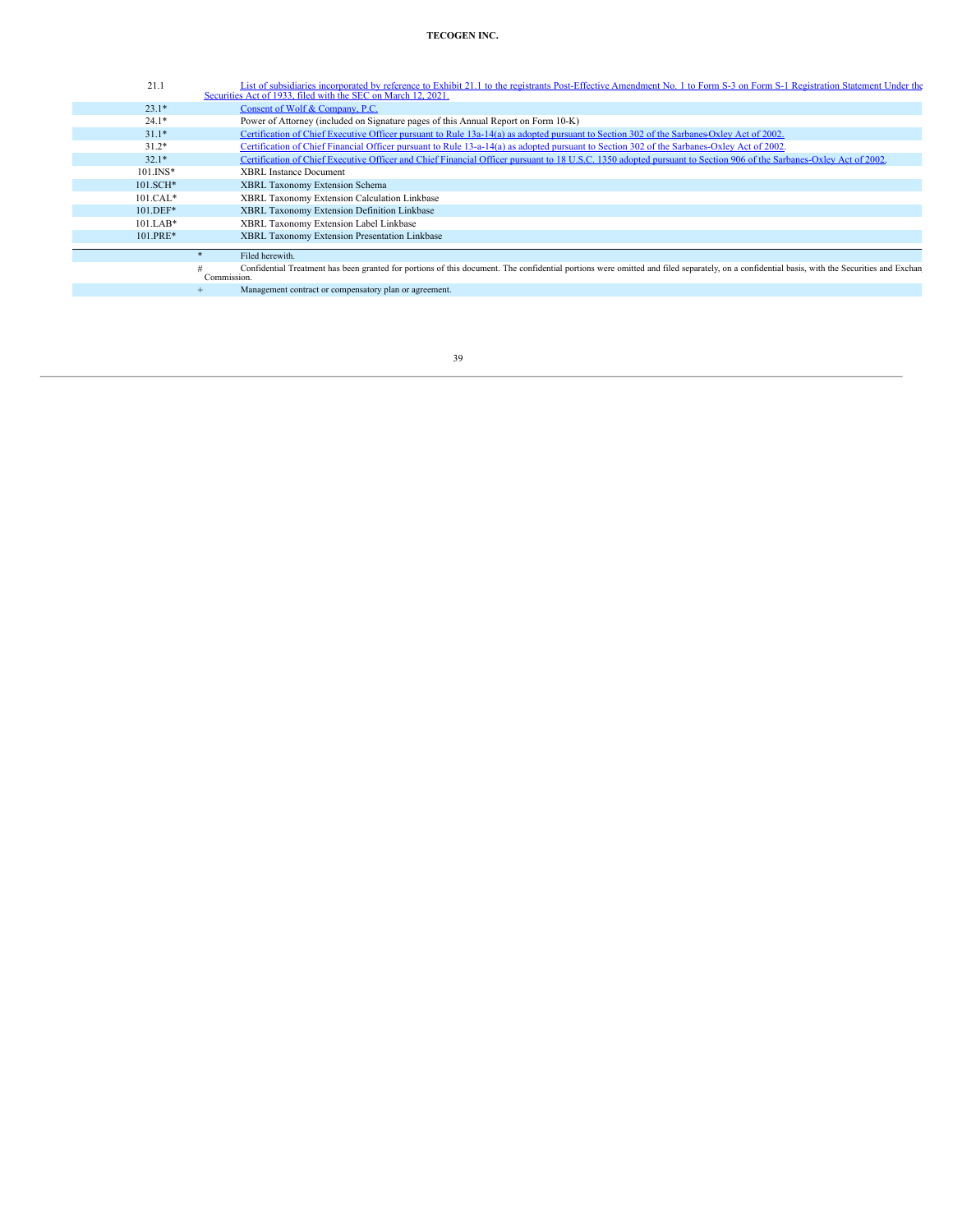# **SIGNATURES**

Pursuant to the requirements of Section 13 or 15(d) of the Securities Exchange Act of 1934, the registrant has duly caused this report to be signed on its behalf by the undersigned, thereunto duly authorized.

TECOGEN INC.

|                       | .<br>(Registrant)                                                                        |  |
|-----------------------|------------------------------------------------------------------------------------------|--|
| Dated: March 10, 2022 | /s/ Benjamin M. Locke<br>By:<br>Chief Executive Officer<br>(Principal Executive Officer) |  |
| Dated: March 10, 2022 | /s/ Abinand Rangesh<br>By:<br>Chief Financial Officer<br>(Principal Financial Officer)   |  |

KNOW ALL PERSONS BY THESE PRESENTS, that each person whose signature appears below constitutes and appoints Benjamin Locke, with the power of substitution and re-substitution, as his or her attorney-in-fact and agents, for him or her and in his or her name, place and stead, in any and all capacities, to sign any and all amendments to this Annual Report on Form 10-K for the year ended December 31, 2021,<br>and to

Pursuant to the requirements of the Securities Exchange Act of 1934, this report has been signed below by the following persons on behalf of the registrant and in the capacities and on the dates indicated.

<span id="page-43-0"></span>

| Signature                                        | <b>Title</b>                                                          | Date           |
|--------------------------------------------------|-----------------------------------------------------------------------|----------------|
| /s/ Angelina M. Galiteva<br>Angelina M. Galiteva | Director, Chairperson of the Board                                    | March 10, 2022 |
| /s/ John N. Hatsopoulos<br>John N. Hatsopoulos   | Lead Director                                                         | March 10, 2022 |
| /s/ Benjamin M. Locke<br>Benjamin M. Locke       | Director and Chief Executive Officer<br>(Principal Executive Officer) | March 10, 2022 |
| /s/ Abinand Rangesh<br>Abinand Rangesh           | Director and Chief Financial Officer<br>(Principal Financial Officer) | March 10, 2022 |
| /s/ Ahmed F. Ghoniem<br>Ahmed F. Ghoniem         | Director                                                              | March 10, 2022 |
| /s/ Earl R. Lewis III<br>Earl R. Lewis III       | Director                                                              | March 10, 2022 |
| /s/ Fred Holubow<br>Fred Holubow                 | Director                                                              | March 10, 2022 |
| /s/ Ralph Jenkins<br>Ralph Jenkins               | Director                                                              | March 10, 2022 |
|                                                  |                                                                       |                |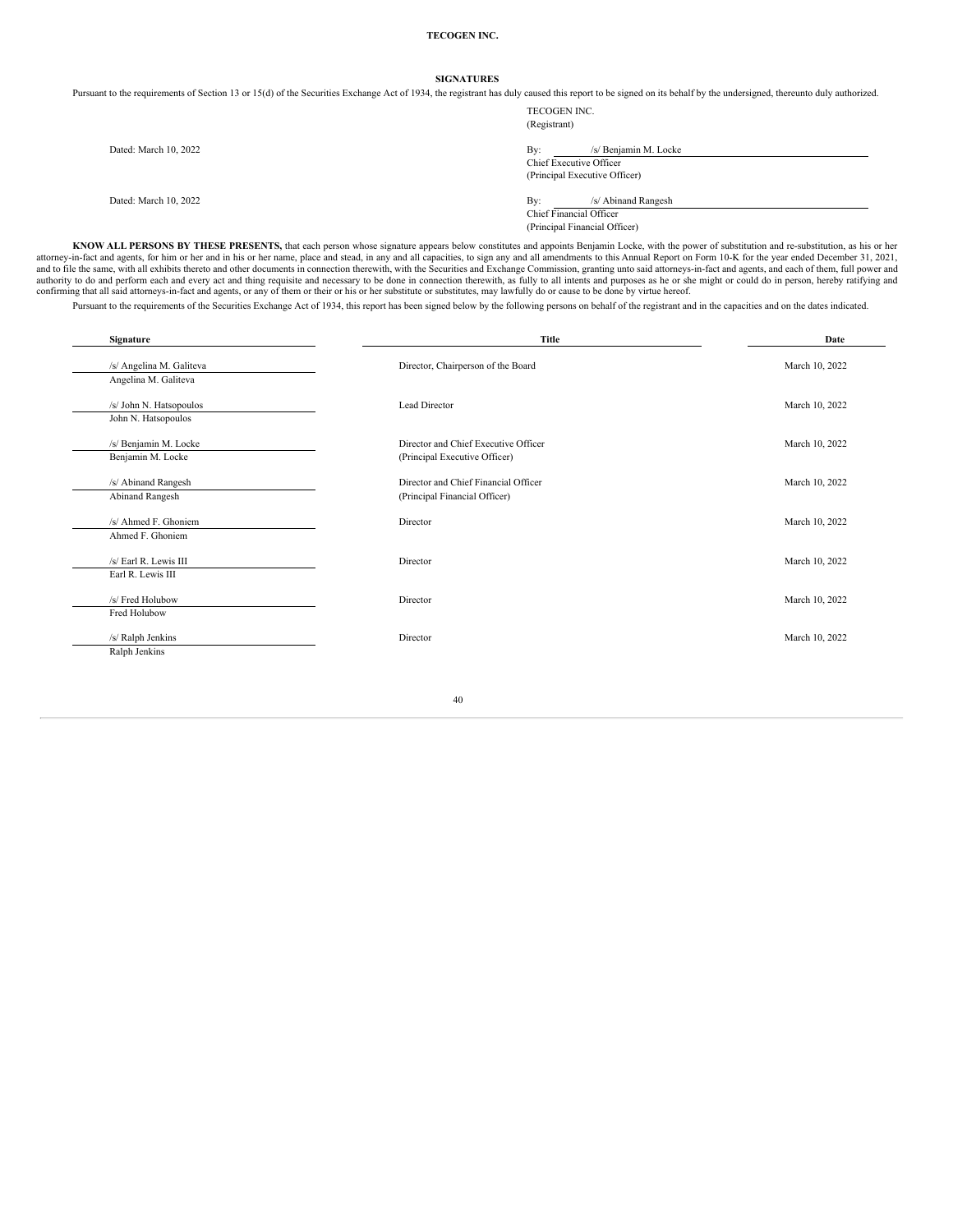**Contents**

# **Report of Independent Registered Public Accounting Firm [F-2](#page-44-0)**

**Consolidated Financial Statements:**

Consolidated balance sheets [F-4](#page-45-0)

Consolidated statements of operations  $F-5$ 

Consolidated statements of stockholders' equity  $F-6$ 

Consolidated statements of cash flows  $F-7$ 

<span id="page-44-0"></span>Notes to the consolidated financial statements  $F-9$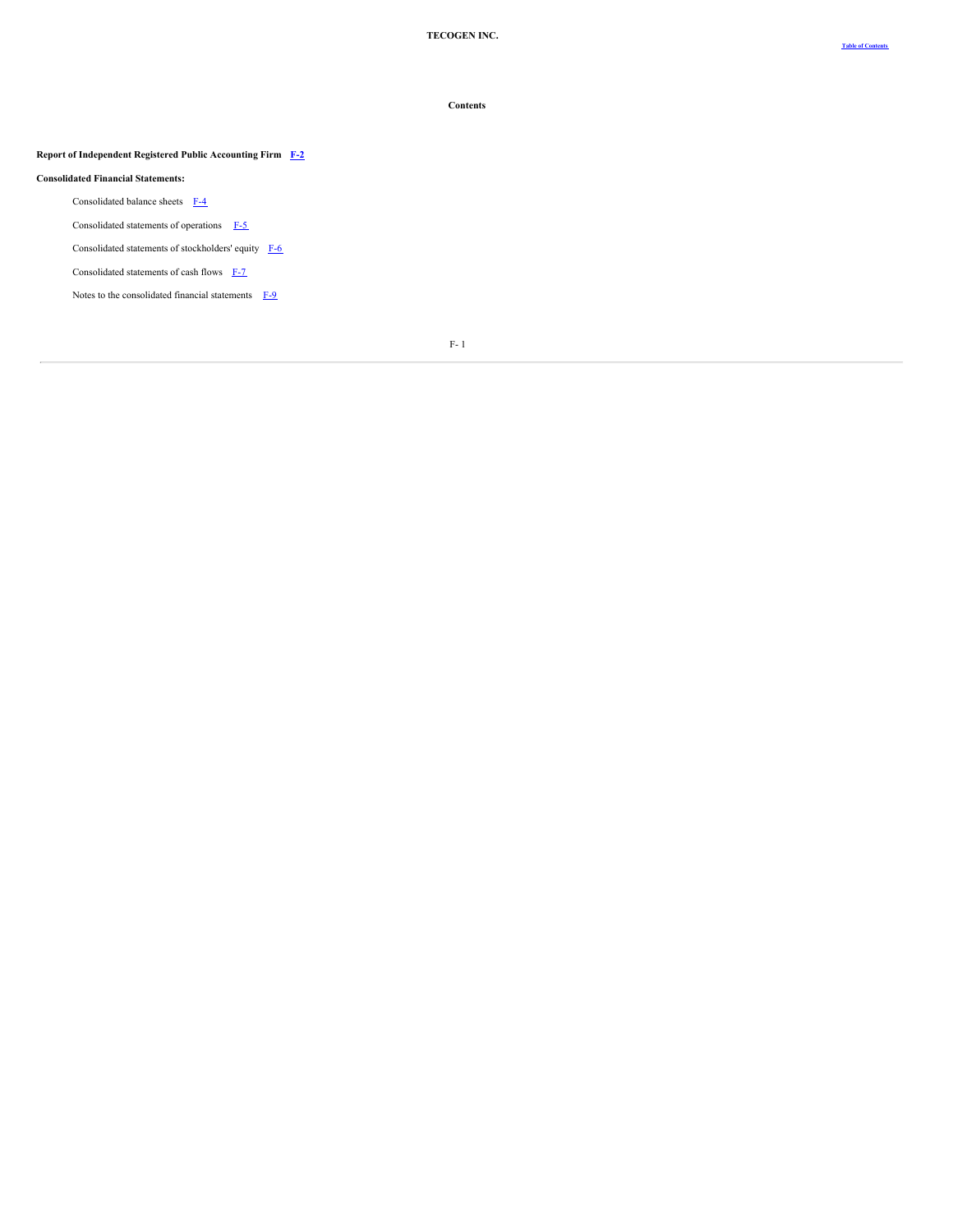To the Board of Directors and Stockholders of Tecogen Inc.

# Opinion on the Financial Statements

We have audited the accompanying consolidated balance sheets of Tecogen Inc. (the "Company") as of December 31, 2021 and 2020, the related consolidated statements of operations, stockholders' equity, and cash flows, for each of the two years in the period ended December 31, 2021, and the related notes (collectively referred to as the "financial statements"). In our opinion, the financial statements present fairly, in all materi respects, the financial position of the Company as of December 31, 2021 and 2020, and the results of its operations and its cash flows for each of the two years in the period ended December 31, 2021, in conformity with accounting principles generally accepted in the United States of America.

# Basis for Opinion

These financial statements are the responsibility of the Company's management. Our responsibility is to express an opinion on the Company's financial statements based on our audits. We are a public accounting firm<br>register applicable rules and regulations of the Securities and Exchange Commission and the PCAOB.

We conducted our audits in accordance with the standards of the PCAOB. Those standards require that we plan and perform the audit to obtain reasonable assurance about whether the financial statements are free of material m obtain an understanding of internal control over financial reporting, but not for the purpose of expressing an opinion on the effectiveness of the Company's internal control over financial reporting. Accordingly, we express no such opinion.

Our audits included performing procedures to assess the risks of material misstatement of the financial statements, whether due to error or fraud, and performing procedures that respond to those risks. Such procedures included examining, on a test basis, evidence regarding the amounts and disclosures in the financial statements. Our audits also included evaluating the accounting principles used and significant estimates made by manageme

#### Critical Audit Matters

Critical audit matters are matters arising from the current period audit of the financial statements that were communicated or required to be communicated to the audit committee and that: (1) relate to accounts or disclosures that are material to the financial statements and (2) involved our especially challenging, subjective, or complex judgments.

We have determined that there are no critical audit matters in the current period.

<span id="page-45-0"></span>/s/ WOLF & COMPANY, P.C. PCAOB ID 392 We have served as the Company's auditor since 2014. Boston, Massachusetts March 10, 2022

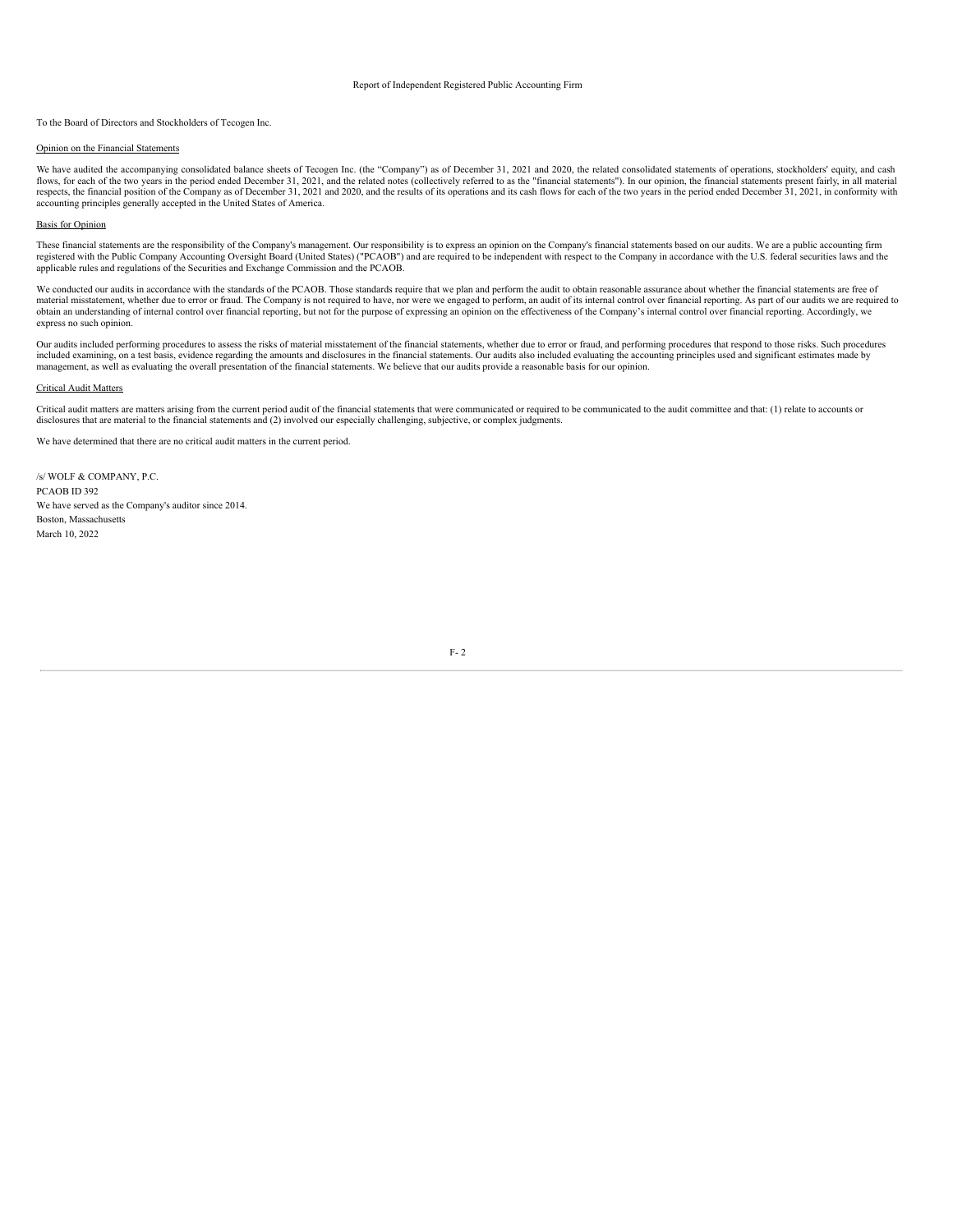| <b>CONSOLIDATED BALANCE SHEETS</b>          |                 |   |            |
|---------------------------------------------|-----------------|---|------------|
| <b>ASSETS</b>                               | 2021            |   | 2020       |
| Current assets:                             |                 |   |            |
| Cash and cash equivalents                   | \$<br>3,614,463 | S | 1,490,219  |
| Accounts receivable, net                    | 8,482,286       |   | 8,671,163  |
| Unbilled revenue                            | 3,258,189       |   | 4,267,249  |
| Inventory, net                              | 7,764,989       |   | 7,168,596  |
| Employee Retention Credit                   | 1,276,021       |   |            |
| Prepaid and other current assets            | 578,801         |   | 597,144    |
| Total current assets                        | 24,974,749      |   | 22,194,371 |
| Property, plant and equipment, net          | 1,782,944       |   | 2,283,846  |
| Right of use assets                         | 1,869,210       |   | 1,632,574  |
| Intangible assets, net                      | 1,181,023       |   | 1,360,319  |
| Goodwill                                    | 2,406,156       |   | 2,406,156  |
| Other assets                                | 148,140         |   | 196,387    |
| <b>TOTAL ASSETS</b>                         | 32,362,222      |   | 30,073,653 |
|                                             |                 |   |            |
| <b>LIABILITIES AND STOCKHOLDERS' EQUITY</b> |                 |   |            |
| Current liabilities:                        |                 |   |            |

|                                  | Note payable, current                                                                                            |              | 837,861      |
|----------------------------------|------------------------------------------------------------------------------------------------------------------|--------------|--------------|
|                                  | Accounts payable                                                                                                 | 3,508,354    | 4,183,105    |
|                                  | Accrued expenses                                                                                                 | 2,343,728    | 1,993,471    |
|                                  | Deferred revenue                                                                                                 | 1,957,752    | 1,294,157    |
|                                  | Lease obligations, current                                                                                       | 641,002      | 506,514      |
|                                  | Unfavorable contract liabilities, current                                                                        | 330,032      | 355,665      |
|                                  | Total current liabilities                                                                                        | 8,780,868    | 9,170,773    |
|                                  |                                                                                                                  |              |              |
|                                  | Long-term liabilities:                                                                                           |              |              |
|                                  | Deferred revenue, net of current portion                                                                         | 208,456      | 115,329      |
|                                  | Note payable, net of current portion                                                                             |              | 1,036,339    |
|                                  | Lease obligations, long-term                                                                                     | 1,315,275    | 1,222,492    |
|                                  | Unfavorable contract liability, long-term                                                                        | 929,474      | 1,261,386    |
|                                  | <b>Total liabilities</b>                                                                                         | 11,234,073   | 12,806,319   |
|                                  |                                                                                                                  |              |              |
|                                  | Stockholders' equity:                                                                                            |              |              |
|                                  | Common stock, \$0.001 par value; 100,000,000 shares authorized; 24,850,261 and 24,850,261 issued and outstanding |              |              |
|                                  | at December 31, 2021 and 2020, respectively                                                                      | 24,850       | 24,850       |
|                                  | Additional paid-in capital                                                                                       | 57,016,859   | 56,814,428   |
|                                  | Accumulated deficit                                                                                              | (35,833,621) | (39,529,621) |
|                                  | Total Tecogen Inc. stockholders' equity                                                                          | 21,208,088   | 17,309,657   |
|                                  | Noncontrolling interest                                                                                          | (79, 939)    | (42, 323)    |
|                                  | Total stockholders' equity                                                                                       | 21,128,149   | 17,267,334   |
| As of December 31, 2021 and 2020 | TOTAL LIABILITIES AND STOCKHOLDERS' EQUITY                                                                       | 32,362,222   | 30,073,653   |
|                                  |                                                                                                                  |              |              |

<span id="page-46-0"></span>The accompanying notes are an integral part of these consolidated financial statements.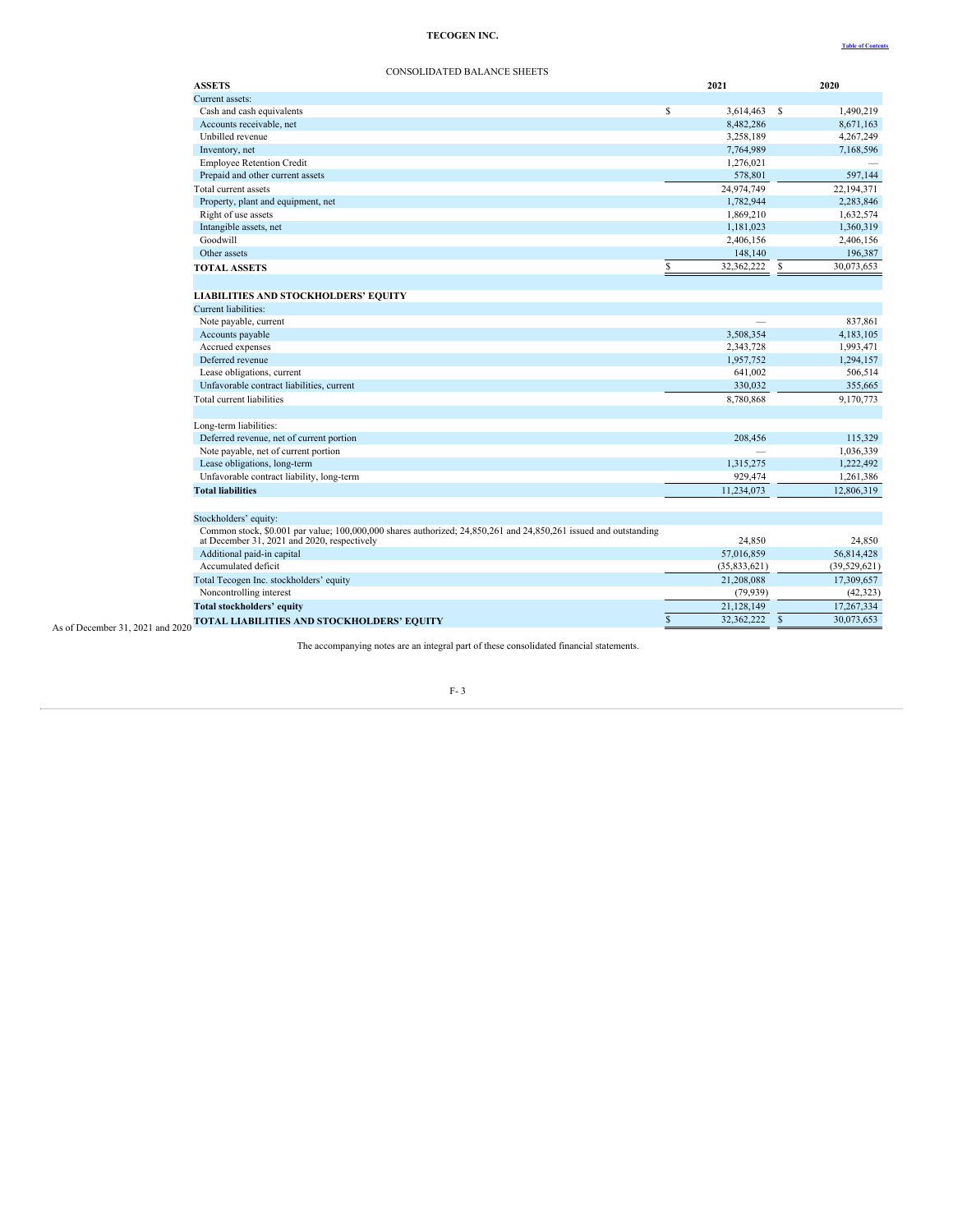# CONSOLIDATED STATEMENTS OF OPERATIONS For the Years Ended December 31, 2021 and 2020

|                                                           | 2021        |             | 2020          |             |
|-----------------------------------------------------------|-------------|-------------|---------------|-------------|
| Revenues                                                  |             |             |               |             |
| Products                                                  | $\mathbf S$ | 10,133,329  | <sup>\$</sup> | 11,466,716  |
| <b>Services</b>                                           |             | 12,525,594  |               | 14,950,682  |
| Energy production                                         |             | 1,739,150   |               | 1,837,181   |
| Total revenues                                            |             | 24,398,073  |               | 28,254,579  |
| Cost of sales                                             |             |             |               |             |
| Products                                                  |             | 5,601,046   |               | 6,899,942   |
| <b>Services</b>                                           |             | 6,134,953   |               | 9,357,478   |
| Energy production                                         |             | 1,074,421   |               | 1,169,645   |
| Total cost of sales                                       |             | 12,810,420  |               | 17,427,065  |
| Gross profit                                              |             | 11,587,653  |               | 10,827,514  |
| Operating expenses                                        |             |             |               |             |
| General and administrative                                |             | 9,795,823   |               | 10,311,086  |
| Selling                                                   |             | 2,471,929   |               | 2,593,168   |
| Research and development                                  |             | 542,079     |               | 767,323     |
| Gain on sale of assets                                    |             | (10, 486)   |               | (11, 367)   |
| Long-lived asset impairment                               |             | 7,400       |               | 251,906     |
| Goodwill impairment                                       |             |             |               | 2,875,711   |
| Total operating expenses                                  |             | 12,806,745  |               | 16,787,827  |
| Loss from operations                                      |             | (1,219,092) |               | (5,960,313) |
| Other income (expense)                                    |             |             |               |             |
| Interest and other income                                 |             | (23,746)    |               | (2, 479)    |
| Interest expense                                          |             | (14, 238)   |               | (125, 824)  |
| Gain on extinguishment of debt                            |             | 3,773,014   |               |             |
| <b>Employee Retention Credit</b>                          |             | 1,276,021   |               |             |
| Gain on the sale of investments                           |             | 6,046       |               |             |
| Unrealized loss on investment securities                  |             | (37, 497)   |               | (98, 404)   |
| Total other income (expense), net                         |             | 4,979,600   |               | (226,707)   |
| Income (loss) before income taxes                         |             | 3,760,508   |               | (6,187,020) |
| State income tax provision                                |             | 19,491      |               | 30,171      |
| Consolidated net income (loss)                            |             | 3,741,017   |               | (6,217,191) |
| (Income) loss attributable to the noncontrolling interest |             | (45, 017)   |               | 66,684      |
| Net income (loss) attributable to Tecogen Inc.            | \$          | 3,696,000   | $\mathbf S$   | (6,150,507) |
|                                                           |             |             |               |             |
| Net income (loss) per share - basic                       | \$          | 0.15        | \$            | (0.25)      |
| Weighted average shares outstanding - basic               |             | 24,850,261  |               | 24,850,258  |
| Net income (loss) per share - diluted                     | \$          | 0.15        | \$            | (0.25)      |
| Weighted average shares outstanding -diluted              |             | 25,115,518  |               | 24,850,258  |

<span id="page-47-0"></span>The accompanying notes are an integral part of these consolidated financial statements.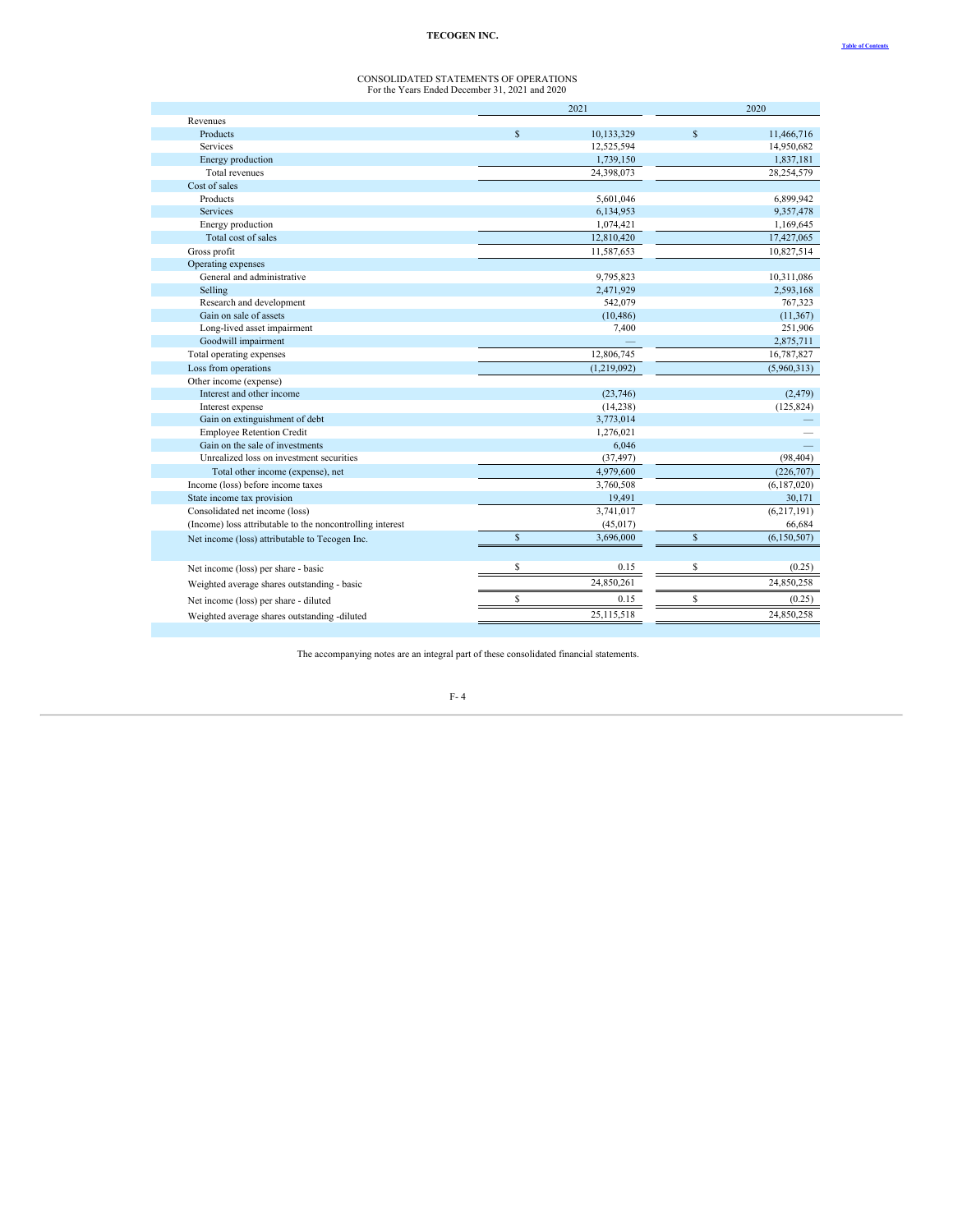# CONSOLIDATED STATEMENTS OF STOCKHOLDERS' EQUITY For the Years Ended December 31, 2021 and 2020

|                                              | Common<br><b>Stock Shares</b> | Common<br>Stock<br>\$.001<br>Par Value |   | Additional<br>Paid-In<br>Capital |   | Accumulated<br>Deficit   |   | Non-controlling<br>Interest |   | Total       |
|----------------------------------------------|-------------------------------|----------------------------------------|---|----------------------------------|---|--------------------------|---|-----------------------------|---|-------------|
| Balance at<br>December 31, 2019              | 24,849,261                    | 24,849                                 | S | 56,622,285                       | s | (33,379,114)             | s | 85,257                      | S | 23,353,277  |
| Exercise of stock<br>options                 | 1,000                         |                                        |   | 1,199                            |   | $\overline{\phantom{m}}$ |   | $\overline{\phantom{a}}$    |   | 1,200       |
| Distributions to<br>non-controlling interest |                               |                                        |   |                                  |   |                          |   | (60, 896)                   |   | (60, 896)   |
| Stock-based<br>compensation                  |                               |                                        |   | 190,944                          |   |                          |   |                             |   | 190,944     |
| Net loss                                     | $\sim$                        |                                        |   | $\overline{\phantom{a}}$         |   | (6,150,507)              |   | (66, 684)                   |   | (6,217,191) |
| Balance at<br>December 31, 2020              | 24,850,261                    | 24,850                                 |   | 56,814,428                       |   | (39,529,621)             |   | (42,323)                    |   | 17,267,334  |
| Distributions to<br>non-controlling interest |                               |                                        |   |                                  |   |                          |   | (82, 633)                   |   | (82, 633)   |
| Stock-based<br>compensation                  | -                             |                                        |   | 202,431                          |   | $\overline{\phantom{a}}$ |   | $\overline{\phantom{a}}$    |   | 202,431     |
| Net income                                   |                               |                                        |   |                                  |   | 3,696,000                |   | 45,017                      |   | 3,741,017   |
| Balance at<br>December 31, 2021              | 24,850,261                    | 24,850                                 |   | 57,016,859                       |   | (35,833,621)             |   | (79, 939)                   |   | 21,128,149  |

<span id="page-48-0"></span>The accompanying notes are an integral part of these consolidated financial statements.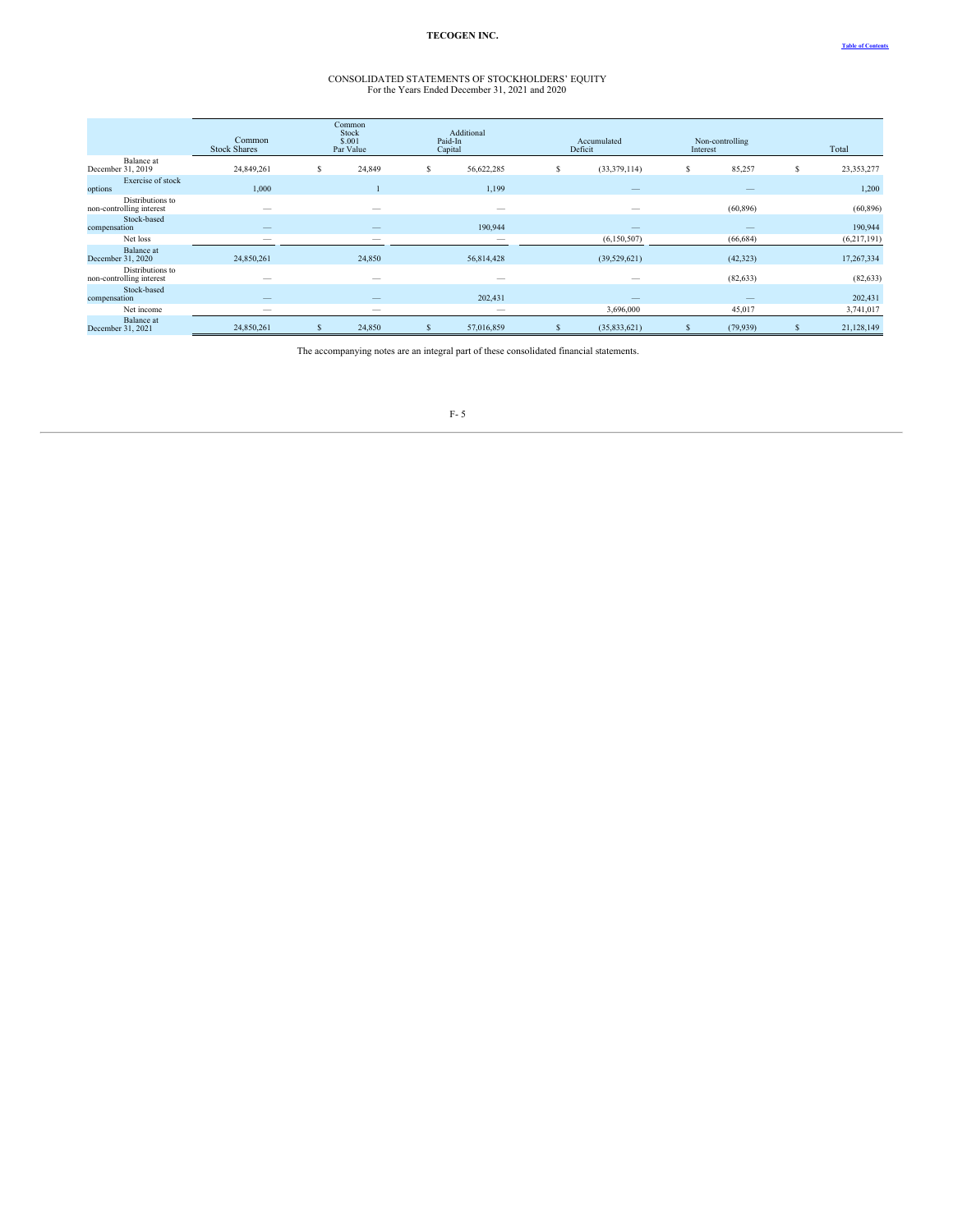# CONSOLIDATED STATEMENTS OF CASH FLOWS For the Years Ended December 31, 2021 and 2020

|                                                                                      |              | 2021        |              | 2020        |
|--------------------------------------------------------------------------------------|--------------|-------------|--------------|-------------|
| CASH FLOWS FROM OPERATING ACTIVITIES:                                                |              |             |              |             |
| Consolidated net income (loss)                                                       | \$           | 3,741,017   | $\mathbf S$  | (6,217,191) |
| Adjustments to reconcile net income (loss) to net cash used in operating activities: |              |             |              |             |
| Depreciation, accretion and amortization, net                                        |              | 469,854     |              | 414,127     |
| Gain on the extinguishment of debt                                                   |              | (3,773,014) |              |             |
| <b>Employee Retention Credit</b>                                                     |              | (1,276,021) |              |             |
| Long-lived asset impairment                                                          |              | 7,400       |              | 251,906     |
| Gain on sale of assets                                                               |              | (10, 486)   |              | (11, 367)   |
| Provision for losses on accounts receivable                                          |              | 131,206     |              | 656,397     |
| Gain on the sale of investments                                                      |              | (6,046)     |              |             |
| Provision for inventory reserve                                                      |              |             |              | 86,000      |
| Unrealized loss on investment securities                                             |              | 37,497      |              | 98,404      |
| Stock-based compensation                                                             |              | 202,431     |              | 190,944     |
| Goodwill impairment                                                                  |              |             |              | 2,875,711   |
| Non-cash interest expense                                                            |              |             |              | 51,190      |
| Changes in operating assets and liabilities:                                         |              |             |              |             |
| (Increase) decrease in:                                                              |              |             |              |             |
| Accounts receivable                                                                  |              | 57.618      |              | 5,555,235   |
| Inventory, net                                                                       |              | (596, 393)  |              | (849, 367)  |
| Unbilled revenue                                                                     |              | 1,009,060   |              | 1,154,562   |
| Prepaid expenses and other current assets                                            |              | 18,343      |              | 37,889      |
| Other non-current assets                                                             |              | (231, 478)  |              | 825,817     |
| Increase (decrease) in:                                                              |              |             |              |             |
| Accounts payable                                                                     |              | (674, 750)  |              | (1,088,651) |
| Accrued expenses and other current liabilities                                       |              | 602,073     |              | (524, 358)  |
| Deferred revenue                                                                     |              |             |              |             |
|                                                                                      |              | 756,722     |              | (2,100,011) |
| Net cash provided by operating activities                                            |              | 465,033     |              | 1,407,237   |
| CASH FLOWS FROM INVESTING ACTIVITIES:                                                |              |             |              |             |
| Purchases of property and equipment                                                  |              | (91, 451)   |              | (59, 952)   |
| Proceeds on sale of property and equipment                                           |              | 10,486      |              | 26,335      |
| Purchases of intangible assets                                                       |              | (63,097)    |              | (123, 252)  |
| Proceeds from sale of investments                                                    |              | 11,637      |              |             |
| Distributions to non-controlling interest                                            |              | (82, 633)   |              | (60, 896)   |
| Net used in investing activities                                                     |              | (215,058)   |              | (217,765)   |
| CASH FLOWS FROM FINANCING ACTIVITIES:                                                |              |             |              |             |
| Payments on revolving line of credit, net                                            |              |             |              | (2,452,329) |
| Proceeds from note payable                                                           |              | 1,874,269   |              | 1,874,200   |
| Proceeds from exercise of stock options                                              |              |             |              | 1,200       |
| Net cash provided by (used in) financing activities                                  |              | 1,874,269   |              | (576, 929)  |
| Change in cash and cash equivalents                                                  |              | 2.124.244   |              | 612,543     |
| Cash and cash equivalents, beginning of the year                                     |              | 1,490,219   |              | 877,676     |
| Cash and cash equivalents, end of the year                                           | \$           | 3,614,463   | $\mathbf S$  | 1,490,219   |
| Supplemental disclosure of cash flow information:                                    |              |             |              |             |
| Cash paid for interest                                                               | \$           | 241         | $\mathsf{s}$ | 62,013      |
| Cash paid for taxes                                                                  | $\mathbf{s}$ | 19,491      | $\mathbb{S}$ | 30,178      |

<span id="page-49-0"></span>The accompanying notes are an integral part of these consolidated financial statements.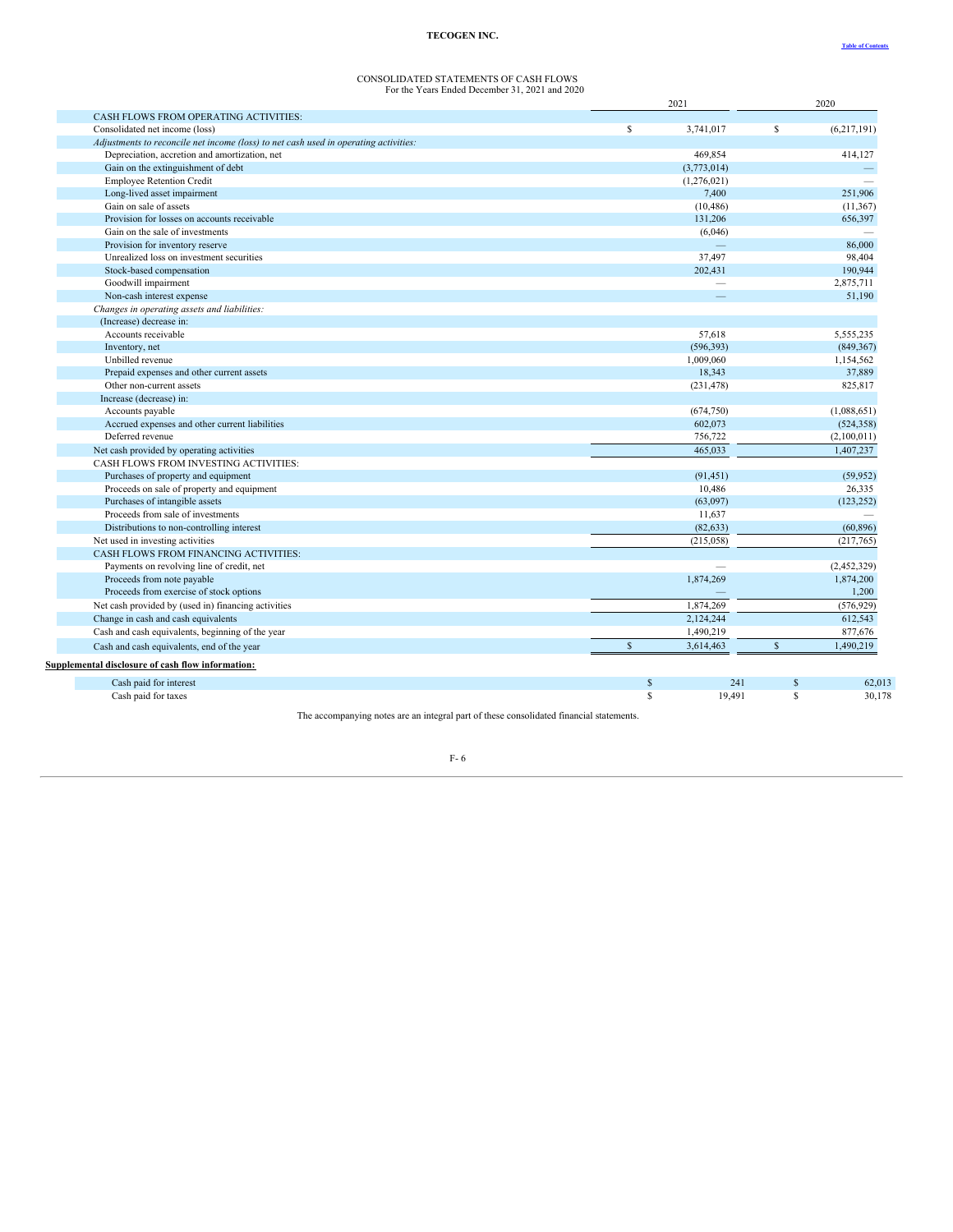#### **Note 1 – Nature of business and operations**

Tecogen Inc. (together with its subsidiaries "we", "our", "us" or "Tecogen"), a Delaware Corporation, was incorporated on November 15, 2000, and acquired the assets and liabilities of the Tecogen Products division of Thermo Power Corporation. We produce commercial and industrial, natural-gas-fueled engine-driven, combined heat and power (CHP) products that reduce energy costs, decrease greenhouse gas emissions and alleviate congestion on the national power grid. Our products supply electric power or mechanical power for cooling, while heat from the engine is recovered and purposefully used at a facility. The majority of our customers are located in regions with the highest utility rates, typically California, the Midwest and the Northeast.

Our operations are comprised ofthree business segments. Our Products segment designs, manufactures and sells industrial and commercial cogeneration systems as described above. Our Services segment provides operation and maintenance services to customers for our products. Our Energy Production segment sells energy in the form of electricity, heat, hot water and cooling to our customers under long-term sales agreements.

# **Note 2 – Summary of significant accounting policies**

#### *Principles of Consolidation and Basis of Presentation*

The financial statements have been prepared in accordance with accounting standards set by the Financial Accounting Standards Board, or FASB. The FASB sets generally accepted accounting principles, or GAAP, to ensure financial condition, results of operations, and cash flows are consistently reported. References to GAAP issued by the FASB in these footnotes are to the FASB Accounting Standards Codification, or ASC. We adopted the presentation requirements for noncontrolling interests required by ASC 810 Consolidation. Under ASC 810, earnings or losses attributed to the noncontrolling interests are reported as part of the consolidated earnings and not a separate component of income or expense.

The accompanying consolidated financial statements include our accounts and the accounts of the entities in which we have a controlling financial interest. Those entities include our wholly-owned subsidiary, American DG Energy Inc. ("ADGE"), Tecogen CHP Solutions, Inc., and a joint venture, American DG New York, LLC, or ADGNY, in which ADGE holds a 51.0% interest. As the controlling partner, all major decisions in respect of ADGNY are made by ADGE in accordance with the joint venture agreement. The interests in the individual underlying energy system projects in ADGNY vary between ADGE and its joint venture partner. The noncontrolling interest and distributions are determined based on economic ownership. The economic ownership is calculated by the amount invested by us and the noncontrolling partner in each site. Each quarter, we calculate a year-to-date profit/loss for each site that is part of ADGNY and the noncontrolling interest percent of economic ownership in each site is applied to determine the noncontrolling interest share in the profit/loss. The same methodology is used to determine quarterly distributions of available cash to the noncontrolling interest partner. On our balance sheet, noncontrolling interest represents the joint venture partner's investment in ADGNY, plus its share of after-tax profits less any cash distributions. ADGE owned a controlling 51.0% legal and economic interest in ADGNY as of December 31, 2021.

Investments in partnerships and companies in which we do not have a controlling financial interest but where we have significant influence, if any, are accounted for under the equity method.

Noncontrolling interests in the net assets and operations of ADGNY are reflected in the caption "Noncontrolling interest" in the accompanying consolidated financial statements. All intercompany transactions have been eliminated.

#### *Reclassification*

Certain prior period amounts have been reclassified to conform with current year presentation.

#### *Use of Estimates*

The preparation of financial statements in conformity with accounting principles generally accepted in the United States of America requires management to make estimates and assumptions that affect the reported amounts of assets and liabilities and disclosure of contingent assets and liabilities at the date of the financial statements and the reported amounts of revenues and expenses during the reporting period. Actual results could differ from those estimates.

#### *Employee Retention Credit*

On March 27, 2020, the Coronavirus Aid, Relief, and Economic Security Act ("CARES Act") was signed into law providing numerous tax incentives and other stimulus measures, including an employee retention credit ("ERC"), which is a refundable tax credit against certain employment taxes. The Taxpayer Certainty and Disaster Tax Relief Act of 2020 and the American Rescue Plan Act of 2021 extended and expanded the availability of the ERC.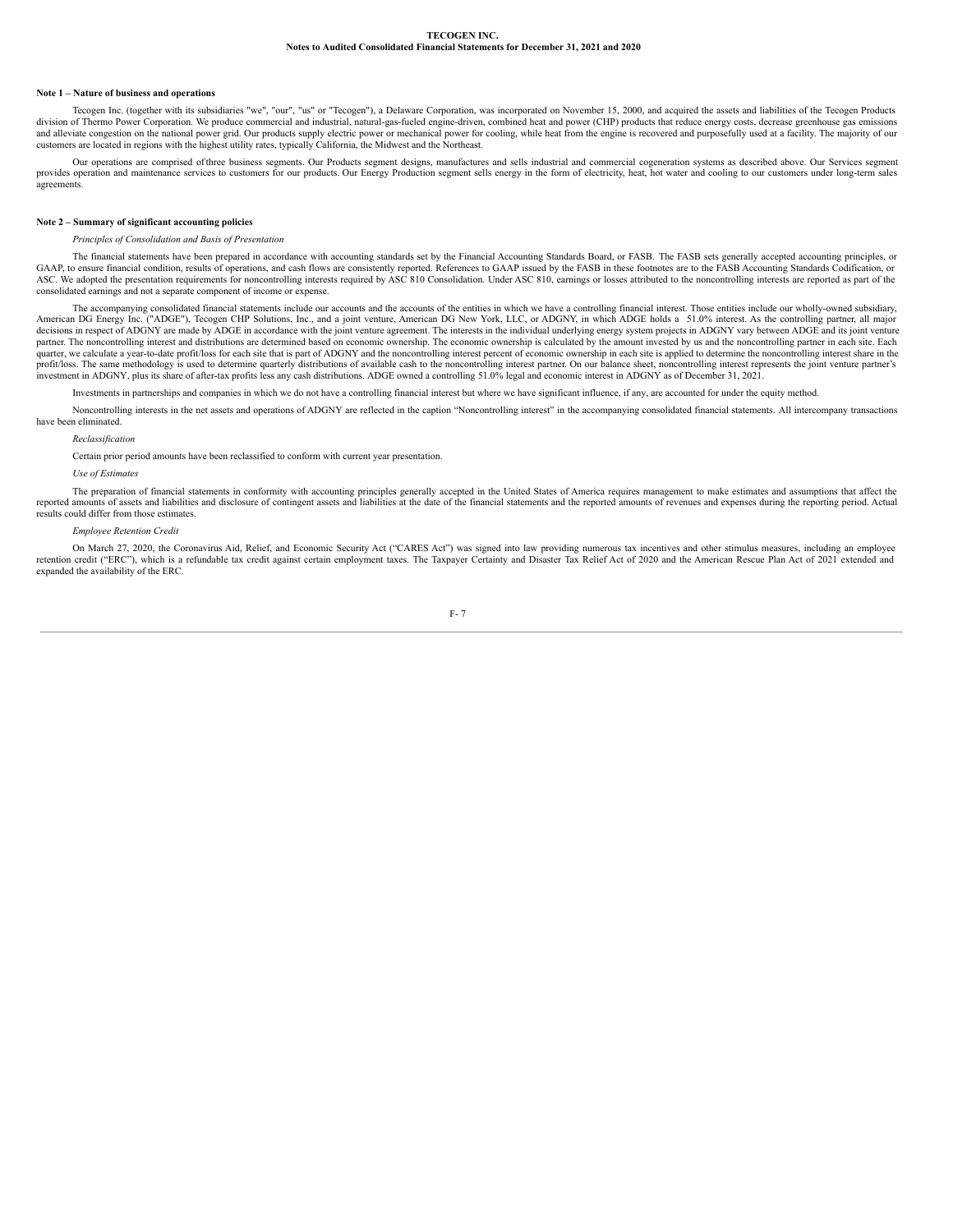Section 2301(c)(2)(B) of the CARES Act permits an employer to use an alternative quarter to calculate gross receipts and the employer may determine if the decline in gross receipt tests is met for a calendar quarter in 2021 by comparing its gross receipts for the immediately preceding calendar quarter with those for the corresponding calendar quarter in 2019. Accordingly, for the first quarter of 2021, we elected to use our gross receipts for the fourth calendar quarter of 2020 compared to our gross receipts for the fourth calendar quarter of 2019. As a result of our election to use an alternative quarter, we qualified for the ERC in the first, second and third quarters of 2021 because our gross receipts decreased by more than 20% from the first, second and third quarters of 2019. As a result of averaging 500 or fewer full-time employees in 2019, all wages paid to employees in the first, second and third quarters of 2021 were eligible for the ERC. Wages used towards PPP loan forgiveness can not be used as qualified wages for purposes of the ERC.

Accounting Standards Codification 105, "Generally Accepted Accounting Principles," describes the decision-making framework when no guidance exists in US GAAP for a particular transaction. Specifically, ASC 105-10-05-2 instructs companies to look for guidance for a similar transaction within US GAAP and apply that guidance by analogy. As such, forms of government assistance, such as the ERC, provided to business entities would not be within the scope of ASC 958, but it may be applied by analogy under ASC 105-10-05-2. We accounted for the Employee Retention Credit as a government grant in accordance with Accounting Standards Update 2013-06, Not-for-Profit Entities (Topic 958) ("ASU 2013-06") by analogy under ASC 105-10-05-2. Under this standard, government grants are recognized when the conditions or conditions on which they depend are substantially met. The conditions for recognition of the ERC include, but are not limited to:

• An entity has been adversely affected by the COVID-19 pandemic

- We have not used qualifying payroll for both the Paycheck Protection Program and the ERC
- We incurred payroll costs to retain employees
- The process for filing for the credit is an administrative task and not a barrier to receiving the credits

During the year ended December 31, 2021, we recorded ERC benefits of \$1,276,021, respectively in other income (expense), net in our condensed consolidated statements of operations. A current receivable in the amount of \$1,276,021 is included in our condensed consolidated balance sheet as of December 31, 2021.

# *Concentration of Credit Risk*

Financial instruments that expose us to concentrations of credit risk consist primarily of cash and cash equivalents and accounts receivable. We maintain our cash balances in bank accounts, which at times may exceed the Federal Deposit Insurance Corporation's general deposit insurance limits. The amount on deposit at December 31, 2021 and 2020 which exceeded the \$250,000 federally insured limit were approximately \$3,092,111 and \$770,098, respectively. We have not experienced any losses in such accounts and thus believe that we are not exposed to any significant credit risk on cash.

There was no customer who represented more than 10% of revenues for the year ended December 31, 2021 andone customer who represented more than 10% of revenues for the year ended December 31, 2020. We have approximately five hundred thirty-five customers who represented 100% of the revenues for the year ended December 31, 2021. There were wo customers who represented more than 10% of the accounts receivable balance as of December 31, 2021, and zero as of December 31, 2020.

#### *Cash and Cash Equivalents*

We consider all highly liquid instruments with an original maturity date of three months or less when purchased to be cash and cash equivalents. We have cash balances in certain financial institutions in amounts which occasionally exceed current federal deposit insurance limits. The financial stability of these institutions is continually reviewed by senior management. We believe that we are not exposed to any significant credit risk on cash and cash equivalents.

#### *Accounts Receivable*

Accounts receivable are stated at the amount management expects to collect from outstanding balances. An allowance for doubtful accounts is provided for those accounts receivable considered to be uncollectible based upon historical experience and management's evaluation of outstanding accounts receivable at the end of the year. Bad debts are written off against the allowance when identified. At December 31, 2021 and 2020, the allowance for doubtful accounts was \$549,206 and \$418,000, respectively.

#### *Inventory*

Raw materials, work in process, and finished goods inventories are stated at the lower of cost, as determined by the average cost method, or net realizable value. We periodically review inventory quantities on hand for excess and/or obsolete inventory based primarily on historical usage, as well as based on estimated forecast of product demand. Any reserves that result from this review are charged to cost of sales.

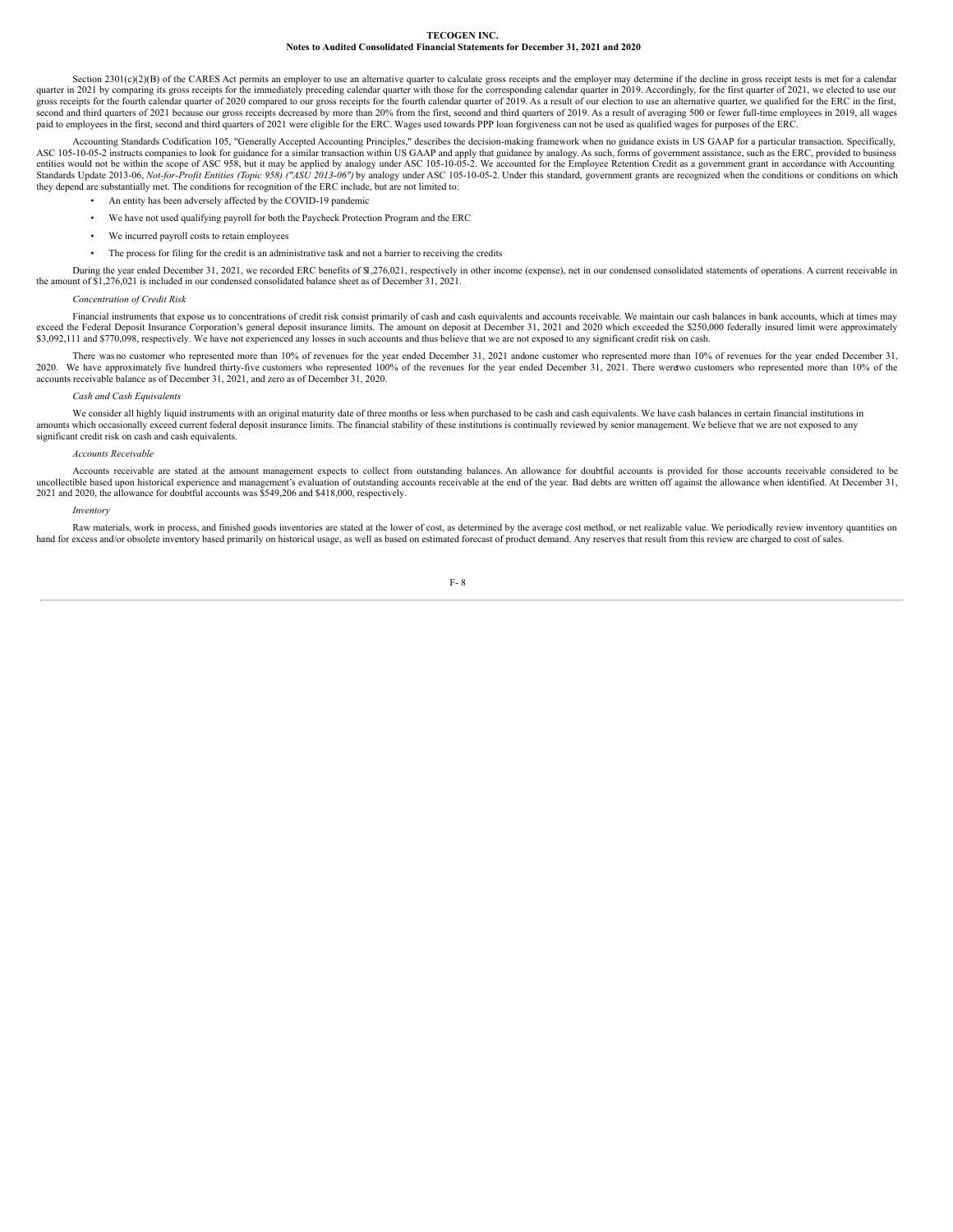# *Property, Plant and Equipment*

Property, plant and equipment are recorded at cost. Depreciation is provided using the straight-line method over the estimated useful life of the asset, which range fromthree to fifteen years. Leasehold improvements are amortized using the straight-line method over the lesser of the estimated useful lives of the assets or the term of the related leases. Expenditures for maintenance and repairs are expensed currently, while renewals and betterments that materially extend the life of an asset are capitalized.

#### *Intangible Assets*

Intangible assets subject to amortization include costs incurred by us to acquire product certifications, certain patent costs and developed technologies. These costs are amortized on a straight-line basis over the estimated economic life of the intangible asset. Indefinite life intangible assets such as trademarks are recorded at cost and not amortized.

The favorable contract asset which relates to existing ADGE customer contracts is more fully described in Note 7. "Intangible assets and liabilities other than goodwill".

#### *Impairment of Long-lived Assets*

Long-lived assets, including intangible assets and property, plant and equipment, are evaluated for impairment whenever events or changes in circumstances have indicated that an asset may not be recoverable and are grouped and are good will contribute the assets will be written down to the estimated fair value and such loss is recognized in income from continuing operations in the period in which (excluding interest charges) is less than the the determination is made. Management determined that an impairment of \$7,400 and \$251,906 of long-lived assets existed as of December 31, 2021 and December 31, 2020, respectively.

For the years ended December 31, 2021 and December 31, 2020, we recorded impairment of long-lived assets as follows:

|           | Years Ended                                        | December 31, 2021        | December 31, 2020 |
|-----------|----------------------------------------------------|--------------------------|-------------------|
|           |                                                    |                          |                   |
|           | Energy production asset impairment                 | $\overline{\phantom{a}}$ | 524,972           |
| liability | Energy production reversal of unfavorable contract | $\overline{\phantom{a}}$ | (478, 411)        |
|           | Patent applications abandonment                    | 7.400                    | 205.345           |
|           | Long-lived asset impairment                        | 7.400                    | 251,906           |

# *Goodwill*

Goodwill is the excess of the acquisition cost of businesses over the fair value of the identifiable net assets acquired.

Impairment testing for goodwill is performed annually, generally in the fourth fiscal quarter, or more frequently if impairment indicators are present.

To determine if goodwill is potentially impaired, we have the option to perform a qualitative assessment. However, we may elect to bypass the qualitative assessment and perform an impairment test even if no indications of a potential impairment exist. The impairment test for goodwill is performed at the reporting unit level and compares the fair value of the reporting unit (calculated using a discounted cash flow method) to i carrying value, including goodwill. The discount rate represents our estimate of the weighted-average cost of capital, or expected return, that a marketplace participant would have required as of the valuation date. If the carrying value exceeds the fair value, an impairment charge is recorded for the excess carrying value over fair value, limited to the total amount of goodwill of that reporting unit. Our assessment in 2020 indicated that t

We early-adopted the provisions of ASU 2017-04, during 2018, which simplified the impairment testing process by eliminating the requirement to determine the implied fair value of goodwill. We test goodwill for impairment on either a qualitative basis under certain conditions, or a quantitative basis. On a quantitative basis, fair value of the reporting units is primarily determined using a probability weighted discounted cas flow analysis.

# *Leases*

On January 1, 2019, we adopted the guidance under ASU No. 2016-02, "Leases" ("the new lease standard" or "ASC 842") under the cumulative-effect method of transition where comparative information has not been restated and continues to be reported under the standards in effect for those periods. The adoption did not result in any cumulative-effect adjustment to

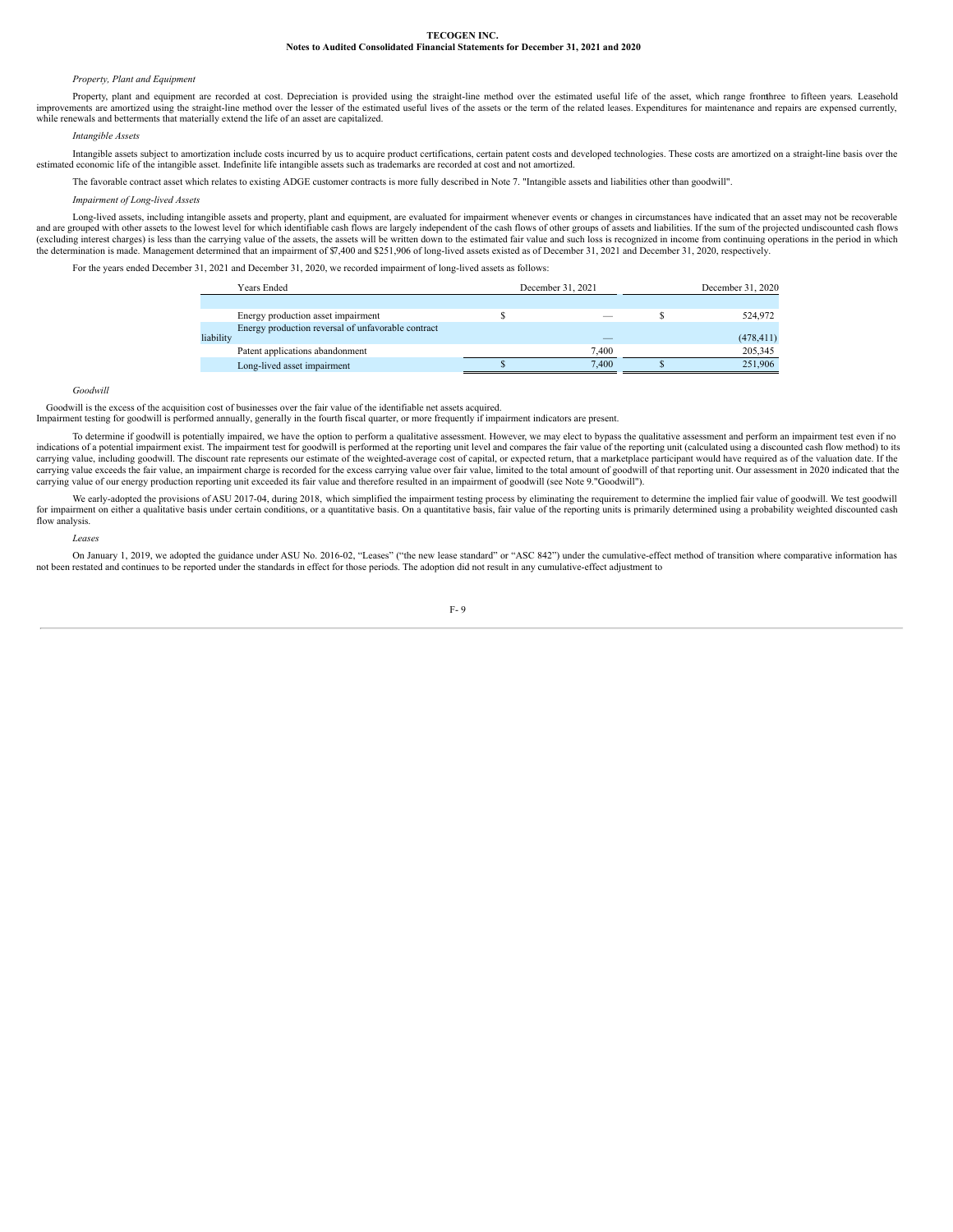beginning retained earnings. We elected certain practical expedients upon adoption and therefore have not reassessed whether any expired or existing contracts contain leases, have not reassessed the lease classification for any expired or existing leases and have not reassessed initial direct costs for any existing leases.

ASC 842 requires lessees to recognize most leases on their balance sheets as a right-of-use ("ROU") asset with a corresponding lease liability. ROU assets represent our right to use an underlying asset for the lease term and lease liabilities represent our obligation to make lease payments arising from the lease. Lease ROU assets and liabilities are recognized at commencement date based on the present value of lease payments over the expected lease term. See Note 13."Leases".

# *Income (loss) per Common Share*

We compute basic income (loss) per share by dividing net income (loss) for the period by the weighted-average number of shares of common stock outstanding during the period. We compute our diluted earnings per common share using the treasury stock method. For purposes of calculating diluted earnings per share, we consider our shares issuable in connection with the convertible debentures, stock options and warrants to be dilutive common stock equivalents when the exercise/conversion price is less than the average market price of our common stock for the period.

#### *Segment Information*

Our operations are comprised of three business segments. Our Products segment designs, manufactures and sells industrial and commercial cogeneration systems as described above. Our Services segment installs and maintains our cogeneration systems. Our Energy Production segment sells energy in the form of electricity, heat, hot water and cooling to our customers under long-term sales agreements.

#### *Income Taxes*

We use the asset and liability method of accounting for income taxes. The current or deferred tax consequences of transactions are measured by applying the provisions of enacted tax laws to determine the amount of taxes payable currently or in future years. Deferred tax assets and liabilities are determined based on the difference between the financial statement and tax bases of assets and liabilities and expected future t consequences of events that have been included in the financial statements or tax returns using enacted tax rates in effect for the years in which the differences are expected to reverse. Under this method, a valuation allowance is used to offset deferred taxes if, based upon the available evidence, it is more likely than not that some or all of the deferred tax assets may not be realized. Management evaluates the recoverability of deferred taxes and the adequacy of the valuation allowance annually.

We have adopted the provisions of the accounting standards relative to accounting for uncertainties in tax positions. These provisions provide guidance on the recognition, derecognition and measurement of potential tax benefits associated with tax positions. We elected to recognize interest and penalties related to income tax matters as a component of income tax expense in the statements of operations. We have analyzed our current tax return compliance positions and determined that no uncertain tax positions have been taken that would require recognition.

With few exceptions, we are no longer subject to possible income tax examinations by federal, state or local taxing authorities for tax years before 2018, with the exception of loss carryforwards in the event they are util utilized.

### *Fair Value of Financial Instruments*

Our financial instruments are cash and cash equivalents, accounts receivable, available-for-sale securities and accounts payable. The recorded values of cash and cash equivalents, accounts receivable and accounts payable approximate their fair values based on their short-term nature. See Note 15. "Fair value measurements".

#### *Revenue Recognition*

Revenue is recognized when performance obligations under the terms of a contract with our customer are satisfied; generally, this occurs with the transfer of control of our products, services and energy production. Revenue is measured as the amount of consideration we expect to receive in exchange for transferring goods or providing services or energy to customers.

Shipping and handling fees billed to customers in a sales transaction are recorded in revenue and shipping and handling costs incurred are recorded in general and administrative expenses. For the years ended<br>December 31, 2 elected to exclude from revenue any value-add sales and other taxes which we collect concurrent with revenue-producing activities. These accounting policy elections are consistent with the manner in which we have historically recorded shipping and handling fees and taxes. Incremental costs incurred by us in obtaining a contract with a customer are negligible, if any, and are expensed ratably in proportion to the related revenue recognized.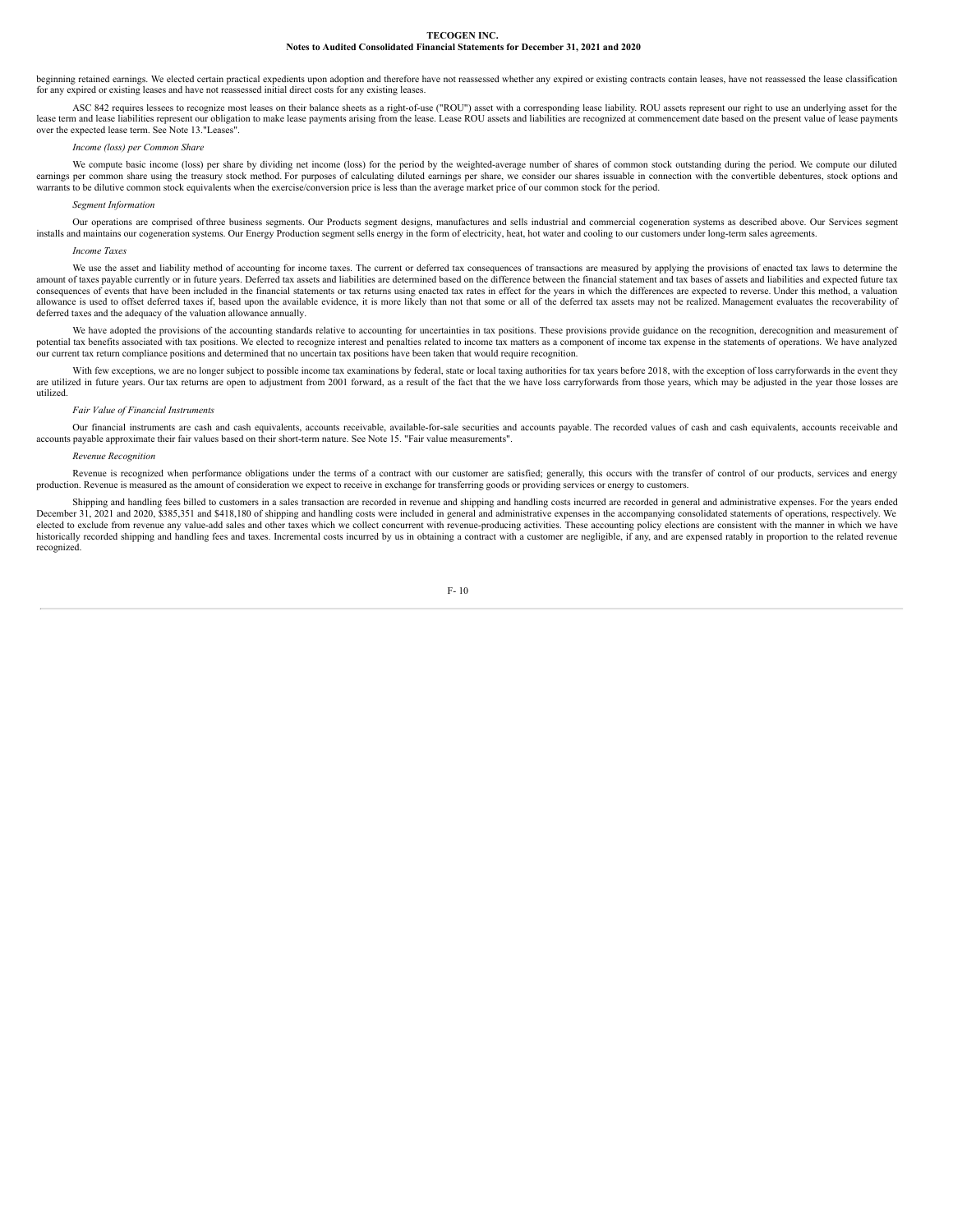# **Disaggregated Revenue**

In general, our business segmentation are aligned according to the nature and economic characteristics of our products and customer relationships and provides meaningful disaggregation of each business segment's results of operations.

The following table further disaggregates our revenue by major source by segment for the years ended December 31, 2021 and 2020.

|            | Year Ended   |   |                          | December 31, 2021 |                          |    |            |  |  |
|------------|--------------|---|--------------------------|-------------------|--------------------------|----|------------|--|--|
|            |              |   | Products and Services    |                   | <b>Energy Production</b> |    | Total      |  |  |
|            | Products     | S | 10,133,329               | \$                | $\overline{\phantom{a}}$ | \$ | 10,133,329 |  |  |
| services   | Installation |   | 938,831                  |                   | _                        |    | 938,831    |  |  |
| services   | Maintenance  |   | 11,586,763               |                   | $\overline{\phantom{a}}$ |    | 11,586,763 |  |  |
| production | Energy       |   | $\overline{\phantom{a}}$ |                   | 1,739,150                |    | 1,739,150  |  |  |
| revenue    | Total        | S | 22,658,923               | \$                | 1,739,150                | \$ | 24,398,073 |  |  |

|            | Year Ended   |   |                       |   | December 31, 2020        |              |            |
|------------|--------------|---|-----------------------|---|--------------------------|--------------|------------|
|            |              |   | Products and Services |   | <b>Energy Production</b> |              | Total      |
|            | Products     |   | 11,466,716            | Ŝ | _                        | \$           | 11,466,716 |
| services   | Installation |   | 4,872,877             |   | __                       |              | 4,872,877  |
| services   | Maintenance  |   | 10,077,805            |   | $\overline{\phantom{a}}$ |              | 10,077,805 |
| production | Energy       |   | _                     |   | 1,837,181                |              | 1,837,181  |
| revenue    | Total        | S | 26,417,398            | S | 1,837,181                | $\mathbf{s}$ | 28,254,579 |

#### **Products Segment**

*Products.* Our Product revenues include cogeneration systems that supply electricity and hot water, chillers that provide air-conditioning and hot water and engineered accessories, which consist of ancillary products and parts necessary to install a cogeneration unit including integration into the customers' existing electrical and mechanical systems. Prior to January 1, 2021, engineered accessories revenue and cost of sales had been reported in our financial statements under Installation Services. Engineered accessories revenue and cost of sales from prior periods have been reclassified to conform with the current year presentation. We refer to the package of engineered accessories and engineering and design services necessary for the customers' installation of a cogeneration unit as light installation services.

We transfer control and generally recognize a sale when we ship a product from our manufacturing facility at which point the customer takes ownership of the product. Payment terms on product sales are generally 30 days.

We recognize revenue in certain circumstances before delivery to the customer has occurred (commonly referred to as bill and hold transactions). We recognize revenue related to such transactions once, among other things, the customer has made a written fixed commitment to purchase the product(s) under normal billing and credit terms, the customer has requested the product(s) be held for future delivery as scheduled and order designated by them, risk of ownership has been assumed by the customer, and the product(s) are tagged as sold and segregated for storage awaiting further direction from the customer. Due to the infrequent nature and duration of bill and hold arrangements, the value associated with custodial storage services is deemed immaterial in the context of the contract and in total, and accordingly, none of the transaction price is allocated to such service.

Depending on the product and terms of the arrangement, we may defer the recognition of a portion of the transaction price received because we have to satisfy a future obligation (e.g., product start-up service). Amounts allocated to product start-up services are recognized as revenue when the start-up service has been completed. We use an observable selling price to determine standalone selling prices where available and either a basis for allocating contract consideration when an observable selling price is not available. Amounts received but not recognized pending completion of performance are recognized as contract liabilities and are recorded as deferred revenue along with deposits by customers.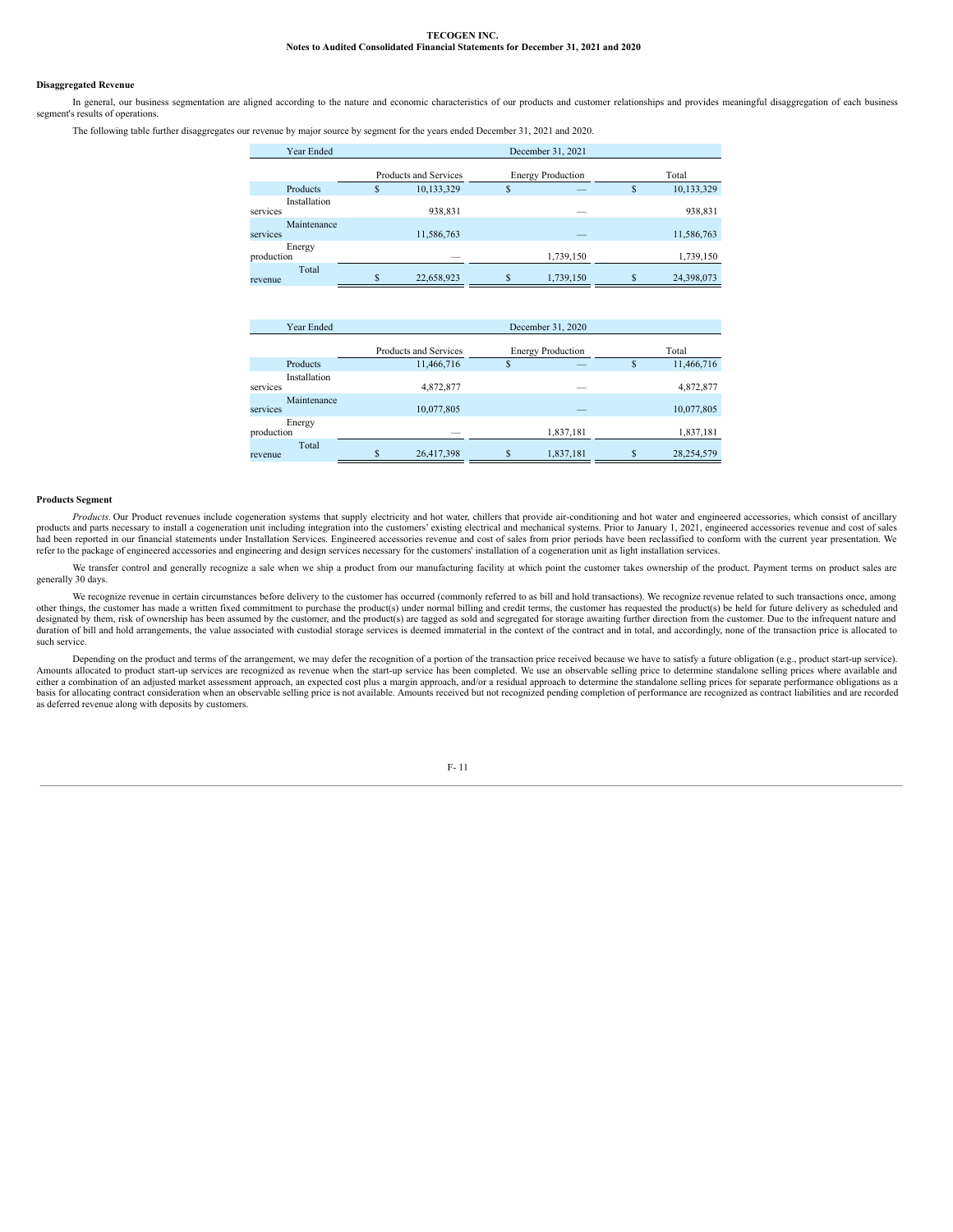# **Services Segment**

*Maintenance Services.* Maintenance services are provided under either long-term maintenance contracts or time and material maintenance contracts. Revenue under time and material maintenance contracts is recognized when the maintenance service is completed. Revenue under long-term maintenance contracts is recognized either ratably over the term of the contract where the contract price is fixed or when the periodic maintenance activities are completed where the invoiced cost to the customer is based on run hours or kilowatts produced in a given period. We use an output method to measure progress towards completion of our performance obligation which results in the recognition of revenue on the basis of a direct measurement of the value to the customer of the services transferred to date relative to the remaining services promised under the contract. We use the practical expedient at ASC 606-10-55-18 of recognizing revenue in an amount equal to the amount we have the right to invoice the customer under the contract. Payment terms for maintenance services are generally 30 days.

*Installation Services.* We provide both complete turnkey installation services which typically include all necessary engineering and design, labor, subcontract labor to install a cogeneration unit including integration into the customers' existing electrical and mechanical systems. Under complete turnkey installation service contracts revenue is recognized over time using the percentage-of-completion method determined on a cost to cost basis. Our performance obligation under such contracts are satisfied progressively over time as enhancements are made to customer owned and controlled properties. We measure progress towards satisfaction of financial metrics of a contract indicate a loss, our policy is to record the entire expected loss as soon as it is known. Contract costs and profit recognized to date under the percentage-of-completion method in excess of billings are recognized as contract assets and are recorded as unbilled revenue. Billings in excess of contract costs and profit are recognized as contract liabilities and are recorded as deferred revenue. Generally billings under complete turnkey installation contracts are made when contractually determined milestones of progress have been achieved, with payment terms generally being 30 days.

# **Energy Production Segment**

*Energy Production.* Revenue from energy contracts is recognized when electricity, heat, hot and/or chilled water is produced by our owned on-site cogeneration systems. Each month we bill the customer and recognize revenue for the various forms of energy delivered, based on meter readings which capture the quantity of the various forms of energy delivered in a given month, under a contractually defined formula which takes into account the current month's cost of energy from the local power utility.

As the various forms of energy delivered by us under energy production contracts are simultaneously delivered and consumed by the customer, our performance obligation under these contracts is considered to be satisfied over time. We use an output method to measure progress towards completion of our performance obligation which results in the recognition of revenue on the basis of a direct measurement of the value to the cust to which we have the right to invoice the customer under the contract. Payment terms on invoices under these contracts are generally 30 days.

#### **Contract Balances**

The timing of revenue recognition, billings and cash collections result in billed accounts receivable, unbilled revenue (contract assets) and deferred revenue, consisting of customer deposits and billings in excess of reve

Revenue recognized during the year ended December 31, 2021 that is included in unbilled revenue is approximately \$06,218. Approximately \$1,078,332 of revenue was billed in this period that had been recognized in previous periods.

Revenue recognized during the year ended December 31, 2021 that was included in deferred revenue at the beginning of the period was approximately \$,731,965.

#### **Remaining Performance Obligations**

Remaining performance obligations related to ASC 606 represent the aggregate transaction price allocated to performance obligations with an original contract term greater than one year, excluding certain maintenance contracts and all energy production contracts where a direct measurement of the value to the customer is used as a method of measuring progress towards completion of our performance obligation. Exclusion of these remaining performance obligations is due in part to the inability to quantify values based on unknown future levels of delivery and in some cases rates used to bill customers. Remaining performance obligations therefore consist of unsatisfied or partially satisfied performance obligations related to fixed price maintenance contracts and installation contracts.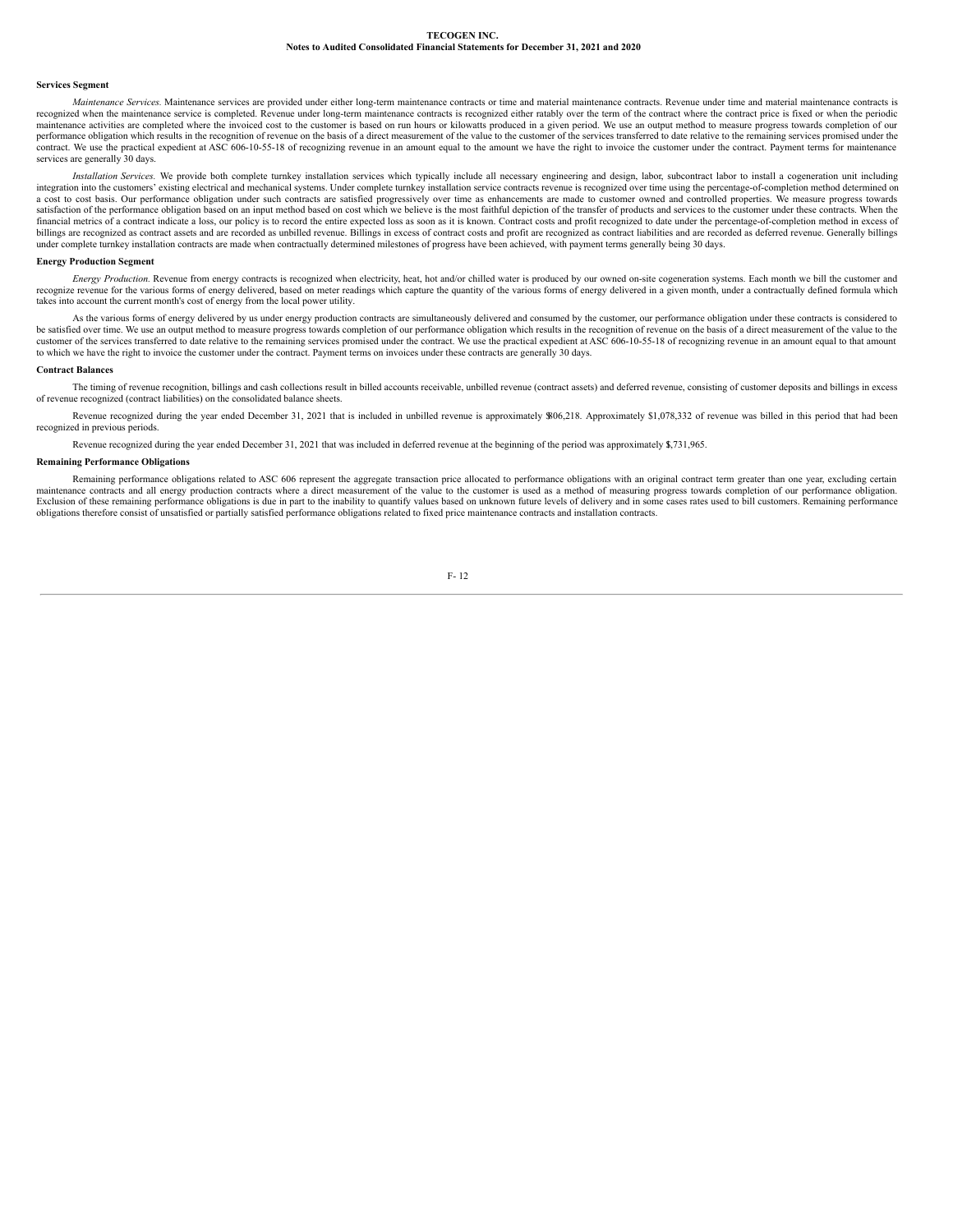# **Notes to Audited Consolidated Financial Statements for December 31, 2021 and 2020**

As of December 31, 2021, the aggregate amount of the transaction price allocated to remaining performance obligations was approximately \$,166,208. We expect to recognize revenue of approximately 93% of the remaining perfor

#### *Advertising Costs*

We expense the costs of advertising as incurred. For the years ended December 31, 2021 and 2020, advertising expense was approximately \$47,000 and \$23,000, respectively.

# *Research and Development Costs*

Research and development expenditures are expensed as incurred. Our total research and development expenditures were approximately \$542,000 and \$767,000 for the years ended December 31, 2021 and 2020, respectively.

#### *Stock-Based Compensation*

Stock-based compensation cost is measured at the grant date, based on the estimated fair value of the award, and is recognized as an expense in the statements of operations over the requisite service period.

The determination of the fair value of share-based payment awards is affected by our stock price. For the awards issued prior to our being publicly traded, we considered the sales price of the Common Stock in private placements to unrelated third parties as a measure of the fair value of its Common Stock.

We utilize actual forfeitures when calculating the expense for the period. Stock-based compensation expense recognized is based on awards that are ultimately expected to vest. We evaluate the assumptions used to value awards regularly and if factors change and different assumptions are employed, stock-based compensation expense may differ significantly from what has been recorded in the past. If there are any modifications or cancellations of the underlying unvested securities, we may be required to accelerate, increase or cancel any remaining unearned stock-based compensation expense.

On January 1, 2020, we adopted Accounting Standards Update No. 2018-07, Improvements to Nonemployee Share-Based Payment Accounting ("ASU 2018-07"), which substantially aligns the share-based payment accounting of non-employee awards with the accounting for employee awards. Upon adoption we re-measured the fair value of non-employee awards. There was no material impact on our consolidated financial statements as a result of the adoption of this guidance.

See Note 14."Stockholders' equity" for a summary of the restricted stock and stock option activity under our stock-based employee compensation plan for the years ended December 31, 2021 and 2020.

# **Significant New Accounting Standards Adopted this Period**

Reference Rate Reform. In March 2020, the FASB issued Accounting Standards Update. 2020-04 (Topic 848), Reference Rate Reform - Facilitation of the Effects of Reference Rate Reform on Financial *Reporting* ("ASU 2020-04"), which provides temporary optional expedients and exceptions to the existing guidance on contract modifications and hedge accounting to ease the financial reporting burdens related to the expected market transition from the London Interbank Offered Rate (LIBOR) and other interbank offered rates to alternative reference rates, such as the Secured Overnight Financing Rate. The standard was effective upon issuance and may generally be applied through December 31, 2022, to any new or amended contracts, hedging relationships, and other transactions that reference LIBOR. The adoption of ASU 2020-04 did not<br>have a material

Simplifying the Accounting for Income Taxes: In December 2019, the FASB issued ASU No. 2019-12 (Topic 740) Income Taxes — Simplifying the Accounting for Income Taxes which enhances and simplifies various aspects related to consolidated financial statements.

#### **Note 3 – Income (loss) per common share:**

Basic and diluted income (loss) per common share for the years endedDecember 31, 2021 and 2020, respectively, was as follows: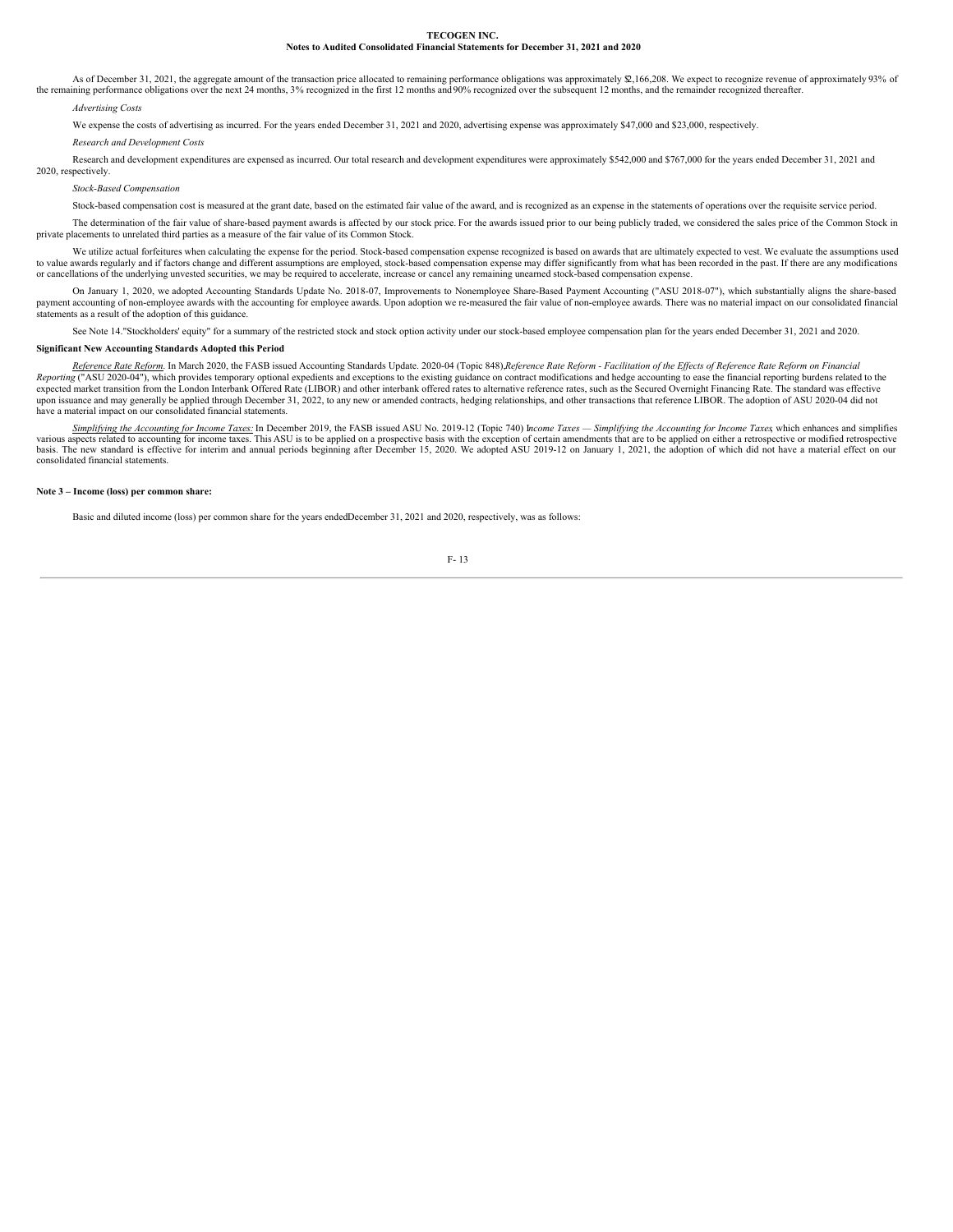|                                                           | 2021       | 2020 |             |  |
|-----------------------------------------------------------|------------|------|-------------|--|
| Numerator:                                                |            |      |             |  |
| Net income (loss) attributable to stockholders            | 3,696,000  |      | (6,150,507) |  |
| Denominator:                                              |            |      |             |  |
| Weighted average shares outstanding - Basic               | 24,850,261 |      | 24,850,258  |  |
| Effect of dilutive securities:                            |            |      |             |  |
| Stock options                                             | 265,257    |      |             |  |
| Weighted average shares outstanding - Diluted             | 25,115,518 |      | 24,850,258  |  |
| Basic income (loss) per share                             | 0.15       |      | (0.25)      |  |
| Diluted income (loss) per share                           | 0.15       |      | (0.25)      |  |
|                                                           |            |      |             |  |
| Anti-dilutive shares underlying stock options outstanding | 931,396    |      | 178.224     |  |

# **Note 4 – Acquisition of American DG Energy Inc.**

On May 18, 2017, we completed our acquisition, by means of a stock-for-stock merger, of 00% of the outstanding common shares of American DG Energy Inc. ("American DG Energy" or "ADGE"), a company which installed, owned, op electricity, hot water, heat and cooling energy under long-term contracts at prices guaranteed to the customer to be below conventional utility rates, by means of a merger of one of our wholly owned subsidiaries with and into ADGE such that ADGE became a wholly owned subsidiary of Tecogen. We acquired ADGE to, among other reasons, expand our product offerings and benefit directly from the long-term contracted revenue streams generated by these installations. We gained control of ADGE on May 18, 2017 by issuing shares of our Common Stock to the prior stockholders of ADGE.

Goodwill of \$13.3 million arising from the acquisition is primarily attributable to the going concern element of ADGE's business, including its assembled workforce and the long-term contractual nature of its business, as well as expected cost synergies from the merger related primarily to the elimination of administrative overhead and duplicative personnel. None of the goodwill recognized is expected to be deductible for income tax purposes.

The favorable contract asset and the unfavorable contract liability, both of which relate to existing customer contracts, and the estimated amortization are more fully described in Note 7. "Intangible assets and liabilities other than goodwill".

### **Note 5. Sale of Energy Producing Assets and Goodwill Impairment**

During the first quarter of 2019, we sold certain energy producing assets, including the associated energy production contracts for total consideration of  $\P$  million.

In connection with the asset sales, we entered into agreements with the purchaser to maintain and operate the assets over the remaining periods of the associated energy production contracts (through August 2033 and January 2034, respectively) in exchange for monthly fees for both maintenance and operation. These agreements contain provisions whereby we have guaranteed to the purchaser a minimum level or threshold of cash flows from the associated energy production contracts. Actual results are compared to the minimum threshold bi-annually and we reimburse any shortfall to the purchaser. To the extent actual results are in excess of the minimum threshold, we are entitled to fifty percent of such excess under the agreements. We received excess payments in both the years ended December 31, 2021 and 2020.

The foregoing agreements also contain provisions whereby we have agreed to make whole the purchaser in the event the counterparty to the energy production contract(s) defaults on or otherwise terminates before the stated e production contract(s) under a similar provision contained in those contracts in respect of early termination. We did not recognize any counterparty contract default costs in the years ended December 31, 2021 and 2020.

We are also responsible under the agreements for site decommissioning costs, if any, in excess of certain threshold amounts by site. Decommissioning of site assets is performed when, if and as requested by the counterparty to the energy production contract upon termination of the energy production contract. We did not recognize any site decommissioning costs in the years ended December 31, 2021 and 2020 .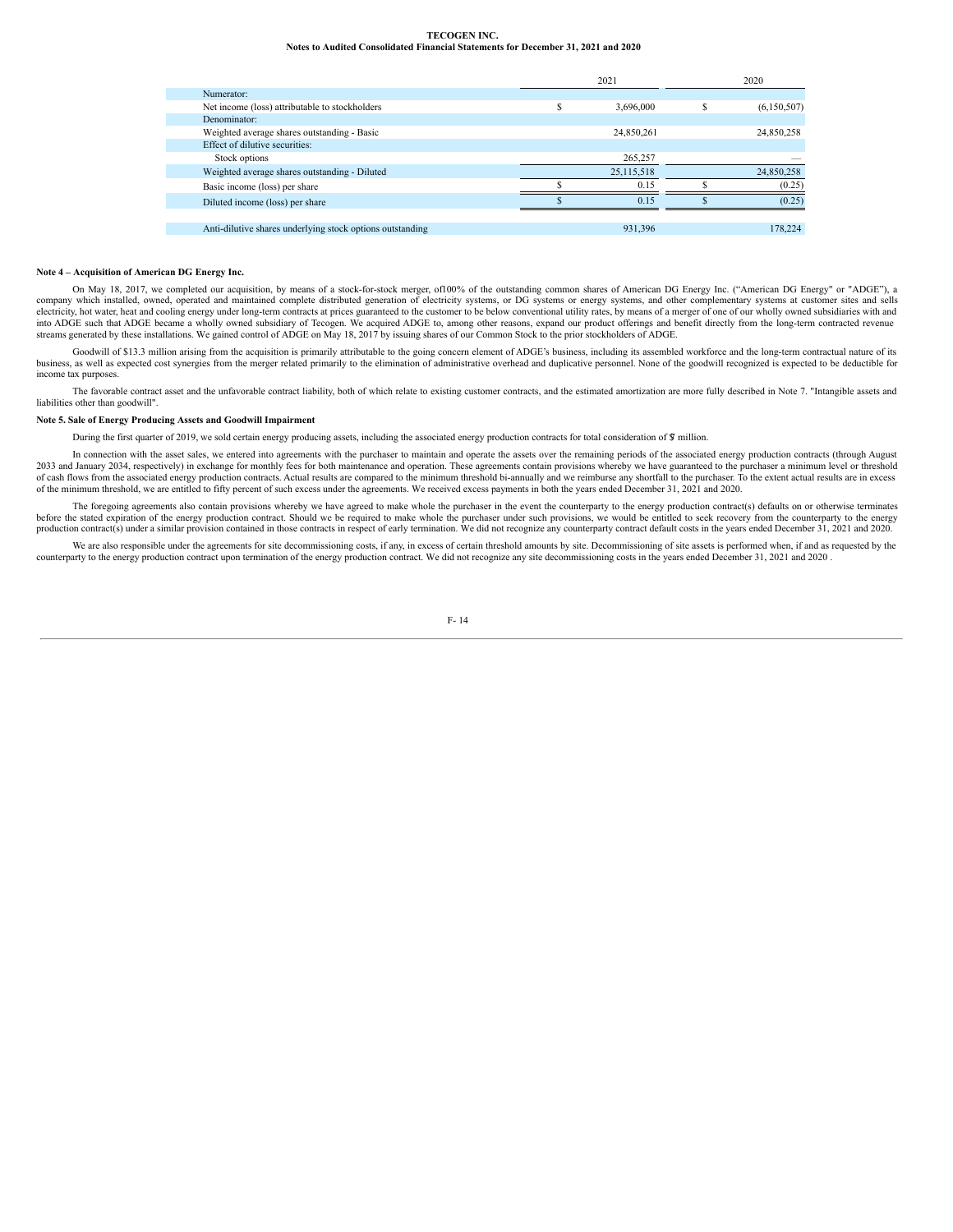# **Note 6 – Inventory**

Inventories at December 31, 2021 and 2020 consisted of the following.

|                    | 2021      |    | 2020      |  |  |
|--------------------|-----------|----|-----------|--|--|
| Raw materials, net | 6.691.991 |    | 5,846,591 |  |  |
| Work-in-process    | 549.802   |    | 329,702   |  |  |
| Finished goods     | 523.196   |    | 992.303   |  |  |
|                    | 7.764.989 | ۰D | 7,168,596 |  |  |

# **Note 7 – Intangible Assets and Liabilities Other Than Goodwill**

We capitalized \$39,691 and \$0 in product certification costs during the years ended December 31, 2021 and 2020, respectively. Also included in intangible assets are legal costs incurred by us to obtain patents for our inte We capitalized \$23,406 and \$43,252 of patent-related costs during the years ended December 31, 2021 and 2020, respectively. We capitalized nothing in trademarks during the years ended December 31, 2021 and 2020, respectively. We capitalized \$0 and \$80,000 in favorable contract obligations in the years ended December 31, 2021 and 2020, respectively.

Intangible assets and liabilities at December 31, 2021 and 2020 consist of the following:

|                                   | December 31, 2021<br>December 31, 2020 |           |              |                             |              |           |              |           |              |                             |    |           |  |
|-----------------------------------|----------------------------------------|-----------|--------------|-----------------------------|--------------|-----------|--------------|-----------|--------------|-----------------------------|----|-----------|--|
| Intangible<br>assets              |                                        | Cost      |              | Accumulated<br>Amortization |              | Net       | Cost         |           |              | Accumulated<br>Amortization |    | Net       |  |
| Product<br>certifications         | S.                                     | 765,850   | $\mathbb{S}$ | (532,676)                   | $\mathbb{S}$ | 233,174   | $\mathbb{S}$ | 726,159   | $\mathbb{S}$ | (478, 357)                  | \$ | 247,802   |  |
| Patents                           |                                        | 871,021   |              | (314,997)                   |              | 556,024   |              | 855,014   |              | (220, 764)                  |    | 634,250   |  |
| Developed<br>technology           |                                        | 240,000   |              | (140,000)                   |              | 100,000   |              | 240,000   |              | (124,000)                   |    | 116,000   |  |
| Trademarks                        |                                        | 26,896    |              | $\overline{\phantom{a}}$    |              | 26,896    |              | 26,896    |              |                             |    | 26,896    |  |
| In process<br>R&D                 |                                        | 263,936   |              | (28, 279)                   |              | 235,657   |              | 263,936   |              |                             |    | 263,936   |  |
| Favorable<br>contract assets      |                                        | 384,465   |              | (355, 193)                  |              | 29,272    |              | 384,465   |              | (313, 031)                  |    | 71,434    |  |
|                                   |                                        | 2,552,168 |              | (1,371,145)                 |              | 1,181,023 |              | 2,496,470 |              | (1, 136, 152)               |    | 1,360,318 |  |
|                                   |                                        |           |              |                             |              |           |              |           |              |                             |    |           |  |
| Intangible<br>liability           |                                        |           |              |                             |              |           |              |           |              |                             |    |           |  |
| Unfavorable<br>contract liability |                                        | 3,056,655 | ъ            | (1,797,149)                 | S.           | 1,259,506 | S            | 2,534,818 | s            | (917, 767)                  | S  | 1,617,051 |  |

The aggregate amortization expense related to intangible assets exclusive of contract related intangibles was \$197,788 and \$113,723 during the years ended December 31, 2021 and 2020, respectively. The net credit to cost of sales related to the amortization of the contract related intangible asset and liability for the years ended December 31, 2021 and 2020 was \$319,084 and \$400,404, respectively. We abandoned certain patent applications and recorded non-cash charges of \$7,400 and \$205,345 as long-lived asset impairment in the consolidated statement of operations for the years ended December 31, 2021 and 2020, respectively.

*Contract Asset and Liability*

The favorable contract asset and unfavorable contract liability in the foregoing table represent the fair value of ADGE's customer contracts (both positive for favorable contracts and negative for unfavorable contracts) which were acquired by us on May 18, 2017 (see Note 4. "Acquisition of American DG Energy Inc."), reduced by those sold during Q1 2019. See Note 5."Sale of Energy Producing Assets and Goodwill Impairment".

During the year ended December 31, 2020, we determined that certain of the ADGE customer contracts terminated due to the customers failure to perform their obligations pursuant to the contractual agreements and accordingly reversed \$478,411 of unfavorable contract liability related to these contacts. The adjustments are included in the consolidated statement of operations for the year ended December 31, 2020, as non-cash benefits within long-lived asset impairment.

Amortization of intangibles including contract related amounts is calculated using the straight line method over the remaining useful life or contract term, which range from approximately 1-11 years, and is charged against cost of sales in the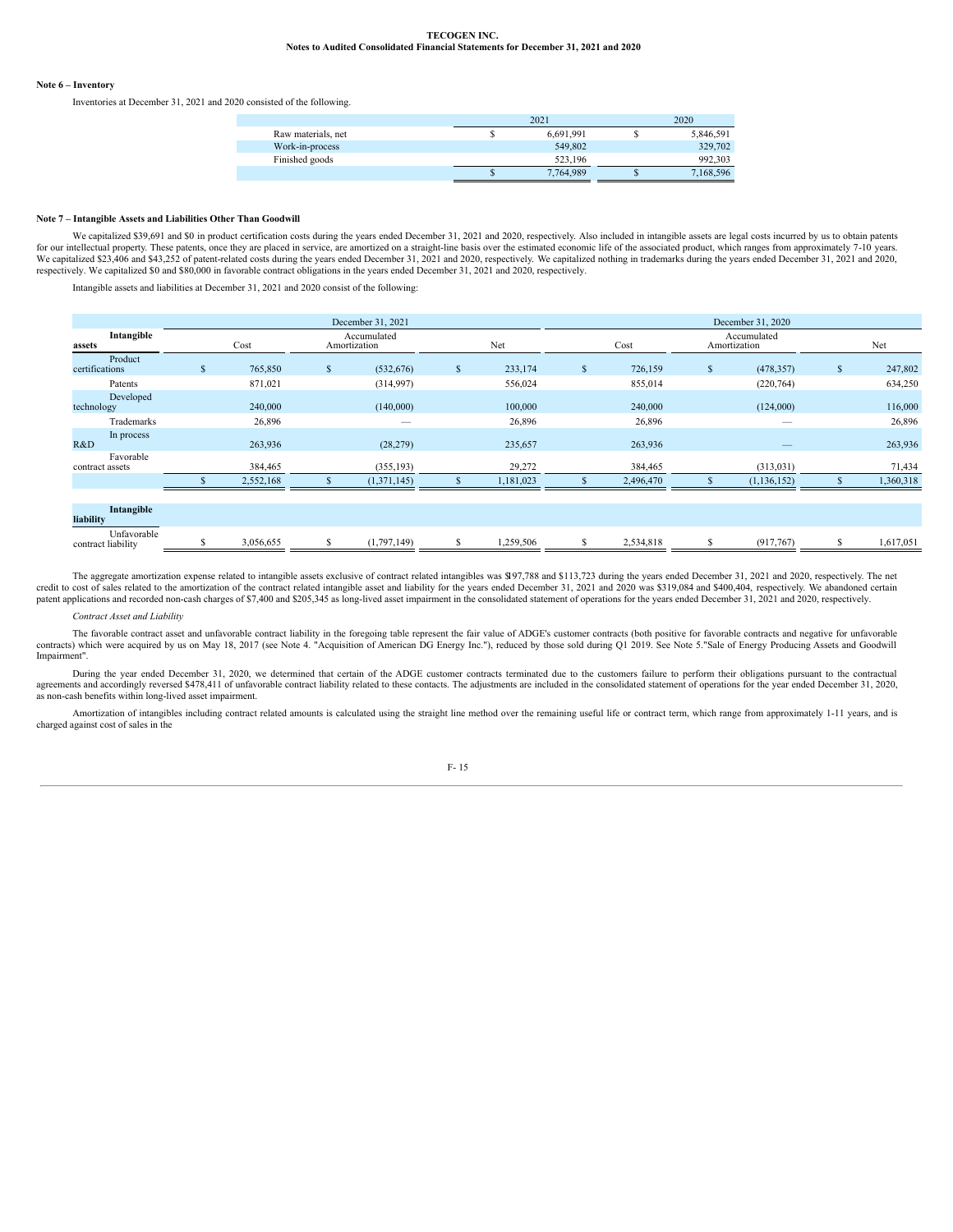accompanying consolidated statement of operations. Aggregate future amortization over the next five years is estimated to be as follows:

|            | intangibles | Non-contract related | Contract related<br>intangibles | Total            |
|------------|-------------|----------------------|---------------------------------|------------------|
| 2022       | \$          | 205,807              | \$<br>(318, 198)                | \$<br>(112,391)  |
| 2023       |             | 198,762              | (253, 372)                      | (54, 610)        |
| 2024       |             | 178,196              | (208, 448)                      | (30, 252)        |
| 2025       |             | 173,624              | (130, 116)                      | 43,508           |
| 2026       |             | 169,484              | (81, 899)                       | 87,585           |
| Thereafter |             | 214,710              | (253, 929)                      | (39,219)         |
|            | Ŝ           | 1.140.583            | \$<br>(1,245,962)               | \$<br>(105, 379) |

**Note 8 – Property, plant and equipment** Property, plant and equipment at December 31, 2021 and 2020 consisted of the following:

|                                                  | <b>Estimated Useful</b><br>Life (in Years) | 2021        | 2020 |             |  |
|--------------------------------------------------|--------------------------------------------|-------------|------|-------------|--|
| Energy systems                                   | $10 - 15$ years                            | 3,556,488   |      | 3,526,514   |  |
| Machinery and equipment                          | $5 - 7$ years                              | 1,463,153   |      | 1,448,024   |  |
| Furniture and fixtures                           | 5 years                                    | 193,698     |      | 193,698     |  |
| Computer software                                | $3 - 5$ years                              | 192,865     |      | 192,865     |  |
| Leasehold improvements                           |                                            | 466,789     |      | 450,792     |  |
|                                                  |                                            | 5,872,993   |      | 5,811,893   |  |
| Less - accumulated depreciation and amortization |                                            | (4,090,049) |      | (3,528,047) |  |
| Net property, plant and equipment                |                                            | 1.782.944   |      | 2,283,846   |  |
|                                                  |                                            |             |      |             |  |

\* Lesser of estimated useful life of asset or lease term

Depreciation and amortization expense on property and equipment for the years ended December 31, 2021 and 2020 was \$591,047 and \$702,113, respectively.

During the year ended December 31, 2020, we determined that certain of the ADGE customer contracts terminated due to the customers failure to perform their obligations pursuant to the contractual agreements and deemed the

During the year ended December 31, 2021 there were no ADGE contract terminations.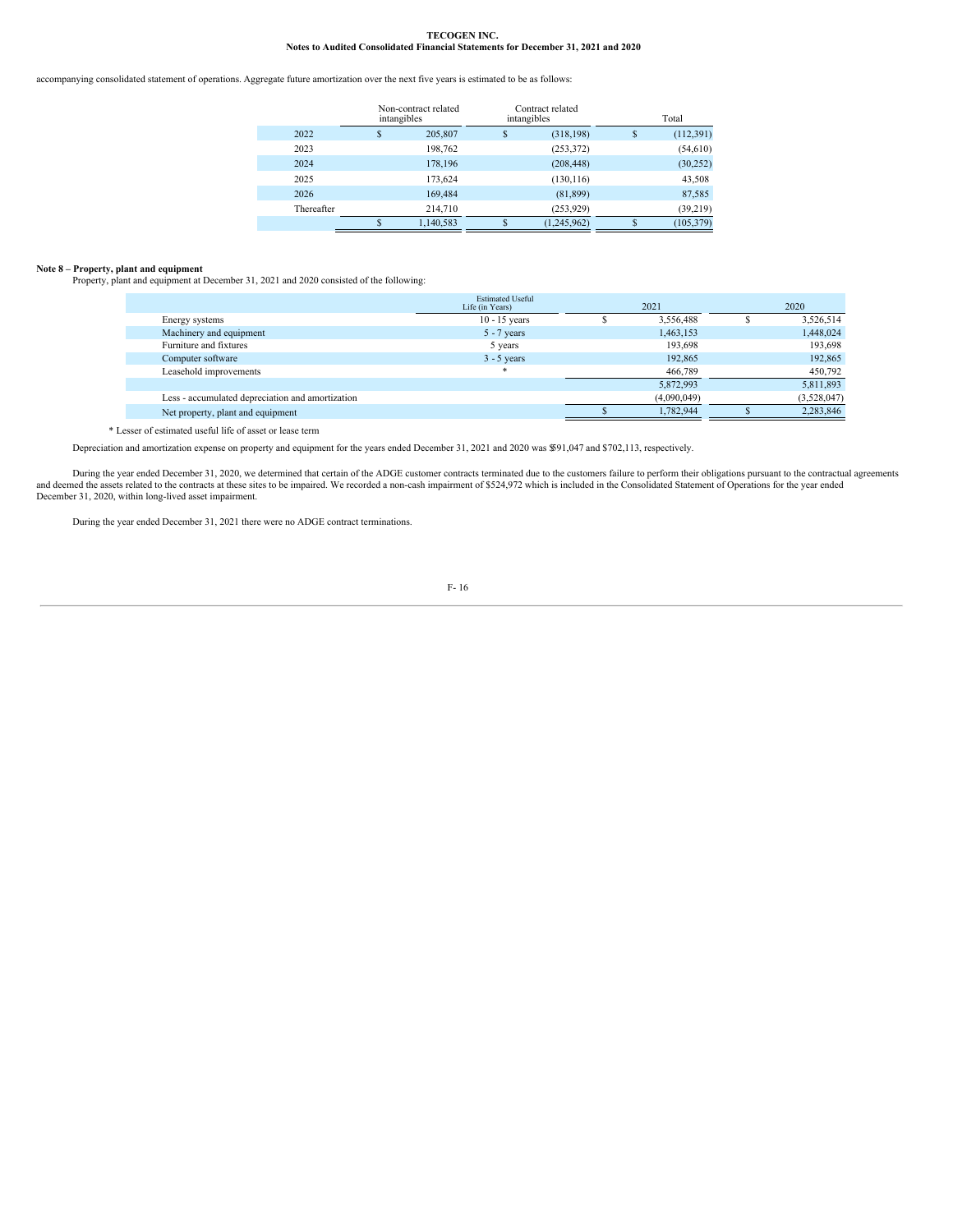# **Notes to Audited Consolidated Financial Statements for December 31, 2021 and 2020**

#### **Note 9 - Goodwill**

Changes in the carrying amount of goodwill by reportable segment during the year was as follows:

|                                 |     | Product and<br>Service   |     | <b>Energy Production</b> | Total         |             |  |
|---------------------------------|-----|--------------------------|-----|--------------------------|---------------|-------------|--|
| Balance at<br>December 31, 2019 | Ŝ   | 40,870                   | Ŝ   | 5,240,997                | \$            | 5,281,867   |  |
| Impairment                      |     | $\overline{\phantom{a}}$ |     | (2,875,711)              |               | (2,875,711) |  |
| Balance at<br>December 31, 2020 | Ŝ   | 40,870                   | Ŝ   | 2,365,286                | \$            | 2,406,156   |  |
| Impairment                      |     |                          |     |                          |               |             |  |
| Balance at<br>December 31, 2021 | \$. | 40,870                   | \$. | 2.365.286                | $\mathcal{S}$ | 2,406,156   |  |

We recorded an impairment loss of \$2,875,711 following the performance of our 2020 annual goodwill impairment test. The impairment loss represented the excess of the carrying value of our energy production business over the estimated fair value based on a discounted cash flow analysis. The impairment recognizes the shortening of remaining contract terms with customers without replacement and without further<br>growth profitability of its various site operations, and a price peak of our common stock on the date of the business combination to which the goodwill relates

We performed a goodwill impairment test at December 31, 2021 and determined that the estimated fair value of the energy production business assets, based on a discounted cash flow analysis, exceeded the carrying value of the assets and did not record a goodwill impairment for the year 2021,

See Note 5. "Sale of Energy Producing Assets and Goodwill Impairment" for further discussion.

#### **Note 10 – Notes Payable**

On April 17, 2020, we obtained an unsecured loan through Webster Bank, N.A. in the amount of \$1,874,200 in connection with the Paycheck Protection Program pursuant to the Coronavirus Aid, Relief, and Economic Security Act (the CARES Act") administered by the United States Small Business Administration (the "SBA").

On January 19, 2021, we received a letter dated January 12, 2021 from Webster Bank, NA confirming that the Paycheck Protection Program Loan to us pursuant to the Coronavirus Aid, Relief, and Economic Recovery Act, as amend as debt extinguishment in accordance with Accounting Standards Update 2020-09, Debt (Topic 470) ("ASU 2020-09") and reported as a separate component of other income (expense), net in our condensed consolidated statement of operations for the year ended December 31, 2021. The loan forgiveness is considered to be nontaxable for both state and federal purposes and has been treated accordingly in our condensed consolidated financial statements.

On February 5, 2021, we obtained a Paycheck Protection Program Second Draw unsecured loan through Webster in the amount of \$1,874,269 in connection with the Paycheck Protection Program pursuant to the CARES Act. The loan is guaranteed by the United States Small Business Administration.

On September 20, 2021, we received a letter dated September 13, 2021 from Webster Bank, NA confirming that the Paycheck Protection Program Second Draw Loan issued to us pursuant to the CARES Act, as amended, in the original principal amount of \$1,874,269 together with accrued interest of \$11,386 was forgiven in full as of September 8, 2021. We have accounted for the loan forgiveness of \$1,885,655 as debt<br>extinguish statement of operations for the year ended December 31, 2021. The loan forgiveness is considered to be nontaxable for both state and federal purposes and has been treated accordingly in our condensed consolidated financial statements.

# **Note 11 – Commitments and contingencies**

*Operating Lease Obligations*

We lease office space and warehouse facilities under various lease agreements which expire through February 2026. Total rent expense for the years ended December 31, 2021 and 2020 amounted to \$02,409 and \$740,577, respectively. See Note 13. "Leases" for further discussion.

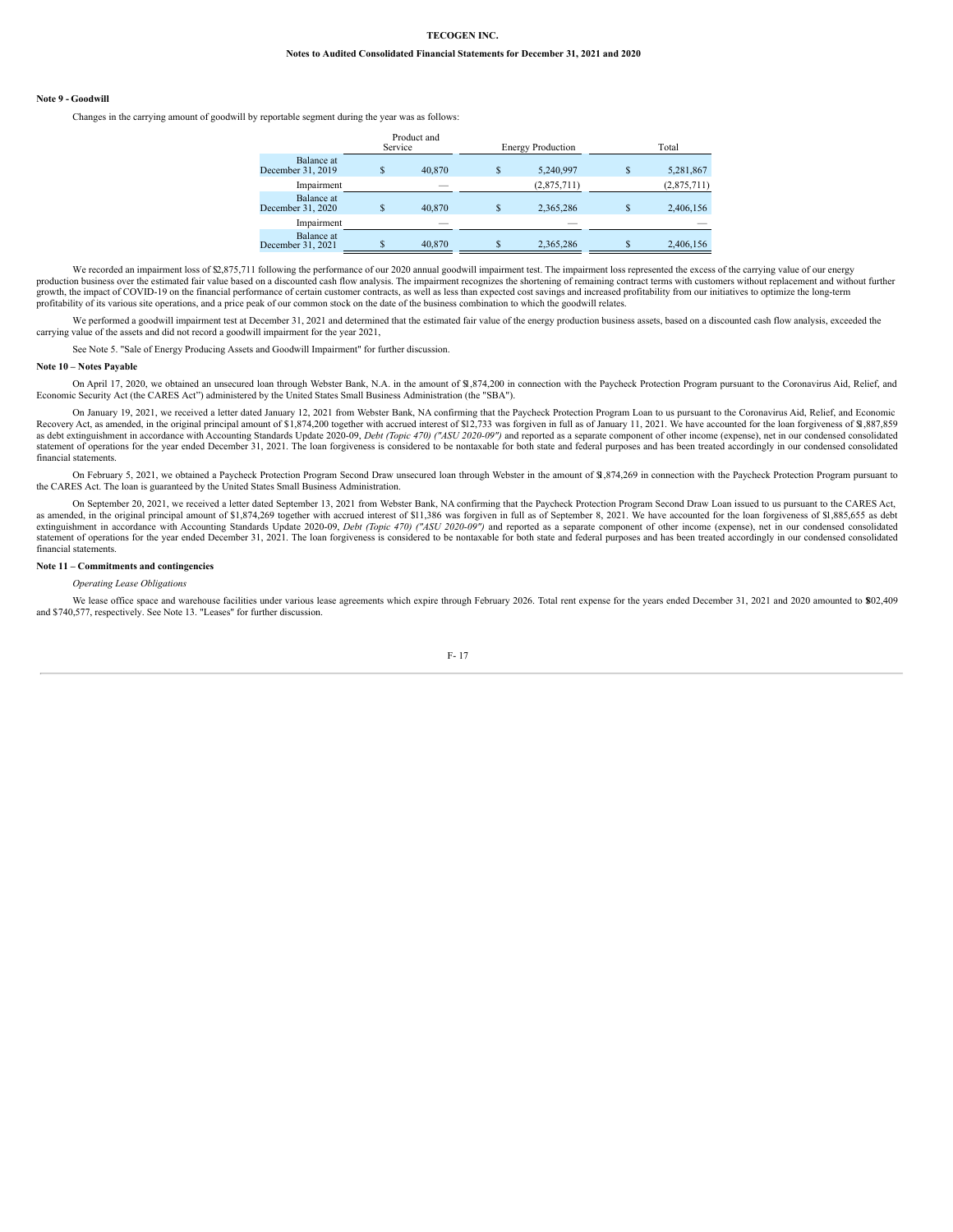# **Notes to Audited Consolidated Financial Statements for December 31, 2021 and 2020**

#### *Guarantees*

We guaranteed certain obligations of a former subsidiary of ADGE, EuroSite Power Inc. These guarantees include a payment performance guarantee in respect of collateralized equipment financing loans, with a remaining principal amount outstanding subject to the guarantee. In October 2021, the loan was paid in full. We have no further obligation to Eurosite Power Inc. under this guarantee.

In connection with the sale of energy producing assets, we made certain guarantees to the purchaser as discussed in Note 6. "Sale of Energy Producing Assets and Goodwill Impairment." On February 16, 2022, we received the excess payment for the year 2021 from the purchaser. Based upon an analysis of these energy producing assets expected future performance, as of December 31, 2021 we do not expect to make any material payments under the guarantee.

# *Change in Control Severance Benefit Plan*

On July 9, 2020, our compensation committee of the board of directors adopted the Tecogen Inc. Change in Control Severance Benefit Plan ("Plan"). The Plan provides for up to12 months of severance benefits for certain of our key management employees who are selected as plan participants by the plan administrator and who have executed a Change in Control Severance Benefit Plan Participation Notice. On July 9, 2020, Robert A. Panora, our President and Chief Operating Officer, and John K. Whiting, IV, our General Counsel and Secretary, were each designated as participants in the Plan, and on July 20, 2020, effective as of July 15, 2020, Mr. Benjamin M. Locke was identified as a participant in the plan.

Under the Plan, upon the occurrence of certain termination events following a change in control of the Company, the executive participants would receive cash severance payments equal to 12 months' salary and bonus payments, continuation of certain health benefits, the acceleration of bonus awards, and immediate vesting of outstanding unvested options (including performance options) to acquire our common stock. The severance payments are required to be paid in a single lump sum. The Plan has a term of three years and will automatically extend for successive additional one-year terms unless we provide written notice at leastsix months in advance of a then current term.

An executive will be entitled to severance under the Plan only if there has been a "Change in Control" of the Company and the termination of employment or service occurs during the period that ishree months prior to and 18 months following a change in control of the Company. Also, a participant's employment with the Company must be terminated by a participant for "Good Reason" or be an "Involuntary Termination<br>Without Cause" non-revocation of claims in favor of the Company and certain confidentiality, non-compete, non-solicitation, and non-disparagement covenants during and following termination of employment. The Plan will be administered by the compensation committee of the board of directors (or by the full board of directors or such other committee as the board may designate).

# **Note 12 – Product warranty**

We reserve an estimate of our exposure to warranty claims based on both current and historical product sales data and warranty costs incurred. The majority of our products are sold with a one-year warranty. We assesses the adequacy of our recorded warranty liability periodically and adjust the reserve as necessary. The warranty liability is included in accrued expenses on the accompanying consolidated balance sheets.

Changes in our warranty reserve were as follows:

| Warranty reserve, December 31, 2019 | 205,300    |
|-------------------------------------|------------|
| Warranty provision for units sold   | 185,696    |
| Costs of warranty incurred          | (226, 196) |
| Warranty reserve, December 31, 2020 | 164,800    |
| Warranty provision for units sold   | 119,752    |
| Costs of warranty incurred          | (119, 752) |
| Warranty reserve, December 31, 2021 | 164,800    |

# **Note 13 – Leases**

On January 1, 2019, we adopted the guidance under ASU No. 2016-02, "Leases" ("ASC 842").

Our leases principally consist of operating leases related to our corporate office, field offices, and our research, manufacturing and storage facilities. Our lease terms do not include options to extend or terminate the lease until we are reasonably certain that we will exercise that option.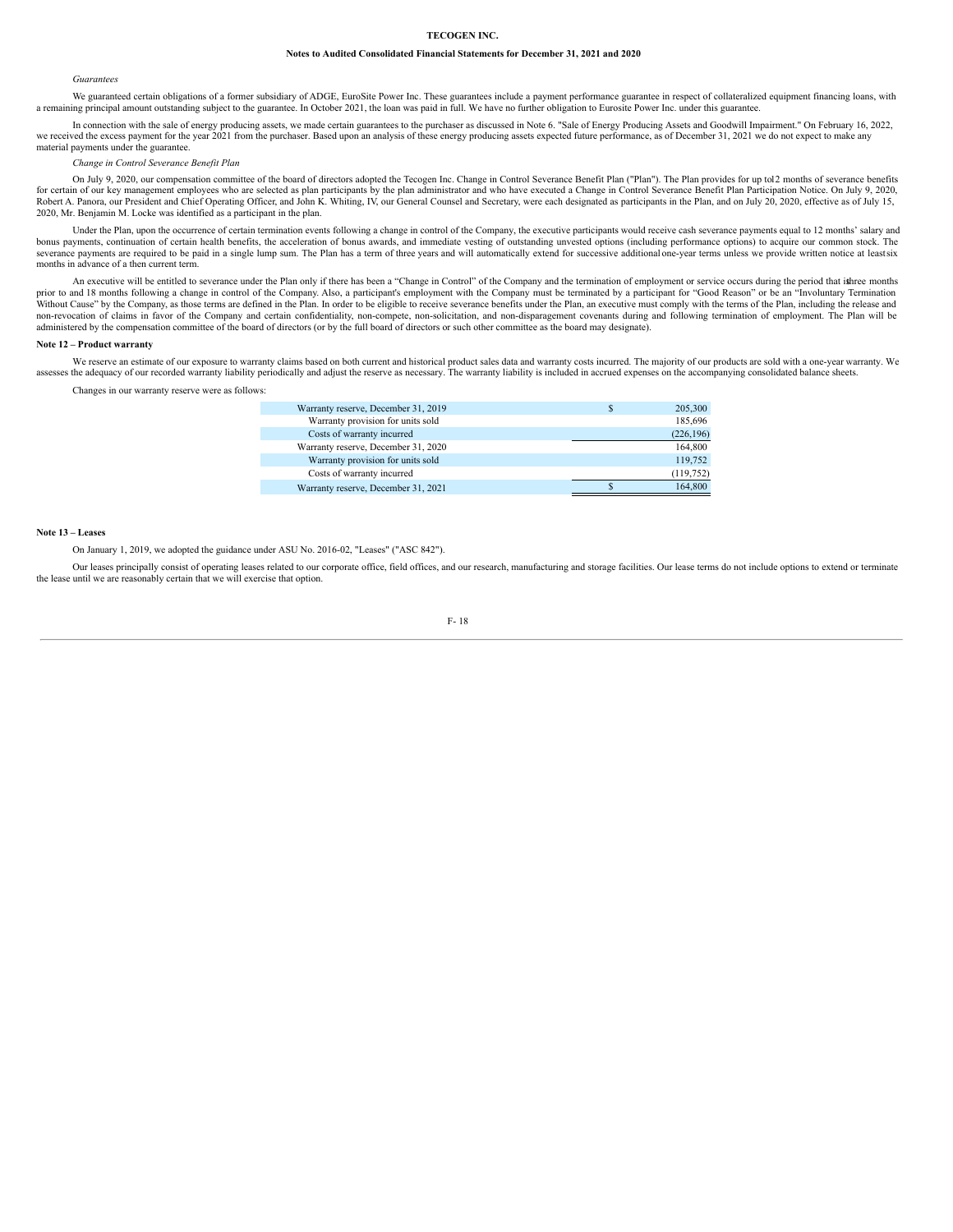# **Notes to Audited Consolidated Financial Statements for December 31, 2021 and 2020**

Some of our lease arrangements contain lease components (e.g. minimum rent payments) and non-lease components (e.g. maintenance, labor charges, etc.). We account for each component separately based on the estimated standalone price of each component.

Operating leases are included in Right-of-use assets, Lease obligations, current and Lease obligations, long term on the consolidated balance sheets. These assets and liabilities are recognized at the commencement date based on the present value of remaining lease payments over the lease term using an incremental borrowing rate consistent with the lease terms or implicit rates, when readily determinable. Short-<br>term ope

Lease expense for operating leases, which principally consists of fixed payments for base rent, is recognized on a straight-line basis over the lease term. Lease expense for the years ended December 31, 2021 and 2020 was \$802,409 and \$740,577, respectively.

Supplemental information related to operating leases for the years ended December 31, 2021 and 2020 was as follows:

|                                                                                        | December 31, 2021 |      | December 31, 2020 |               |  |  |  |
|----------------------------------------------------------------------------------------|-------------------|------|-------------------|---------------|--|--|--|
| Cash paid for amounts<br>included in the measurement of<br>operating lease liabilities | 715,639           | S.   | 650,194           |               |  |  |  |
| Right-of-use assets<br>obtained in exchange for operating<br>lease liabilities         | 825,848           | S    | 93.087            |               |  |  |  |
| Weighted-average<br>remaining lease term - operating<br>leases                         | 4.0 Years         |      |                   | 3.3 Years     |  |  |  |
| Weighted-average discount<br>rate - operating leases                                   | 6.0               | $\%$ | 6.0               | $\frac{0}{0}$ |  |  |  |

Supplemental balance sheet information related to operating leases for the years ended December 31, 2021 and 2020 was as follows:

|                                      | December 31, 2021 | December 31, 2020 |           |  |
|--------------------------------------|-------------------|-------------------|-----------|--|
| Operating leases                     |                   |                   |           |  |
| Right-of-use assets                  | 1.869.210         |                   | 1,632,574 |  |
|                                      |                   |                   |           |  |
| Operating lease liability, current   | 641,002           |                   | 506,514   |  |
| Operating lease liability, long-term | 1,315,275         |                   | 1,222,492 |  |
| Total operating lease liability      | 1,956,277         |                   | 1,729,006 |  |

Future minimum lease commitments under non-cancellable operating leases as of December 31, 2021 were as follows:

|                        |   | <b>Operating Leases</b> |
|------------------------|---|-------------------------|
| 2022                   | S | 733,693                 |
| 2023                   |   | 744,981                 |
| 2024                   |   | 298,980                 |
| 2025                   |   | 108,762                 |
| 2026                   |   | 102,978                 |
| Thereafter             |   | 228,150                 |
| Total lease payments   |   | 2,217,544               |
| Less: imputed interest |   | 261,267                 |
| Total                  |   | 1,956,277               |

**Note 14 – Stockholders' equity**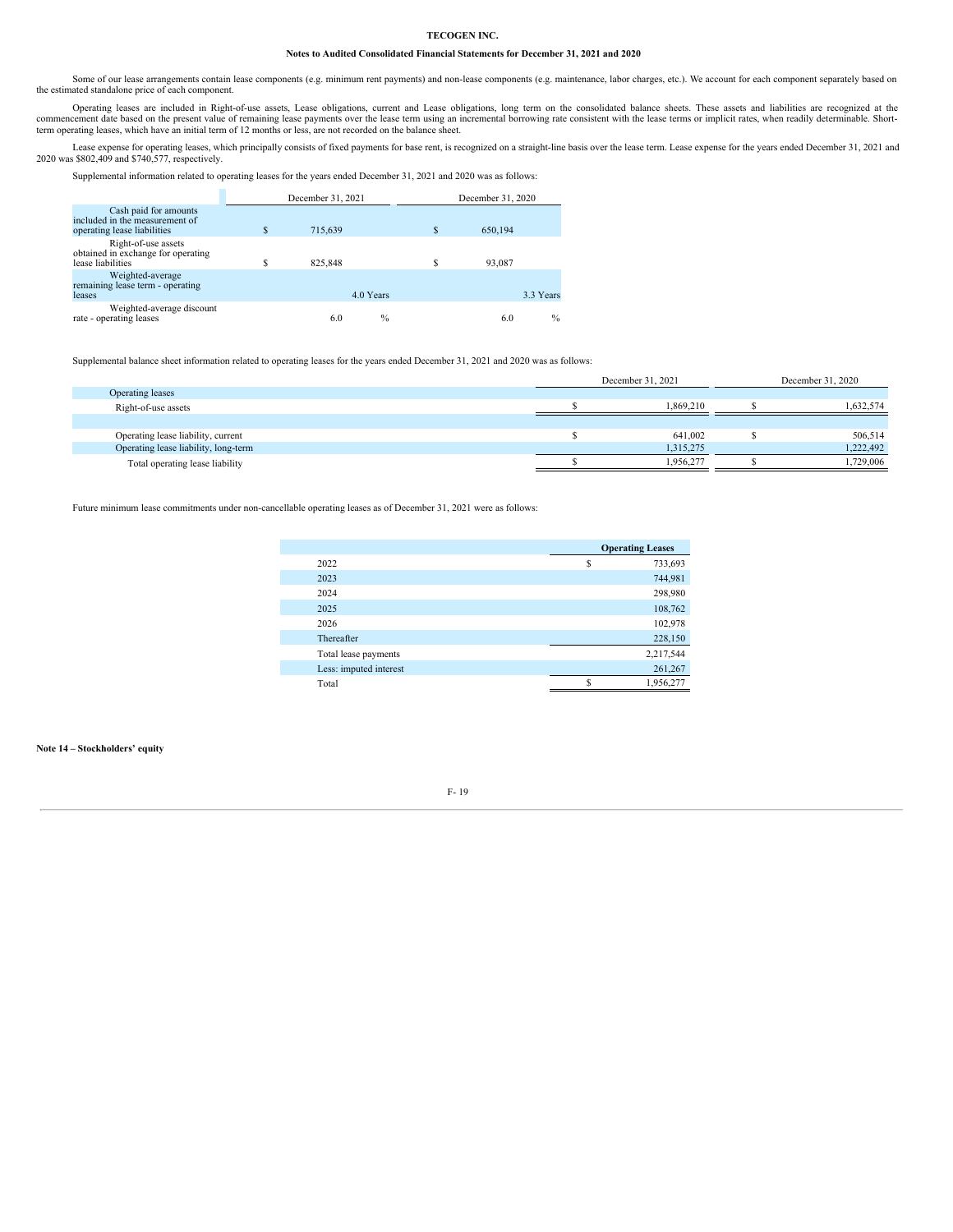# **Notes to Audited Consolidated Financial Statements for December 31, 2021 and 2020**

#### *Common Stock*

The holders of our Common Stock have the right to vote their interest on a per share basis. At December 31, 2021 and 2020, there were 24,850,261 and 24,850,261 shares of our Common Stock outstanding. respectively.

#### *Preferred Stock*

On February 13, 2013, we authorized10 million shares of preferred stock. As of December 31, 2021, no preferred shares were issued or outstanding.

# *Stock-Based Compensation*

We adopted the 2006 Stock Option and Incentive Plan (the "Plan"), under which the board of directors may grant incentive or non-qualified stock options and stock grants to key employees, directors, advisors and our consultants. The Plan was amended at various dates by the Board of Directors to increase the reserved shares of common stock issuable under the Plan to 3,838,750 as of December 31, 2021, and in June 2017 stockholders approved an amendment to extend the termination date of the Plan to January 1, 2026 and to ratify all of our option grants issued after January 1, 2016 (the "Amended Plan").

Stock options vest based upon the terms within the individual option grants, with an acceleration of the unvested portion of such options upon a change in control event, as defined in the Amended Plan. The options are not transferable except by will or domestic relations order. The option price per share under the Amended Plan cannot be less than the fair market value of the underlying shares on the date of the grant. The number of shares remaining available for future issuance under the Amended Plan as of December 31, 2021 and 2020 was 764,768 and 1,022,768, respectively.

In 2021, we granted nonqualified options to purchase an aggregate of258,000 shares of common stock at \$1.75 per share to certain officers and employees. These options have a vesting schedule offour years and expire in ten years. The fair value of the options issued in 2021 was \$166,474. The weighted-average grant date fair value of stock options granted during 2021 was \$0.65 per share.

During 2020, we granted nonqualified options to purchase an aggregate of 1,440,000 shares of common stock for between \$0.71 and \$0.78 per share to certain employees and a director. These options have a vesting schedule of and could require changes to the vesting in future periods. The fair value of the options issued in 2020 was \$404,460. The weighted-average grant date fair value of stock options granted during 2020 was \$0.28 per share.

In 2021 and 2020, option holders exercised0 and 1,000 options, respectively, with an aggregate intrinsic value of \$0 and \$20, respectively.

Stock option activity for the year ended December 31, 2021 was as follows:

| <b>Common Stock Options</b>                    | Number of<br>Options | Exercise<br>Price<br>Per<br>Share           | Weighted<br>Average<br>Exercise<br>Price | Weighted<br>Average<br>Remaining<br>Life | Aggregate<br>Intrinsic<br>Value |
|------------------------------------------------|----------------------|---------------------------------------------|------------------------------------------|------------------------------------------|---------------------------------|
| Outstanding, December 31, 2020                 | 2,496,242            | \$10.33<br>0.71                             | 1.94                                     | $7.37$ years $\$                         | 731,744                         |
| Granted                                        | 258,000              | \$1.75                                      | 1.75                                     |                                          |                                 |
| Exercised                                      | --                   |                                             |                                          |                                          |                                 |
| Canceled and forfeited                         | (367, 400)           | $-$ \$4.50<br>0.08                          | 2.70                                     |                                          |                                 |
| Outstanding, December 31, 2021                 | 2,386,842            | \$10.33<br>0.71<br>$\overline{\phantom{a}}$ | 1.81                                     | 7.56 years                               | 697,935                         |
| Exercisable, December 31, 2021                 | 719,633              |                                             | 3.53                                     |                                          | 71,785                          |
| Vested and expected to vest, December 31, 2021 | 2,136,731            |                                             | 1.89                                     |                                          | 604,012                         |

We used a forfeiture rate of 15% to calculate the expected to vest shares in the table above. We use the Black-Scholes option pricing model to determine the fair value of stock options granted. Use of a valuation model requires management to make certain assumptions with respect to selected model inputs. Expected volatility was calculated based on the average volatility of four comparable publicly traded companies. The average expe an expected life for stock options. We use a single weighted-average expected life to value option awards and recognize compensation on a straight-line basis over the requisite service period for each separately vesting an portion of the awards. The risk-free interest rate is based on U.S. Treasury zero-coupon issues with a remaining term which approximates the expected life assumed at the date of grant.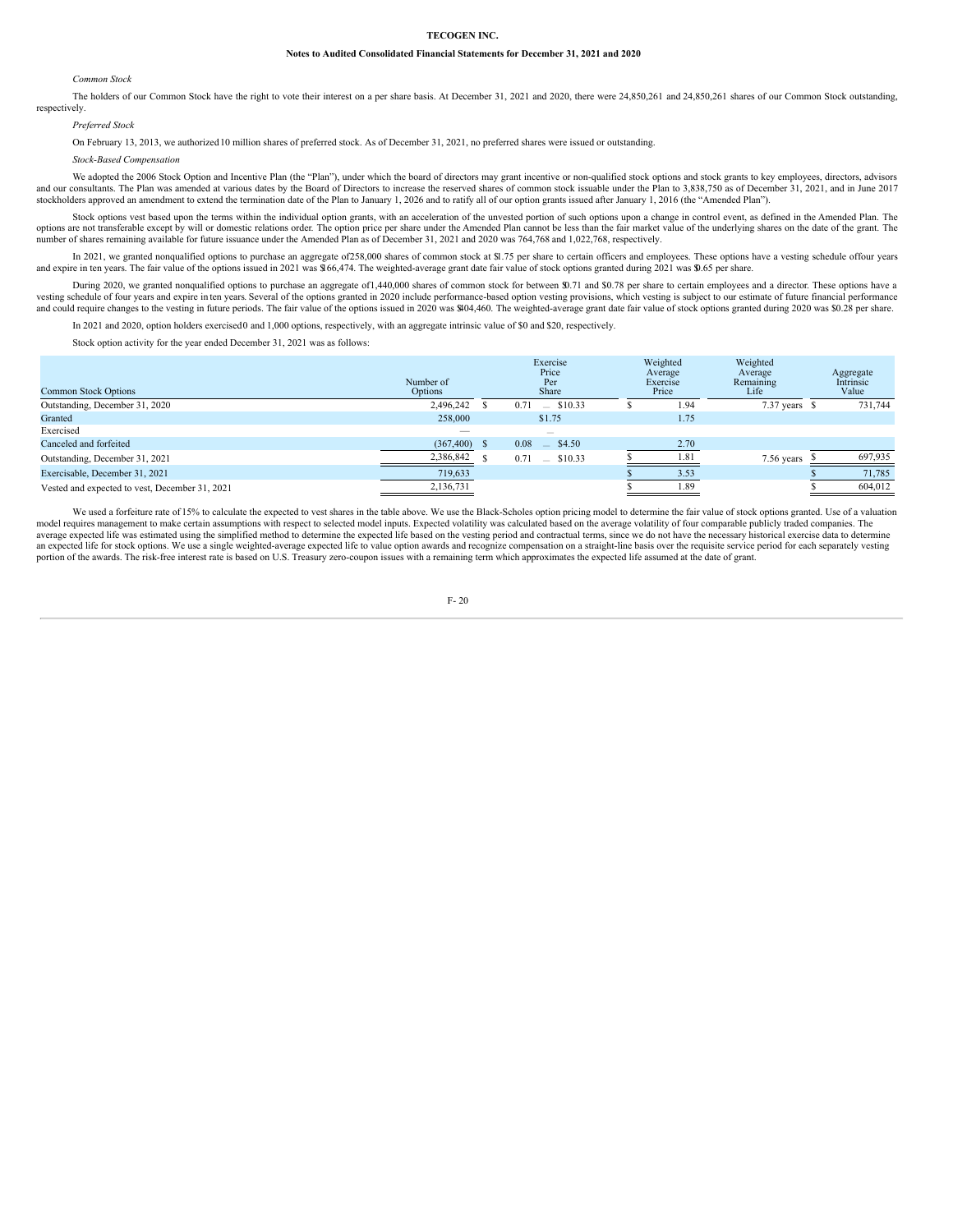# **Notes to Audited Consolidated Financial Statements for December 31, 2021 and 2020**

The weighted average assumptions used in the Black-Scholes option pricing model for options granted in 2021 and 2020 are as follows:

| Stock option awards:       | 2021         | 2020         |
|----------------------------|--------------|--------------|
| Expected life              | $6.25$ vears | $6.25$ years |
| Risk-free interest rate    | 1.09%        | 0.41%        |
| <b>Expected volatility</b> | 35.86%       | 40.10%       |

During the years ended December 31, 2021 and 2020, we recognized stock-based compensation expense of \$202,431 and \$163,464, respectively, related to the issuance of stock options. No tax benefit was recognized related to the stock-based compensation expense recorded during either of the years. At December 31, 2021 and 2020, the total compensation cost related to unvested stock option awards not yet recognized is \$470,063 and \$340,503, respectively. This amount will be recognized over a weighted average period of 1.99 years.

#### **Note 15 – Fair value measurements**

The fair value topic of the FASB Accounting Standards Codification defines fair value as the exchange price that would be received for an asset or paid to transfer a liability (an exit price) in the principal or most advantageous market for the asset or liability in an orderly transaction between market participants on the measurement date. The accounting guidance also establishes a fair value hierarchy which requires an entity to

Level 1 - Unadjusted quoted prices in active markets for identical assets or liabilities. We currently do not have any Level 1 financial assets or liabilities.

Level 2 - Observable inputs other than quoted prices included in Level 1. Level 2 inputs include quoted prices for identical assets or liabilities in non-active markets, quoted prices for similar assets or liabilities in active markets and inputs other than quoted prices that are observable for substantially the full term of the asset or liability.

Level 3 - Unobservable inputs reflecting management's own assumptions about the input used in pricing the asset or liability. We currently do not have any Level 3 financial assets or liabilities.

The following table presents the asset reported in the consolidated balance sheet measured at its fair value on a recurring basis as of December 31, 2021 and 2020 by level within the fair value hierarchy.

|                                            |    |         | in active markets for<br>identical assets | Quoted prices |    | Significant other<br>observable inputs | unobservable inputs | Significant |                     |
|--------------------------------------------|----|---------|-------------------------------------------|---------------|----|----------------------------------------|---------------------|-------------|---------------------|
|                                            |    | Total   |                                           | Level 1       |    | Level 2                                |                     | Level 3     | <b>Total losses</b> |
| December<br>31, 2021                       |    |         |                                           |               |    |                                        |                     |             |                     |
| Recurring fair<br>value measurements       |    |         |                                           |               |    |                                        |                     |             |                     |
| Available-<br>for-sale equity securities   |    |         |                                           |               |    |                                        |                     |             |                     |
| EuroSite<br>Power Inc.                     | \$ | 74,995  | s                                         |               | S  | 74,995                                 | \$                  |             | \$<br>(37, 497)     |
| Total recurring<br>fair value measurements | \$ | 74,995  | \$                                        |               | \$ | 74,995                                 | \$                  |             | \$<br>(37, 497)     |
| <b>December</b><br>31, 2020                |    |         |                                           |               |    |                                        |                     |             |                     |
| Recurring fair<br>value measurements       |    |         |                                           |               |    |                                        |                     |             |                     |
| Available-<br>for-sale equity securities   |    |         |                                           |               |    |                                        |                     |             |                     |
| EuroSite<br>Power Inc.                     | \$ | 118,084 | S                                         |               | \$ | 118,084                                | \$                  |             | \$<br>(98, 403)     |
| Total recurring<br>fair value measurements | Ŝ  | 118,084 | S                                         |               | \$ | 118,084                                | \$                  |             | \$<br>(98, 403)     |

We utilize a Level 2 category fair value measurement to value its investment in EuroSite Power Inc. as an available-for-sale security at period end. That measurement is equal to the quoted market closing price at period en

The following table summarizes changes in Level 2 assets which are comprised of marketable equity securities for the years ended December 31, 2021 and 2020: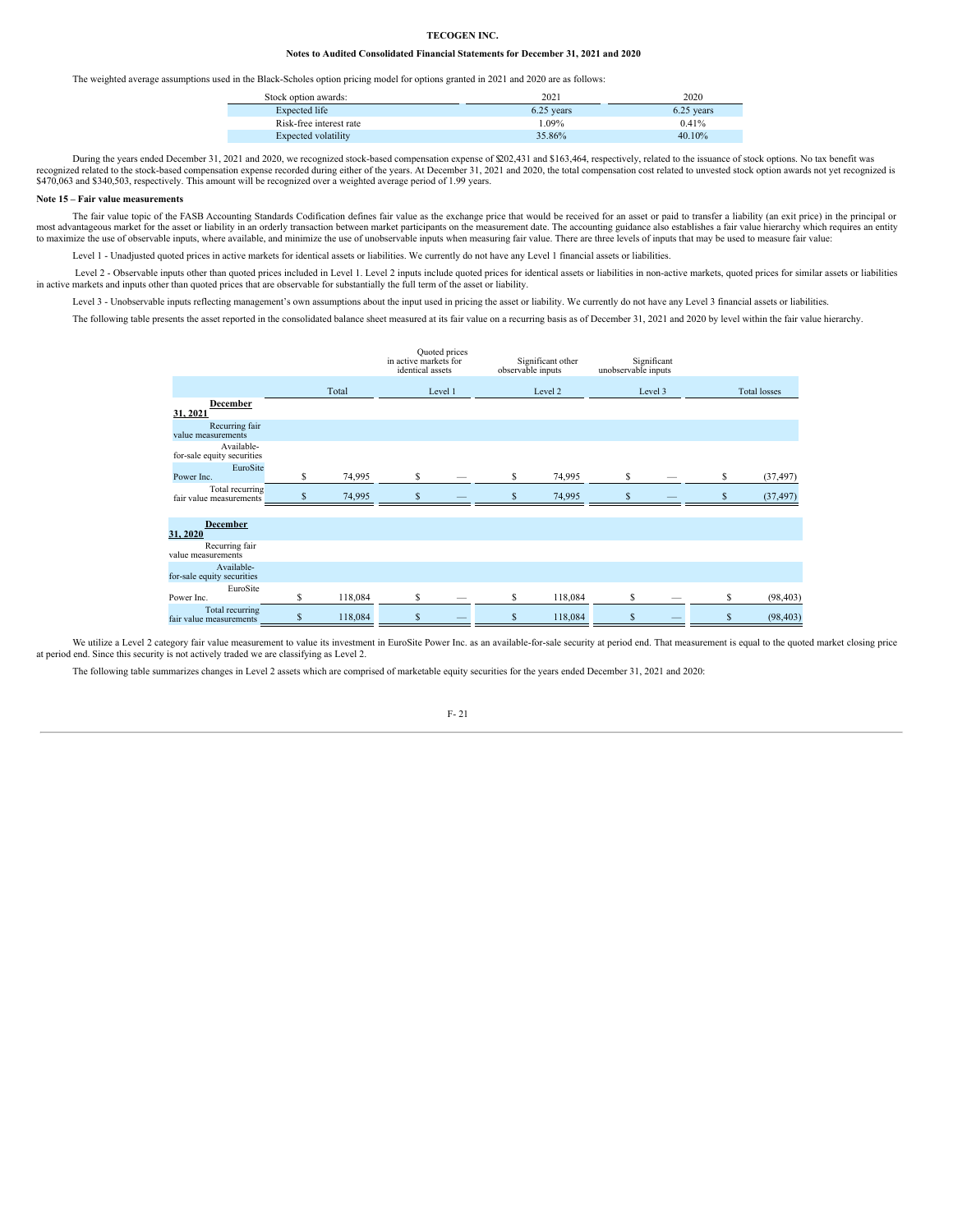# **Notes to Audited Consolidated Financial Statements for December 31, 2021 and 2020**

| Fair value at December 31, 2019 | 216,487   |
|---------------------------------|-----------|
| Unrealized loss                 | (98, 403) |
| Fair value at December 31, 2020 | 118,084   |
|                                 |           |
| Fair value at December 31, 2020 | 118,084   |
| Sale of 93,187 shares           | (5, 592)  |
| Unrealized loss                 | (37, 497) |
| Fair value at December 31, 2021 | 74,995    |
|                                 |           |

# **Note 16 – Retirement plans**

We have a defined contribution retirement plan (the "Plan"), which qualifies under Section 401(k) of the Internal Revenue Code (IRC). Under the Plan, employees meeting certain requirements may elect to contribute a percent

# **Note 17 – Segments**

As of December 31, 2021, we were organized intothree operating segments through which senior management evaluates our business. These segments, as described in more detail in Note 1, are organized around the products and services provided to customers and represent our reportable segments. Prior to the acquisition of ADGE (see Note 4. "Acquisition of American DG Energy Inc."), our operations consisted of a<br>single se

|         |                                 |             | <b>Products and Services</b> |                         | <b>Energy Production</b> |    | Corporate, other<br>and elimination (1) |    | Total      |
|---------|---------------------------------|-------------|------------------------------|-------------------------|--------------------------|----|-----------------------------------------|----|------------|
|         | Year ended<br>December 31, 2021 |             |                              |                         |                          |    |                                         |    |            |
|         | Revenue -<br>external customers | $\mathbf S$ | 22,658,923                   | $\mathbb{S}$            | 1,739,150                | S. |                                         | \$ | 24,398,073 |
| revenue | Intersegment                    |             | 321,618                      |                         |                          |    | (321, 618)                              |    |            |
| revenue | Total                           | \$          | 22,980,541                   | S                       | 1,739,150                | S  | (321, 618)                              |    | 24,398,073 |
|         | Gross profit                    | \$          | 10,922,924                   | S                       | 664,729                  | Ś  |                                         | S  | 11,587,653 |
| assets  | Identifiable                    | \$          | 28, 264, 287                 |                         | 4,097,935                | S  |                                         |    | 32,362,222 |
|         |                                 |             |                              |                         |                          |    |                                         |    |            |
|         | Year ended<br>December 31, 2020 |             |                              |                         |                          |    |                                         |    |            |
|         | Revenue -<br>external customers | S           | 26,417,398                   | S                       | 1,837,181                | \$ |                                         | \$ | 28,254,579 |
| revenue | Intersegment                    |             | 399,744                      |                         |                          |    | (399, 744)                              |    |            |
| revenue | Total                           | \$          | 26,817,142                   | S                       | 1,837,181                | s  | (399, 744)                              | \$ | 28,254,579 |
|         | Gross profit                    | \$          | 10,159,978                   | $\overline{\mathbf{s}}$ | 667,536                  | Ś  |                                         | \$ | 10,827,514 |
| assets  | Identifiable                    | \$          | 25,706,960                   | \$                      | 4,366,693                | Ś  |                                         | \$ | 30,073,653 |

(1) Corporate, intersegment revenue, other and elimination includes various corporate assets.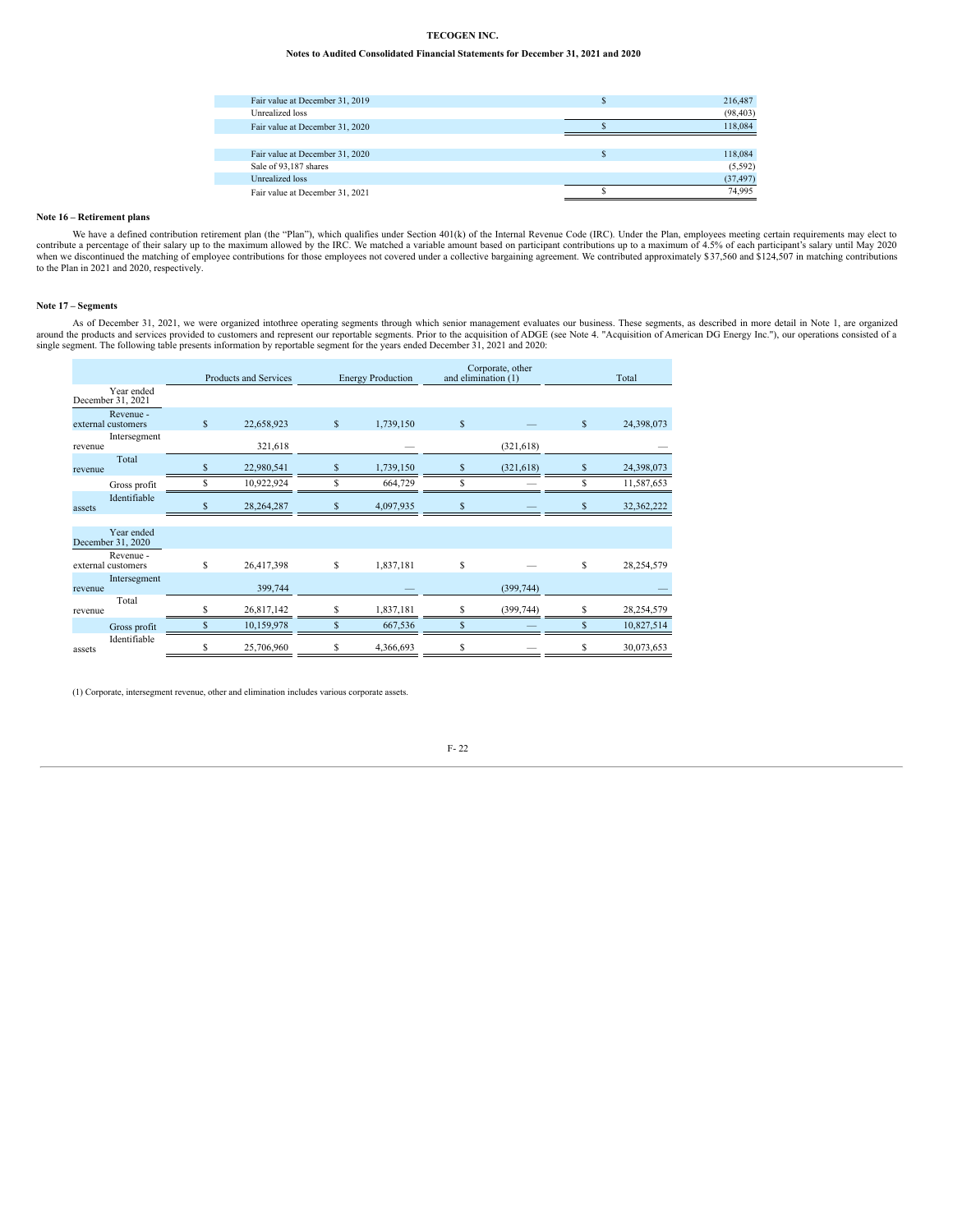# **Notes to Audited Consolidated Financial Statements for December 31, 2021 and 2020**

# **Note 18 – Income taxes**

A reconciliation of the federal statutory income tax provision to our actual provision for the years ended December 31, 2021 and 2020 is as follows:

|                                              | 2021        |    | 2020        |
|----------------------------------------------|-------------|----|-------------|
| Pre-tax book income (loss)                   | 3,760,508   | S. | (6,187,020) |
| Expected tax at 21%                          | 789,707     |    | (1,299,274) |
|                                              |             |    |             |
| <b>Permanent differences:</b>                |             |    |             |
| Mark to market                               | 6,605       |    | 20,665      |
| Goodwill impairment                          |             |    | 613,677     |
| Intangible amortization                      | (67,008)    |    | (84,085)    |
| Paycheck Protection Program loan forgiveness | (792, 333)  |    |             |
| Other                                        | 3,873       |    | 2,757       |
|                                              |             |    |             |
| <b>State taxes:</b>                          |             |    |             |
| Current                                      | 19,491      |    | 30,171      |
| Deferred                                     | (6,121)     |    | (161, 203)  |
|                                              |             |    |             |
| Other items:                                 |             |    |             |
| Federal research and development credits     | -           |    | (13,161)    |
| Change in valuation allowance                | 84,000      |    | 1,049,000   |
| Deferred tax past year true-up's             | (15,228)    |    | 11,767      |
| Other                                        | (3, 495)    |    | (140, 143)  |
| Income tax provision                         | Ś<br>19,491 | \$ | 30,171      |

The components of net deferred tax assets recognized in the accompanying consolidated balance sheets at December 31, 2021 and 2020 are as follows:

|                                  | 2021         | 2020 |              |  |
|----------------------------------|--------------|------|--------------|--|
| Net operating loss carryforwards | 9,293,000    | \$   | 9,341,000    |  |
| R&D and ITC credit carryforwards | 303,000      |      | 313,000      |  |
| Accrued expenses and other       | 338,000      |      | 267,000      |  |
| Intangibles                      | 176,000      |      | 191,000      |  |
| Leases                           | 22,000       |      | 25,000       |  |
| Accounts receivable              | 141,000      |      | 108,000      |  |
| Stock options                    | 288,000      |      | 238,000      |  |
| Inventory                        | 265,000      |      | 217,000      |  |
| Property, plant and equipment    | 754,000      |      | 790,000      |  |
| Other                            | 270,000      |      | 276,000      |  |
| Deferred tax assets              | 11,850,000   |      | 11,766,000   |  |
| Valuation allowance              | (11,850,000) |      | (11,766,000) |  |
| Deferred tax assets, net         |              |      |              |  |

At December 31, 2021, we had approximately \$37,515,000 of Federal net operating loss carryforwards ("NOL") of which \$27,640,000 expire beginning in 2022 through 2037 and \$9,875,000 have an indefinite carryforward. In addit

The Tax Cuts and Jobs Act was enacted on December 22, 2017. A significant provision of the act was to reduce the statutory Federal tax rate from 34% to 21%. During 2021, our valuation allowance increased by \$84,000. This i adjustments.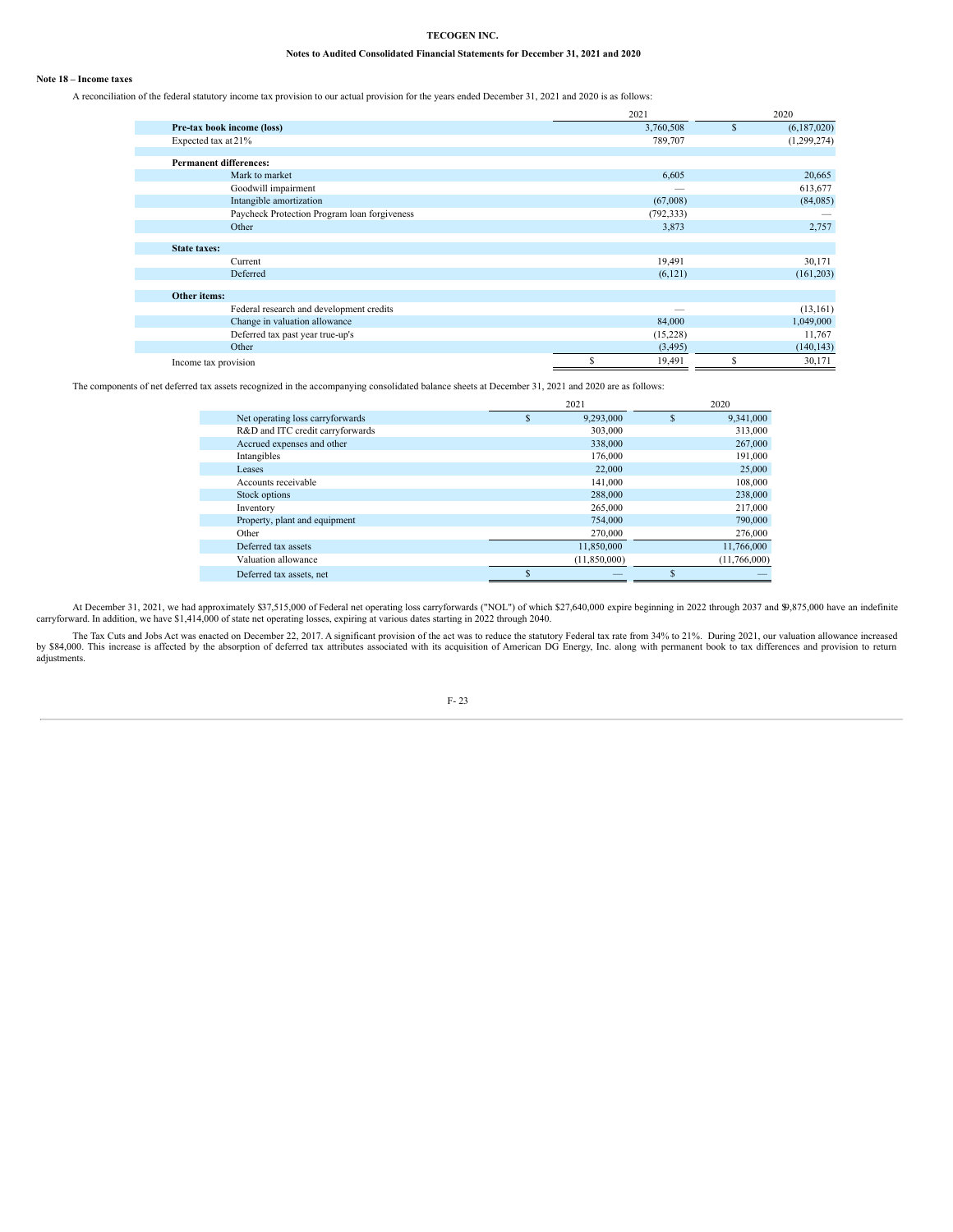# **Notes to Audited Consolidated Financial Statements for December 31, 2021 and 2020**

On March 27, 2020, the Coronavirus Aid, Relief, and Economic Security Act ("CARES Act"), a sweeping stimulus bill intended to bolster the U.S. economy, and provide emergency assistance to qualifying businesses and individu income for taxable years beginning before 2021. In addition, the CARES Act allows net operating losses incurred in tax years 2018 through 2020 to be carried back to each of the five preceding taxable years to generate a refund of previously paid income taxes. The CARES Act also modifies the limitation of business interest expense for the tax years beginning in 2019 and 2020. The modifications to Section 163(j) of the Internal Revenue<br>Code years beginning in 2019 and 2020.

On January 12, 2021, we received confirmation that the Paycheck Protection Program Loan to us pursuant to the Coronavirus Aid, Relief, and Economic Recovery Act, as amended, in the original principal amount of \$1,874,200 together with accrued interest of \$12,733 was forgiven in full as of January 11, 2021. On September 20, 2021, we received confirmation that the Paycheck Protection Program Second Draw Loan issued to us pursuant to the CARES Act, as amended, in the original principal amount of \$1,874,269 together with accrued interest of \$11,386 was forgiven in full as of September 8, 2021. The PPP loan forgiveness are considered to be nontaxable for both state and federal purposes and has been treated accordingly in our condensed consolidated financial statements.

In accordance with the provisions of the Income Taxes topic of the Codification, we have evaluated the positive and negative evidence bearing upon the realizability of its deferred tax assets, which are comprised principal allowance has been established for 2020 and 2021 respectively.

Utilization of the NOL and research and development credit carryforwards are subject to a substantial annual limitation due to ownership changes, as provided by Section 382 of the Internal Revenue Code of 1986, as well as similar state provisions. Ownership changes may limit the amount of NOL and tax credit carryforwards that can be utilized to offset future taxable income and tax, respectively. In general, an ownership change, as defined by Section 382, results from transactions increasing the ownership of certain shareholders or public groups in the stock of a corporation by more than 50 percentage points over a three-year period.

We acquired American DG Energy, Inc. during 2017, by acquiring 100 percent of the company's stock. Accordingly, utilization of their consolidated and/or separately computed NOL and/or tax credit carryforwards will be subject to an annual limitation under Internal Revenue Code Section 382. Any such limitation may result in expiration of a portion of the NOL or tax credit carryforwards before utilization. The extent of the limitation, and related allocation and impact upon the NOL and credit carryforwards has been determined to be \$391,940 per year for a 20 year period at the ADGE level. However, we have sufficient pre-merger NOLs to offset

A full valuation allowance has been provided against our loss carryforwards and, if an adjustment is required under Section 382, it would be offset by a corresponding adjustment to the valuation allowance. Thus, there would be no impact to the balance sheet or statement of operations if an adjustment were required.

We have not recorded any amounts for unrecognized tax benefits as of December 31, 2021 or 2020.

We file tax returns as prescribed by the tax laws of the jurisdiction in which we operate. In the normal course of business, we are subject to examination by federal and state jurisdictions, where applicable. There are currently no pending tax examinations. Our tax returns from tax year 2018 are still open for examination for both federal and state jurisdictions.

#### **Note 19 - Subsequent Events**

We have evaluated events through the date of this filing, and, except as described below, have determined that no material subsequent events occurred that would require recognition in the consolidated financial statements or disclosure in the notes thereto.

On January 21, 2022 our Board of Directors approved the issuance of non-qualified stock options, aggregating to approximately720,650 shares, to a significant number of employees at the market price of \$1.10 per share. The options vest in two equal annual installments commencing on the first anniversary from the date of grant and expire in ten years. The fair value of the options issued was approximately \$310,000. The weighted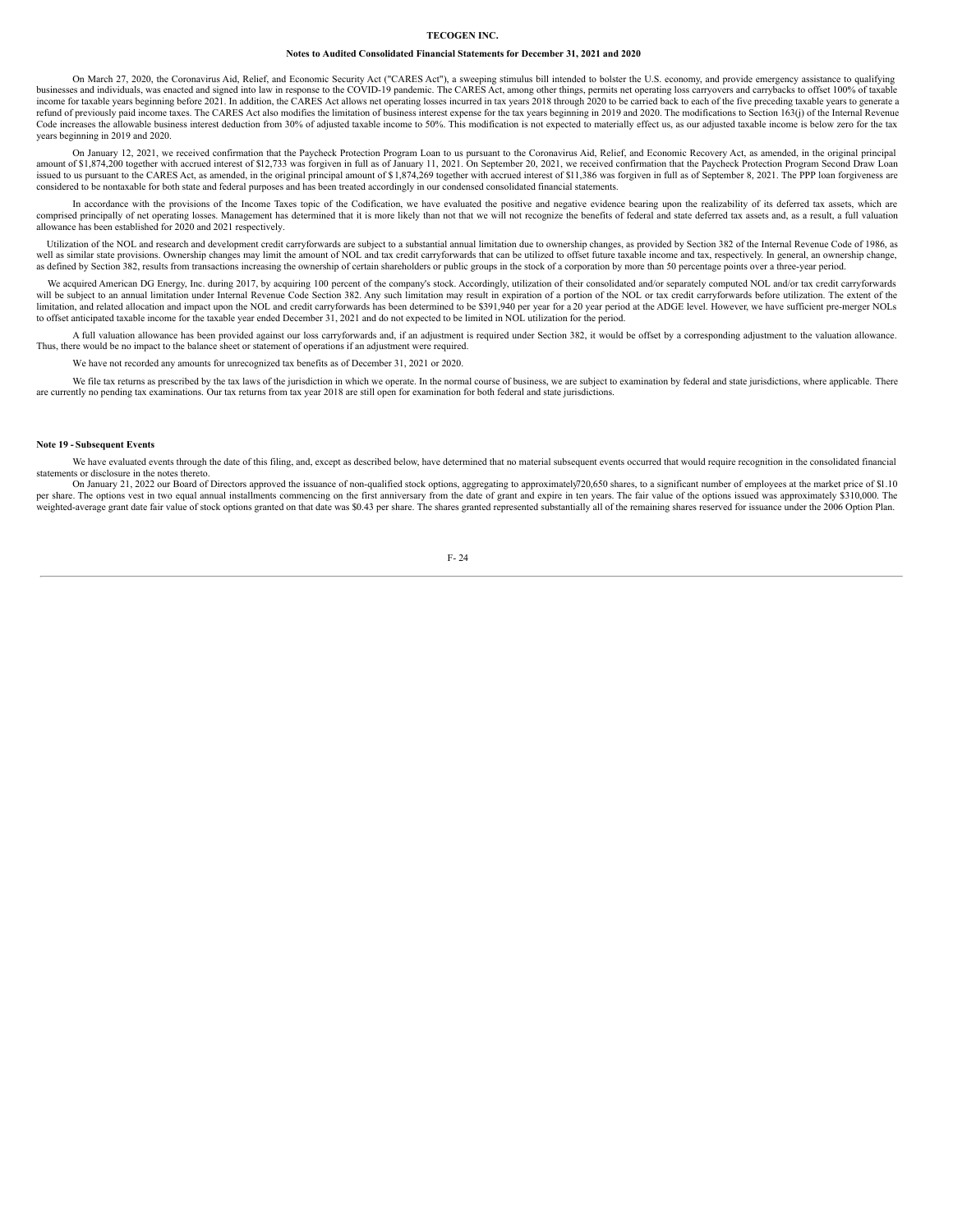# **Notes to Audited Consolidated Financial Statements for December 31, 2021 and 2020**

On March 8, 2022, our Board of Directors adopted the 2022 Stock Incentive Plan, adoption of which is subject to approval by our shareholders.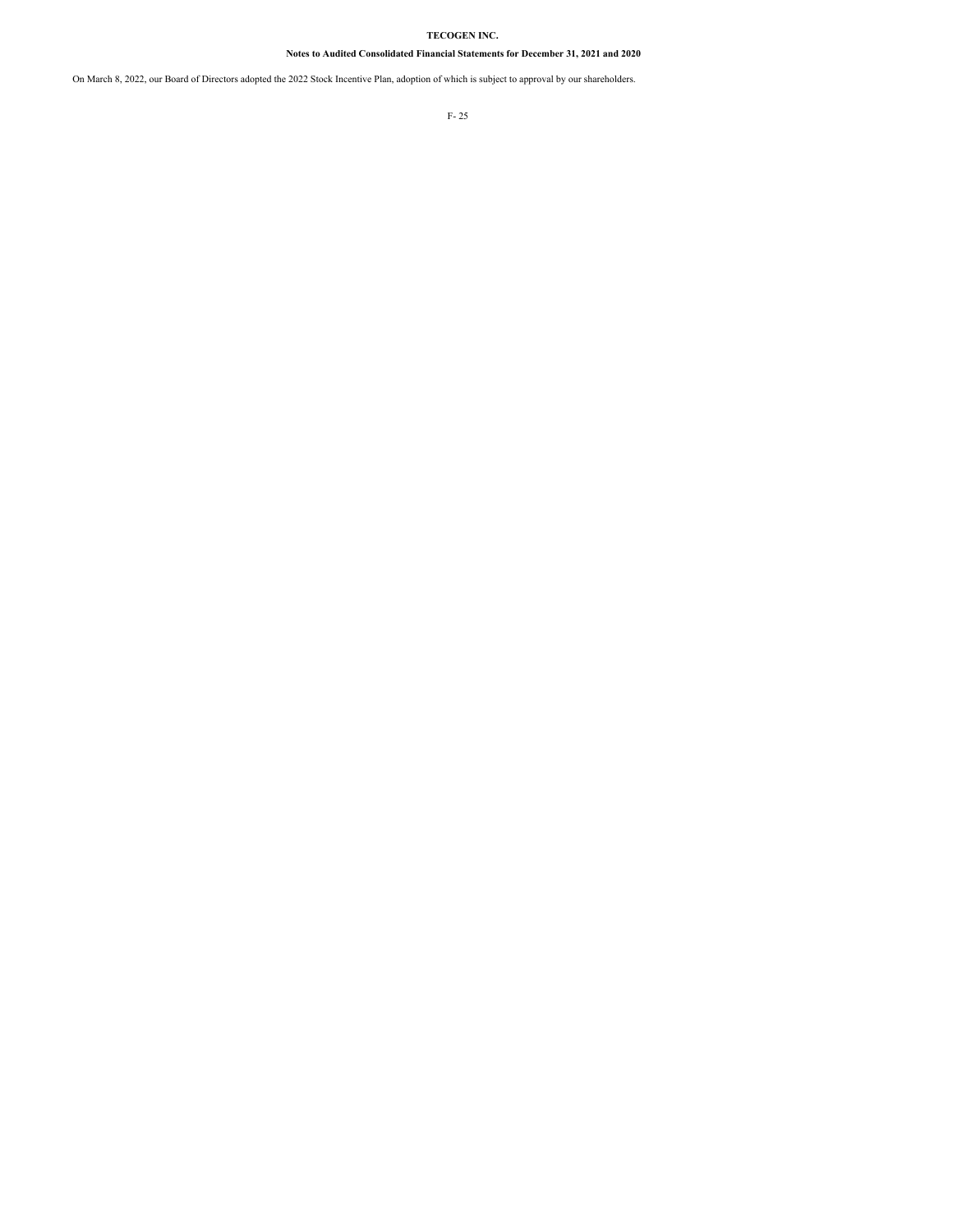# **Consent of Independent Registered Public Accounting Firm**

<span id="page-69-0"></span>We consent to the incorporation by reference in the Registration Statements (Nos. 333-218244 and 333-187928) on Form S-8, the Registration Statements (Nos. 333-199634, 333-205147 and 333-212433) on Form S-3 and the Post-Effective Amendment No. 2 on Form S-3 (Registration No. 333-212433) on Form S-1 of Tecogen Inc. of our report dated March 10, 2022, relating to the consolidated financial statements of Tecogen Inc., appearing in the 2021 Annual Report on Form 10-K of Tecogen Inc. for the year ended December 31, 2021.

/s/ Wolf & Company, P.C. Boston, Massachusetts March 10, 2022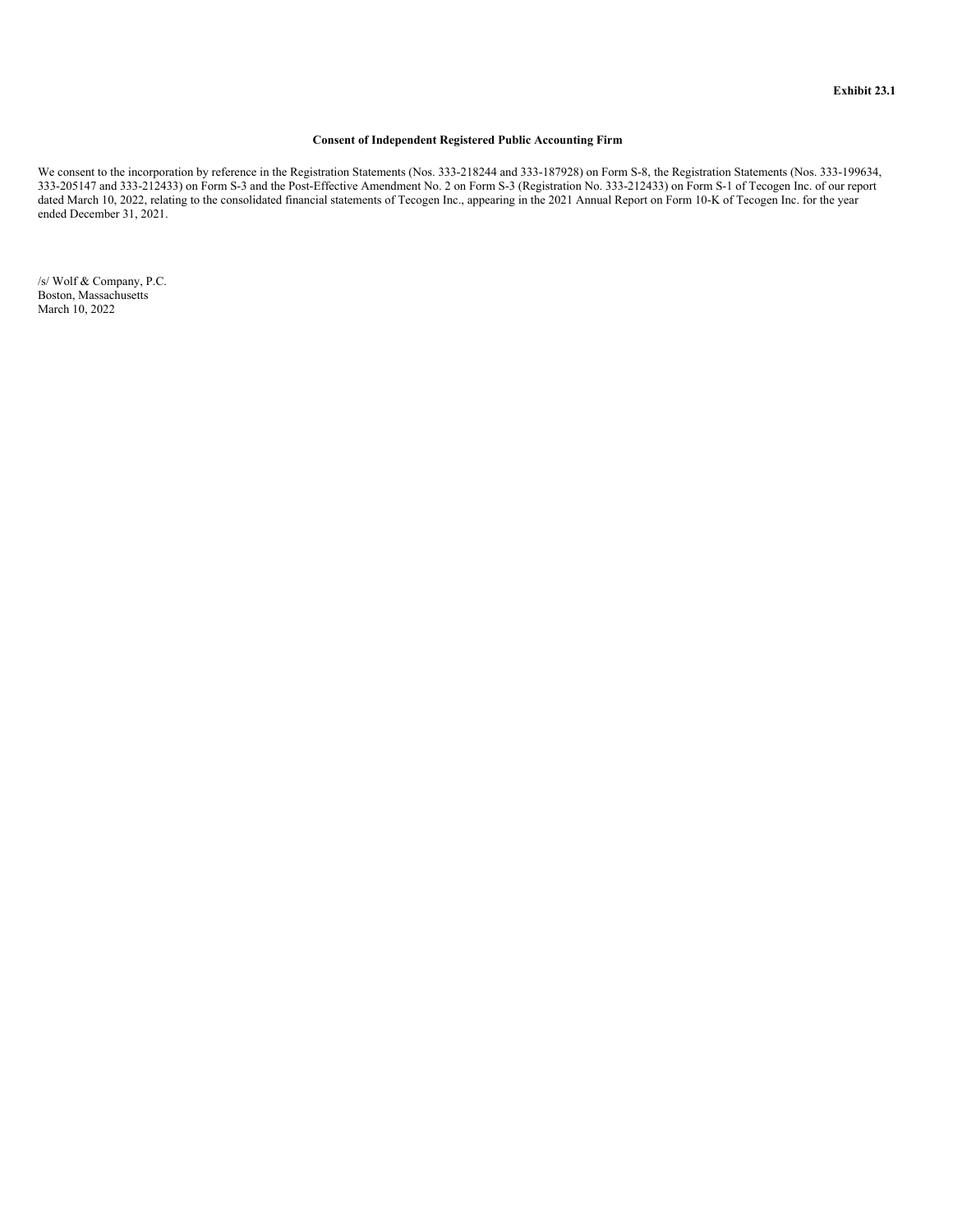# **TECOGEN INC.** CERTIFICATION REQUIRED BY EXCHANGE ACT RULES 13a-14(a) and 15d-14(a), AS ADOPTED PURSUANT TO SECTION 302 OF THE SARBANES-OXLEY ACT OF 2002

<span id="page-70-0"></span>I, Benjamin Locke, certify that:

- 1. I have reviewed this Annual Report on Form 10-K of Tecogen Inc.;
- 2. Based on my knowledge, this report does not contain any untrue statement of a material fact or omit to state a material fact necessary to make the statements made, in light of the circumstances under which such statements were made, not misleading with respect to the period covered by this report;
- 3. Based on my knowledge, the financial statements, and other financial information included in this report, fairly present in all material respects the financial condition, results of operations and cash flows of the registrant as of, and for, the periods presented in this report;
- 4. The registrant's other certifying officer(s) and I are responsible for establishing and maintaining disclosure controls and procedures (as defined in Exchange Act Rules  $13a-15(e)$  and  $15d-15(e)$  and internal control over financial reporting (as defined in Exchange Act Rules  $13a-15(f)$  and  $15d-15(f)$ ) for the registrant and have:
	- a. Designed such disclosure controls and procedures, or caused such disclosure controls and procedures to be designed under our supervision, to ensure that material information relating to the registrant, including its consolidated subsidiaries, is made known to us by others within those entities, particularly during the period in which this report is being prepared;
	- b. Designed such internal control over financial reporting, or caused such internal control over financial reporting to be designed under our supervision, to provide reasonable assurance regarding the reliability of financial reporting and the preparation of financial statements for external purposes in accordance with generally accepted accounting principles;
	- c. Evaluated the effectiveness of the registrant's disclosure controls and procedures and presented in this report our conclusions about the effectiveness of the disclosure controls and procedures, as of the end of the period covered by this report based on such evaluation; and
	- d. Disclosed in this report any change in the registrant's internal control over financial reporting that occurred during the registrant's most recent fiscal quarter (the registrant's fourth fiscal quarter in the case of an annual report) that has materially affected, or is reasonably likely to materially affect, the registrant's internal control over financial reporting.
- 5. The registrant's other certifying officer(s) and I have disclosed, based on our most recent evaluation of internal control over financial reporting, to the registrant's auditors and the audit committee of the registrant's board of directors (or persons performing the equivalent functions):
	- a. All significant deficiencies and material weaknesses in the design or operation of internal control over financial reporting which are reasonably likely to adversely affect the registrant's ability to record, process, summarize and report financial information; and
	- b. Any fraud, whether or not material, that involves management or other employees who have a significant role in the registrant's internal control over financial reporting.

Date: March 10, 2022

/s/ Benjamin Locke Benjamin Locke Chief Executive Officer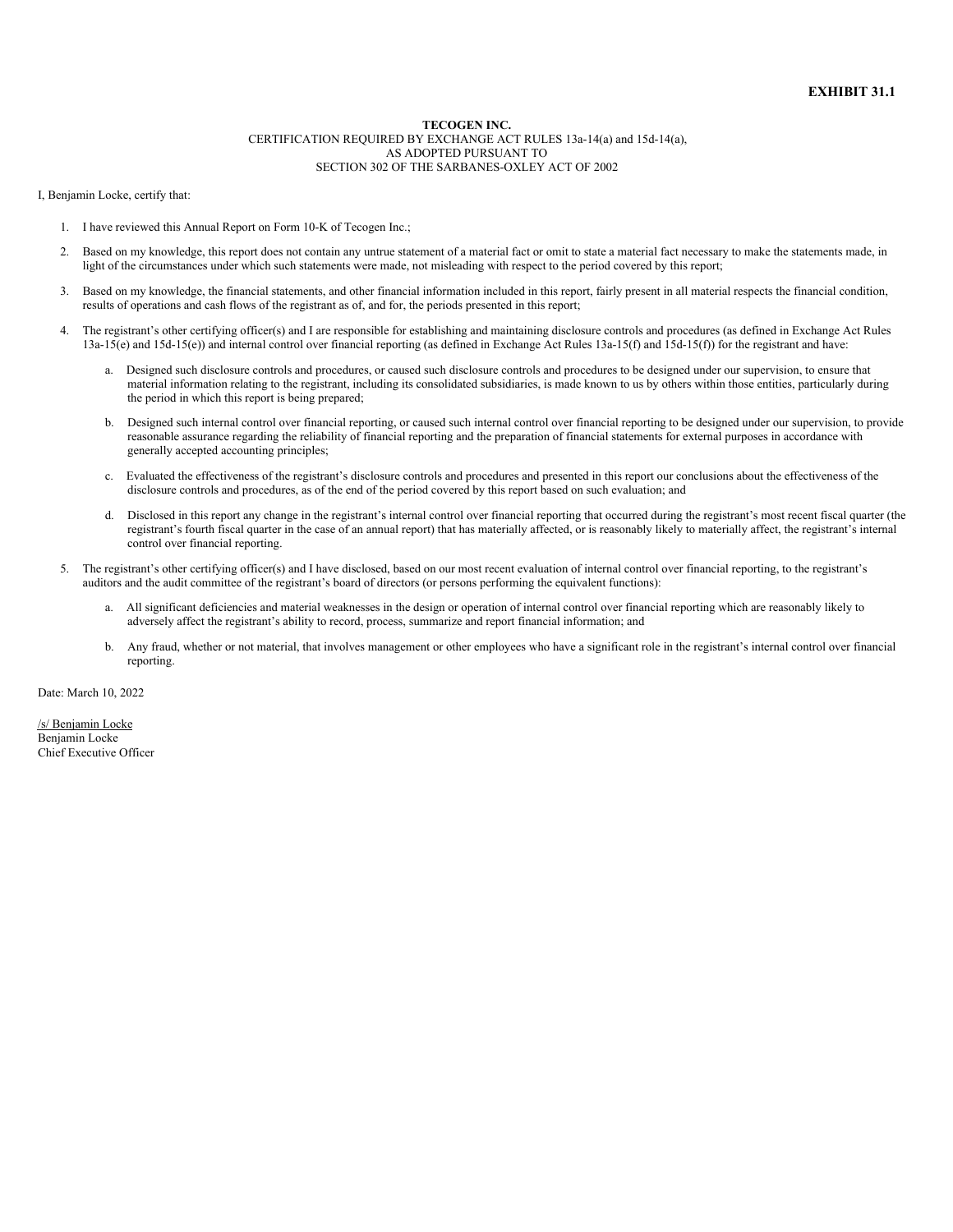# **TECOGEN INC.** CERTIFICATION REQUIRED BY EXCHANGE ACT RULES 13a-14(a) and 15d-14(a), AS ADOPTED PURSUANT TO SECTION 302 OF THE SARBANES-OXLEY ACT OF 2002

<span id="page-71-0"></span>I, Abinand Rangesh, certify that:

- 1. I have reviewed this Annual Report on Form 10-K of Tecogen Inc.;
- 2. Based on my knowledge, this report does not contain any untrue statement of a material fact or omit to state a material fact necessary to make the statements made, in light of the circumstances under which such statements were made, not misleading with respect to the period covered by this report;
- 3. Based on my knowledge, the financial statements, and other financial information included in this report, fairly present in all material respects the financial condition, results of operations and cash flows of the registrant as of, and for, the periods presented in this report;
- 4. The registrant's other certifying officer(s) and I are responsible for establishing and maintaining disclosure controls and procedures (as defined in Exchange Act Rules  $13a-15(e)$  and  $15d-15(e)$ ) and internal control over financial reporting (as defined in Exchange Act Rules  $13a-15(f)$  and  $15d-15(f)$ ) for the registrant and have:
	- a. Designed such disclosure controls and procedures, or caused such disclosure controls and procedures to be designed under our supervision, to ensure that material information relating to the registrant, including its consolidated subsidiaries, is made known to us by others within those entities, particularly during the period in which this report is being prepared;
	- b. Designed such internal control over financial reporting, or caused such internal control over financial reporting to be designed under our supervision, to provide reasonable assurance regarding the reliability of financial reporting and the preparation of financial statements for external purposes in accordance with generally accepted accounting principles;
	- c. Evaluated the effectiveness of the registrant's disclosure controls and procedures and presented in this report our conclusions about the effectiveness of the disclosure controls and procedures, as of the end of the period covered by this report based on such evaluation; and
	- d. Disclosed in this report any change in the registrant's internal control over financial reporting that occurred during the registrant's most recent fiscal quarter (the registrant's fourth fiscal quarter in the case of an annual report) that has materially affected, or is reasonably likely to materially affect, the registrant's internal control over financial reporting.
- 5. The registrant's other certifying officer(s) and I have disclosed, based on our most recent evaluation of internal control over financial reporting, to the registrant's auditors and the audit committee of the registrant's board of directors (or persons performing the equivalent functions):
	- a. All significant deficiencies and material weaknesses in the design or operation of internal control over financial reporting which are reasonably likely to adversely affect the registrant's ability to record, process, summarize and report financial information; and
	- b. Any fraud, whether or not material, that involves management or other employees who have a significant role in the registrant's internal control over financial reporting.

Date: March 10, 2022

/s/ Abinand Rangesh Abinand Rangesh Chief Financial Officer